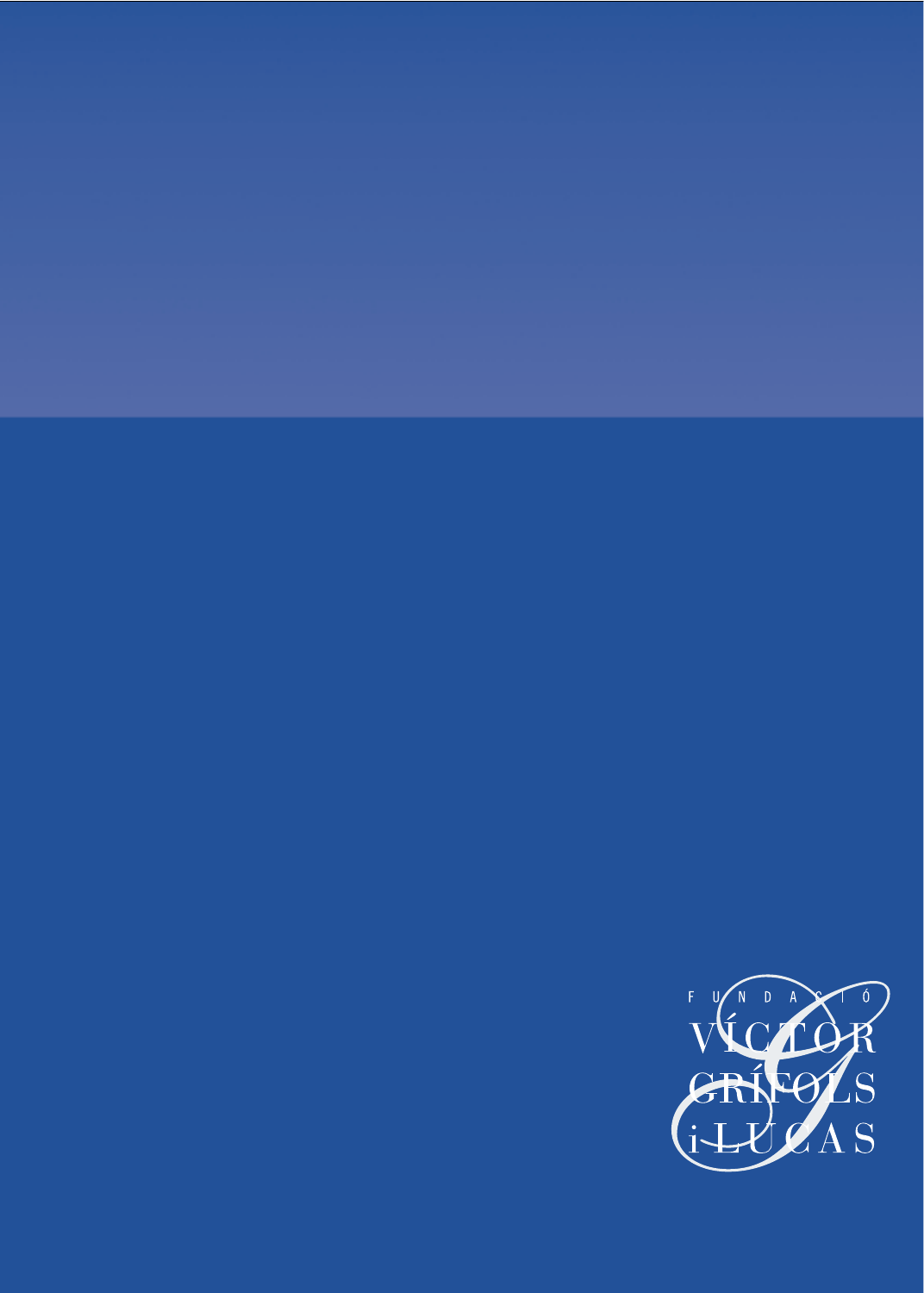Collection of the Víctor Grífols i Lucas Foundation ETHICS AND SEDATION AT THE CLOSE OF LIFE - No 9 - (2003) Published by: Fundació Víctor Grífols i Lucas c/. Jesús i Maria, 6 - 08022 Barcelona - SPAIN Imprime: Gráficas Gispert, S.A. - La Bisbal Depósito Legal: GI-904-1999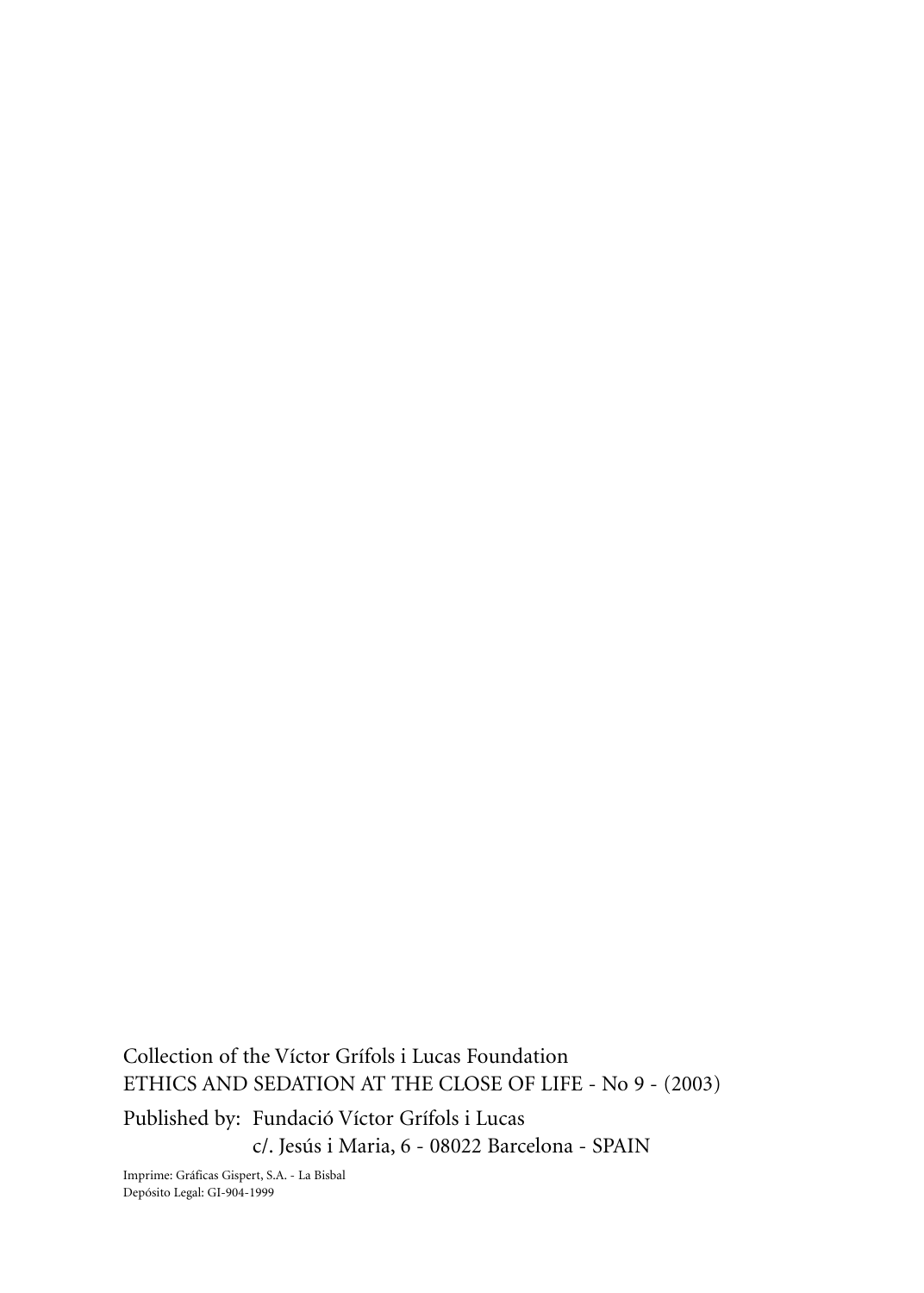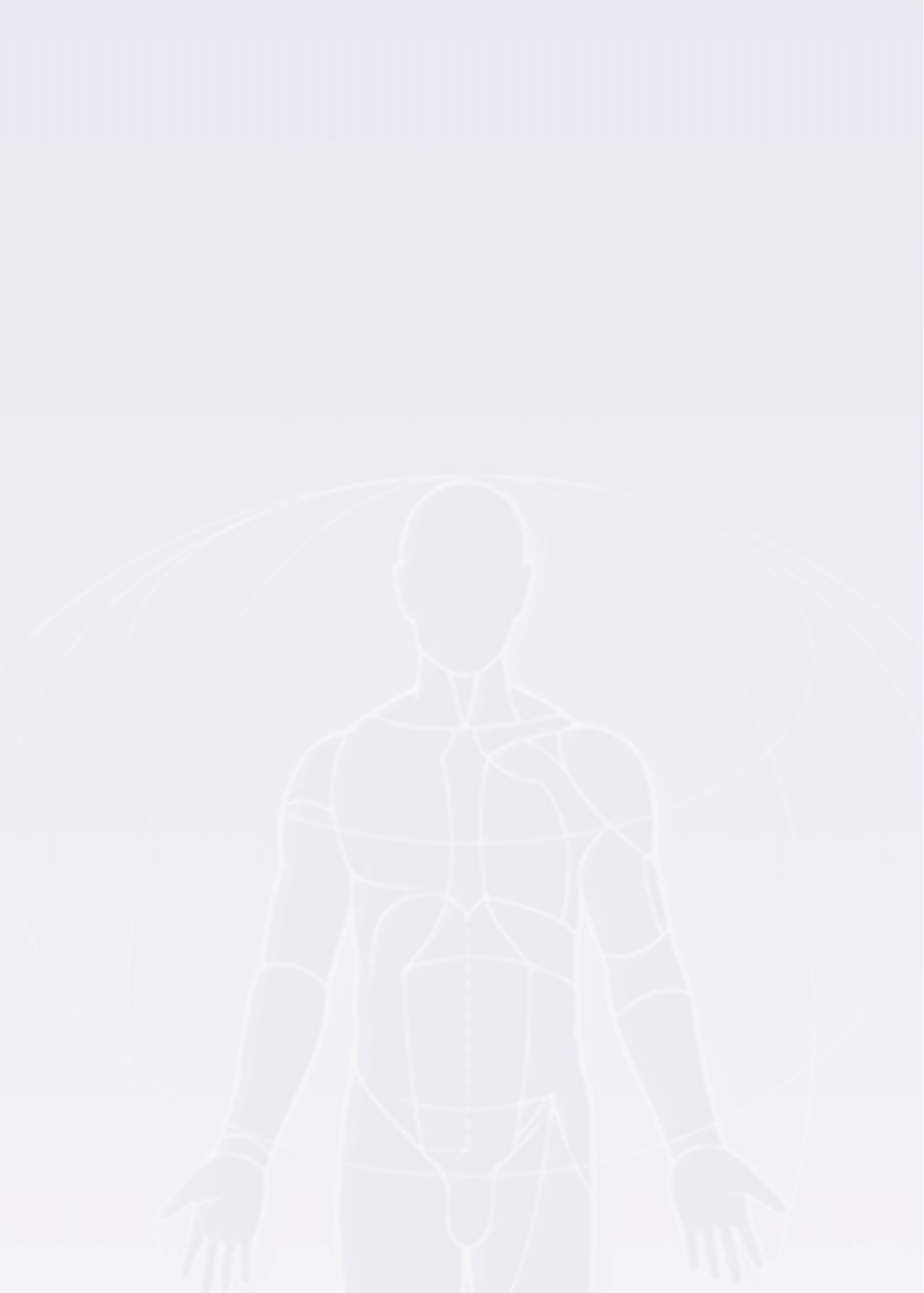# **SUMMARY**

|    | 1. Presentation                                                           | 7   |
|----|---------------------------------------------------------------------------|-----|
| 2. | First paper: "Clinical aspects of sedation in palliative care"            | 9   |
| 3. | Second paper: "Sedation of patients in the context of<br>palliative care" | 29  |
|    | 4. Contribution from participants in the seminar                          | 59  |
|    | 4.1. Milagros Pérez Oliva                                                 | 61  |
|    |                                                                           | 62  |
|    |                                                                           | 66  |
|    |                                                                           | 69  |
|    |                                                                           | 73  |
|    |                                                                           | 75  |
|    |                                                                           | 79  |
|    |                                                                           | 81  |
|    |                                                                           | 83  |
|    |                                                                           | 88  |
|    |                                                                           | 90  |
|    |                                                                           | 94  |
|    |                                                                           | 96  |
|    |                                                                           | 98  |
|    |                                                                           | 104 |
|    |                                                                           | 106 |
|    |                                                                           | 111 |
|    |                                                                           | 114 |
| 5. | A brief summary by the moderator                                          | 119 |
| 6. |                                                                           | 121 |
|    | 7. Other monographs published by the foundation                           | 125 |

Page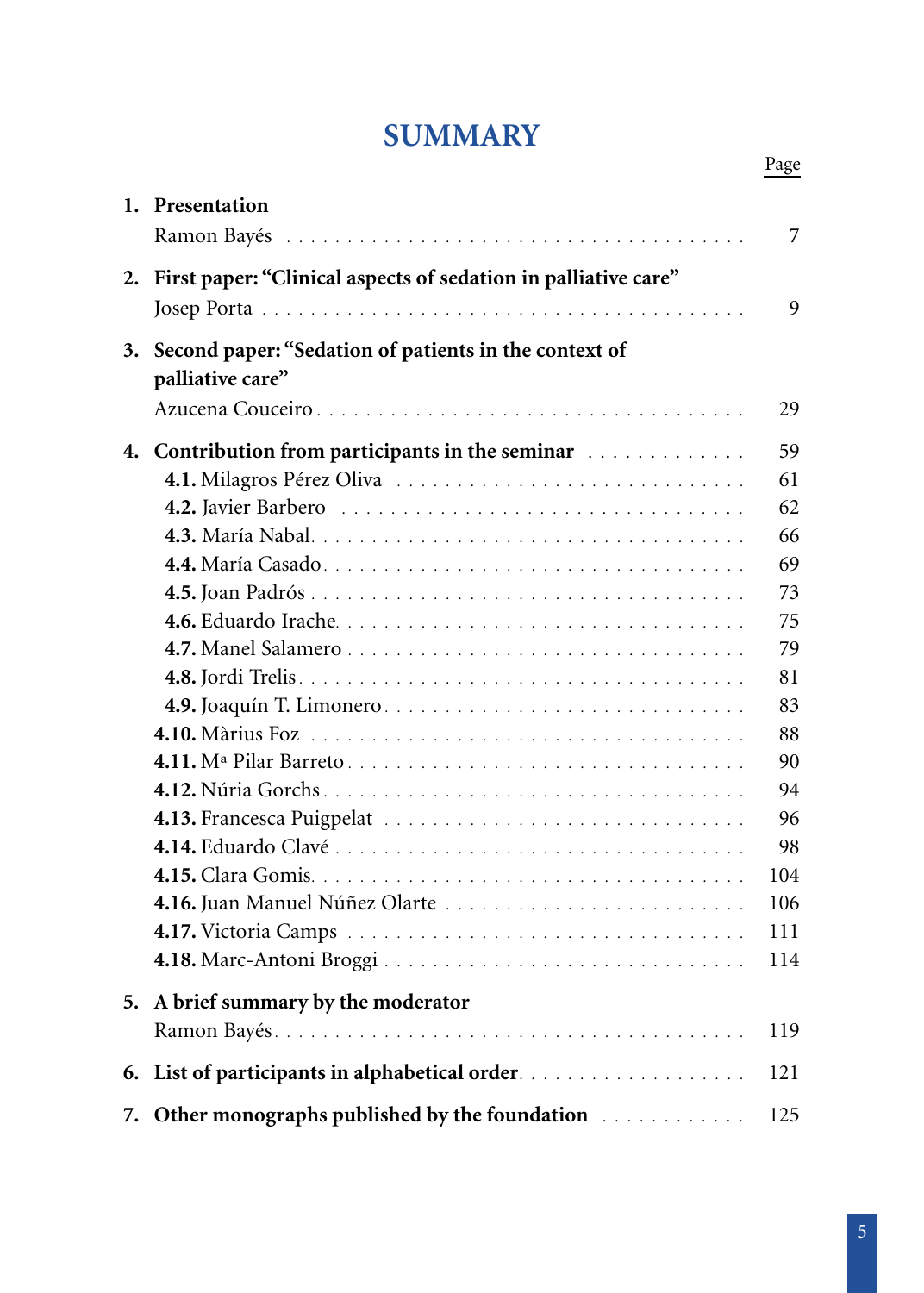# **1. PRESENTATION**

David Callahan<sup>1</sup> tells us that one of the two main objectives for 21st century medicine is to help people to die in peace. Sedation is generally considered one of the existing means - albeit extraordinary and, in many instances, a source of anxieties, but still a means - of securing this objective.

Recently, both the Sociedad Española de Cuidados Paliativos<sup>2</sup> and the Colegio de Médicos de Barcelona<sup>3</sup> have drawn up a number of guidelines on the practice of sedation intended for the clinicians that have to deal with stubborn symptoms in patients close to death. However, as Couceiro<sup>4</sup> points out, in one in three patients in an end-of-life situation, it is possible to predict whether they will be sedated or not on the basis of which hospital is caring for them. Is such fluctuation admissible?

Furthermore, in a recent study carried out with 151 consecutively dying patients attended by 23 palliative care teams in Catalonia, with a psychologist in them, almost a third of the calls on this expert's time were desperate or lastditch efforts by the team. Why, one might ask, were the patients not screened in good time for their risk level and resources, so that the gelling of emotional situations difficult not to say impossible to control could be foreseen at least in part?

Our intention, in structuring this seminar, was to advance, if only a little, in our knowledge and good practice of sedation, to ease the work of the clinicians. Thanks to support from the Víctor Grífols i Lucas Foundation we have been able to bring together a good number of professionals who represent, taken together, a pool of experience and multidisciplinary perspectives from many different fields: experts in palliative care, oncologists, internists, surgeons, health administrators, journalists, psychiatrists, psychologists, nurses, legal and bioethical experts. Apart from the personal enrichment that this seminar will have supposed for each of those who attended, readers will be able to judge for themselves the magnitude of the problems and the unknowns which have yet to be resolved, from the contributions made, and included in the present volume.

The seminar was structured in the following way:

a) First of all, two speakers of recognised prestige and experience in the field of sedation, Josep Porta and Azucena Couceiro, had 45 minutes each for their presentations.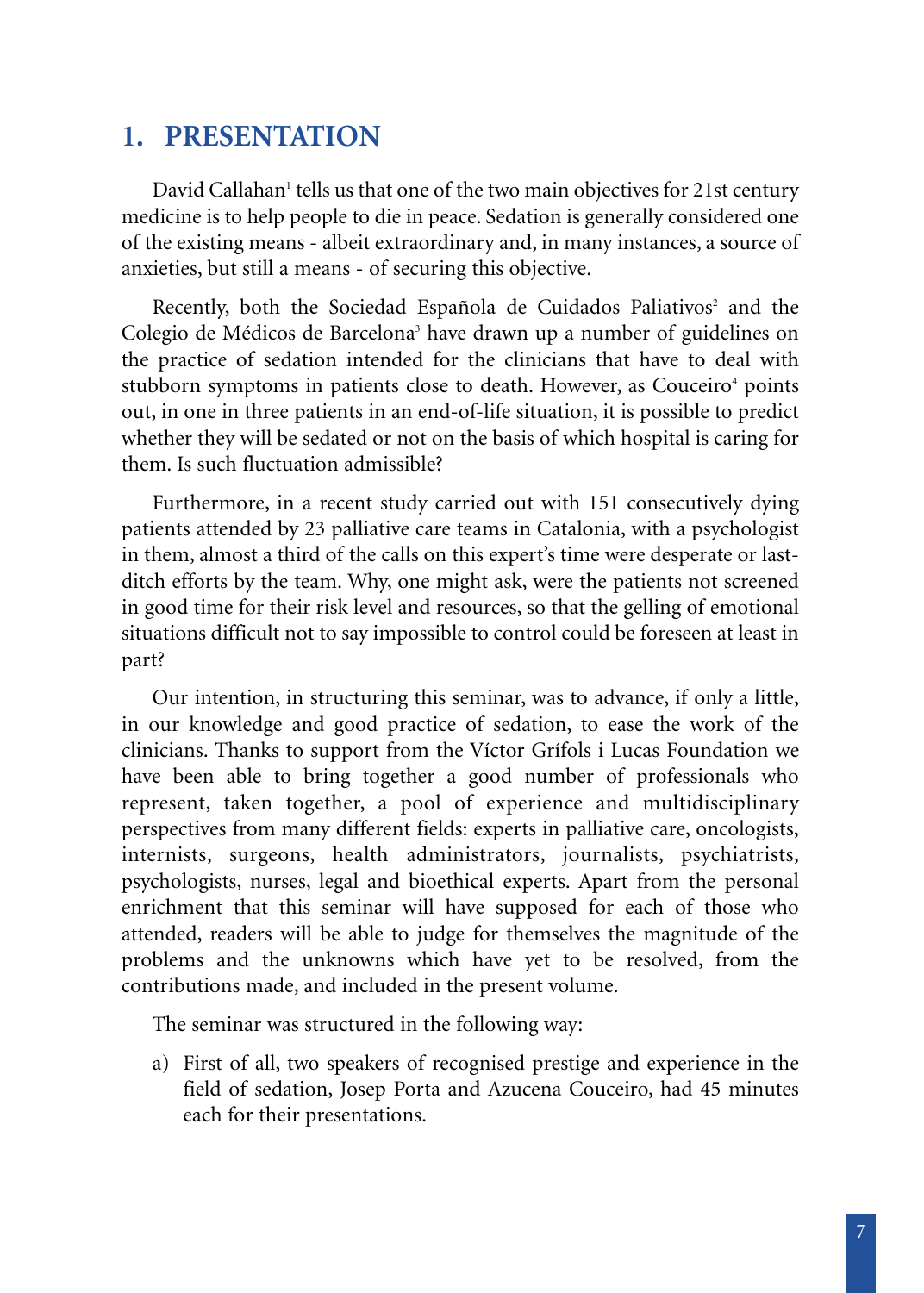- b) After the break, there followed an open-ended debate, moderated by Ramon Bayés and lasting three hours and a half, on questions arising out of the two talks. It should be pointed out that the 22 invited participants were given transcripts of the two talks that make up the core of this publication several weeks in advance.
- c) After the seminar had been completed, those taking part were asked to send the Foundation a maximum of 5 pages of comments, facts or opinions on the subjects covered, plus indication of the aspects, if any, that proved particularly interesting. They were asked to do so within a maximum time limit of two weeks.

The contributions made in this way have been included in the present publication.

RAMON BAYÉS

# **References**

- 1. Callahan D. Death and the research imperative. *N Engl J Med* 2000; 342: 654-656.
- 2. Comité de Ética de la SECPAL. Aspectos éticos de la sedación en cuidados paliativos. *MedPaliat* (Madrid) 2002; 9 (1): 41- 46.
- 3. Col·legi Oficial de Metges de Barcelona. Guia d'actuació en la situació d'agonia del malalt terminal. *Quaderns de la Bona Praxi 2000;* nº 12.
- 4. Couceiro A, Núñez Olarte JM. Orientaciones para la sedación del enfermo terminal. *Med Paliat* (Madrid) 2001; 8 (3): 138-143.
- 5. Romero C, Álvarez M, Bayés R, Schröder M. ¿Cuándo se pide la intervención de un psicólogo en una unidad de cuidados paliativos?. *Med Paliat* (Madrid) 2001; 8: 170-172.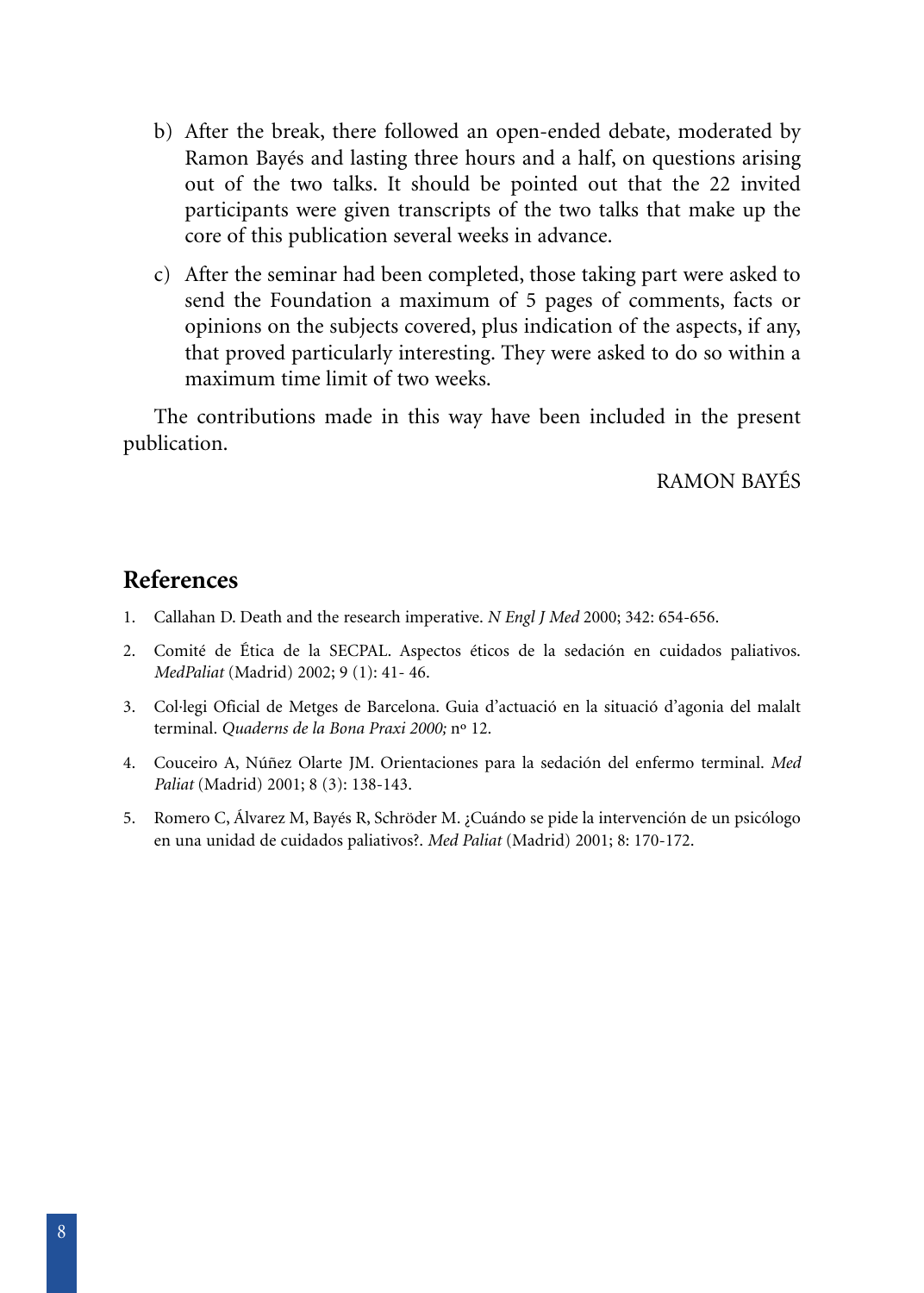# **2. FIRST PAPER**

# **CLINICAL ASPECTS OF SEDATION IN PALLIATIVE CARE**

Josep Porta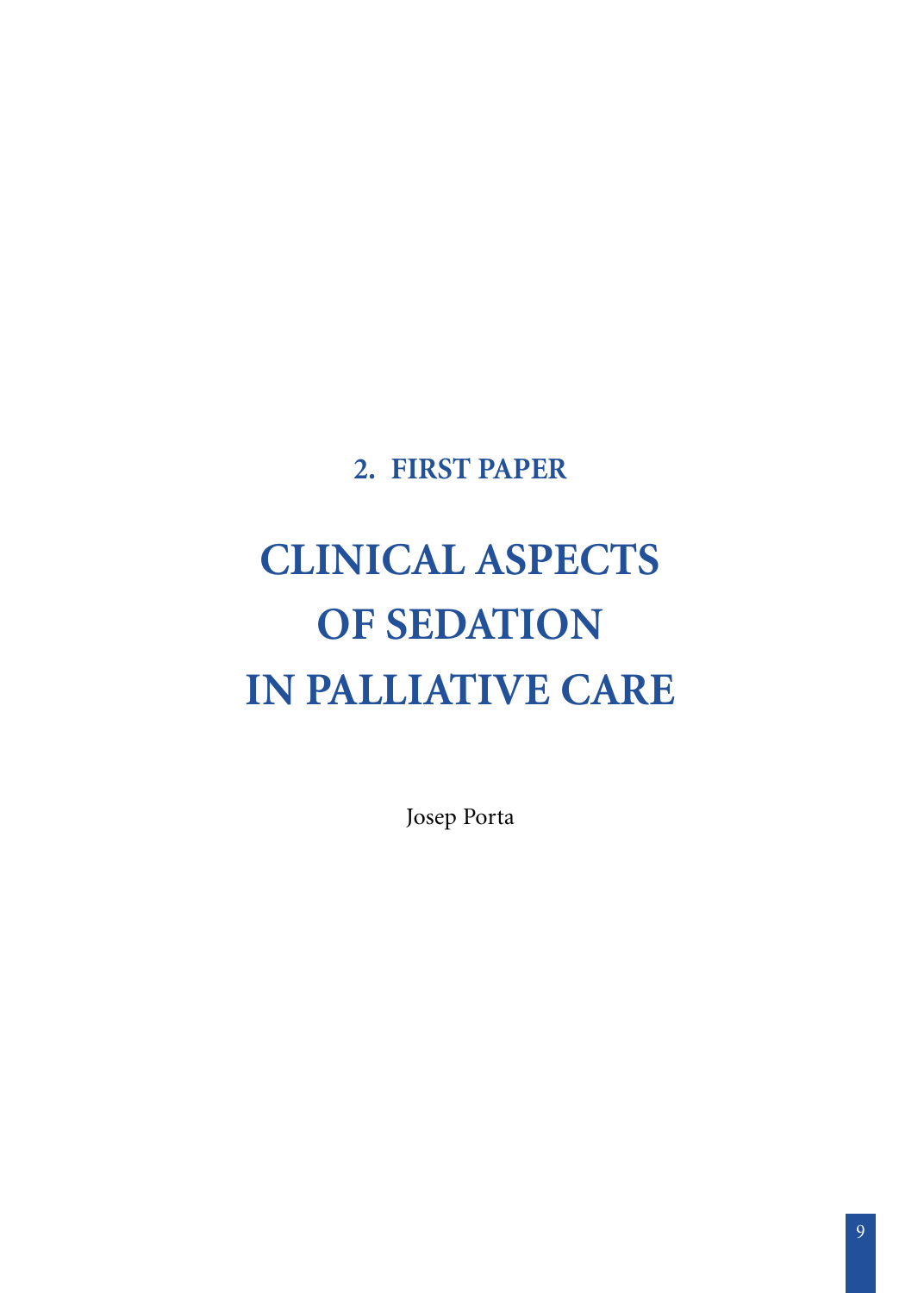# **Introduction**

Ever since the article by Enck was published in 1911, when the term Terminal Sedation was coined many studies have been written on clinical aspects of sedation in Palliative Care. In the last decade a substantial debate has arisen concerning the need for Terminal Sedation. There are those who think that, as a procedure, such sedation is seldom necessary in Palliative Care and when it is, that it should be given solely for physical reasons<sup>2</sup>. And, on the other hand, other writers postulate that Terminal Sedation is a relatively frequent practice that can be considered not only for physical reasons, but also for emotional distress<sup>3,4,5</sup>. Possibly, both stances may be seen to be right at least in part, where it is possible to accept the premises of their reasoning.

In this presentation we set out to summarise the clinical information available in the literature on the use of sedation in Palliative Care. Inevitably, however, in the part referring to practical aspects, what will be presented will be common practice and the particular experience of the writer; these latter in any case in accordance with the published recommendations of the Sociedad Española de Cuidados Paliativos6.

When referring to sedation, it may be difficult to draw a clear dividing line between clinical aspects and those having to do with correct application. When talking about good or correct practice, an ethical connotation is always present. This is all the more so in the administration of sedation to those near death. For that reason, while this text sets out to deal exclusively with clinical aspects, questions of a clearly ethical nature will naturally arise.

# **1. Basic Aspects**

The *Diccionario de la Real Academia Española de la Lengua* defines the verb to sedate as "pacify, ease, calm". The *Diccionario Enciclopédico de Medicina* defines sedatives as "substances which lessen the sensation of pain, or more exactly, the arousal of the central nervous system. The sedative action of such medication is related to its analgesic, tranquillising or hypnotic properties, and the type of action effected will depend on the dose administered". This means that the tranquillising or hypnotic effect obtained from the administration of a sedative, for the same patient, will depend on the dose given. But the response obtained for the same dose will vary depending on the patient in question, so that doses have to be individualised to achieve the desired effect. There are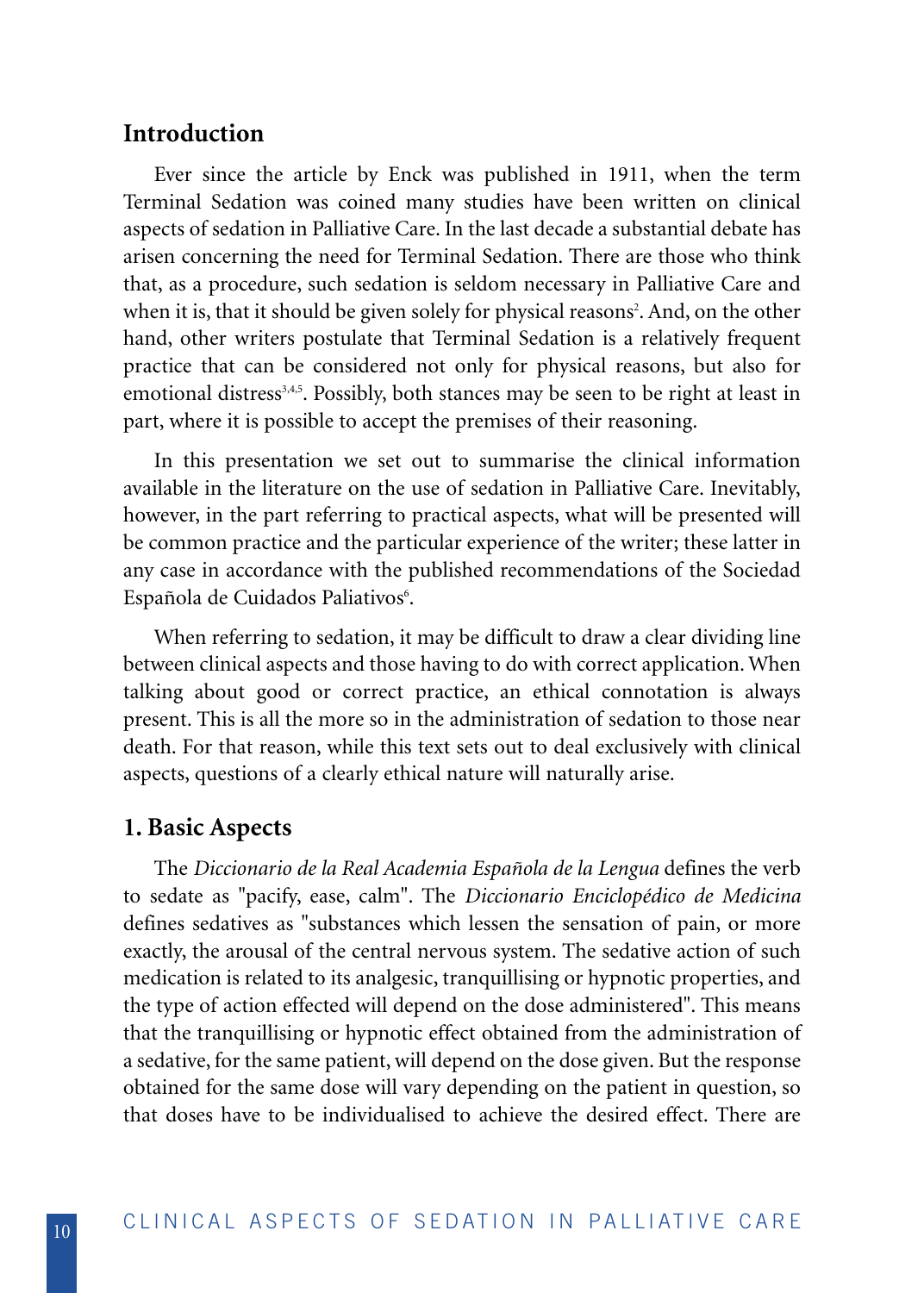many medical drugs that are able to affect the functioning of the brain, but not all can be classed as sedatives. In fact, Martindale's Extra-Pharmacopoeia classifies only the following substances as sedatives: alcohol, antihistamines, general anaesthetics (propofol, ketamine and barbiturates), neuroleptics, benzodiazepines, scopolamine and the opioid analgesics.

The use of sedation as a therapeutic procedure is certainly not new in medicine; in fact, sedation has for long been used as a measure to prevent obvious and predictable pain. For that reason, sedation is employed routinely in distressing or painful procedures. Thus, in Intensive Care, sedation is used to minimise agitation, promote synchrony with the respirator and help alleviate anxiety related to the surroundings, often seen as hostile by the patient7 . In psychiatry it is not deemed poor practice to sedate a patient who is extremely agitated or having panic attacks. In medicine, in general, and in Palliative Care in particular, sedation may be used to lessen both physical pain and emotional distress. Not to provide a patient with adequate sedation when undergoing a painful or distressing procedure could be considered malpractice. Furthermore, it is widely known and accepted that sedation in a seriously ill patient in for example an Intensive Care unit<sup>8,9</sup>, could induce certain risks, even death. No one would accept that the decease of an extremely ill patient in an Intensive Care unit, after being administered a sedative, could be construed as homicide – on the contrary this would be considered a secondary effect, or if you will, a potentially foreseeable and calculated risk.

The administration of a sedative does not necessarily mean the permanent suppression of consciousness. Even in Intensive Care, the habitual aim of the sedation is to adjust its level by means of controlled administration of sedatives, in accordance with the objectives set for each patient, permitting relaxation and ease of rousing<sup>7</sup>.

Part of the controversy that arises in discussions on sedation in the context of Palliative Care seems to stem from the fact that not all writers mean the same when they talk or write about sedation, both from the conceptual and procedural points of view. Given this disparity, I shall, with a view to making the topic easier to understand, avail myself of descriptions of clinical situations, and then go on to look at conceptual aspects. All clinical situations mentioned below should be seen in the context of patients with advanced and terminal illness.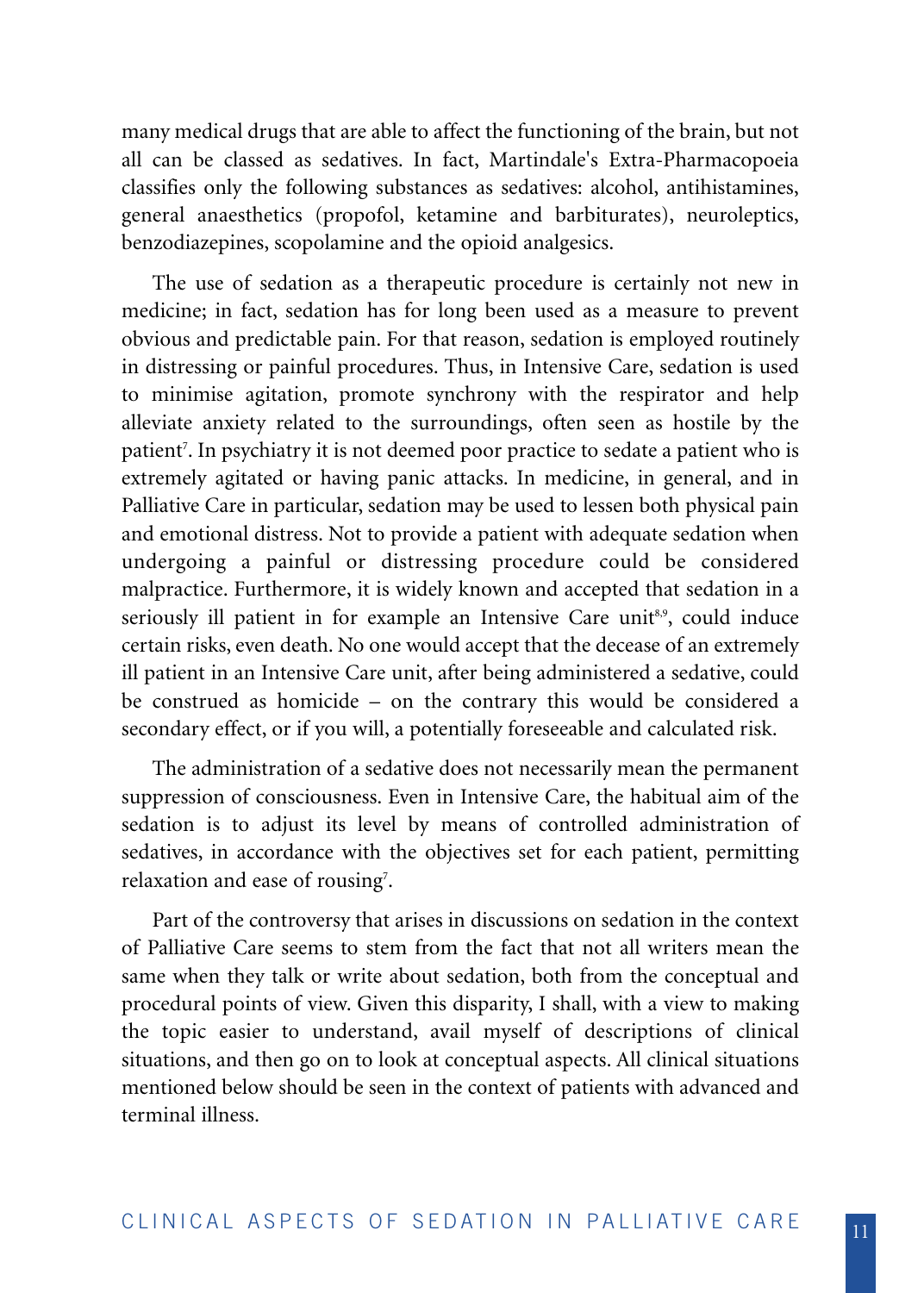# **2. Clinical situations**

A typical situation could be one in which a patient is confronted with a painful procedure (e.g. manual removal of a phaecaloma or the tending of a painful ulcer). In this situation, the habitual procedure is the administration of benzodiazepine (by any route) with the objective of guaranteeing minimum discomfort during the carrying out of the painful or distressing procedure. It is considered good praxis to explain to the patient and his or her family the purpose of the medical procedure and the reasons for administering a transitory sedative. Where patients are autonomous it is considered essential to obtain their consent, or alternatively, and where not, the consent of the patient's family, but consent from one source or another is usually necessary. Patient's consciousness will diminish as the need to ease the discomfort becomes greater, reaching a point where level of consciousness is zero. The details of the sedation should be noted down in the clinical records to ensure correct decisions, as well as the appropriate completion of procedures and recording of results obtained. The kind of sedation referred to above is termed Transitory Sedation. This does not in fact differ from sedation that may be used in other specialities, and thus does not necessarily need to be designated by a separate term.

Another situation would be where a patient persists in presenting a distressing symptom, such as dyspnoea or anxiety. When distress continues for more than a reasonable period, even after trying all available treatments, the medical team will begin to accept the intractability of the symptom and prescribe sedation. The objective in such instances is the reduction of mental distress arising from perception of the threat. In the examples given, dyspnoea may lead to a perception of suffocation leading to death, and anxiety arise from loss of control in the situation the patient is undergoing. While the circumstances may be very emotive, the team should be capable of explaining to the patient and their family in a comprehensible, reasonable and sensitive way, the need for the change in strategy, and obtain consent. Where the patient is not autonomous, obtaining of the family's consent is highly recommended. Where patients do not have a family, or the latter feels incapable of taking such decisions, the team should proceed in the best interests of the patient to secure his or her well-being. It should be remembered that decisions have to be made, and final responsibility rests with the medical team<sup>10</sup>. Obviously enough, as with other procedures carried out in medical practice, processes of decision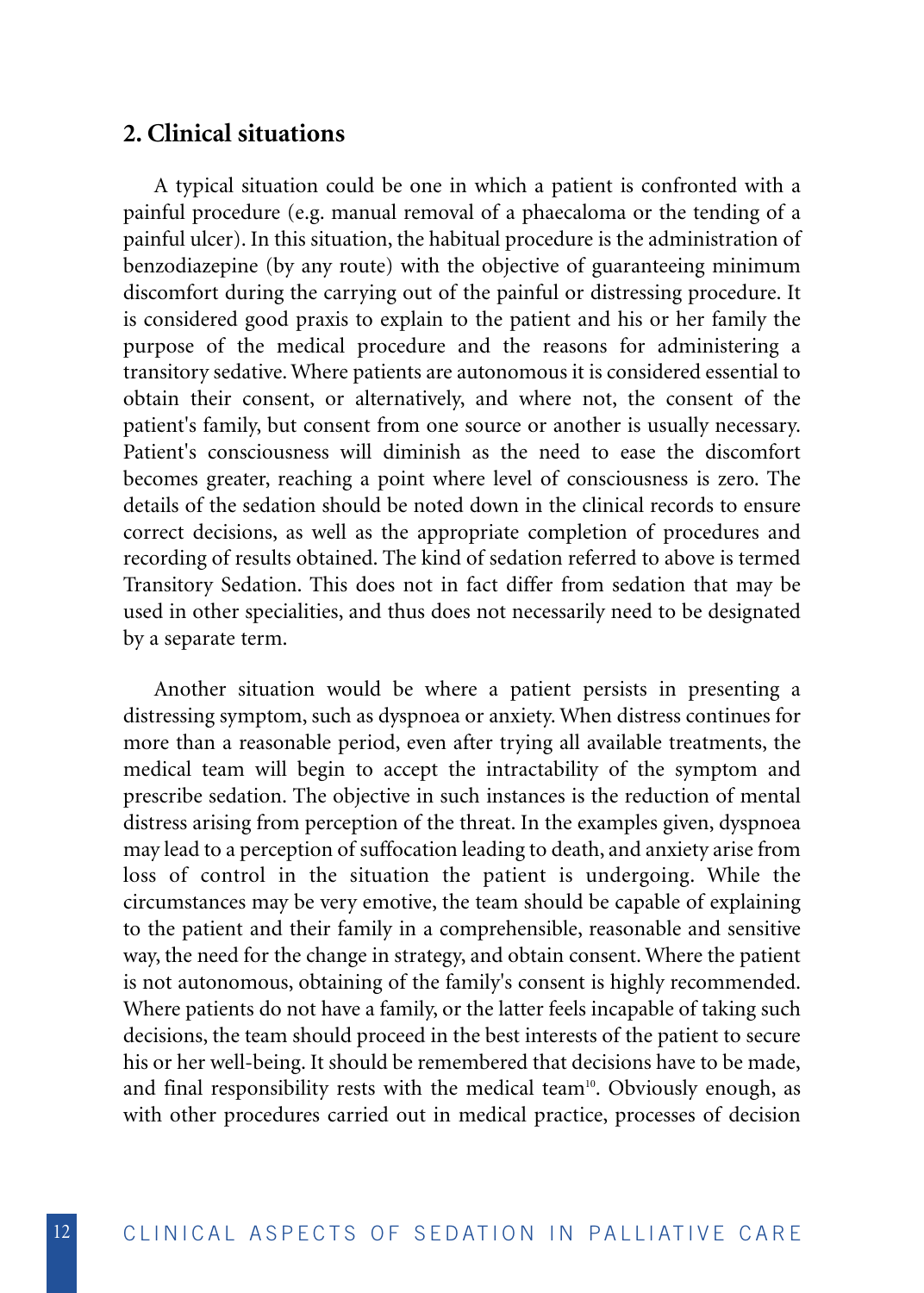taking have to be noted in the clinical records, along with details of the medication administered and the result of the sedation (anxiety level and level of consciousness). The dose, route and rate of administration of the sedatives can vary with the clinical needs of the patient, so that some patients require sedation on particular occasions or only at specific times of the night or day, while others require continuous administration. As is already usual practice in Palliative Care, liquids and solid foods should be offered to the patient in a form in accord with their ability to ingest them and their wishes. Even though patients may not be on the threshold of death, their medical condition is usually extremely fragile and serious. Thus, their general condition usually deteriorates after several days or weeks, either as a result of the progression of their illness or of their metabolic situation (e.g. hypoxemia, fluid and electrolyte disorders, kidney or liver failure). This will generally mean that patients appear more and more lethargic and drowsy until death takes place. This type of sedation we call Palliative Sedation.

Patients with acute problems, or ones that are unexpected or lifethreatening, are usually sedated rapidly. Such situations are considered paradigmatic, but in fact are not so frequent as generally thought. Thus, for example, sedation as a result of massive haemorrhage of whatever origin represents less than 10% of cases of sedation<sup>5,11,12</sup>. Clinical experience teaches us that when acute or profuse bleeding, or any similarly cataclysmic situation occurs (e.g. massive pulmonary thromboembolism), the patient often dies before sedation can be attempted. In acute situations such as these, clinicians are obliged to see to the comfort of their patients; this overrides the need to obtain permission, which will be virtually impossible to obtain. More clearly subacute situations will normally allow controlled sedation with consent, in the way described above, and despite the fact that death may be soon in occurring. In such cases, where patients cannot communicate their desires or have not done so previously, consent is frequently given by the family, always bearing in mind the medical team's responsibility.

Lastly, another situation is where the patient is close to death, undergoing what is commonly known as death throes. It is very common at these times for any member whatever of the team, the family, or the patients themselves to see that death is imminent, certain and inevitable - and this happens more often than is generally supposed. What frequently happens is that patients facing the last days or hours of their lives are not cognitively functional, have pain,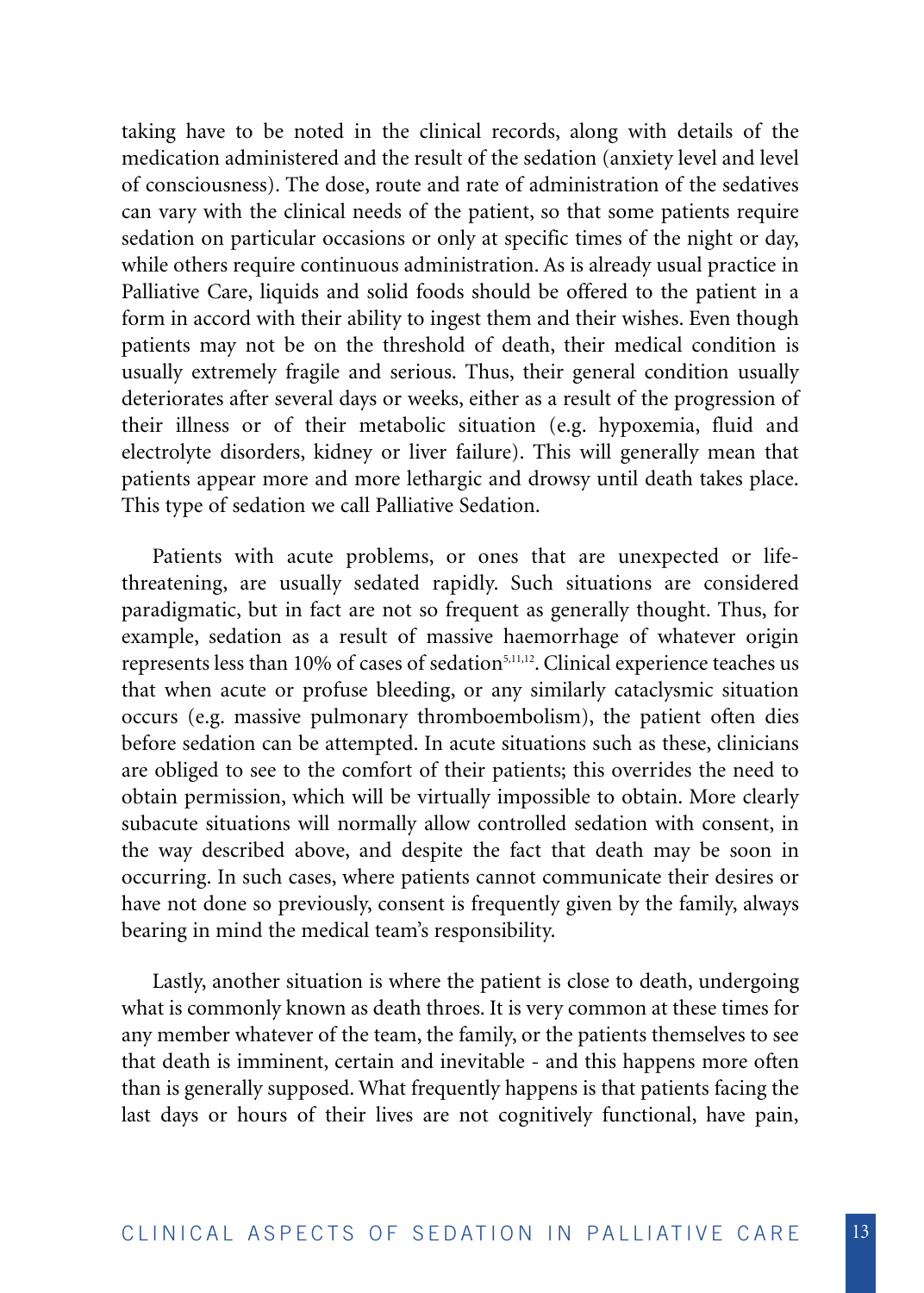difficulty in breathing, or agitated delirium. In such circumstances, the time frame for the taking of decisions is so reduced that symptoms can be considered to have become refractory (intractable), since there is not time enough to attempt any treatment other than (superficial or deep) sedation; in such cases it is recommendable to involve the family in decision taking and obtain their consent. The clinical situation of the last days means that some patients have cognitive problems, or problems of communication. Yet the Palliative Care team should seek to discuss with patient and family aspects related to the patient's wishes and values, not only to guide them to possible sedation, but to be able better to attend to them over the course of the illness. Not unexpectedly, patients in this situation die in a matter of a few days or hours.

Sedation given during the period of dying is known as End-of-life Palliative Sedation, or simply End-of-life Sedation. In a broad sense Palliative Sedation is to be understood as sedation used for palliative reasons and End-of-life Sedation is that applied in patients close to death. In our opinion, and others<sup>14</sup> the term "Terminal Sedation" is confusing, in that it can be interpreted as referring to sedation which ends the patient's life, so that it is better to use End of Life Palliative Sedation, or simply End of Life Sedation, since these are more descriptive terms.

At this point, it is crucial to bear in mind that the clinical objective of sedation is to obtain a mental state of calm, a certain indifference toward a distressing situation, and not the issue of the life or death of the patient, and that the result of the sedation can be measured using one of the sedation scales. A secondary effect of the sedation is the patients' loss of capacity to communicate, but not their death. This applies all the more in the case of highly fragile patients with illnesses at an advanced or terminal stage, where death is not a distant if approaching event. Instead it is a situation that can arrive at any time, influenced by multiple factors, and rarely under the team's control. It should be remembered, also, that any action or medical procedure can be wrongly used, either through malice or ignorance, or simply be abused (e.g. Caesarean section) but that does not mean that sedation should be accorded special consideration or status beyond that which we wish to confer on it.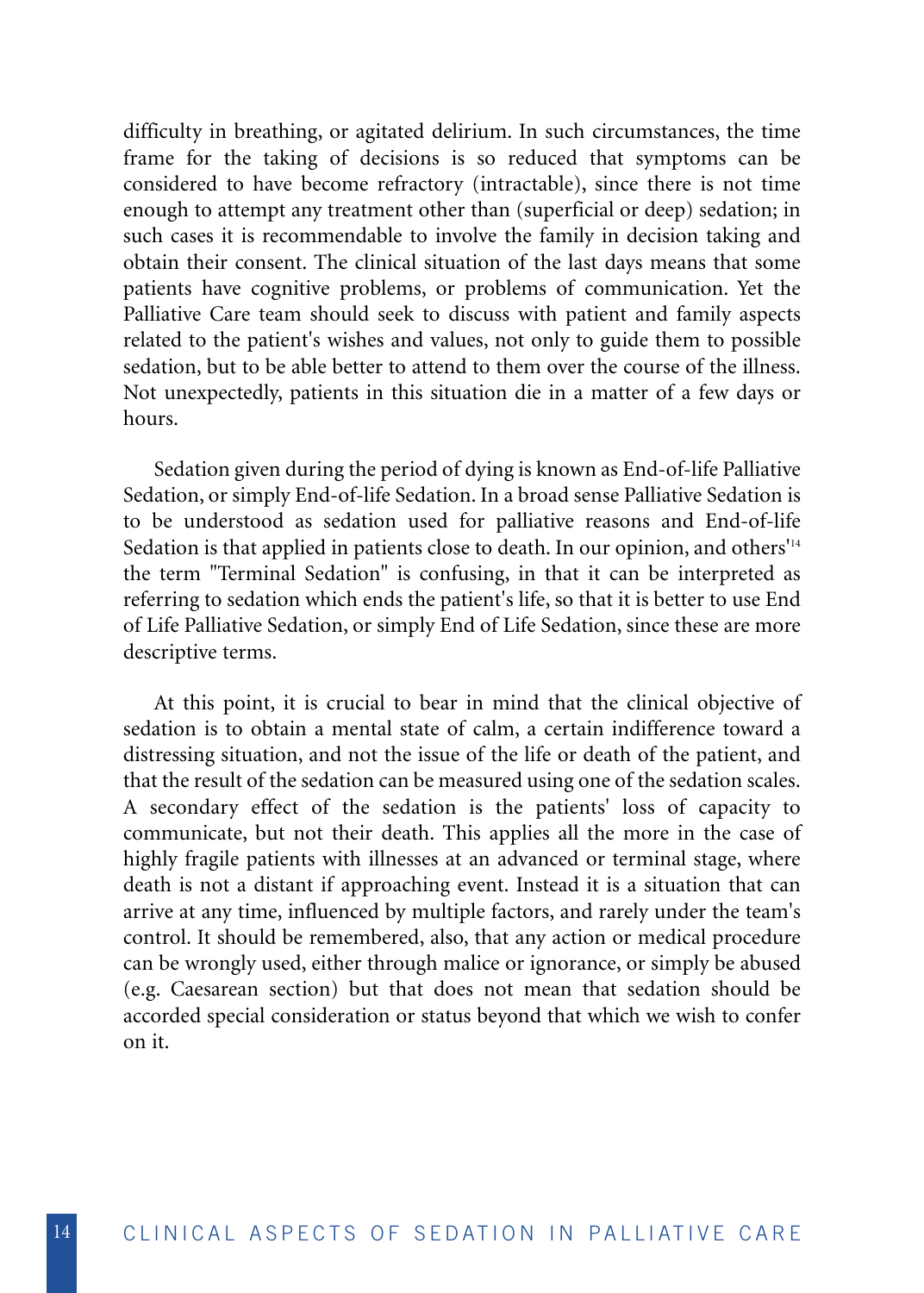# **3. Clinical aspects**

As we mentioned earlier, sedation is a variable concept<sup>15,16</sup>. Three levels of classification for sedation can be established: depending on the objective, the time scale, and the intensity.

With respect to the objective, sedation is considered primary when the desired effect is reduction of level of consciousness, e.g. administration of benzodiazepine to relax an anxious or agitated patient. Sedation is considered secondary when the lowering of level of consciousness is a secondary effect of the medication, e.g. somnolence after the administration of antihistamine. Terms arguably more appropriate for designating secondary sedation would be somnolence, drowsiness, sleepiness, but not sedation. In the clinical context the term sedation is restricted, by definition, to lowering of level of alertness sought as the therapeutic effect of medication.

From the point of view of the time frame, sedation can be intermittent or discontinuous or can involve periods of alertness while the level of consciousness is maintained constantly low. Lastly, with respect to intensity, sedation can be superficial when the patient's state allows some kind of communication, verbal or otherwise, and deep when the patient is unconscious and cannot interact with their surroundings.

As a therapeutic procedure, sedation in Palliative Care has its indications and methods of application. In general there is no great controversy with regard to Transitory Sedation as described above. Ethical problems arise with Palliative Sedation, particularly when used in the death throes stage. Ethical "doubts" typically appear when an uninformed observer sees a nurse enter a dying patient's room, give him or her an injection, and possibly a few hours or days later the patient dies. Under such circumstances it is quite likely that the observer will think: euthanasia<sup>17</sup> No one outside the medical team can know the reason for the injection, to alleviate suffering or to terminate the patient's life. For that reason, it is absolutely essential that the entire decision-taking process should be shared by the team as a whole and recorded in the patient's clinical history. Noting down the process of decision-taking regarding sedation is not just a matter of ethics, but a clinical matter also.

Following the above reasoning, the prescription of Palliative Sedation is conditioned by certain clinical considerations for its correct use: a) the existence of intractable or refractory symptoms, b) the aim of reducing distress or suffering, c) the reduction in level of consciousness proportionate to the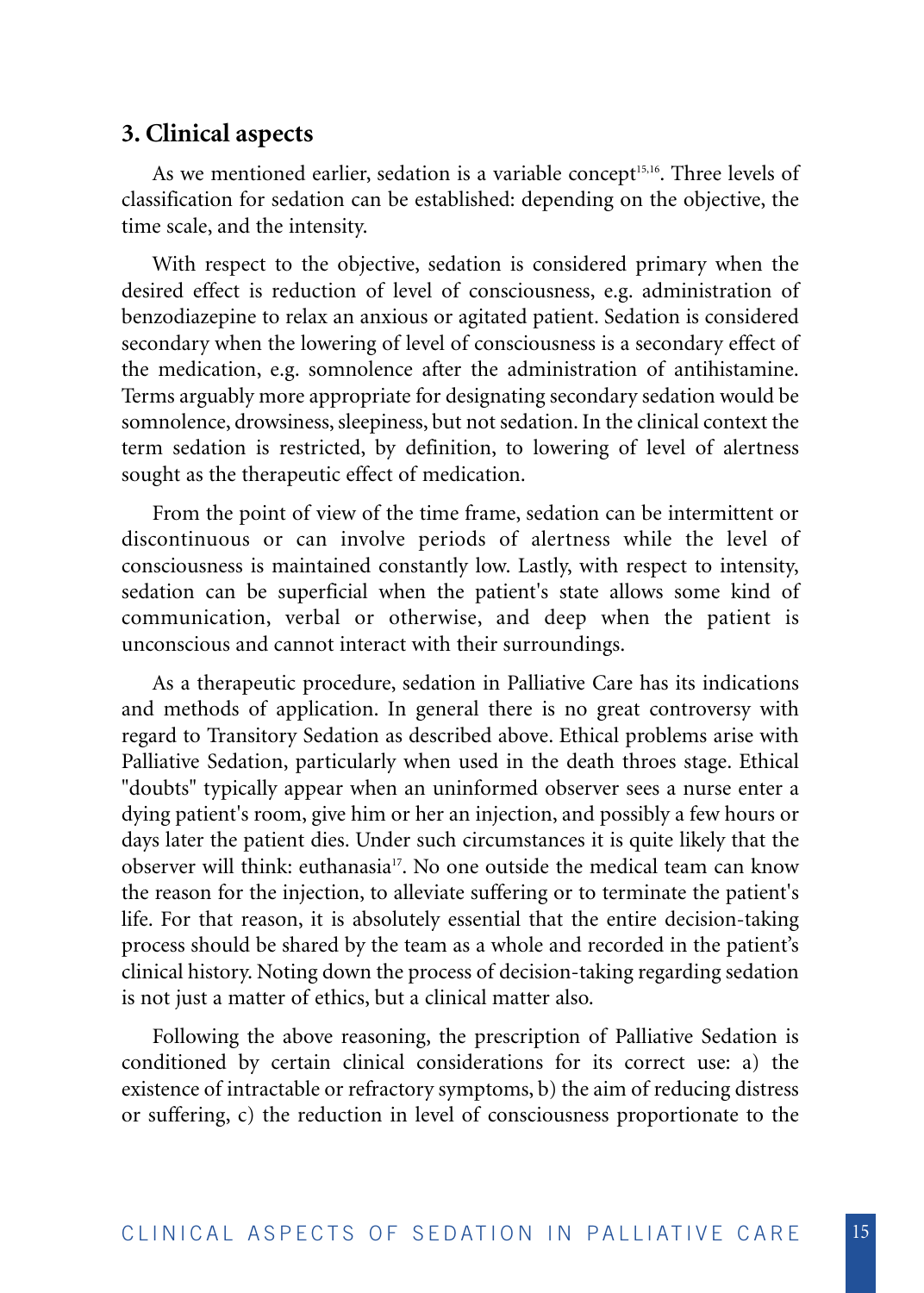need to alleviate distress or suffering, d) obtained consent, and in the case of End-of-life Sedation, e) life expectation should be a matter of a few days or hours. All the previous points should be borne in mind and recorded in detail in the patient's clinical records.

The concept of refractory (intractable) symptom was defined by Cherny and Portenoy<sup>18</sup> in the following terms: "the term refractory should be applied when a symptom cannot be adequately controlled despite aggressive efforts to identify a tolerable treatment which will not compromise the patient's consciousness". For this definition to be operative, "aggressive efforts" need to be placed in a time frame. Otherwise, keeping a patient in a situation of distress for longer than a "reasonable period of time" in an attempt to come up with a form of alleviation, is not easily justifiable. The "reasonable period of time" depends on the clinical situation and the patient; for example, in the case of dyspnoea or agitated delirium in a patient in the throes of death, "reasonable period time" may be just a few minutes; in a patient not so close to death, however, a "reasonable period of time" could be hours or days. It is difficult to advise on when more than a reasonable period of time has elapsed, but in this complex clinical context the best clinical judgement should be drawn upon, as well as the patient's opinion in instances where this is possible. A distinction should be sought and made between refractory symptoms and difficult symptoms, since there are symptoms that may appear to be refractory but which become difficult ones in the hands of an experienced team, and can respond to treatments that do not compromise the patient's level of consciousness<sup>19</sup>.

As we mentioned earlier, the objective of sedation is to diminish the degree of distress generated by the symptom, and to do so by decreasing arousal of the Central Nervous System. Strictly speaking, sedation does not set out to modify the underlying cause of the symptom but to mitigate or palliate the distress produced by the symptom. In other words, sedation is a clearly palliative measure, rather than an etiological one. This concept validates the use of the term Palliative Sedation.

With the objective of guaranteeing alleviation of the distress produced by a symptom in particular instances *without* diminishing consciousness more than necessary, clinicians should monitor response to sedatives. As happens with much medical treatment, the right dose is the minimum which will obtain the desired pharmacological result. In Palliative Sedation the relevant parameters to evaluate and monitor are anxiety, agitation and the level of consciousness.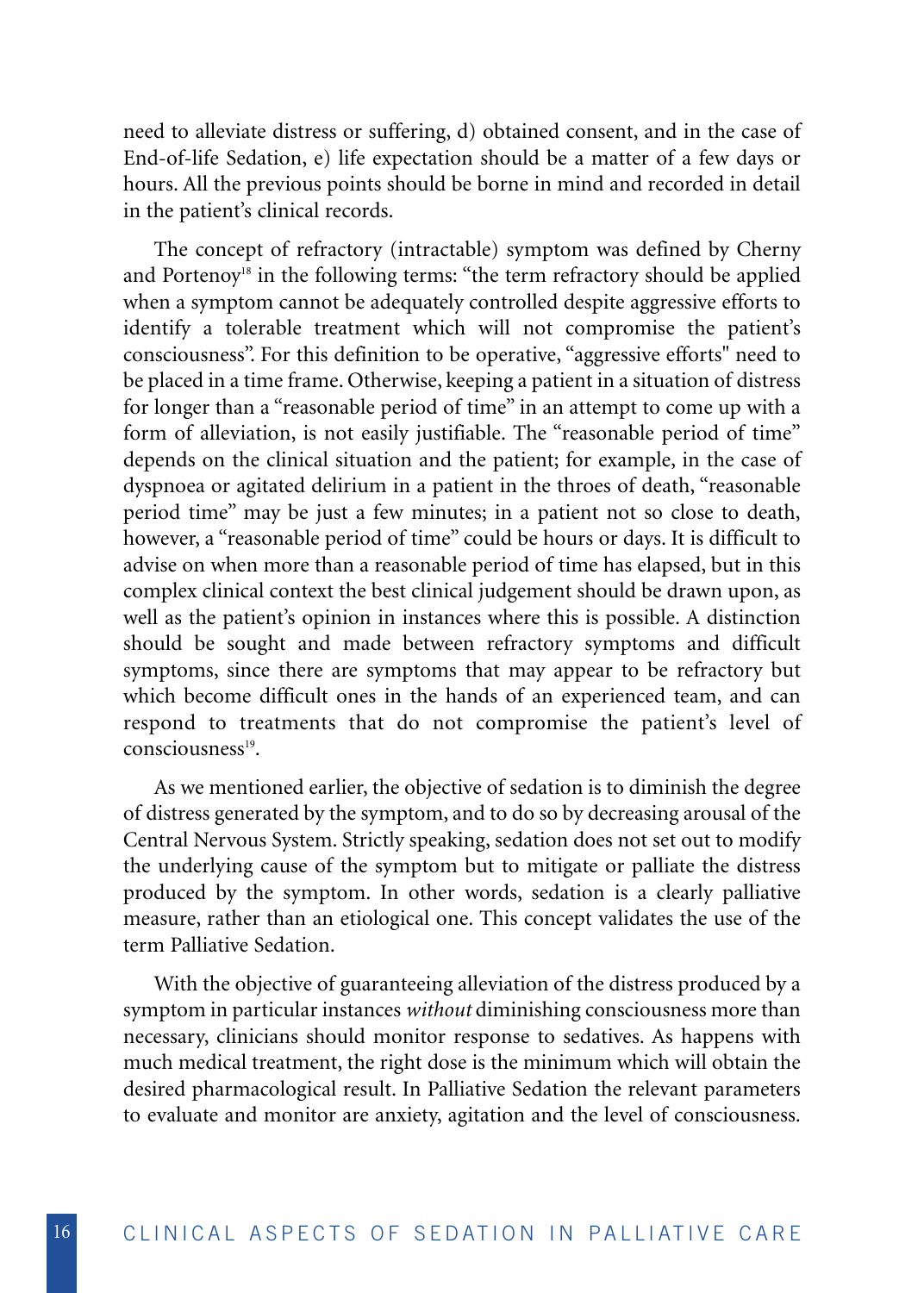There are many scales that can be used in Intensive Care, but for simplicity of use and reliability the Ramsey scale can be considered one of the most useful<sup>7,20</sup> (see table 1).

| Level |                                                            |
|-------|------------------------------------------------------------|
|       | Agitated, anxious                                          |
| 2     | Calm, co-operative                                         |
| 3     | Wakes suddenly with verbal stimulus or glabelar percussion |
| 4     | Sluggish response to glabelar stimulus                     |
| 5     | Response to painful stimuli                                |
| 6     | No response                                                |

**Table 1. Ramsay Scale21**

It is important to note, with respect to consent, that this should not be taken to mean consent communicated in writing. In the Palliative Care context this would not only be difficult to obtain, it would be insensitive, inopportune, and even harmful. Verbal consent should be considered enough, but it certainly is essential to have this consent recorded in the patient's clinical record<sup>22</sup>. In a published study<sup>5</sup>, 50% of patients were able to participate in the decisiontaking process, despite the fact that the average period of survival of the sample was 2.5 days. The clinical reality of such situations makes it quite impractical to wait for all patients to give their consent, but that does not mean that no patients will be able to give their consent. When a patient's consent is impossible to obtain, the consent of the family should be obtained<sup>23</sup> and this should be based on knowledge of the patient's values. Consent is considered valid<sup>24</sup> if after receiving honest information on the current clinical context of the patient, the latter is capable of understanding its relevance and consequences (that is, reduction in degree of consciousness). The team should respect the patient's refusal of sedation, and accept delegated consent or tacit consent. If the patient is not competent, the family should take the decision in his or her place (surrogate judgement).

It is nothing less than essential to remember that sedation is a medical procedure proposed by the team as the result of careful clinical deliberation. If it is the patient who requests sedation, this will generally indicate there is great distress. The request should therefore be listened to attentively, sensitively and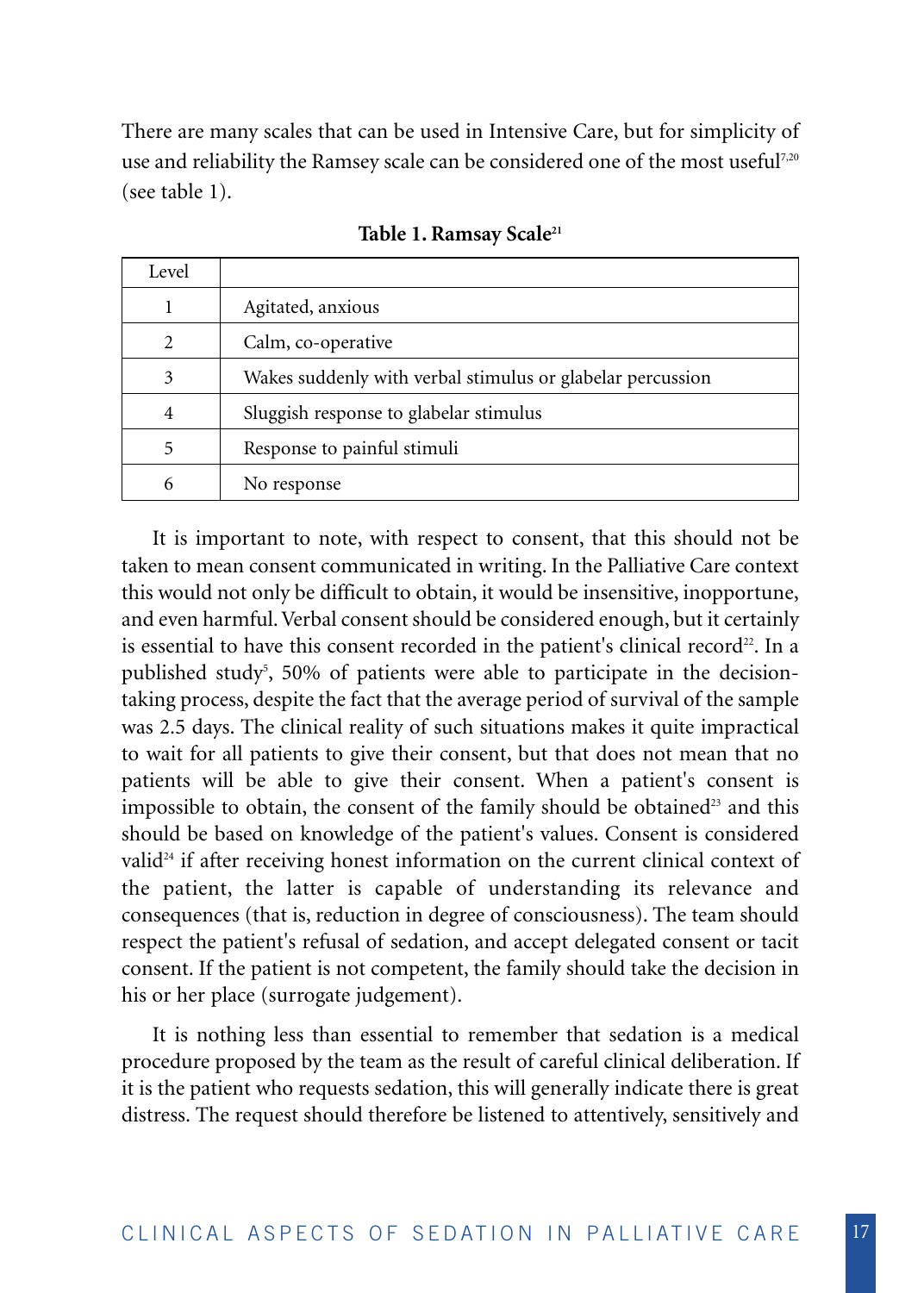professionally, regardless of whether sedation is afterwards indicated. Sedation of a patient ought never to be considered as a response to the family's distress; on the contrary administering of a sedative should indicate the need for greater attention on the family's part.

Despite the fact that many patients will never need a sedative at the end of their lives, any Palliative Care team should be capable of exploring beforehand the values and desires of the patients. Better knowledge and comprehension of these aspects will give us greater opportunities to look after patients in accordance with their wishes, instead of leaving this knowledge for hypothetical use in future sedation.

As regards prognosis of survival, in Intensive Care there are different models, but when we find ourselves dealing with the very end of a patient's life, the clinical impression is still useful. Clinical studies show that there is a tendency to overestimate<sup>28,29</sup>, so that the risk of thinking that patients are going to live less time than they finally do (underestimating) is very low. A relevant observation here is that almost all patients are unconscious when they pass over, but that does not mean that all are sedated.

### **4. Definitions**

A number of definitions are given in the literature. Fondras<sup>30</sup> defines sedation in Palliative Care as "the administering of psychotropic agents, in most cases benzodiazepines and neuroleptics, with the objective of controlling physical symptoms (insomnia, anxiety attacks, agitation) or to bring about unconsciousness in a patient in certain dramatic situations (e.g. sudden haemorrhage). It can be used to put a patient under where that person requests it, but also without their knowledge". This definition describes some of the circumstances in which the level of consciousness could be reduced in Palliative Care. Despite the fact that the use of psychotropic drugs is mentioned for the alleviation of physical symptoms, the examples given by the writer lead us to think that he is also considering emotional or psychological stress as a reason for sedation. The definition does not make it clear whether the patient's unawareness is due to the clinical situation or is to be considered part of normal practice.

Chater *et al.*<sup>31</sup> proposed another definition for "Terminal Sedation": "Terminal Sedation is defined as the intention to induce deliberately and maintain a state of deep sleep, but without deliberately causing death, in particular circumstances: a) for the alleviation of one or more intractable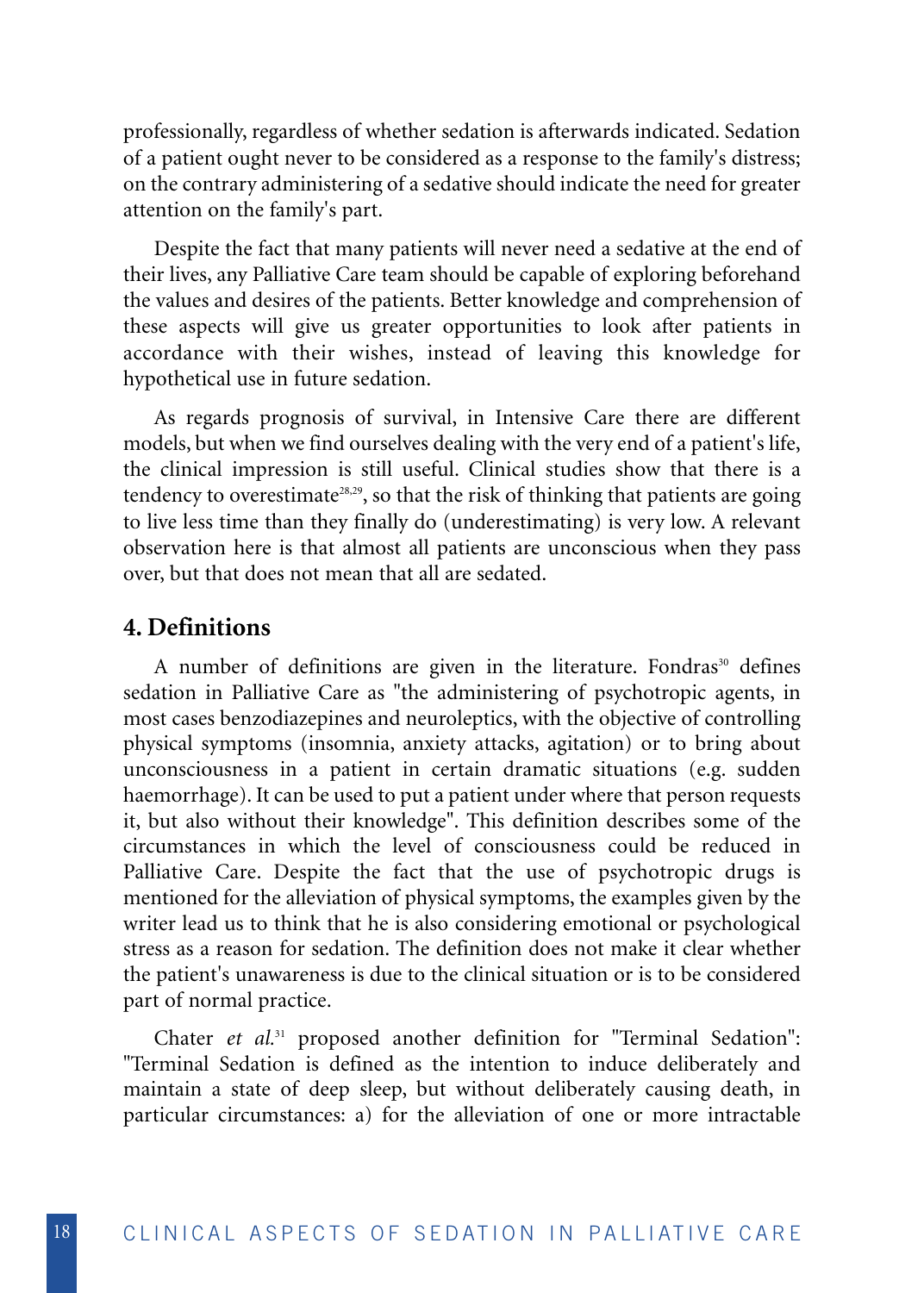symptoms when other possible treatments have failed, and the patient is perceived to be close to death, or b) for the alleviating of deep (possibly spiritual) anxiety which is not manageable with psychological, spiritual or other types of intervention, and the patient is perceived to be close to death". The authors make it clear that this is not applicable to patients with delirium or to transitory sedation.

Within this definition, Chater also considers physical and emotional reasons as motives for administering sedation, although sedation is only considered in its deep, prolonged form and other possibilities are not mentioned. Sedation is also excluded as a means of control in the management of delirium, which in any case is the most frequent cause for its administration.

Based on the study by Chater *et al.*<sup>31</sup> a multi-centre (multi-hospital) clinical study was performed<sup>5</sup> and a consensus meeting with respect to "Terminal Sedation", proposed a new definition<sup>32</sup>: "The term Terminal Sedation is understood to mean the deliberate administration of drugs to produce a sufficiently deep and predictably irreversible reduction of consciousness in a patient whose death is seen to be fast approaching, with the intention of alleviating physical and /or psychological suffering not attainable with other methods, and with the explicit, implicit or delegated consent of the patient." Comparing this definition with the one in Chater *et al.*<sup>31</sup>, it is stated that sedation is not just the intention but actually the administration of sedatives. In fact the word "deliberate" includes and encapsulates various meanings: a) to do something intentionally, b) having weighted the pros and cons of the decision carefully, c) having discussed the options with others, that is, having shared the decision. The reasons for the rest of the definition have already been touched upon.

Recently, Broeckaert<sup>33</sup> put forward the following definition for Palliative Care. "The intentional administration of sedatives in the doses and combinations required to reduce consciousness in a terminal patient to the extent necessary to alleviate adequately one or more refractory symptoms". This is a very worthwhile definition because it recognises the need for proportionality in the reduction of consciousness level.

The Sociedad Española de Cuidados Paliativos (SECPAL)<sup>6</sup> recently adopted and put forward the following operative definitions: Palliative Sedation: "By palliative sedation we mean the deliberate administration of drugs in the doses and combinations required, to reduce consciousness in a patient with advanced or terminal disease, both where necessary to alleviate sufficiently one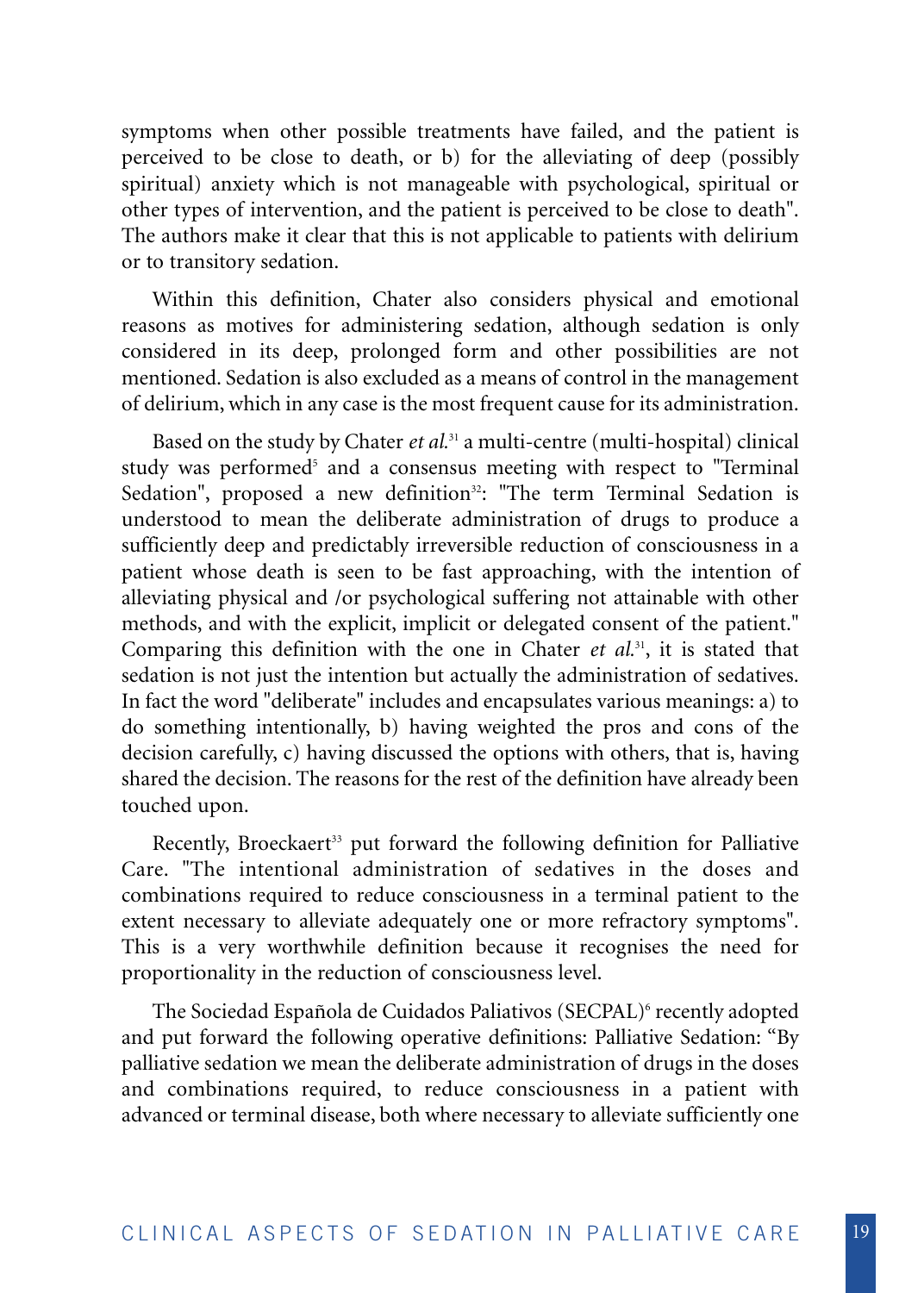or more refractory symptoms with their explicit, implicit or delegated consent" and Terminal Sedation: "By terminal sedation we mean deliberate administration of drugs to achieve alleviation, not attainable by other means, from physical and/or psychological suffering, through sufficiently deep and irreversible diminishing of consciousness in a patient whose death is seen to be very close, and with explicit, implicit or delegated consent". It is mentioned in the original text that terminal sedation is the palliative sedation used in the death throes or end-of-life stage.

# **5. Clinical studies**

In a recent review<sup>34</sup> all studies mention "Terminal Sedation" and none provides information on Palliative Sedation in other circumstances. All the information given below refers to Terminal or End-of-Life Sedation.

#### **5.1. Frequency of use**

Frequency mentioned in the literature represents a very wide range indeed, ranging from 1% to 72%, with an average frequency of 25%. Analysis of the literature shows that the reported frequency may be influenced by the research design of the study in question (see table 2). Frequency reported almost triples when sedation is tailored to the needs of the patient, as defined by the SECPAL. When the practice of sedation is more in accord with the definition in Chater *et al.*31, in other words inducing and maintaining a drug-induced coma until death occurs, the frequency falls below 15%. In Spain frequencies as low as 6% have been reported, if sedation is only understood as such when it is deep and  $continuous<sup>20</sup>$ .

Recently, an interesting international multi-centre (multi-hospital) study was published<sup>35</sup>, in which four units took part, two in South Africa (Durban and Cape Town), one in Israel and one in Spain (Madrid); the study analysed sedation in the last week of life. The reported frequency was 15% (Israel), Duran (29%), Cape Town (36%) and Madrid (22%). Carefully examining the results in the original (see figure 1) it can be observed that while figures may appear superficially similar, the Madrid patients are less somnolent and more alert than their counterparts in the other centres. As one might expect, the majority of the patients pass the last two days of life unconscious. This study illustrates, rather well, the difficulties there are in accepting that the low sedation figures are good and the high figures are bad, as some writers have chosen to insinuate. Thus, frequency in End-of-Life Sedation should be analysed with due caution, taking into account the procedures used.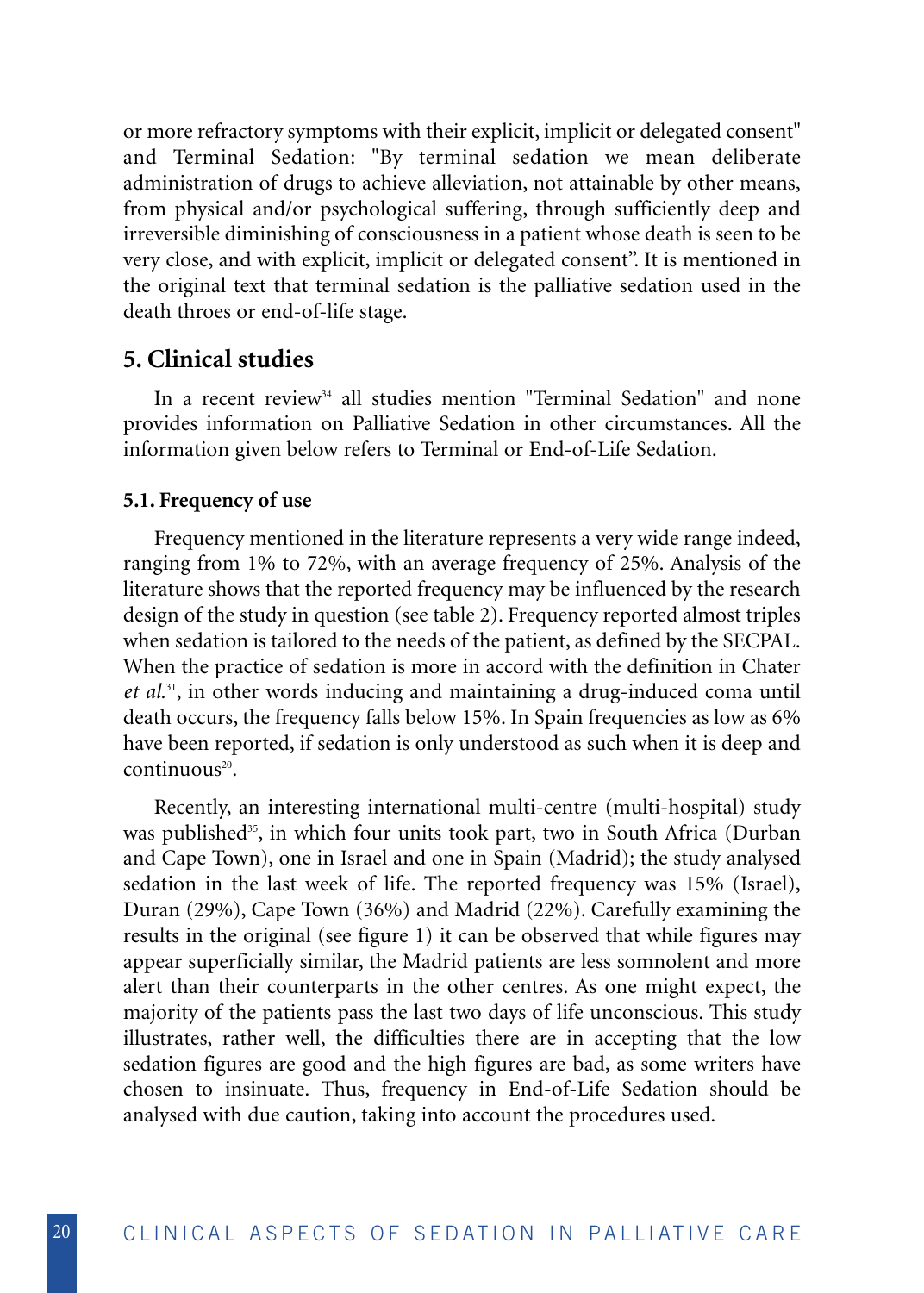| Factors                      | $\%$ |
|------------------------------|------|
| Research design              |      |
| – Prospective                | 37,2 |
| - Retrospective              | 21,1 |
| Place                        |      |
| – Home                       | 29,7 |
| – Hospital                   | 28,1 |
| Type of sedation             |      |
| - Proportional               | 38,2 |
| – Sudden                     | 14,5 |
| Reasons for sedation         |      |
| – Solely physical            | 27,5 |
| - Physical and psychological | 25,0 |

# **Table 2. Factors influencing reported frequency of End-of-life Sedation.**

#### **5.2. Causes, drugs and results**

In most studies the three main reasons for sedation are delirium, dyspnoea and pain. A summary of the causes frequently communicated in the literature is shown in table 3. If the hospitals are beginning to recognise delirium as one of the main causes for End-of-life Sedation, we should recognise that the definition given by Chater *et al.*<sup>31</sup> needs to be modified or adapted.

The frequency with which symptoms present varies depending on the research design<sup>34</sup>. In prospective studies dyspnoea is a greater factor than in the retrospective studies (40% compared with 26%), while in the case of delirium the opposite is found (prospective studies indicate 22%, retrospective studies 50%). This radical variation in figures in clinical studies gives an all too fuzzy picture of the reality, so that it is vital to have a prospective study that provides an operative decision before the fact, both for general Palliative Sedation, and End-of-Life Sedation.

From the pharmacological point of view, the most frequently used sedatives are Midazolam, Haloperidol and Morphine (see table 4). It appears that physicians in Asia prefer Haloperidol over Midazolam, the latter being the preferred drug in Europe and America. That is very interesting, owing especially to the fact that the drug action that the two substances have is very different. Haloperidol has a powerful antipsychotic effect and yet is not very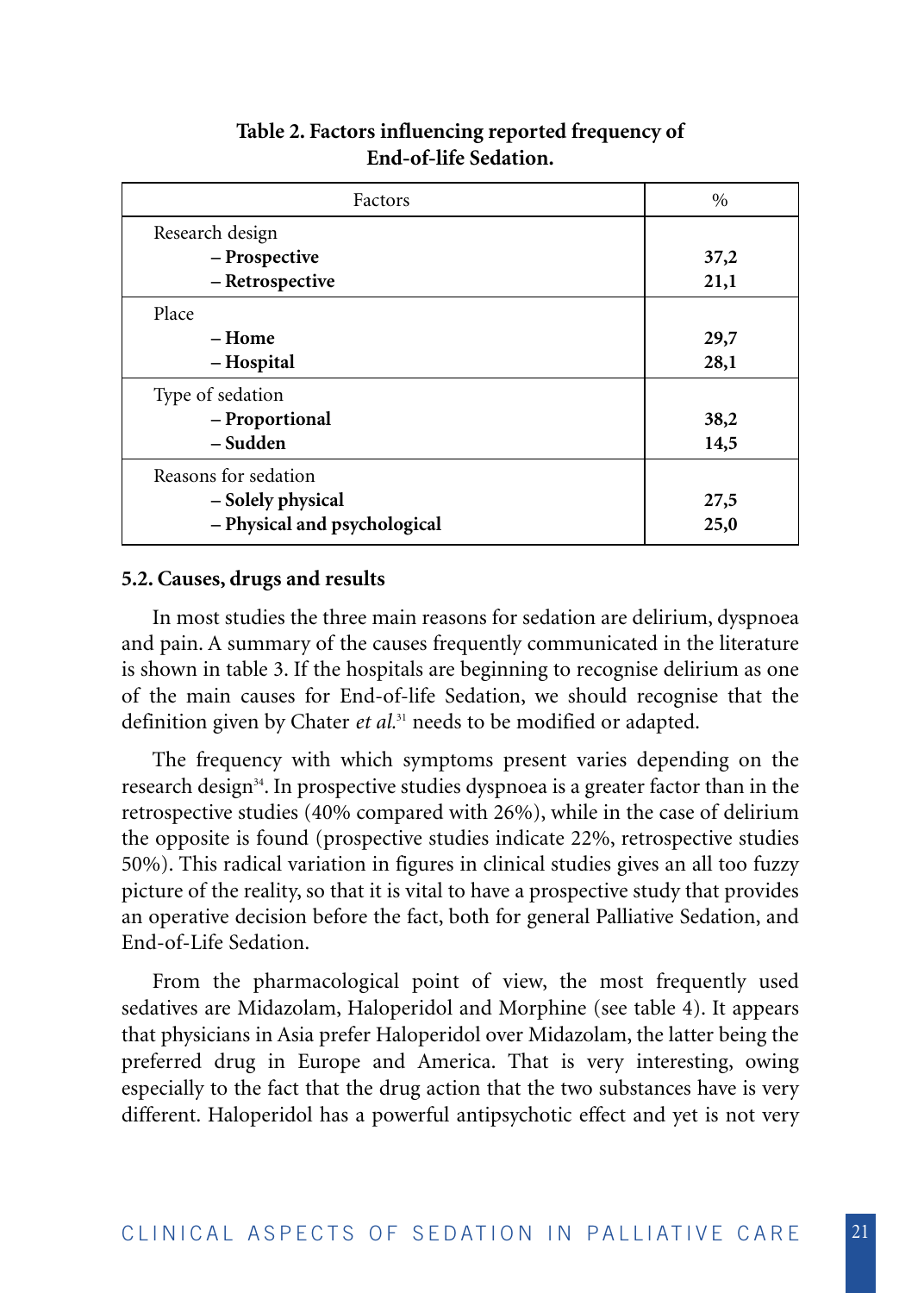**Figure 1. Percentage of patients who are drowsy, alert or unconscious during last week of life.**

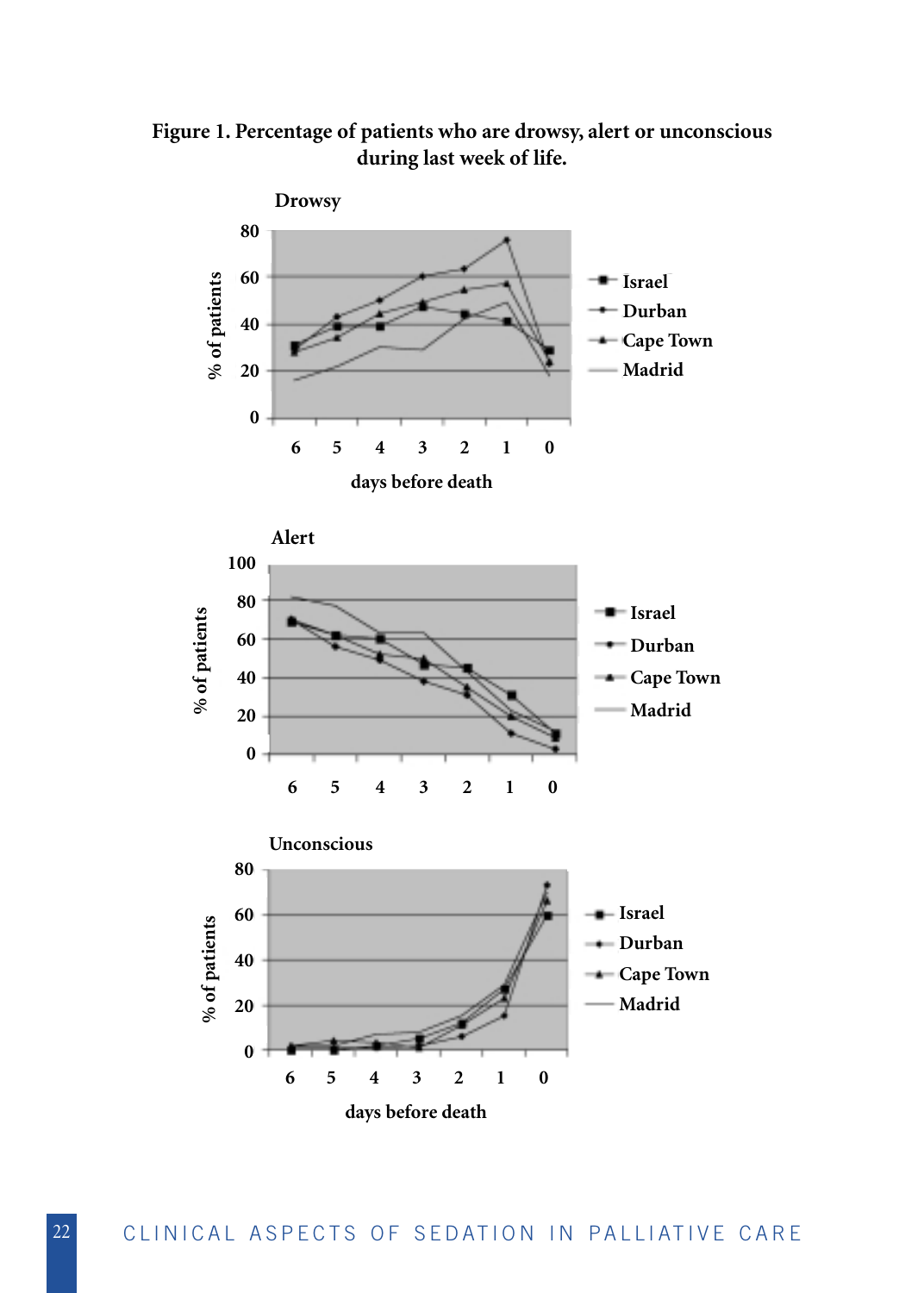sedative, while Midazolam is a benzodiazepine which lacks any known antipsychotic effect, but on the other hand is powerfully sedative. The fact that morphine appears as one of the most used drugs is due to the fact that it is prescribed for pain, but is an admittedly poor sedative, as some of the authors of the studies themselves recognise<sup>36</sup>. In the majority of the studies that give information on the results of End-of-Life Sedation, this drug was considered successful in more than  $80\%$  of cases<sup>5,23,35</sup>.

# **6. Clinical practice**

The choice of drug depends essentially on the reason for which the sedative is indicated. Thus, in patients suffering from delirium, after administration of Haloperidol, the next drug to be used would be Levomepromazine and not Midazolam, owing to the fact that delirium tends to worsen with benzodiazepines<sup>37</sup>. In other indications, the medication of choice continues to be Midazolam. In patients that have not been treated previously with benzodiazepines the initial anxiolytic dose recommended for Midazolam is 0.4-0.8 mg/h in Continuous Subcutaneous Infusion  $(CSCI)^{38,39}$ . Generally an induction dose of 5 to 10 mg/SC $40,41$  is recommended, with the possibility of extra or rescue doses of 5 to 10 mg/SC. Calculation of the daily dose needed depends on the total dose that had proved necessary in the previous 24 hours. If Midazolam is given in the form of continuous infusion SC or IV, bolus effects can be avoided and the physician retains greater control of the sedation. The rate of the infusion can be modified as needed in accordance with clinical needs. It is considered that doses of between 160-200 mg/day of Midazolam are capable of saturating the Gabaergic system producing paradoxical agitation<sup>19</sup>. In this case the addition of another sedative or changing to another sedative is recommended. When rapid, deep sedation is indicated, 5 mg of Midazolam IV may be administered as an induction dose, followed by an infusion of Midazolam 10 mg in 100 cc of saline, until the patient is deeply sedated (in all instances under direct medical supervision), the latter being generally achieved in  $3$  minutes $20$ .

Some authors<sup>19</sup> consider Levomepromazine the next-step alternative when Midazolam fails. It is recommendable to reduce the Midazolam dose by a half when beginning the neuroleptic stage. This is to avoid a withdrawal syndrome which would worsen the situation or cause agitation. An initial dose of Levomepromazine of the order of 25 mg/SC every six hours or CSCI of 100 mg/day is frequently well tolerated. Rescue doses will therefore be 12.5-25 mg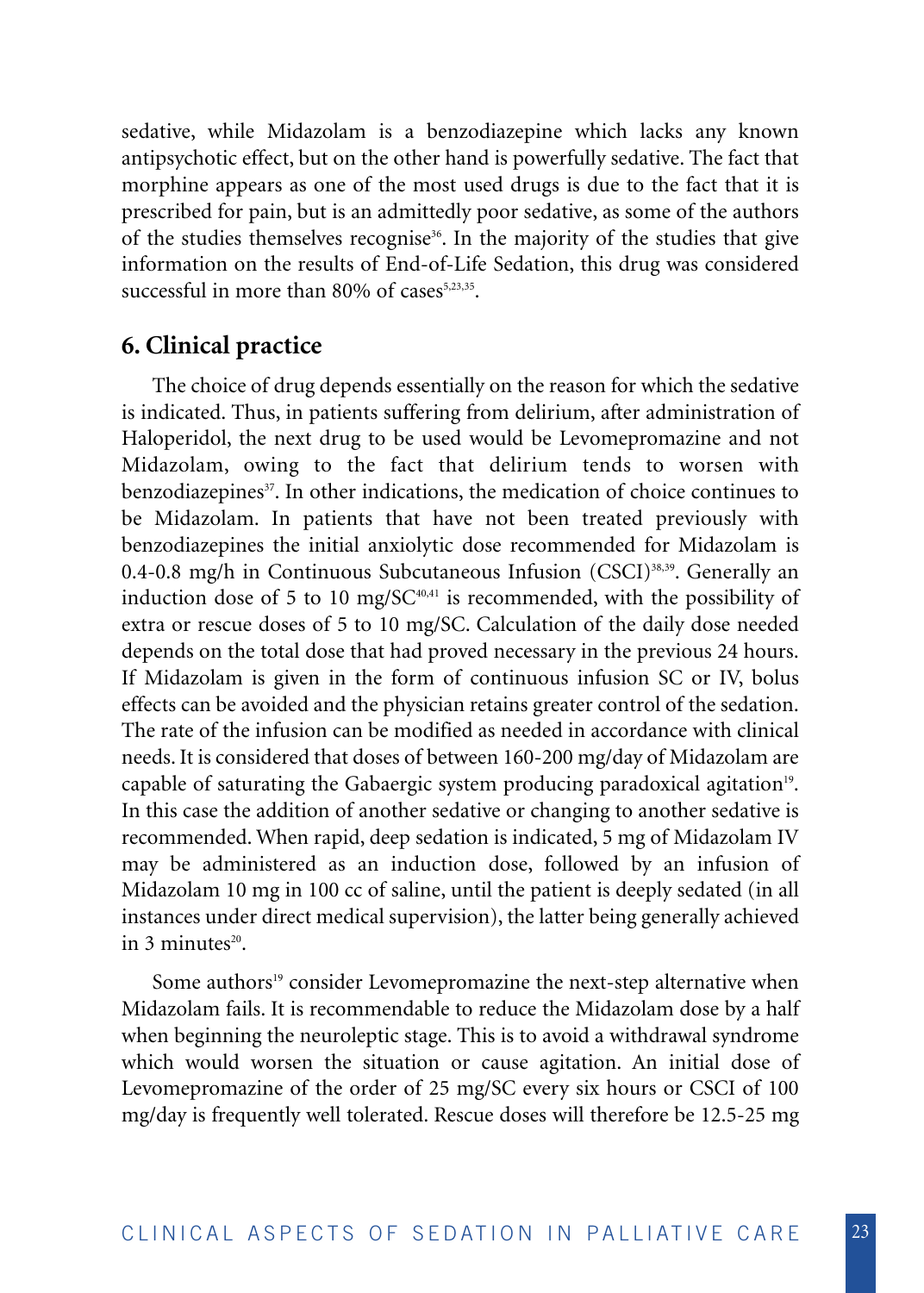with calculation of the total daily dose based on the rescue doses needed. The maximum dose is considered to be 300 mg per day.

Barbiturates like Phenobarbital or Thiopental can be considered if sedation with benzodiazepines or neuroleptics fails. Phenobarbital is a long-life barbiturate with an elimination half-life of 2-5 days. It should not be combined with other drugs and when its use is considered, the recommended induction dose is 100 mg IM<sup>19,42</sup>. The initial infusion dose of 25 to 60 mg, CSCI or 2-3 mg/kg/IV, with subsequent increases of 100 mg/SC as needed, are usually sufficient to alleviate distress in most patients. Doses in excess of 1600 mg/day are not usual.

Thiopental is a barbiturate with action over a very short period. It should only be used intravenously, and must not be mixed with other drugs. The usual induction dose is 50 to 100 mg/IV, with maintenance dose by infusion of 5 to 7 mg/kg/day. Larger doses usually need mechanical ventilation.

Propofol, finally, is a very attractive drug since it acts rapidly and produces very manageable sedation, and after infusion is halted, the patient rapidly regains alertness. It should be administered always and only intravenously. The recommended induction dose is 0.5 to 1 mg/Kg. Initial maintenance dose is 1 mg/Kg/h, with rescue doses at 50% of the dose required for induction. In my opinion, this drug is preferable to the barbiturates, given its safety and versatility, when the patient has an intravenous line already set up and is in a hospital environment<sup>43</sup>.

| Reason/Study           | Ventafridda<br>1990 | Fainsinger<br>1991 | Morita<br>1996 | Stone<br>1997 | Ojeda<br>1997 | Faisinger<br>1998 | Morita<br>1999 | Porta<br>1999  | Faisinger<br>2000 | Chiu<br>2001 | Media |
|------------------------|---------------------|--------------------|----------------|---------------|---------------|-------------------|----------------|----------------|-------------------|--------------|-------|
| Dyspnoea               | 52                  |                    | 49             | 20            | 74            | 9                 | 41             | 23             | 27                | 23           | 35    |
| Pain                   | 49                  | 6                  | 39             | 20            | 6             |                   | 13             | 23             | 7                 | 10           | 19    |
| Delirium               | 17                  | 26                 | 23             | 60            | 37            | 91                | 42             | 21             | 62                | 57           | 44    |
| Nausea/Vomiting        | 8                   |                    | 10             | -             | 3             |                   | $\overline{c}$ | 6              | 9                 |              | 6     |
| Haemorrhage            |                     |                    |                |               | 8             |                   |                | 9              | 3                 |              | 7     |
| General deterioration  |                     |                    | 38             |               |               |                   |                | $\overline{2}$ |                   |              | 20    |
| Psychological distress |                     |                    |                | 26            |               |                   | $\overline{c}$ | 36             | 11                |              | 19    |

**Table 3. - Reasons for sedation (%)**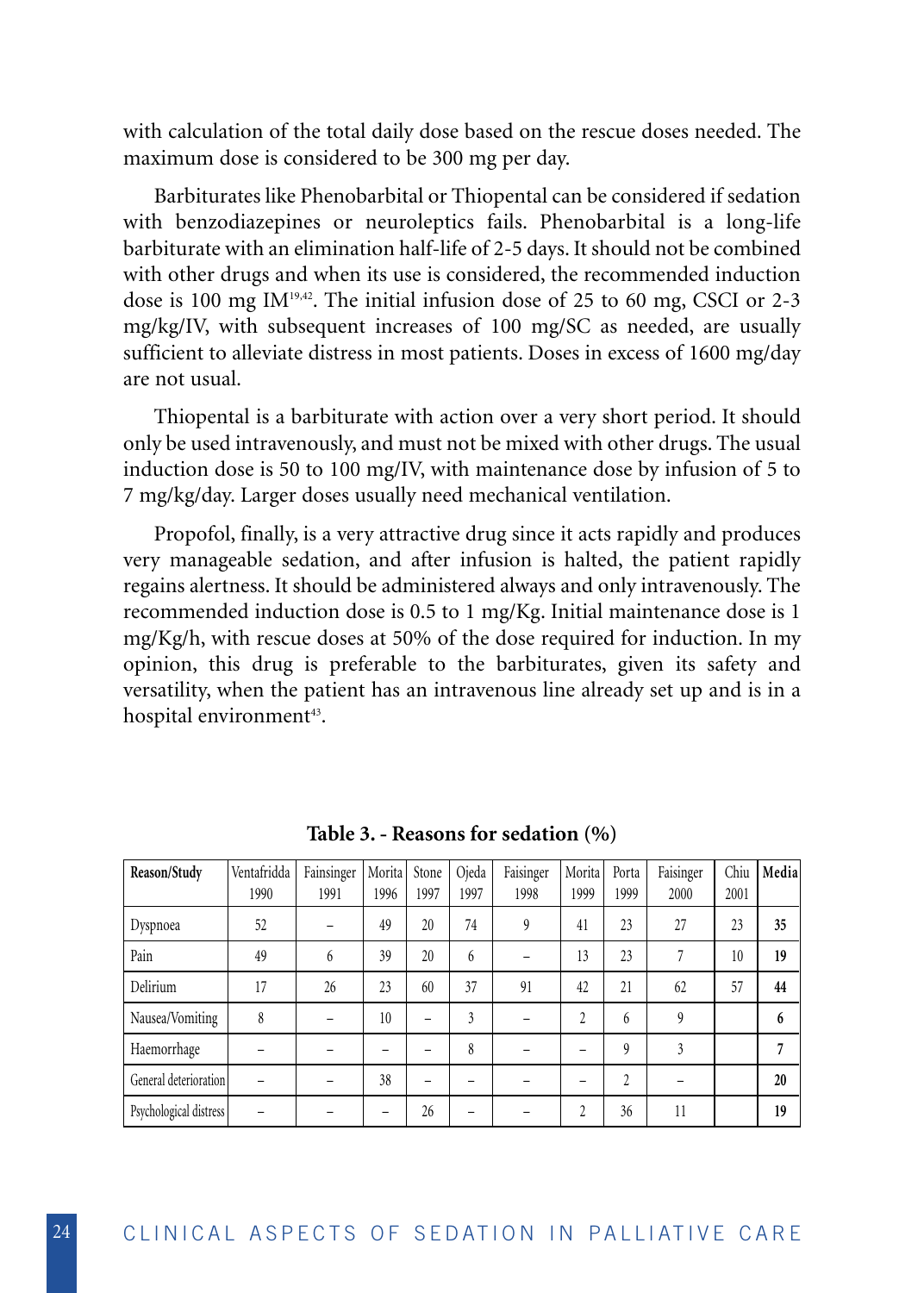| Drug / Study    | Turner<br>1996 | Morita<br>1996 | Stone<br>1997 | Fainsinger<br>1998 | Porta<br>1999 | Morita<br>1999 | Fainsinger<br>2000 | Chiu<br>2001         |
|-----------------|----------------|----------------|---------------|--------------------|---------------|----------------|--------------------|----------------------|
| Midazolam       | 88(25)         | 55             | 80(22)        | 61(29)             | 79(38)        | 31(7)          | 75(26)             | 24                   |
| Haloperidol     |                | 33             | 37(5)         |                    | 25(14)        | 31(3)          | 19                 | 50                   |
| Levomepromazine |                |                | 33(64)        |                    | 5(197)        |                | 5                  |                      |
| Morphine        | 80(66)         | 55             |               | 100(79)            | 64(74)        | 37(5)          |                    | 12                   |
| Hyoscine        |                | 13             |               |                    | 9(3)          | 10             |                    |                      |
| Via             | SC             | <b>SC</b>      |               |                    | <b>SC</b>     | sc/ev          |                    | $\frac{1}{\sqrt{2}}$ |

**Table 4. - Drugs and forms of drug-delivery in End-of-Life sedation. % (mean-mg/day)**

# **7. Conclusiones**

Sedation in Palliative Care can be used in different scenarios. One is transitory sedation, which is practised to alleviate brief distress, for a limited time. This type of sedation is indistinguishable from that practised by other medical specialities. Palliative Sedation is a therapeutic manoeuvre prescribed by the team attending the patient, after all possible measures to alleviate at least some of the symptoms or clinical situations have failed. The ultimate aim of Palliative Sedation is to relieve mental distress generated by the symptoms. When Palliative Sedation is considered or indicated the patient does not have to be close to death, but the clinical context habitually associated with such sedation is advanced or terminal disease. When Palliative Sedation is prescribed in the clinical situation of imminent death, that is, in the throes of death (formerly termed Terminal Sedation) the general clinical procedure and the associated ethical considerations are the same as in Palliative Sedation when patients are not in their death throes. However, the differences between the two clinical scenarios should be clearly recognised. In order to distinguish them we propose to use the term Palliative Sedation to refer to the general procedure and End-of-Life Sedation to denote sedation where the patient in question is in the last days of life. It is important to remember that sedation is a therapeutic manoeuvre prescribed by clinicians and that the sedation that is sometimes requested by the families or patients may involve other considerations. It is also relevant to point out that despite the fact that most patients die when they are unconscious, this does not mean that all have been sedated.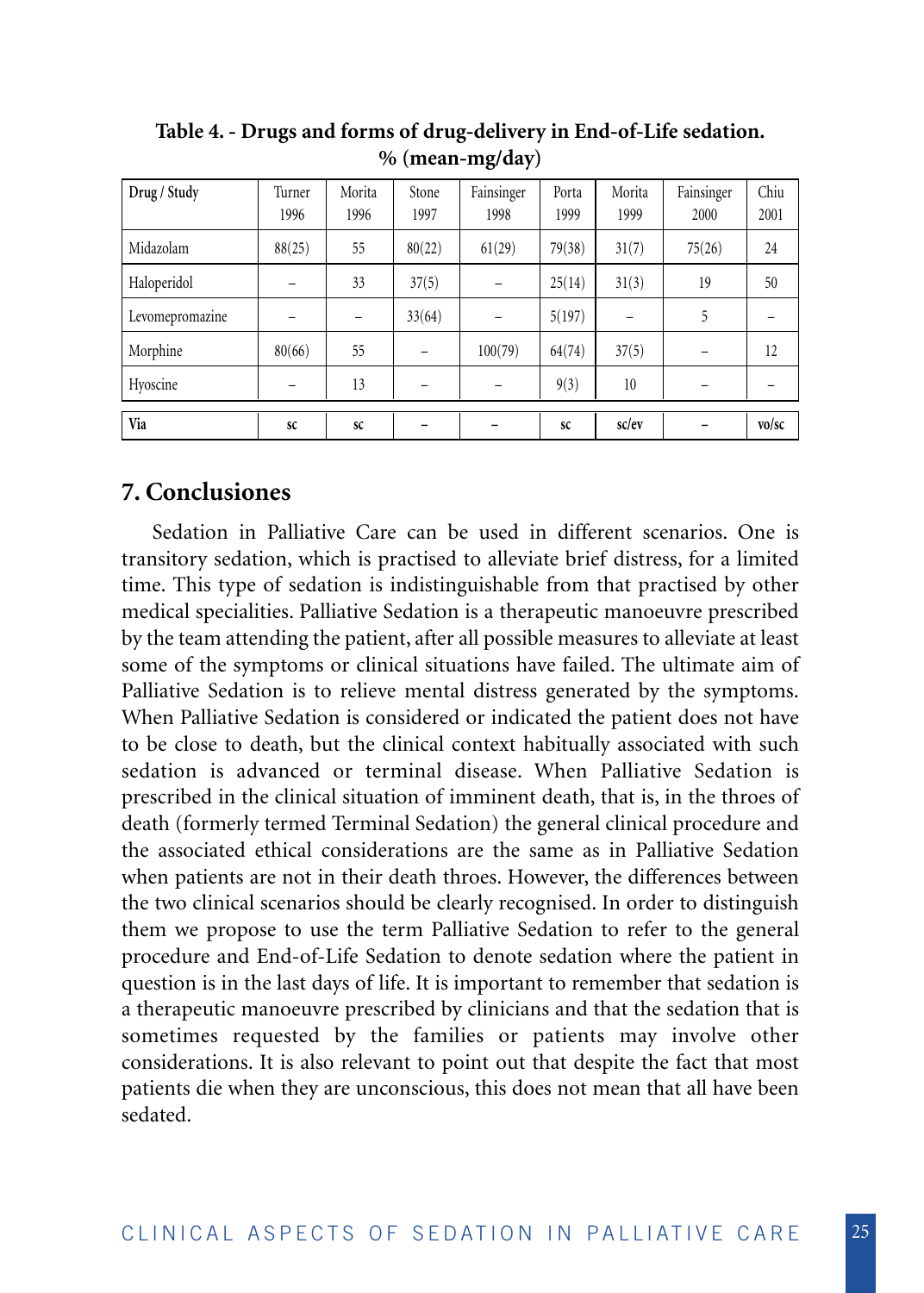The requisites for good practice in Palliative Sedation include: a) the existence of one or more refractory symptoms, b) with the objective of lessening distress, c) proportionately lowering the level of consciousness, c) with consent. And, when End-of-Life Sedation is considered, d) life expectancy of merely days or hours. The process of decision-taking and monitoring of the sedation should be recorded in the patient's clinical record. Misuse of Palliative Sedation, either through ignorance or malice does not justify glib comparisons of sedation with euthanasia. Best practice of sedation ought to be based on better training in both clinical and ethical aspects.

The clinical studies currently available refer exclusively to end-of-life sedation. The average incidence of such sedation observed was between 20% and 25% of the total, but with wide differences, since each writer understood something different by sedation. If we take it that the level of consciousness should be reduced enough to alleviate the patient's distress and that deep sedation is not always necessary, frequency of End-of-Life Sedation is above 25%. Where only the cases in which pharmacological coma is induced are considered, the frequency drops to 10%. Even though these studies show a wide range of differences, the most frequent reasons for sedation are delirium, dyspnoea and pain, and the three most used drugs are Midazolam, Haloperidol and Morphine. In all studies good to satisfactory results are recorded after sedation.

There are still enough areas or questions that are not well enough understood to justify more research into sedation. What is the real frequency of Palliative Sedation and End-of-Life Sedation respectively? Which is the most recommendable set of guidelines or protocol? Can one identify at-risk groups among the population vis-à-vis sedation? And if so, is it possible to design some kind of strategy to eliminate or reduce this risk? As usually happens, the future will continue to bring us new questions as the ones facing us now are answered.

### **References**

- 1. Enck RE. Drug-induced terminal sedation for symptom control. *Am J Hosp & Palliat Care* 1991;8:3-5.
- 2. Fainsinger RL, De Moissac D, Mancini I, et al. Sedation for delirium and other symptoms in terminally ill patients in Edmonton. *J Palliat Care* 2000;16(2):5-10.
- 3. Morita T, Akechi T, Sugawara Y, et al. Practices and attitudes of Japanese oncologists and palliative care physiscians concerning terminal sedation: a nationwide survey. *J Clin Oncol* 2002;20:758-64.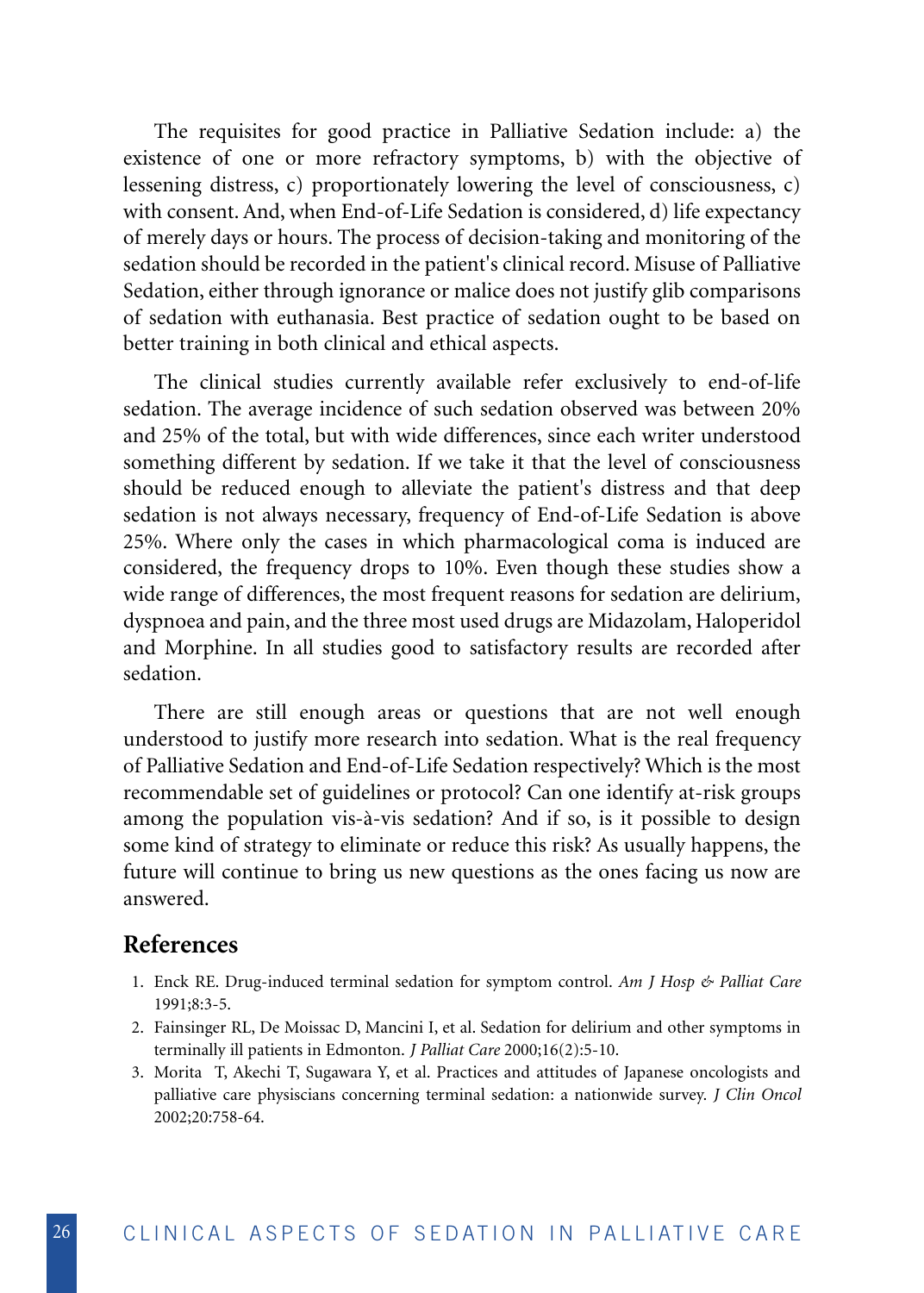- 4. Nuñez Olarte JM, Gracia Guillén D. Cultural issues and ethical dilemmas in palliative and end-of-life care in Spain. *Cancer Care* 2001;8(1): 46-54.
- 5. Porta Sales J, Català-Ylla Boré E, Estíbalez Gil A, et al. Estudio multicéntrico catalano-balear sobre sedación terminal en Cuidados Paliativos. *Med Pal* (Madrid) 1999;6:153-8.
- 6. Porta-Sales J, Nuñez-Olarte JM, Altisent-Trota R, et al. Aspectos éticos de la sedación en Cuidados Paliativos: Trabajos del Comité de Ética de la SECPAL. *Med Pal* (Madrid) 2002;9: 41-6.
- 7. De Jonghe B, Cook D, Appere-De-Vecchi C, et al. Using and understanding sedation scoring systems: a systematic review. *Intensive Care Med* 2000;26:275-285.
- 8. Cook DJ, Walter SD, Cook RJ, et al. Incidence and risk factors for ventilator-assiated pneumonia in critically ill patients. *Ann Intern Med* 1998;129:433-440.
- 9. Meade MO, Cook DJ, Kernerman P, Bernard G. How to use articles about harm: the relationship between high tindal volumes, ventilating presures, and ventilator-induced lung injury. *Crit Care Med* 1997;25: 1915-1922.
- 10. Process of clinical decision making. En: F Randall, RS Downie eds. *Palliative Care Ethics.* 2ª ed. Oxford University Press; 1999, p.103-27.
- 11. Fainsinger RL, Waller A, Bercovici M, et al. A multicentre international study of sedation for uncontrolled symptoms in terminally ill patients. *Palliat Med* 2000;14: 257-65.
- 12. Ojeda Martin M, Navarro Marrero A, Gómez Sancho M. () Sedación y enfermo oncológico terminal. *Med Pal* (Madrid)1997;4(3):101-8.
- 13. Lawlor PG, Gagnon B, Mancini IL, et al. Occurrence, causes, and outcome of delirium in patients with advanced cancer. *Arch Intern Med* 2000;160:786-94.
- 14. Broeckaert B. Palliative sedation: ethical aspects. En: *Between Technology and Humanity: the impact of technology on health care ethics.* Leuven, Leuven University Press; 2002, p.239-55.
- 15. Morita T, Tsuneto S, Shima Y. Proposed definitions for terminal sedation. *Lancet* 2001;358: 335-336.
- 16. Porta Sales J. Sedación en Cuidados Paliativos: reflexiones éticas. *Acta Bioethica* 2000;VI(1): 79-87.
- 17. Billings JA, Block SD. Slow euthanasia. *J Palliat Care* 1996;12(4): 21-30.
- 18. Cherny NI, Portenoy RK. Sedation in the management of refractory symptoms: guidelines for evaluation and treatment. *J Palliat Care* 1994;10(2):31-8.
- 19. Couceiro Vidal A, Nuñez Olarte JM. Orientaciones para la sedación del enfermo terminal. *Med Pal* (Madrid) 2001;8: 138-43.
- 20. Viguria Arrieta J, Rocaford Gil J, Eslava Gurrea E, et al. Sedación con Midazolam. Eficacia de un protocolo de tratamiento en pacientes terminales con síntomas no controlables por otros medios. *Med Pal* (Madrid) 2000;7: 2-5.
- 21. Ramsay M, Savege T, Simpson B, et al. Controlled sedation with Alphaxalone-Alphadolone. *BMJ* 1974;ii, 656-9.
- 22. Rivas-Flores J, Vilches-Aguirre Y, Muñoz-Sánchez D, et al. Consentimiento informado en Cuidados Paliativos: Trabajos del Comité de Ética de la SECPAL. *Med Pal* (Madrid) 2002;9:32-6.
- 23. Chiu T-Y, Hu W-Y, Lue B-H, et al. Sedation for refractory symptoms of terminal cancer patients in Taiwan. *J Pain Symptom Manage.* 2001;21:467-72.
- 24. Syse A. Norway: valid (as opposed to informed) consent. *Lancet* 2000;356:1347-8.
- 25. Maltoni M, Nanni O, Pirovano M, et al. Successful validation of the palliative prognostic score in terminally ill cancer patients. *J Pain symptom Manage* 1999;17:240-7.
- 26. Morita T, Tsunoda J, Inoue S, et al. The palliative prognostic Index: a scoring system for survival prediction of terminally ill cancer patients. *Support Care Cancer* 1999;7:128-33.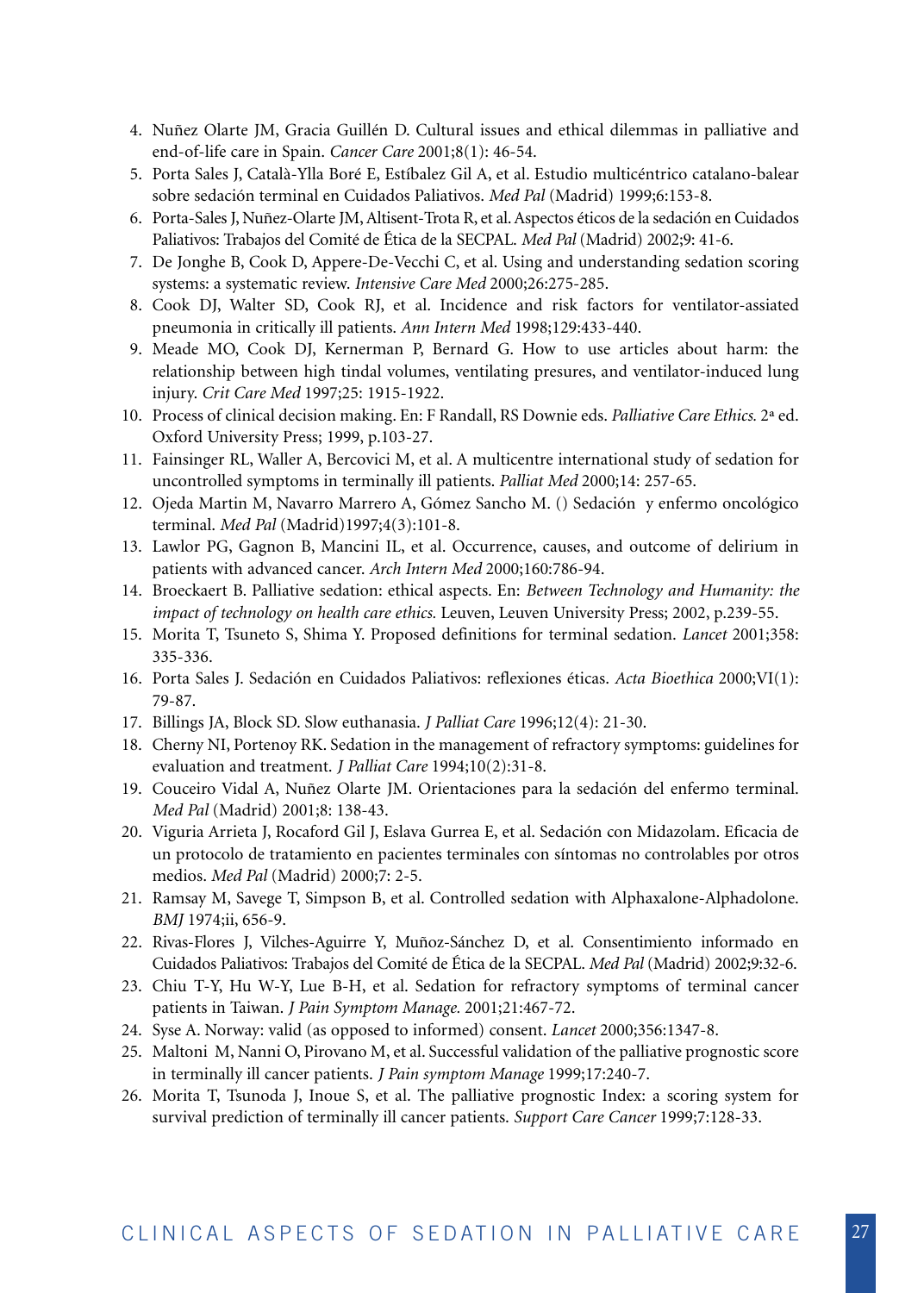- 27. Porta J, Palomar C, March J, et al. Parámetros biológicos y supervivencia en pacientes con neoplasias en situación avanzada y terminal. *Med Pal* (Madrid) 1994;1(2):31-7.
- 28. Limonero JT, Bayés R, Espaulella J, et al. Grado de precisión del pronóstico de vida en enfermos oncológicos en situación terminal. *Med Pal* (Madrid) 1994;1:26-30.
- 29. Oxeham D, Cornbleet MA. Accuracy of prediction of survival by different professional groups in a hospice. *Palliat Med* 1999;12:117-8.
- 30. Fondras JC. Sedation and ethical contradiction. *Eur J Palliat Care* 1996;3:17-20.
- 31. Chater S, Viola R, Paterson J, et al. Sedation for intractable distress in dying- a survey of experts. *Palliat Med* 1998;12:255-69.
- 32. Porta Sales J, Català-Ylla Boré E, Estíbalez Gil A, et al. Definición y opiniones acerca de la sedación terminal: estudio multicéntrico calano-balear. *Med Pal* (Madrid) 1999;6:108-15.
- 33. Broekaert B. Palliative sadation defined or why and when terminal sedation is not euthanasia. Abstract, 1<sup>st</sup> Congress RDPC, December 2000, Berlin (Germany). *J Pain Symptom Manage* 2000;20(6):S58.
- 34. Porta-Sales J. Sedation and terminal care. *Eur J Palliat Care* 2001;8(3):97-100.
- 35. Fainsinger RL, Waller A, Bercovici M, et al. A multicentre international study of sedation for uncontrolled symptoms in terminally ill patients. *Palliat Med* 2000;14:257-65.
- 36. Stone P, Phillips C, Spruyt O, et al. A comparison of the use of sedatives in a hospital support team and in a hospice. *Palliat Med* 1997;11:140-4.
- 37. Breitbart W, Marotta R, Meredith P, et al. *Am J Psychiatry* 1996;153:231-7.
- 38. Bottomley DM, Hanks GW. Subcutaneous midazolam infusion in Palliative Care. *J Pain Symptom Manage* 1990;5:259-61.
- 39. Porta J, Palomar C, Ramírez M, et al. La situación agónica: considraciones sobre su manejo. *Med Pal* (Madrid) 1994;1(2):15-24.
- 40. Johanson GA. Midazolam in terminal care. *Am J Hosp & Palliat Care.* 1993 January/February:13-4.
- 41. McNamara P, Minton M, Twycross RG.()Use of midazolam in palliative care. *Palliat Med*. 1991;5: 244-9.
- 42. Stirling IC, Kurowska A, Tookman A. The use of phenobarbitone in the management of agitation and seizures at the end of life. *J Pain Symptom Manage.* 1999; 17:363-8.
- 43. Moyle J. The use of propofol in Palliative Medicine. *J Pain Symptom Manage* 1995;10, 643-6.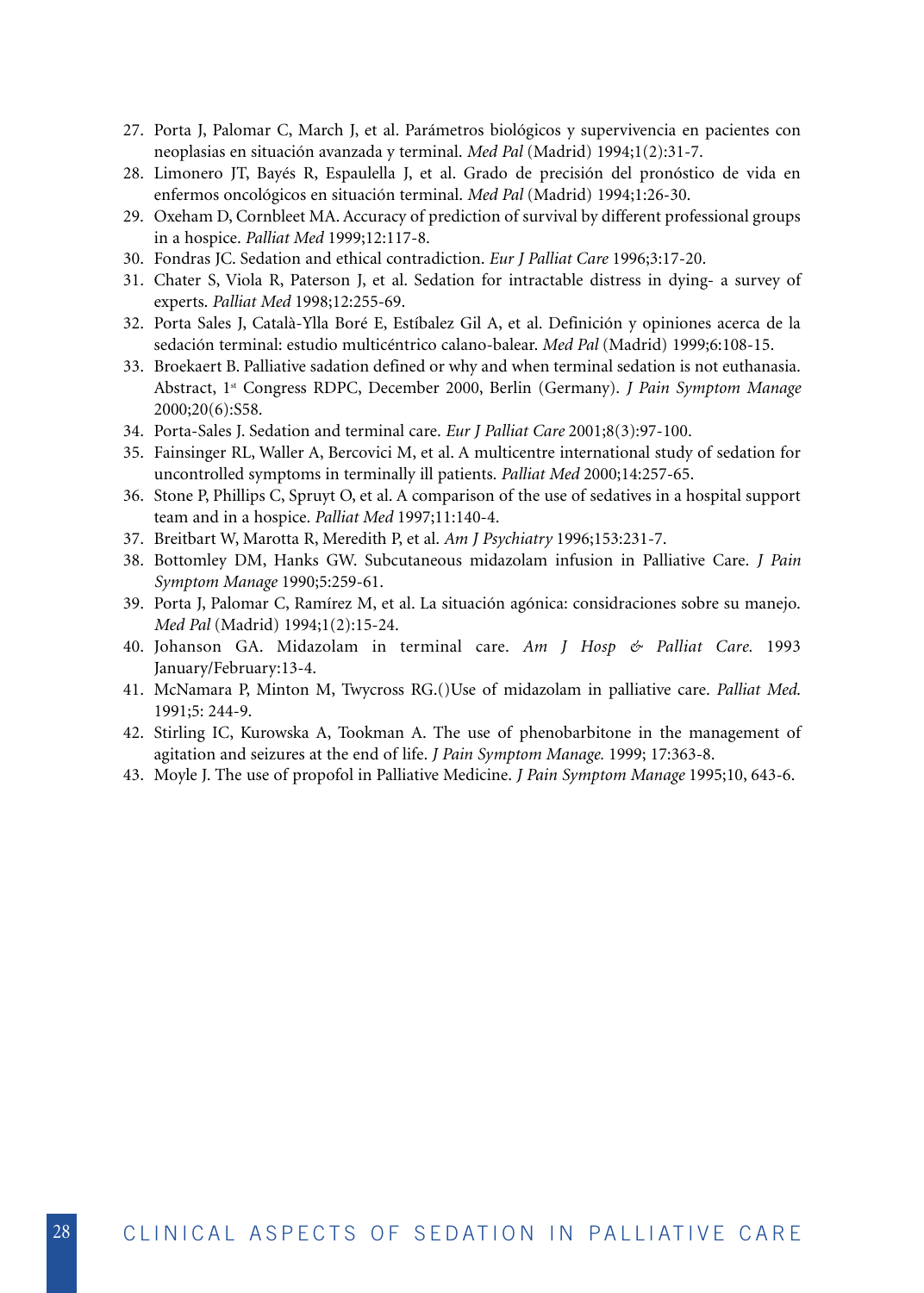# **3. SECOND PAPER**

# **SEDATION OF PATIENTS IN THE CONTEXT OF PALLIATIVE CARE**

Azucena Couceiro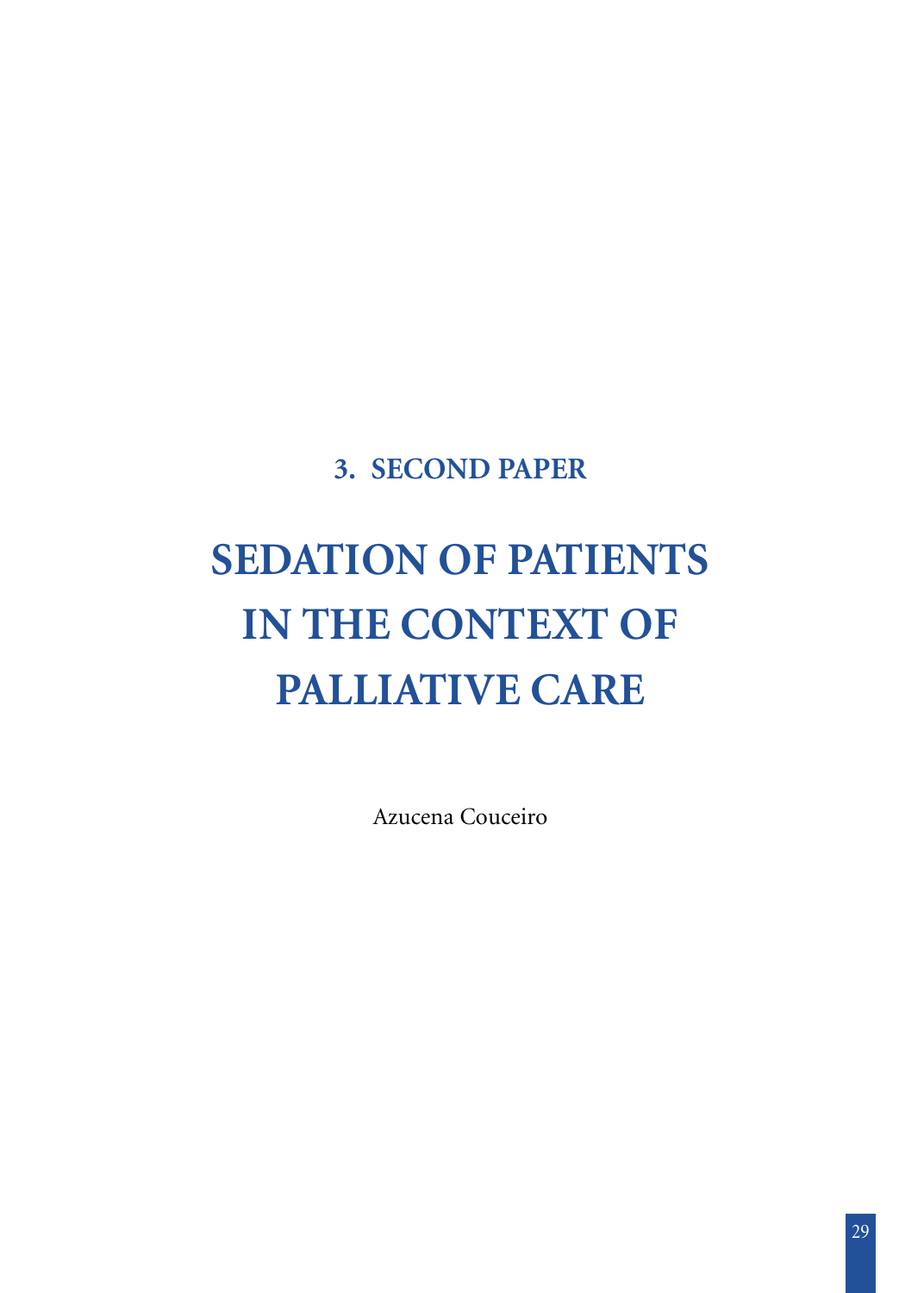# **1. Introduction**

In the last decades of the 20th century we saw an unprecedented growth in what today we call palliative care, but that does not mean that this has been achieved easily, or even that this development has been completed. This area of medicine, or rather this paradigm of approach to the patient, is still immersed in its own process of growth and maturity.

Nor is it easy to find a clear explanation of the struggle that palliative care has had to be recognised as a proper branch of medicine, and not the back door or a last resort to turn to when the situation is hopeless. Why should this be so? I think there are two reasons, at least. The first has to do with the epistemological status of present-day medicine, the daughter of 19th century scientific positivism, which fosters knowledge of disease within the scientific method. In terms of this paradigm, what is really important is the scientific perception of reality by means of direct observation, technical measurement and due application of the experimental method, so that the facts can later be interpreted using a rational and plausible system of reference. Certainly, this is the framework that enabled medicine to come of age as a science, and which developed technical capability that, by the 19th century, had so wrapped up human beings that it determined not only their life ways, but also the manner of their dying.

"Where the technical prevails, in the very greatest of senses, there is danger", observed M. Heidegger. The danger is both physical and metaphysical, because it can threaten life and because in a very real sense it can impair our ability to see in depth what things are. "But -Heidegger adds- where the danger is, there is that which saves". Never a truer word. With our technical advances we save lives, but we also prolong death; with technical advances we can add years to our lifespan, but on occasions what we gain in quantity we lose in quality. Ever since medicine became technological, society has expected the physician to cure illnesses, and all that is incurable is felt to be a professional failure.

This approach to clinical activity is a way of being, a way of living in and relating to a world which is in what L. Boff terms the "work-mode", characterised by the use of analytical reasoning, calculating and objective, imposing itself on things in order to dominate them. This type of reasoning demands objectivity and therefore imposes a certain distancing from reality in order to study it objectively. The process of transformation of human beings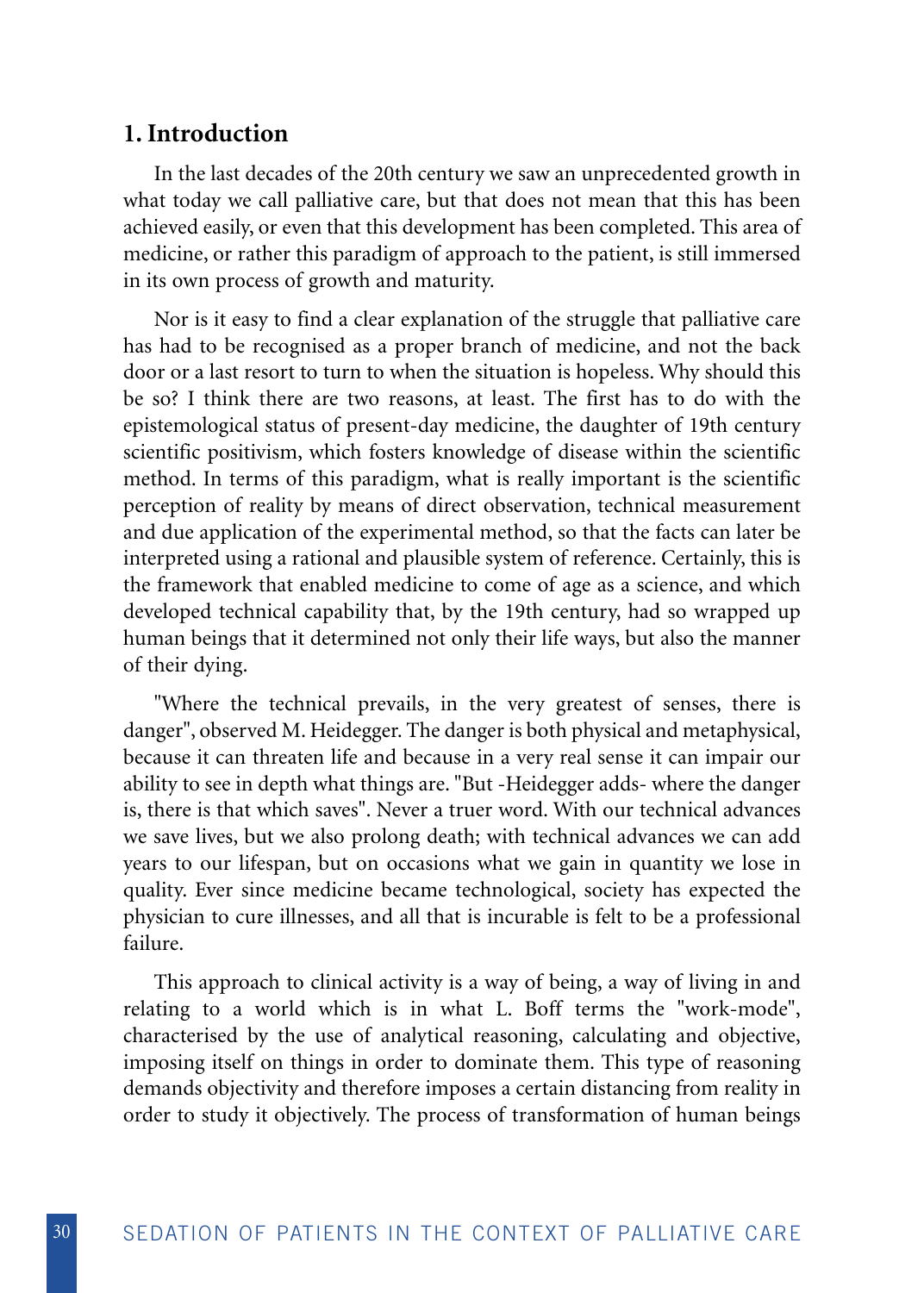and human nature is wrought by means of a subject-object relationship, a control relationship. And when this control fails, one talks of failure. In this framework, the palliative philosophy does not fit.

But there is another way of being in the world which is mediated through care. Care is not contrary to work, to the modification of the environment, or the patient's condition, but it sheds a different tonality upon it. The relationship is not one of domination control over someone but of cohabitation, and the core of this relation is no longer occupied by the logos or reason, but by pathos or feeling<sup>1</sup>. Hence it is possible to understand that the responsibility for human beings and the link that is set up with the dying creates obligations with this other person, and that looking after, caring, is to recognise the dignity and difference of the other person<sup>2</sup>. Caring has to be seen as more than just another attitude, since it designates a basic phenomenon, the phenomenon that makes it possible for human existence to be human<sup>3</sup>.

From the point of view of the scientific paradigm, pathos is a world fraught with danger, one which has little or nothing to do with science. For that reason it is no coincidence that the first hesitant steps taken by palliative care coincided with another revolution in clinical relations, the advent of Bioethics. The latter changed the way we make decisions in the clinical setting, with the introduction of both new techniques and values for all those involved. Facts and values are not mutually exclusive, they are complementary, however difficult it may be for health service professionals, trained on the basis of scientific positivism, to grasp that. And if it is plain that all that surrounds death and terminal illness is redolent with values and anti-values, what is not so clear is whether we really know how to introduce these values appropriately in our decision-taking processes. In the world of palliative care, the assumption is more frequent than in other branches of medicine that my values and my beliefs are shared by those around me - or should be so, even if they are not. This is what Randall and Downie call palliative care's "hidden agenda", those beliefs and character traits that it seems those working in palliative care implicitly ought to have<sup>4</sup>.

And if there are two reasons that explain the difficulty palliative care has encountered in being accepted by scientific medicine, the second has to do with the professionalisation of care. All human beings can exercise personal care, but not all are suited to carrying out professional care, which requires the acquisition of knowledge and skills which are admittedly different from those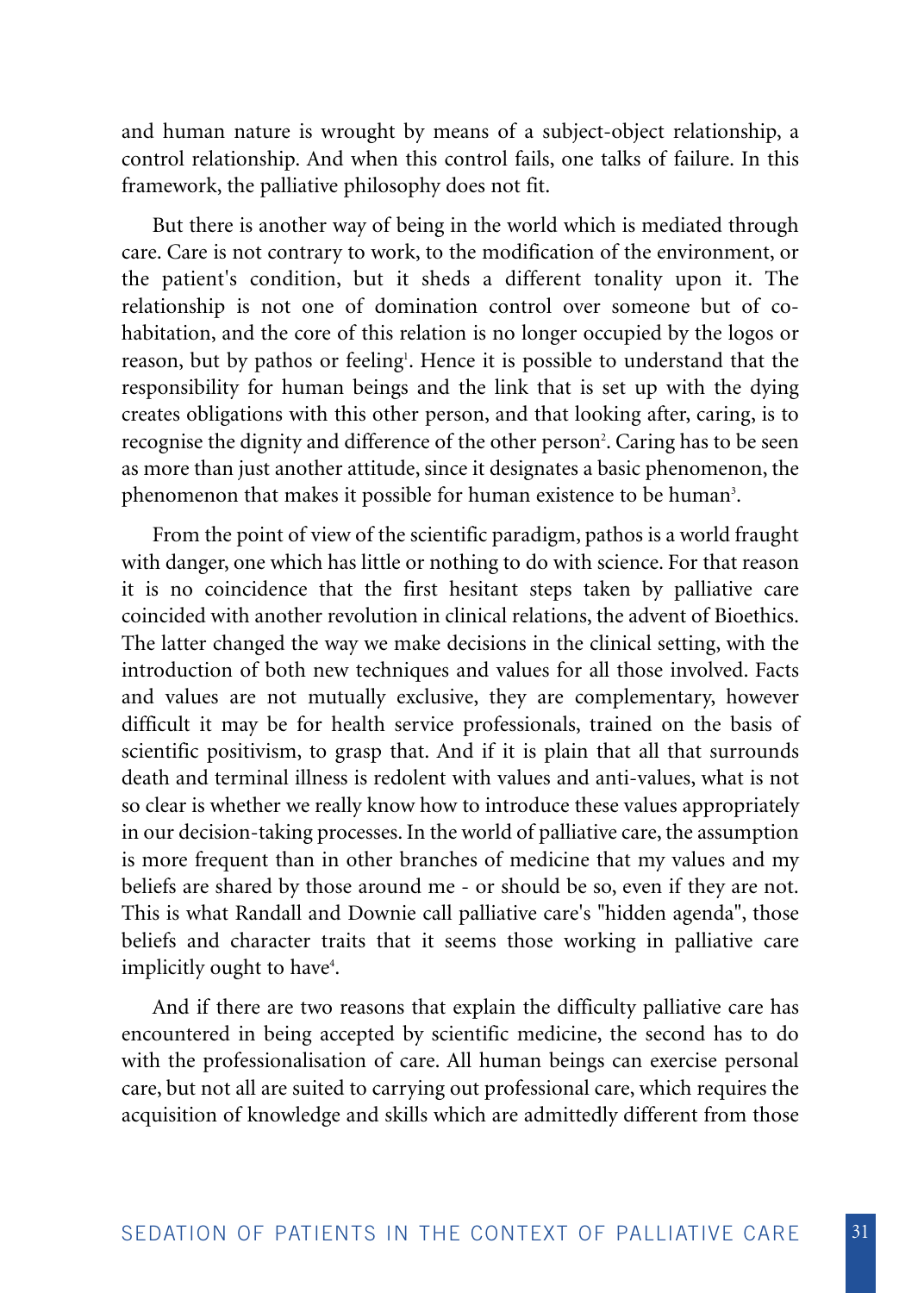of other branches of medicine, not for that less important. For a palliativist, communication skill is as important as manual dexterity is for a surgeon, and in the same way, knowledge of the WHO analgesic ladder is as necessary to the former as knowledge of topographical anatomy is to the latter.

If the knowledge and skills are lacking, we will not be able to carry out professional care, and we will be inexpert and inefficient in the art of caring. Thus, when professionalised, the "care mode" that Boff refers to requires the integration of reason and sentiment, of logos and pathos, avoiding both the rationalist-scientist type of attitude so typical of medicine, and mere sentimentalism. In the exercise of care, rational calculation and technical knowledge of the patient's state are just as important as the praxis of sentiment or closeness and empathy with the patient<sup>s</sup>. And while this would seem to be all too obvious, it is something which many people still have not understood. Many people stick to the idea that most of the skills required to work in palliative care have to do with personal traits and characteristics -character, religious convictions- rather than technical knowledge. If we approach the ethical problems that arise in palliative care only from this angle, the answers will be emotional, character-orientated or religious, something which while totally respectable, will not provide us with a minimally intersubjective basis upon which to base our moral judgements, something which is essential for a plural and democratic society.

Apart from the aspects mentioned, and before going into the specific problem of sedation, we need to look briefly at the stages the development of palliative care has passed through in Spain<sup>6</sup>. The initial or awareness-raising phase (1975-1984) occurred at the same time as democratic habits were taking hold in Spanish society, a society in which autonomy was beginning to be timidly put in the place of the secular paternalism of the preceding regime. The second phase (1984-1992) the phase of institutionalisation, was when the palliative philosophy was introduced into oncology services and coincided with the passing of the Ley General de Sanidad (Spanish General Health Act) among other things. The latter represented the first charter of patients' rights in Spain and an affirmation of the Spanish coming of age as citizens. It might be thought that this necessarily presupposes the transition from the paternalist model to more democratic ones, but that did not really happen - precisely because oncology is where the "young paternalist" thesis has been strongest. Young paternalism treats the patient like a teenager and for that reason is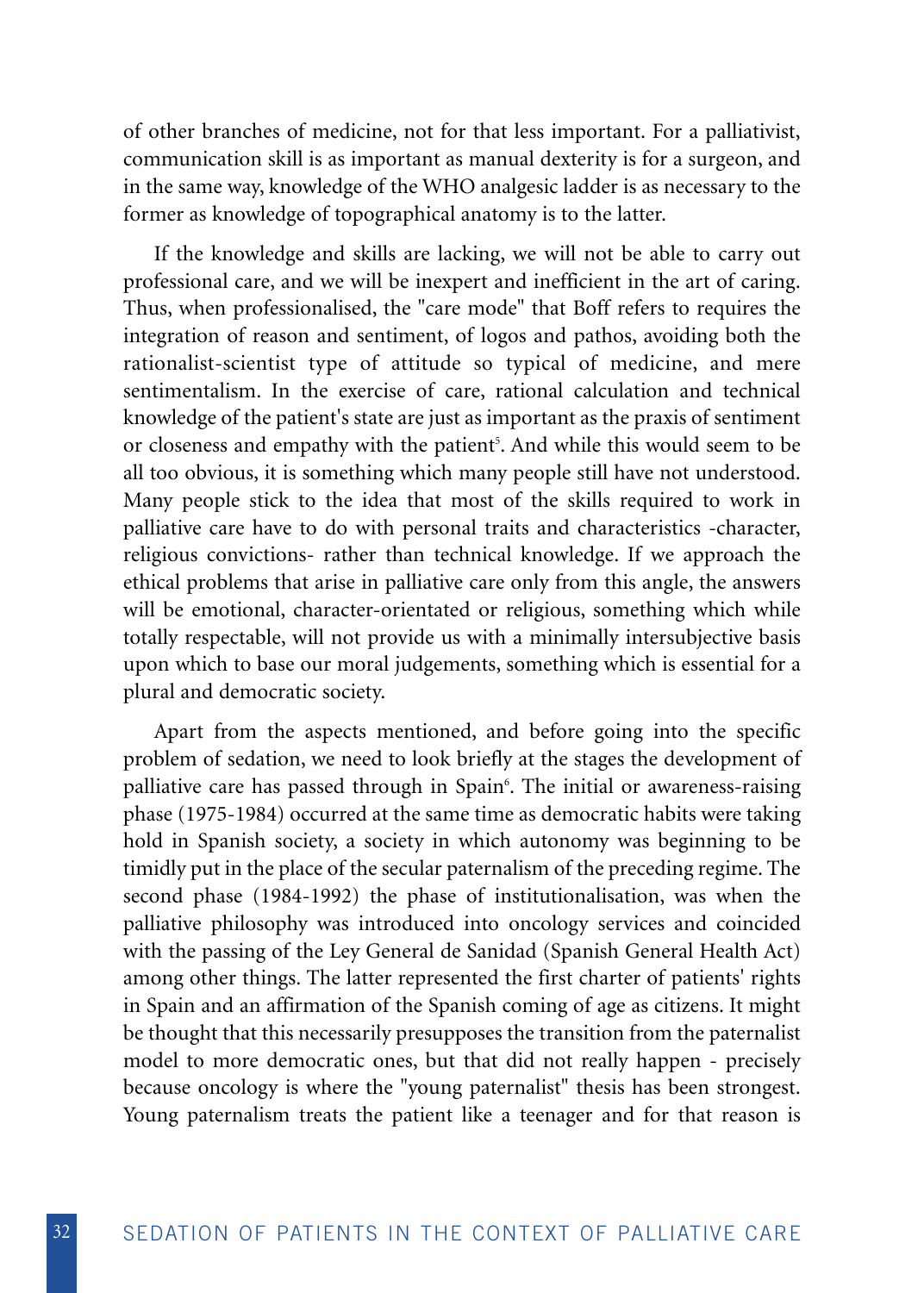incapable of engaging with serious or fundamental issues, and this has only recently begun very slowly to undergo modification<sup>7</sup>.

The third phase or universalisation stage (1992-1998) began with the creation of the Sociedad Española de Cuidados Paliativos (SECPAL), and is slowly but surely promoting the expansion of the philosophy of palliative care within the context of the Spanish healthcare model. In this period, the autonomy and rights of citizens is something that is already very clearly perceived, both in the kind of clinical relation expected of healthcare professionals and more specifically in the ethical issues facing palliative care workers. And this is motivated to some extent by a growing change in the therapeutic relationship. At the present time this relationship is beginning to be seen as a process of negotiation between subjects that mutually respect one another in their autonomy, and hence enables negotiation of topics like the role of previous instructions, the problem of patient sedation, and even the issue of euthanasia.

Sedation of terminal patients is by now becoming the frequent object of discussion in Spanish and foreign publications on palliative care. In principle, the debate was centred on the determination of the symptoms that might, because of their negative effects on the patient's quality of life or their refractory nature, require the administering of medication to partially or completely suppress consciousness. By refractory we mean that which cannot be adequately controlled despite efforts to find a tolerable treatment that does not compromise consciousness, within a reasonable time frame<sup>8</sup>.

Subsequently, other issues have appeared, such as the sedation requested by the patient for psychological reasons or for continuous uncontrolled anxiety. We can safely take it that people want increasingly more control over the end of their lives, and what contributed to this feeling in part was the knowledge acquired from the mass media of conflictive clinical cases, which have even been taken to the European Court of Human Rights in Strasbourg. I refer specifically to the recent ruling in Pretty v. The United Kingdom<sup>9</sup>, concerning a British citizen with a neural degenerative disease who was not able to end her life without collaboration of others, something which constitutes a crime in the United Kingdom, under the 1961 Suicide Act. It is clear that one thing is assisting in a suicide and quite another is end-of-life-sedation of a patient because of deep distress, and that these are two clearly distinct moral problems. However, what I am getting here is that all these facts are vital for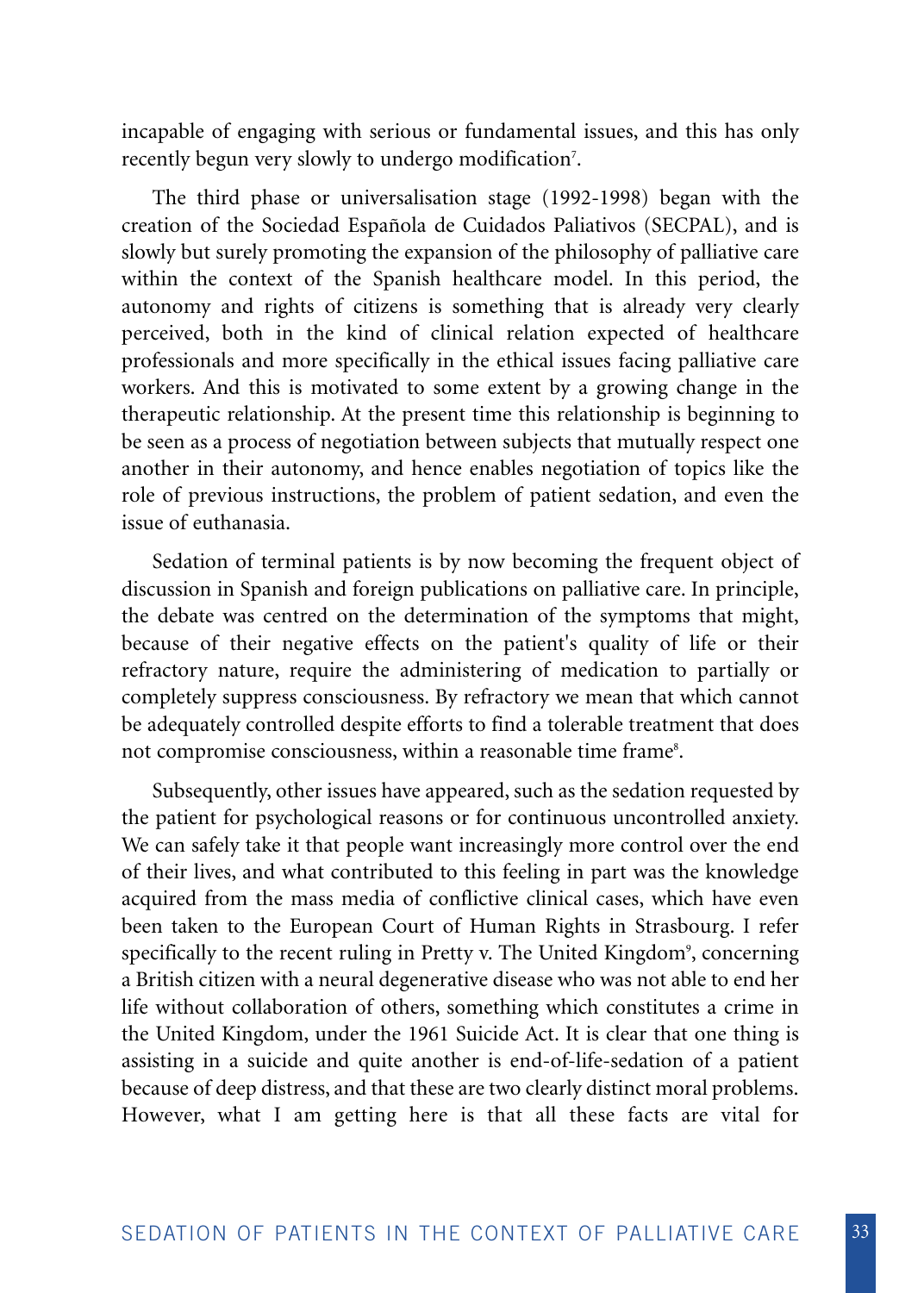understanding such an evident reality in our present day society as the increasingly widespread wish to have more control over the end of one's life.

# **2. Clarification of the concepts**

In the framework of palliative care, sedation is seen as the therapeutic measure when other treatments have proved ineffective, so that normally it is a response to "therapeutic failure" as far as other treatments are concerned. Depending on the aim, two types of sedation can be discerned:

- a) Secondary to the administration of massive doses of drugs used to deal with symptoms, and thus not directly or intentionally sought;
- b) Primary, when the main object of the intervention is to reduce the level of consciousness.

Sedation is used as a therapeutic weapon in other areas of medicine, for instance in intensive care, but with the aim of being transitory - for example where a patient connected to a respirator is sedated while this situation lasts. Here the object is to "wean" the patient off the application as soon as possible, and to use the shallowest level of sedation possible<sup>10</sup>. This is an application of sedation which is planned to be transitory, like many another instance in palliative care, so that the ethical problems involved are few. Where the problems appear is in primary sedation, intentionally sought by the health professional, and irreversible. In this process, the patient's conscious life is gone forever, although not his or her biological life. Life is maintained as a material biological structure, but the common attributes and characteristics such as ability to relate, communicate, experience are missing, all of these attribute that make this biological life a human or person's life. Here, then, lies the professionals' concern, arising precisely as a result of this fact. Reduction in the level of consciousness might take place at various different points of the patient's illness, and these should be clearly stated (see table 1):

• When the death of the patient is thought to be very near. This is known as terminal sedation<sup>12</sup>, when sedatives may be administered to produce a sufficient deep and forseeably irreversible cessation of consciousness. This is carried out with the intention of relieving physical suffering - dyspnoea, delirium- and /or psychological suffering -anxiety attacks, and so on, not effectively treatable with other measures, and with the explicit, implicit or delegated consent of the patient. This is therefore a type of sedation which is carried out as the patient approaches death and enters the death throes,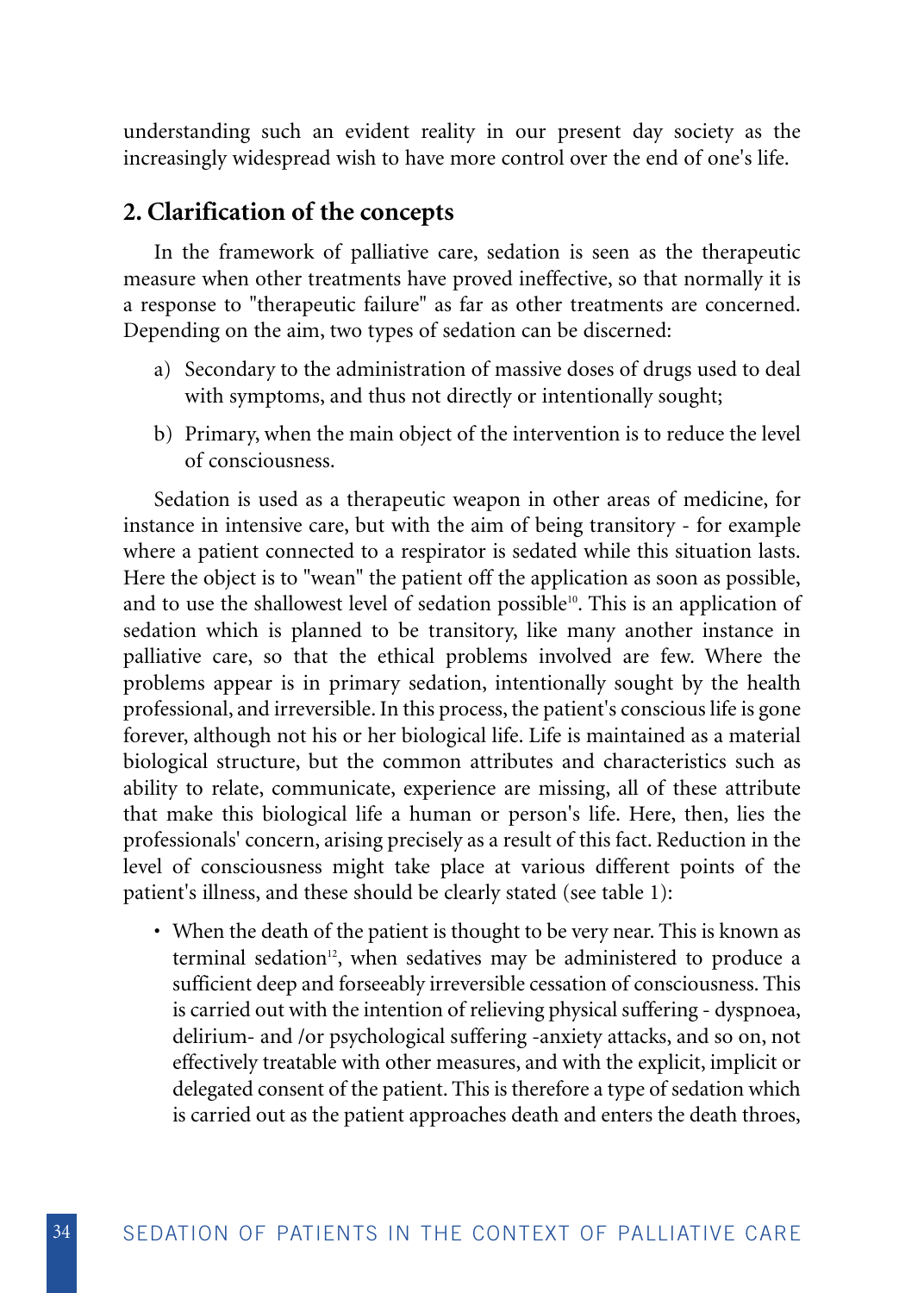a situation which can on occasions last days. The most frequent indications are delirium, dyspnoea, and pain. Generally the objective here is to avoid the agitation caused by hypoxia, pain, and dyspnoea.

To avoid the confusion that can arise with use of this term, since it could be taken to mean the sedation that will bring the patient's life to an end, a substitute term has been proposed which is End-of-Life sedation, a term that better describes the palliative sedation which is carried out in a dying patient. As we shall see below, one of the most serious ethical problems here is the inclusion in the definition of the fact that patient's consent can be implicit or delegated.

• When dealing with an advanced or terminal illness. The deliberate administration of drugs, in the required dose and combination, in order to lower the consciousness of a patient with an advanced or terminal disease with the aim of relieving sufficiently one or more refractory symptoms (with patient's explicit, implicit or delegated consent) is known as palliative sedation<sup>13</sup>. This type of sedation, thus defined by SECPAL<sup>14</sup>, differs from the above-mention type in two respects: that this is not the death-throes period, since the cause or origin for the sedation is, so to speak, "biological" (refractory symptoms), and not personal or "autonomist" (intense suffering). At the outset we raised the question as to whether the principle that palliative sedation can only be considered when there is a so-called biological cause is something implicitly assumed and accepted in the palliative care environment.

Terminal sedation is a particular form of palliative sedation which is effected in the period of approach to death, or death throes, and as such should not generate more ethical problems other than those incurred in correct indication and ensuring we have the patient's consent. What in principle would seem to be clear starts to get complicated when we analyse the data published in the literature. For while the total percentage of terminal patients needing terminal sedation tends to be fairly constant, there are significant differences between studies as a result of differences in methodology (prospective v. retrospective) and the definition of sedation employed<sup>15</sup>, making it difficult to know what the real prevalence of this type of sedation actually is.

An additional problem is the variability of criteria utilised before proceeding to sedation. In one in three patients it is possible to predict whether they were sedated or not, simply by knowing in which centre they were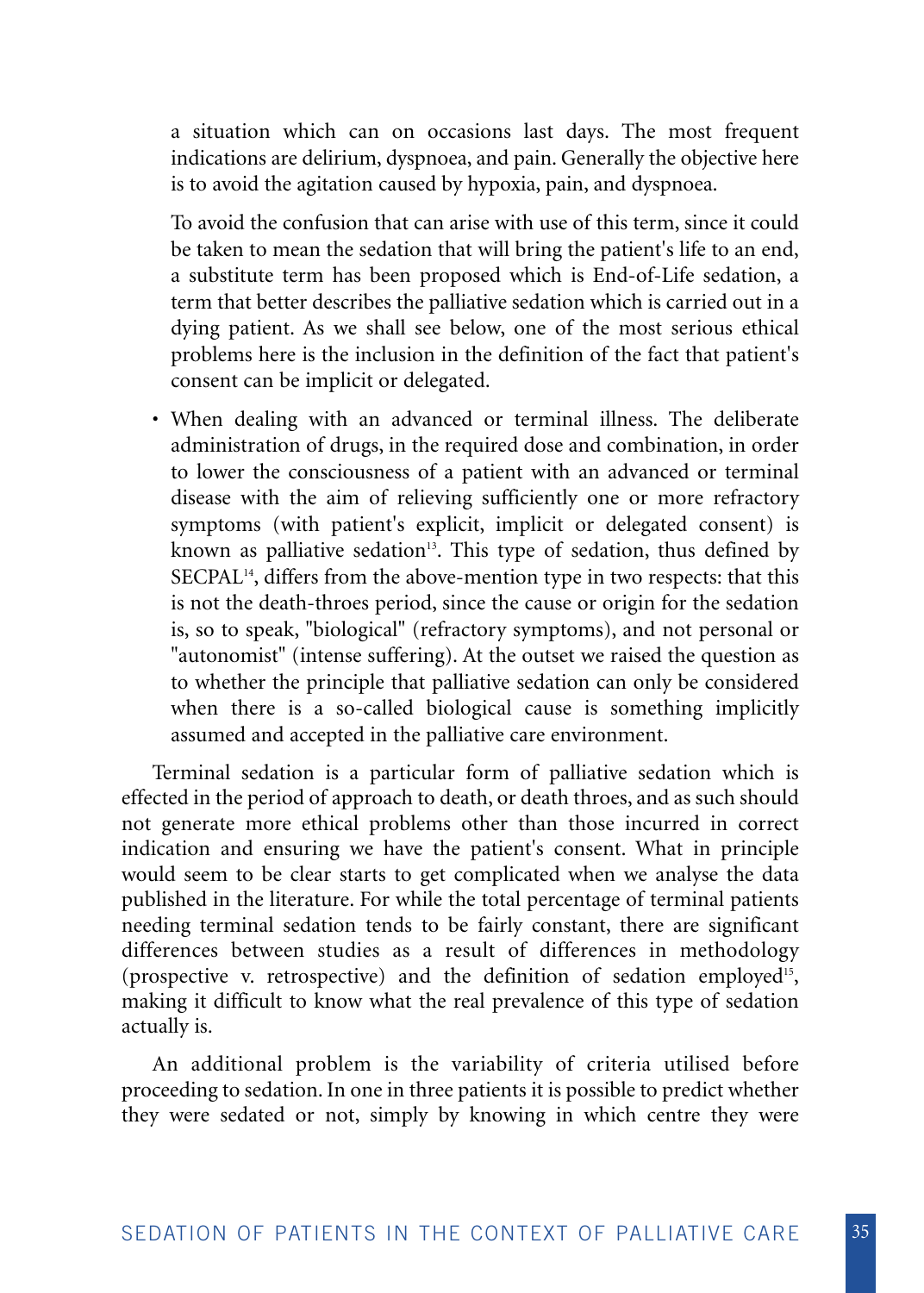| <b>END OF LIFE SEDATION</b>                                                                                                          | PALLIATIVE SEDATION                                                                                                                      |
|--------------------------------------------------------------------------------------------------------------------------------------|------------------------------------------------------------------------------------------------------------------------------------------|
| • Administration of drugs to<br>produce a DEEP and predictably<br><b>IRREVERSIBLE</b> reduction of<br>consciousness                  | • Administration of drugs deliberately in<br>doses and combinations required<br>to lower CONSCIOUSNESS<br><b>DEEPLY and IRREVERSIBLY</b> |
| • In a patient in DEATH THROES                                                                                                       | • In an ADVANCED or TERMINAL<br>patient                                                                                                  |
| • With the intention of alleviating<br>PHYSICAL suffering (dyspnoea,<br>delirium) and/or PSYCHOLOGICAL<br>suffering (anxiety, dread) | • When necessary to alleviate one<br>or more REFRACTORY SYMPTOMS                                                                         |
| $\cdot$ With the explicit, implicit or<br>delegated consent of the patient.                                                          | · With patient's explicit, implicit<br>or delegated consent                                                                              |

#### **Table 1. Classification of sedation at the moment when carried out.**

attended, resulting in the great range in the reported rate of application<sup>16,17,18</sup>; and the most worrying aspect is that this great variability can also be seen within the same therapeutic team.

To establish that sedation is correctly indicated it is necessary to differentiate between refractory or intractable symptoms on the one hand, and symptoms that are difficult to get under control on the other. A refractory symptom is one that cannot be sufficiently controlled despite all the efforts to find a tolerable treatment other than one that compromises the patient's consciousness, within a reasonable time frame. Thus we should not confused the latter with the difficult-to-control symptoms. In the context of programmes with relatively little experience in palliative care, symptoms may be (wrongly) considered refractory when they are simply difficult but not impossible to control in expert hands<sup>19</sup>. In other words, sedation ought not to be included as a therapeutic option when symptoms are difficult to control but not refractory, as has happened in some instances<sup>20</sup>. The availability of "guidelines on clinical procedure" for palliative sedation can have the effect of radically modifying this tendency.

Certain ethical considerations will be discussed below, with respect to endof-life sedation. Palliative sedation, for its part, poses its own complex problems, and the ethical considerations are not the same as those of end-oflife sedation. With the aim of differentiating and analysing these situations in depth, we will now proceed to use clinical cases which illustrate them.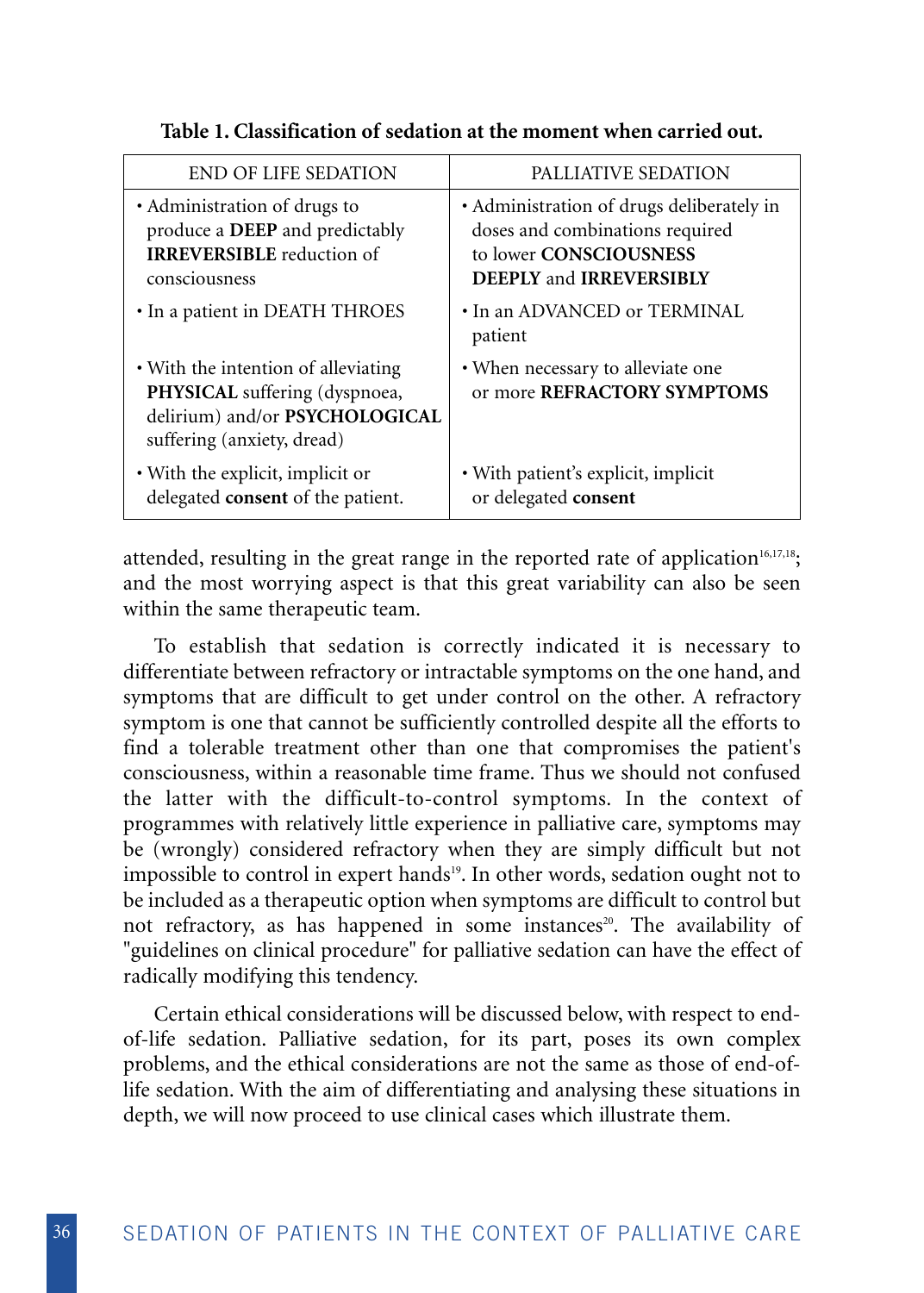# **3. Clinical cases**

#### **3.1. End-of-life sedation: Gastric carcinoma.**

Patient aged 69. Previous history: smoker of 8 cigarettes a day, drinking 7- 8 shorts/day. 28 years ago suffered an accident while at work, to the right hand, resulting in the loss of 3 fingers. Needed 3 herniorrhaphies: 2 right inguinal hernias 40 years ago and one left inguinal hernia, 1 year ago. Operated on for gastric perforation 40 years ago. Operated on for gastric neoplasm 1 year ago.

In August 2002 he entered hospital with dyspnoea. Five days previously, he had suffered dizziness when walking, that make him stop until the attack disappeared. The day before hospitalisation the dizziness was much worse, and even sitting down to rest did not completely dispel the attack. At this point he also had difficulty in breathing, which was the reason for hospitalisation. Also during the last six months the patient suffered anorexia and the loss of weight. He was an alert and orientated patient, well hydrated but cachectic. The Doppler confirmed femoral deep, superficial, and left popliteal venous thrombosis, and the patient was duly administered anticoagulants: first heparin and subsequently oral anticoagulants. The diagnosis was pulmonary thromboembolism, with secondary acute cor pulmonale and peritoneal carcinomatosis with gastric neoplasm. Patient improved and was discharged from hospital.

One month later he was rushed into hospital, suffering pain in his left side, made worse by breathing, and some dyspnoea. Haemoptoic expectoration. His general state was poor, undernourished, and with slight dyspnoea in supine. Probable episode of pulmonary thromboembolism. He was kept in, under observation. After making good progress, he was discharged. In view of his condition, he was to be monitored by the Palliative Care service, and an appointment was made with them.

Three weeks later his GP contacted the palliative unit to consult with them and explore the possibility of administering deep terminal sedation. His therapeutic objectives were clearly defined:

- 1. Control the physical symptoms which the patient was presenting;
- 2. Contact the palliative care team in the event of any doubt over control of the patient's symptoms.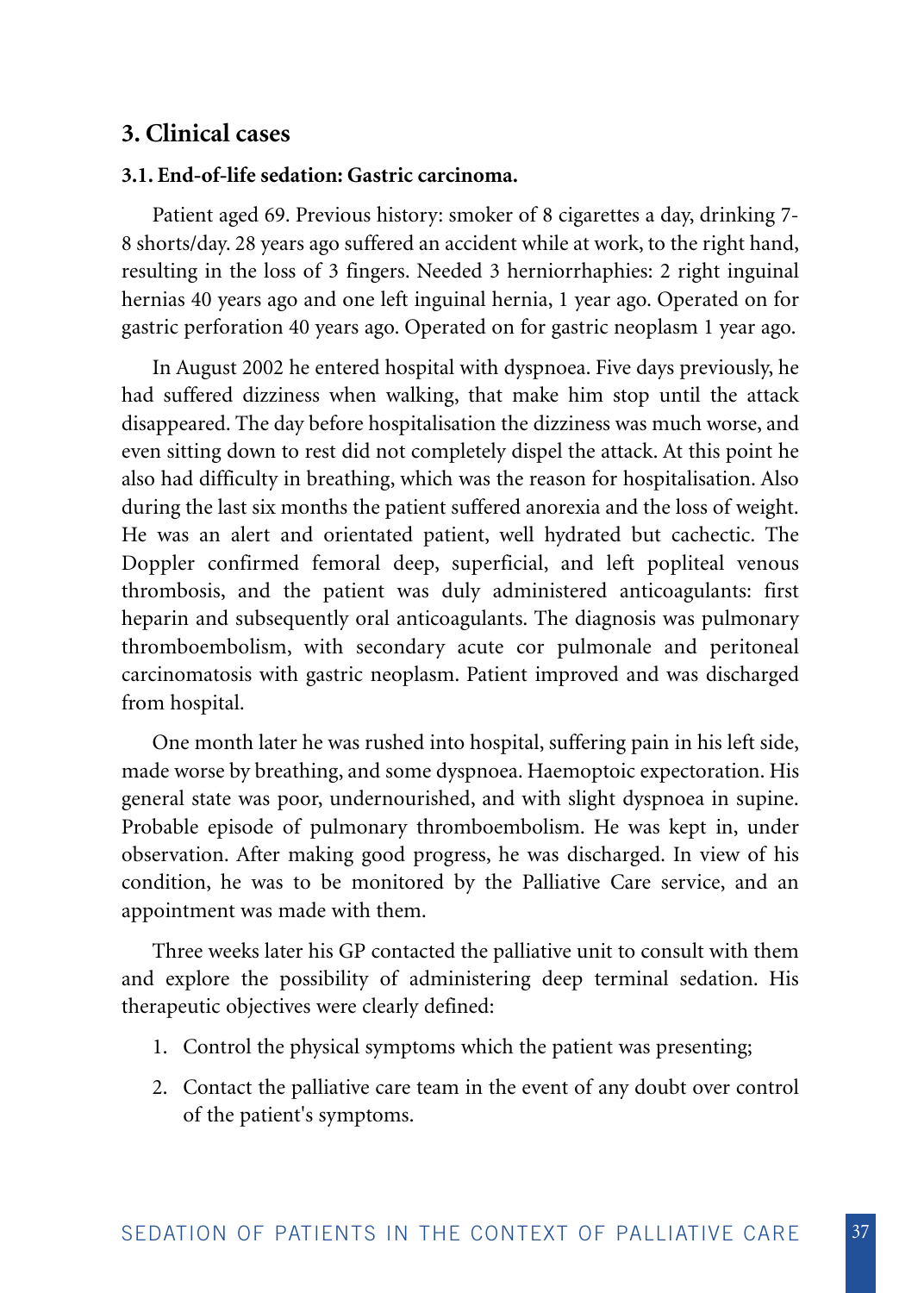- 3. Endeavour to respect the autonomy of a patient he had known for 18 years, and who long before the present illness had asked for terminal sedation in such a case as this;
- 4. Take on board this explicit necessity;
- 5. Work with the family in this situation.

A doctor from the palliative team visited the patient's home to evaluate the situation and the possibility of terminal sedation. The patient lived with a widowed sister with whom he got on well, and with his two nephews. He was in a strikingly emaciated, cachectic state, the doctor noted, as he had been living exclusively on diluted lemon juice for the previous two weeks as a result of the severity of his dysphagia. He sat in the living room of his house and the doctor was able to have a calm and collected conversation with him. He looked very tired. After the different options open to him had been explained, the patient expressed his preference for deep terminal sedation, and wished to have this carried out in hospital out of consideration for his sisters' feelings: he did not want to cause them unnecessary distress and alarm. His sisters shared this viewpoint and accepted the sick man's decision, although they were not clear what the difference was between sedation and euthanasia.

It was agreed to hospitalise the patient as soon as possible, having made certain that the decision was not due to unstated motives or pressures. He was taken in next day, and in the following 24 hours attempts were made to improve some of his symptoms -intense asthenia, anorexia, general ill state, epigastric pain, etc. - at the same time seeking to ensure his true wishes were reliably known. To which the patient replied that "everything that had to be said had already been talked about with his general practitioner". In the clinical record the following note appears: "Terminal patient, conscious of his situation, with irregular control of symptoms. In the case of sudden deterioration or intense suffering the patient gives his consent to sedation".

He suddenly took a turn for the worse owing to sepsis of unknown origin; no study was made to discover its provenance. There was onset of acute confusion syndrome. His general state was so poor that death was predictable within 1 or 2 days. In mutual agreement with the sister who was present, the team proceeded to sedate the patient, who died 10 hours later. In the clinical notes we read: "following day worsening of general state; awake but unable to reply. I informed him we were going to proceed to sedation. I spoke with the family and sedation was begun. The patient died ten hours later".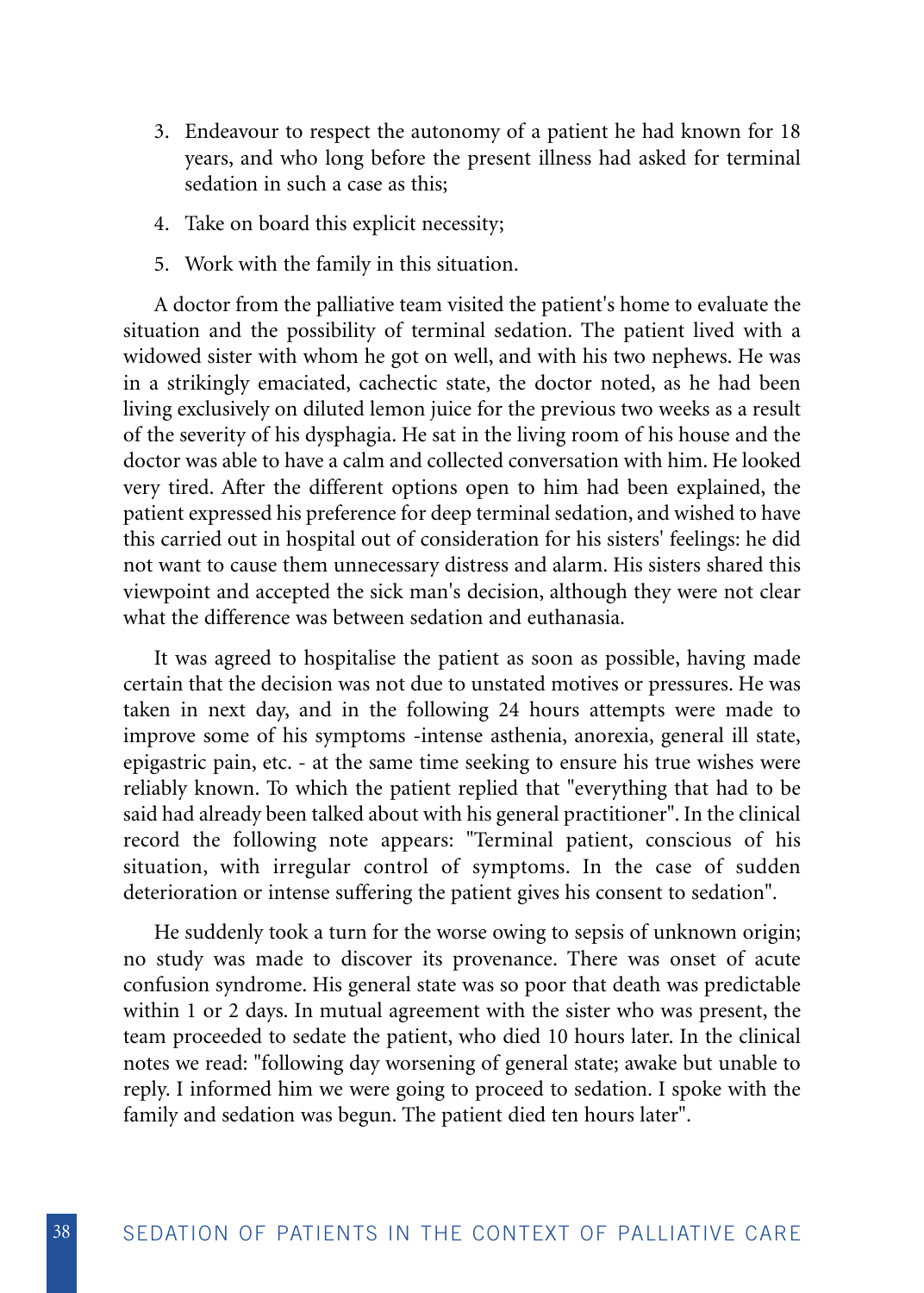#### **3.2. Palliative sedation for physical causes: Adenocarcinoma of the prostate.**

Patient aged 72 years, three years ago diagnosed cancer of the prostate with good quality of life previous to that. His previous history include pleuritis when he was young, and heart attack and high blood pressure. For the last three months has had pain in the lumbar-sacral region, shoulder and neck, worse when he moves. Pain not cleared up by the painkillers prescribed by the health services of the county where he lives. Also reports blood in his stool.

As a result of all the foregoing, he sought medical attention at a health centre where, after running diagnostic tests, the latter reveal metastasis in the bones -ribs, scapulas, humerus, pelvis and left femur- and in the liver. Additionally they find severe anaemia (Hb 8.9; Htc 25.6%; red blood cells 2,810,000) accompanied by gastrointestinal bleeding, while proving impossible to locate the origin as the tests carried out -computerised tomography, barium enema and arteriography- were inconclusive.

During his stay in the centre (4 weeks) his condition grew progressively worse, and several blood transfusions were needed to maintain a functionally acceptable state. This patient had entered hospital under his own steam, but now proceeded to deteriorate rapidly. His doctor looked for the source of the bleeding, thinking that by eliminating the cause he could probably gain the patient one or two months of life, so that he could "get used to the idea" of his approaching death.

The transfusions were needed more and more frequently, and the anaemia was progressing, with a Hb of 7 g on the fourth or fifth day after transfusion. Also, the tests the patient was being submitted to were increasingly less well tolerated. The deterioration was impossible to halt, and without a transfusion survival would be one or two days. A maximum effort was made to control the symptoms, above all the dyspnoea secondary to the shortness of breath and the ischaemic heart disease, made worse by the calcified pachypleuritis.

The doctor, who had known the patient for some time, and who had good communication with him, explained the situation. The patient asked the doctor not to carry out more than one more transfusion, to keep the vital functions of the body and mind going long enough to be able to speak with all his family. The last days see a steady worsening in his condition and the dyspnoea increasingly less well tolerated. After saying goodbye to his family, sedation is carried out. The patient dies 12 hours later.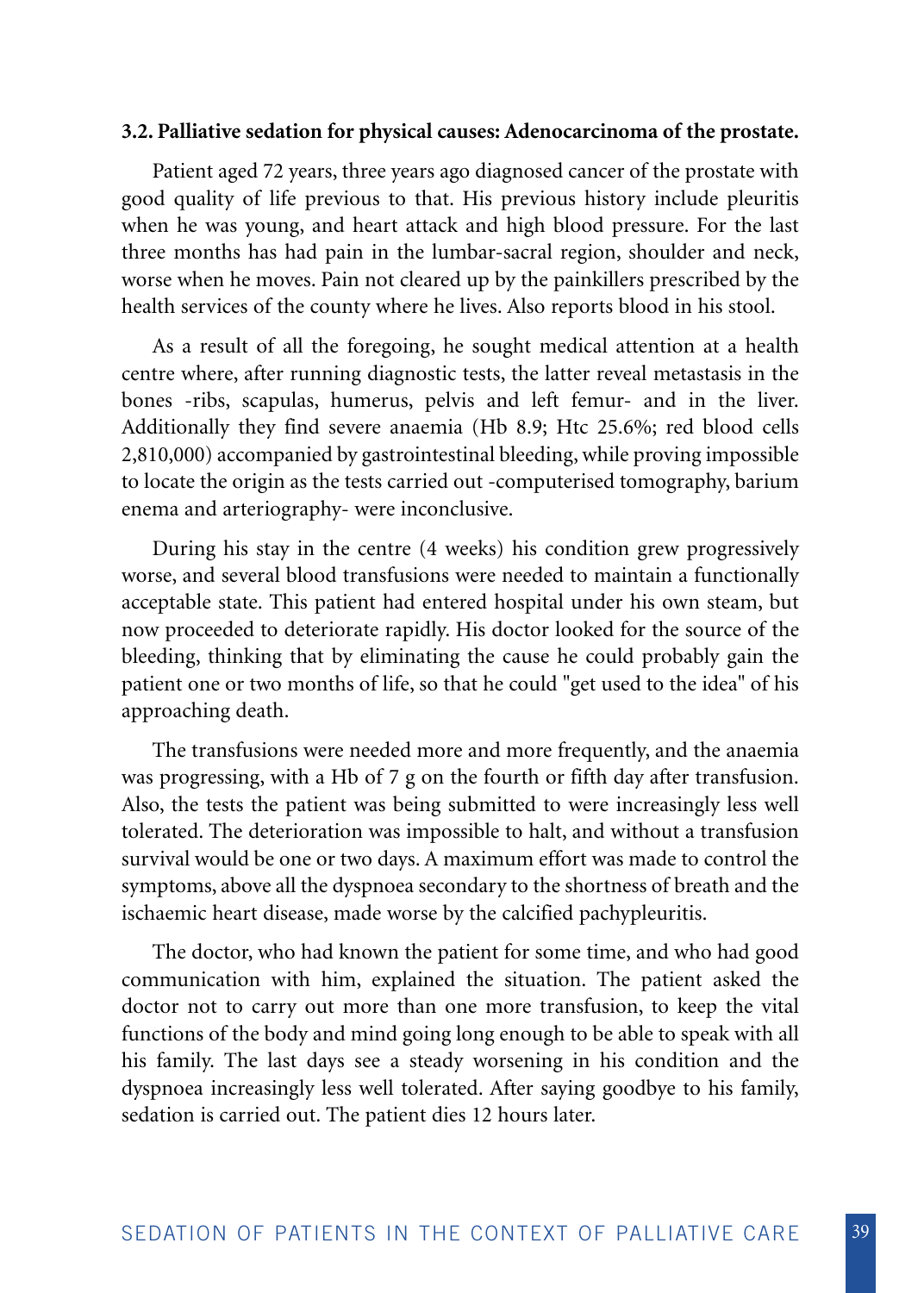#### **3.3. Palliative sedation for psychological reasons: Pulmonary neoplasm**

Patient aged 71 years, diagnosed pulmonary adenocarcinoma with bilateral pulmonary dissemination. Treated with palliative chemotherapy (Carboplatin and Gemcitabine) up to August 2001, with stabilisation of the illness. In October he was admitted to hospital owing to increased dyspnoea and a cough. A chest X-ray showed a pulmonary mass in the right upper lobe, micro nodular pattern and right pleural process. The progression of the disease was noted, with secondary breathing failure, and treatment was initiated with steroid therapy and codeine, with relatively good control of the symptoms.

A month later he was admitted to hospital with persistent pain in the right side and cough, with dyspnoea at the slightest effort, and accompanying anxiety. After superficial sedation and increasing doses of the painkiller, the patient made favourable progress, and was discharged from hospital. A month later he was readmitted to hospital to control symptoms and deal with intense psychological suffering. He was aware of the diagnosis and there was no hope of a cure. He showed no sign of depression but was aware his death was near, causing him great distress. The only physical symptom was dyspnoea, which in the doctor's opinion he was tolerating quite well.

However, the dyspnoea attacks grew steadily worse, causing him fear and anxiety. All his family -wife and four children- were at this point taking turns to be with him, not leaving him be alone night or day. Physically, he was still a strong man. After a brief remittance in the dyspnoea -lasting 24 to 40 hoursthe patient once again took a turn for the worse. It was clear that the relapse was deeply psychological, showing obvious signs of suffering. He repeatedly pleaded with his doctor, with whom he communicated and got on well, to put an end to it all. Faced with this situation, the doctor sought to keep him company and support him as much as possible, but the patient continued wanting to end his life. As the days passed and the suffering became more acute, various options were put before the patient, including deep and definitive (irreversible) sedation - despite the fact that team considered he might have lived several weeks more. This option was chosen.

The patient took his leave of his family and friends, and very warmly said farewell to his doctor. Sedation was initiated, steroids, antibiotics and bronchodilators were removed, and the dosage was carefully monitored to avoid depressing the respiratory centre. The patient died 36 hours later.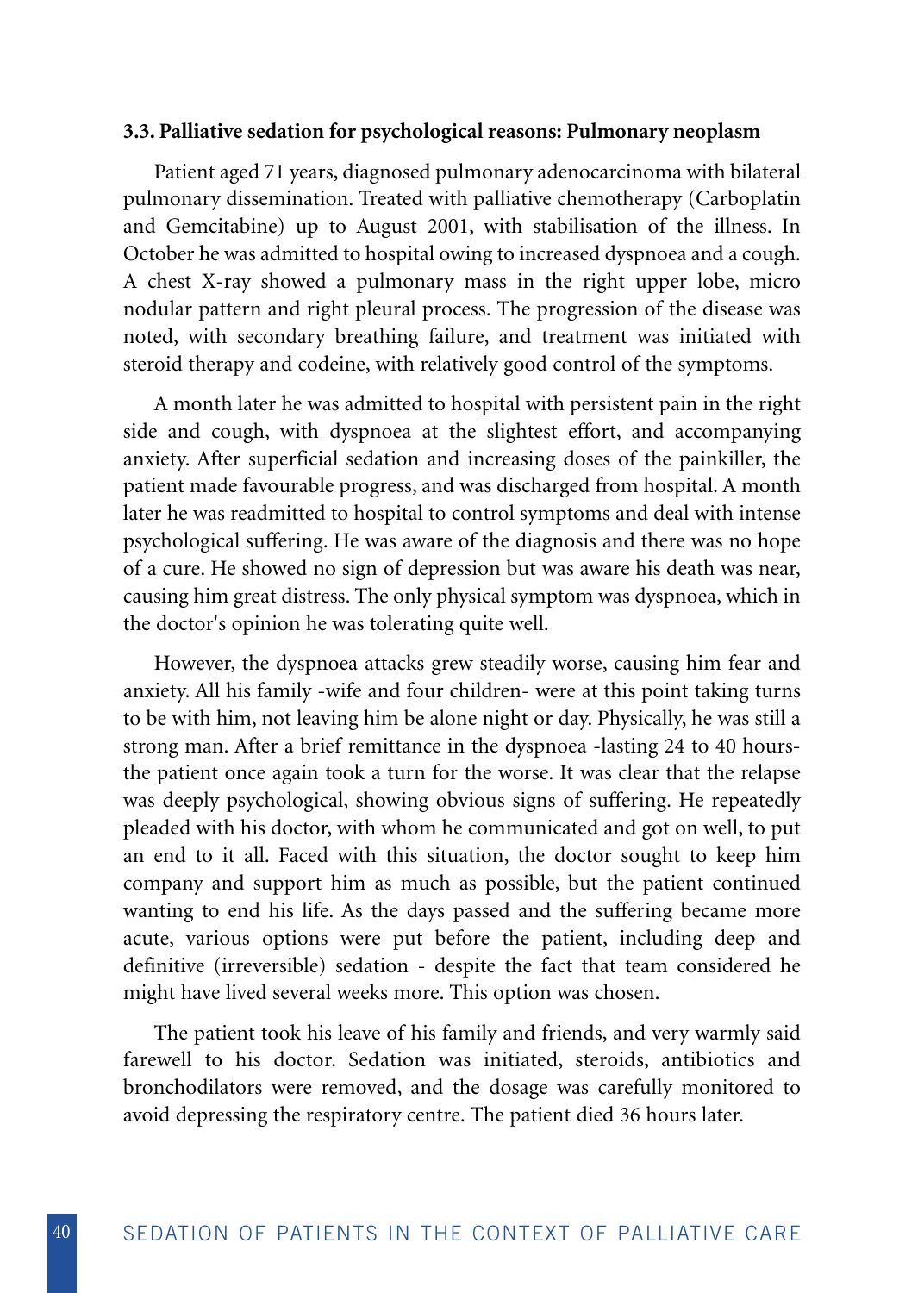# **4. Elements for ethical analysis**

# **4.1. The ethics of conviction, and the ethics of responsibility**

Pellegrino, a noted American bioethicist, recently published an article in which he looks at the ethical problems facing palliative care<sup>21</sup>. Logically enough, he stated that they all revolve around two issues, the control of pain and suffering, and respect for the patient's autonomy<sup>22</sup>. But interestingly, he maintains that the skills needed by those working in palliative care are more "personal" than technical. In fact, he goes on, it can happen that the family or friends are much more sensitive to these very important aspects than the palliative workers themselves.

The idea that to devote oneself to palliative care one has to have particular convictions, is what has marked the palliative care movement until now. It is an "ethic of conviction", which sees the moral life as a direct application of the universal principles and moral code to each individual situation, without taking circumstances into account and consequences even less so. For example, if the principle or norm is that we should not kill, this is so always and everywhere, and circumstances should not be allowed to alter the judgement arising from direct application of the norm. The notion that moral judgements consist solely and exclusively of the deductive application of general norms is difficult to uphold, without revising the different basic ethical tenets that have emerged over the course of history<sup>23, 24</sup>, and the statutes of applied ethics, one of whose best-known branches is bioethics<sup>25, 26</sup>.

Max Weber, a German sociologist born into a family with a tradition of liberalism, distinguished, back at the beginning of the 20th century, two types of opposing ethic, which he termed the "ethic of conviction" (Gesinnungsethik) and the "ethic of results" (Erfolgesethik). If the first only takes principles into account when making moral judgements, the second only seeks to obtain the best results and consequences possible, without paying any attention to principles. The ethic of conviction reminds us of the excellence of duty, of rules and commandments, which are imposed absolutely. A man (or a woman) has to do what a man (or a woman) has to do, whatever the situation, and come what may. A paradigmatic instance of this way of looking at moral life is the Kantian ethic. Principles and intentions should guide moral life, and have priority over facts and situations. Its most classical expression is the maxim: "let justice be done, and perish the world!" which roundly states the unconditional nature of the moral stricture.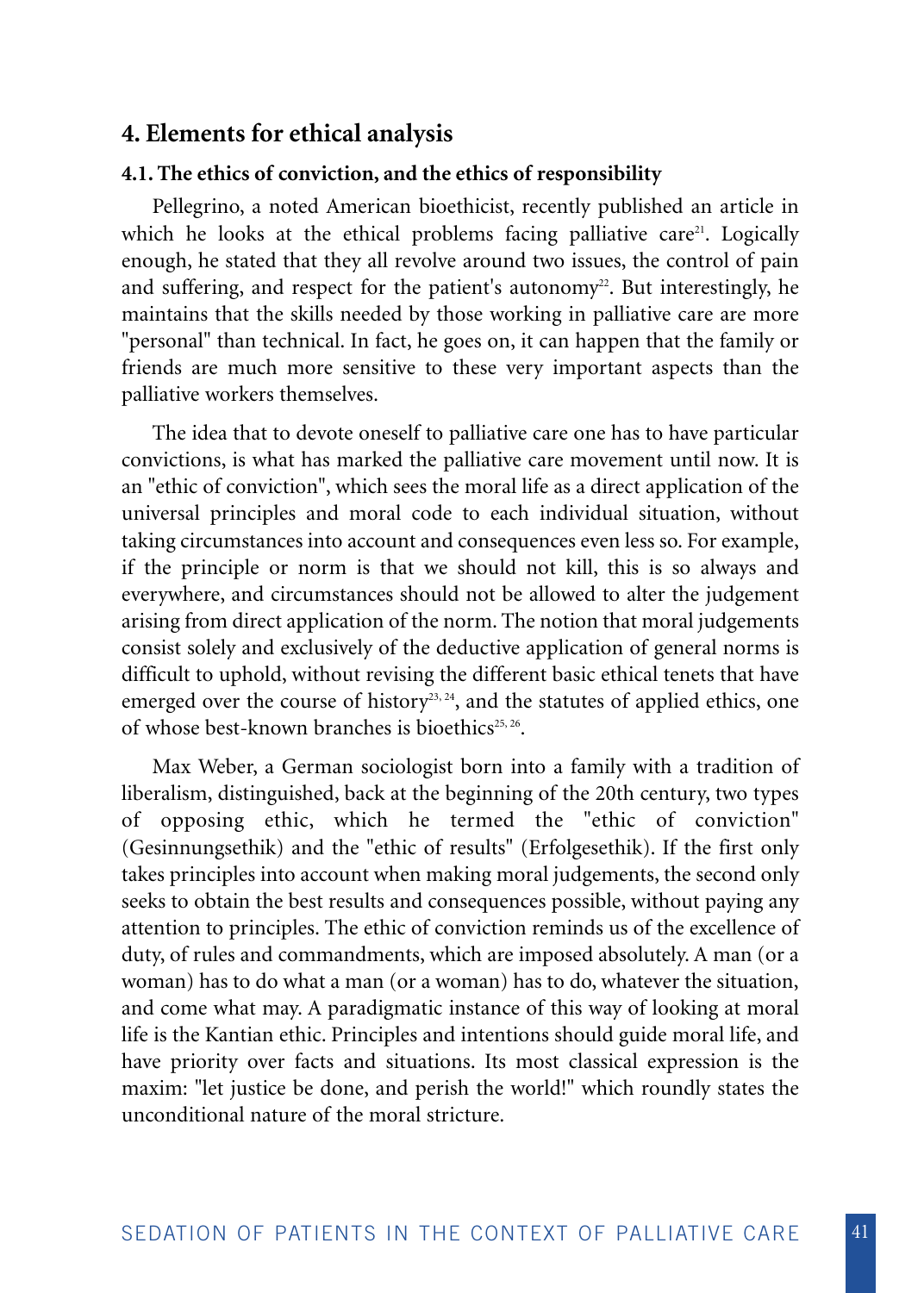The "ethic of results" - says Weber- is the typical ethic of the politician, who seeks only power, and to that end uses what some members of the Frankfurt School term "strategic" and purely instrumental rationalism<sup>27</sup>. An example of this approach is the utilitarian ethic, which tends to approve actions in terms of the consequences that ensue. It is clear that there is an immediate confrontation between these ethical approaches, between principle orientation and consequence orientation, between the ethics of conviction and the ethics of results. As an alternative to these extreme models, Weber proposes a third, which takes into consideration both principles and consequences, and which he terms the "ethic of responsibility (Verantwortungsethik).

Any ethically orientated behaviour can conform to one of two maxims that are fundamentally different from each other and hopelessly opposed; one can be guided by an "ethics of conviction" or by an "ethics of responsibility". This is not to say that the ethic of conviction will be tantamount a lack of responsibility, or that the ethic of responsibility will equal lack of conviction. Naturally nobody is saying that. But there is an abysmal difference between acting in accordance with the maxims of an ethic of the conviction, such as that which states (religiously speaking) "the Christian does good and leaves the result in the hands of God", or in accordance with the maxims of an ethic of responsibility such as that which warns us to be aware of the consequences of our acts […]. When the consequences of an action carried out according to an ethic of convictions turn out to be bad, the person who carries it out does not feel responsible - instead they blame the world, the stupidity of men or the will of God that made them that way. Whenever a person acts according to an ethic of responsibility, on the other hand, they take into account all the defects of an average subject […] They will always say that the consequences arise from the action $28$ .

The consequences and circumstances are important in moral life, and cannot be brushed aside in the search for a correct or ethical decision. This is what Aristotle called phronesis, or practical wisdom. The ethics of responsibility looks at consequences, but also and equally at principles and convictions: an ethic which does not pay attention to consequences is not responsible, but it should not be forgotten that there is no responsibility without convictions. For that reason, Weber takes the view that, in some sense, conviction and responsibility can be complementary, so that one can speak of "responsible conviction".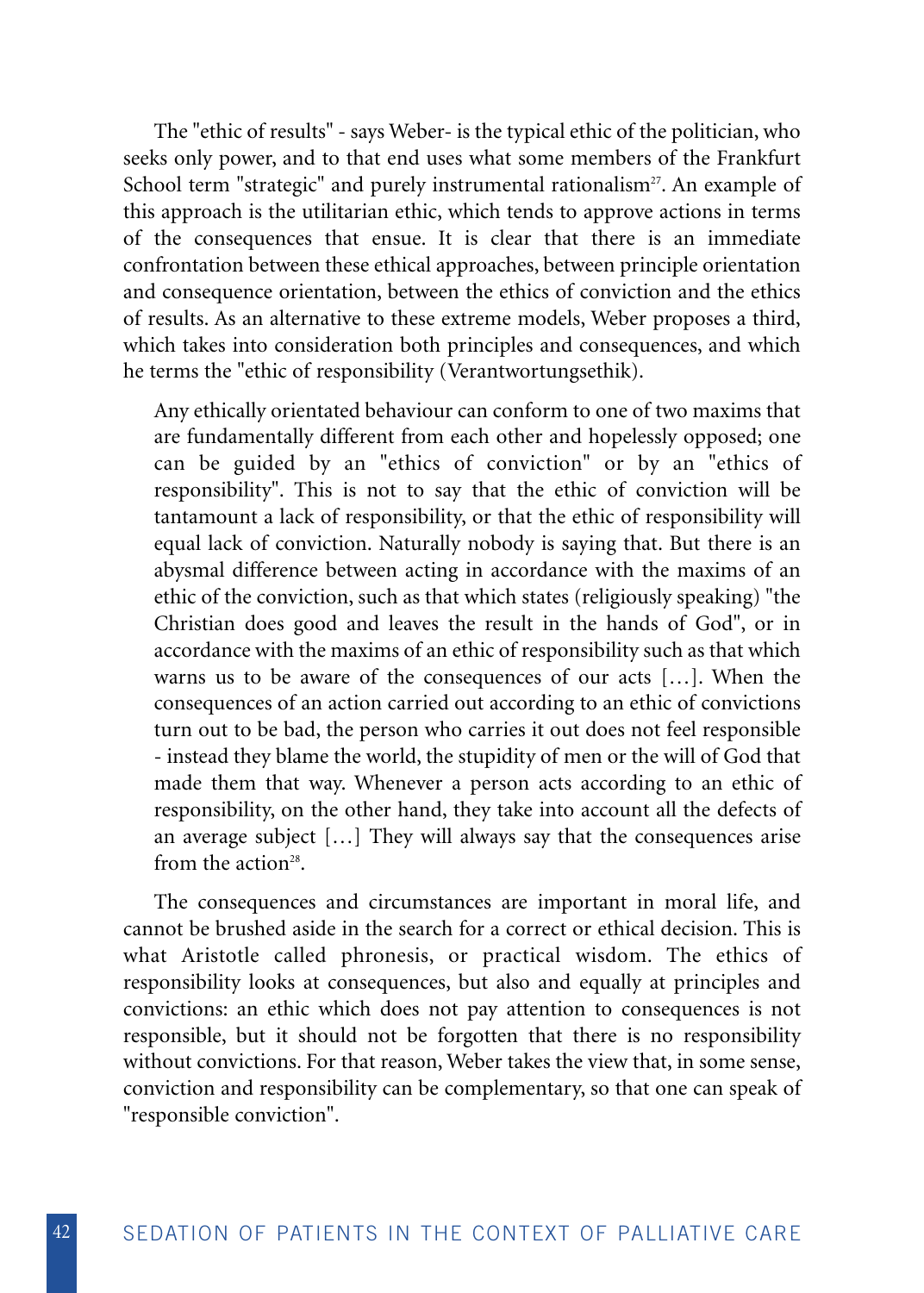Palliative care has inclined for the ethics of conviction more than the ethics of responsibility29. Cicely Saunders, the founder of the Palliative Care movement, had traits that are typical of the ethics of conviction, such as the idea that religious faith was necessary, or at least very important, to be able to offer good care. It is no coincidence that palliative care came into being in many countries as a result of individual initiatives, implemented from outside the health service and inspired by religious motives. In the sixties, Cicely Saunders came under the influence of the civil rights movements, and as a consequence saw the importance of respecting the autonomous decisions of the patients. Thus palliative care began evolving from an ethic of conviction toward a more respectful attitude toward the patients and, therefore, more attentive to the evaluation of personal circumstances and consequences.

In our field there are publications that are clearly orientated toward the ethic of conviction<sup>30</sup>. Frequently, those guided by such ethics express an already classic objection to the ethics of responsibility, accusing the latter of relativism, as a result of not considering deontological principles as absolute or without exceptions. This is a philosophical error, given that relative is the opposite to absolute in metaphysics but not in ethics. In ethics, the opposite of absolute is proportional, and moral absolutism is opposed to moral proportionalism, not relativism. The ethics of conviction is moral absolutism, and the ethics of responsibility is moral proportionalism. The introduction of proportionality always goes hand-in-hand with "prudent" judgement, which overviews formal principles and opens them up to the consequences.

Clinical ethics are a question of practical reasoning with respect to particular patients, specific cases and unique situations. In ethics there are arguably no absolute judgements, because moral judgements are synthetic ones, born of experience, and predicated on sensitive experience. Our decisions are always uncertain, but if we weigh up the circumstances in a reflexive way we shall arrive at what Aristotle terms prudent judgements. A large number of Cicely Saunders' followers are beginning to see it that way, especially among those who apply the usual analysis procedures of bioethics to the world of palliative care. Fiona Rasdall and Robin Downie centre their book on the idea of responsibility<sup>31</sup>, and a similar focus can be found in David Roy and Neil MacDonald<sup>32</sup>.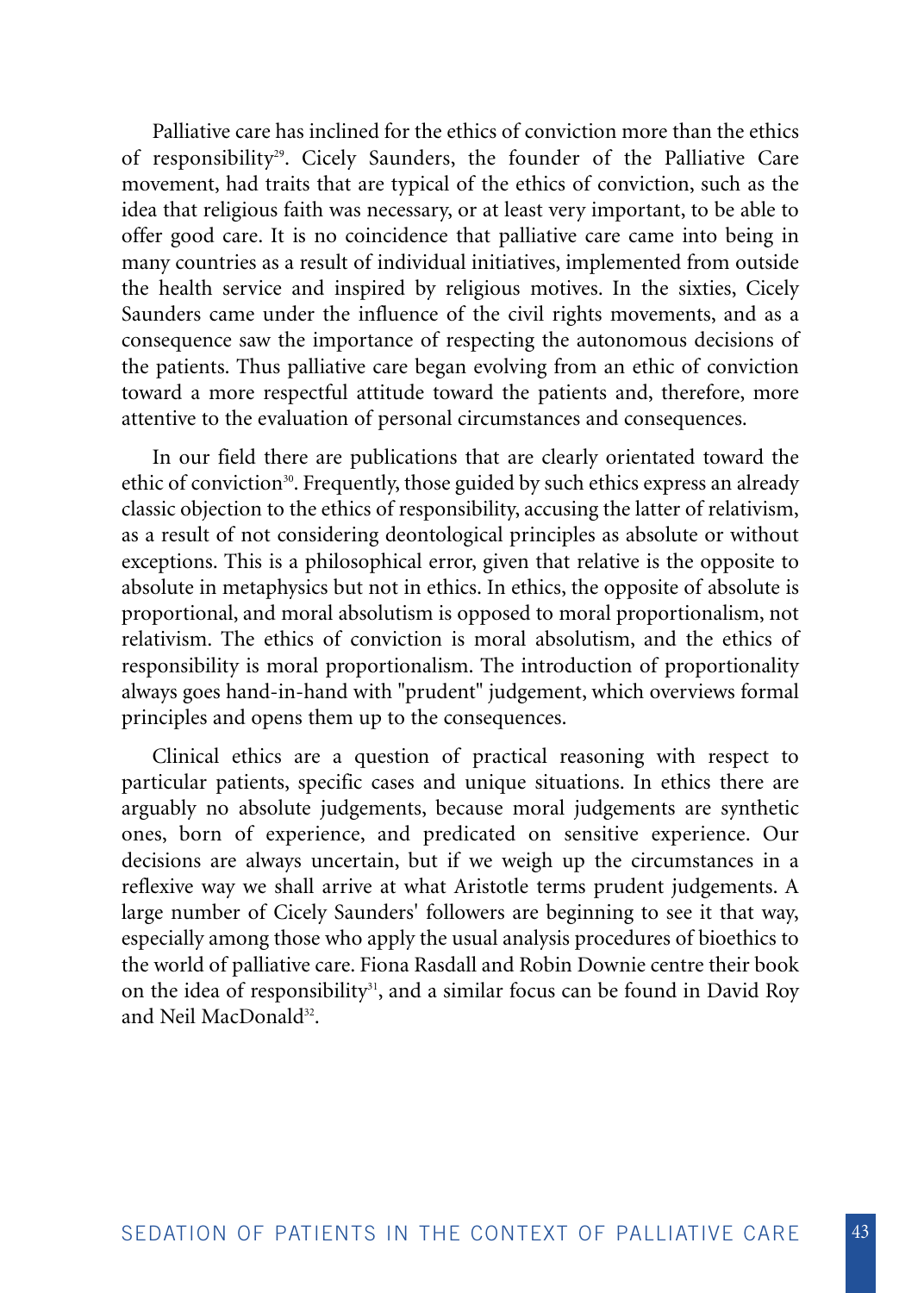#### **4.2. The principle of the double effect**

We frequently come across repeated references to this principle, in arguments over the rightness or otherwise of sedation, even in official SECPAL documents<sup>33</sup>. To maintain a minimum level of rigour with regard to the double effect principle, we first have to answer a number of questions: in what context does it come up? what is the double effect? and why do we have recourse to it so much in palliative care?

The doctrine of the double effect or voluntary indirect action has been very important in Catholic moral theology. Its roots stretch back to Thomas Aquinas and his celebrated discussion on the moral justification of killing in self-defence, and has been intensely debated by philosophers and moral theologists, above all in the 16th and 17th centuries. The Church of Rome has applied this doctrine to the resolution of certain ethical problems, and the use of morphine to relieve pain is one of the best known. The act is the administration of morphine, and there are two foreseeable effects: the relieving of pain and depression of the respiratory centre. Is it possible to justify this action? The doctrine states which are the conditions -intention, simultaneity, proportionality- which need to be present to determine the morality of an action when various effects may be derived from it, not all of them good.

There is not one single formulation of the double effect, but many<sup>34</sup>. Here we will spell out one of the more classic formulations, whose elements are as follows:

- The act has to be good, or at least indifferent;
- The good and bad effects have to follow immediately, simultaneous with the act. That is, the good cannot be obtained by means of the bad [simultaneity];
- The effect sought is the good one -to relieve the pain- and the bad one, death, is tolerated; [intentionality];
- There has to be a certain proportion between the desired good effect and the bad [proportionality].

As can be seen, the double effect seeks to state what the relation is between the intentional act and its consequences, to deduce whether these are acceptable. This is what is called an unloading principle, a way of introducing the real conditions and the evaluation of the consequences in an ethic of principles which, despite its absolute character, necessarily has to find a remedy commensurate with the circumstances and consequences under the umbrella of this criterion of proportionality.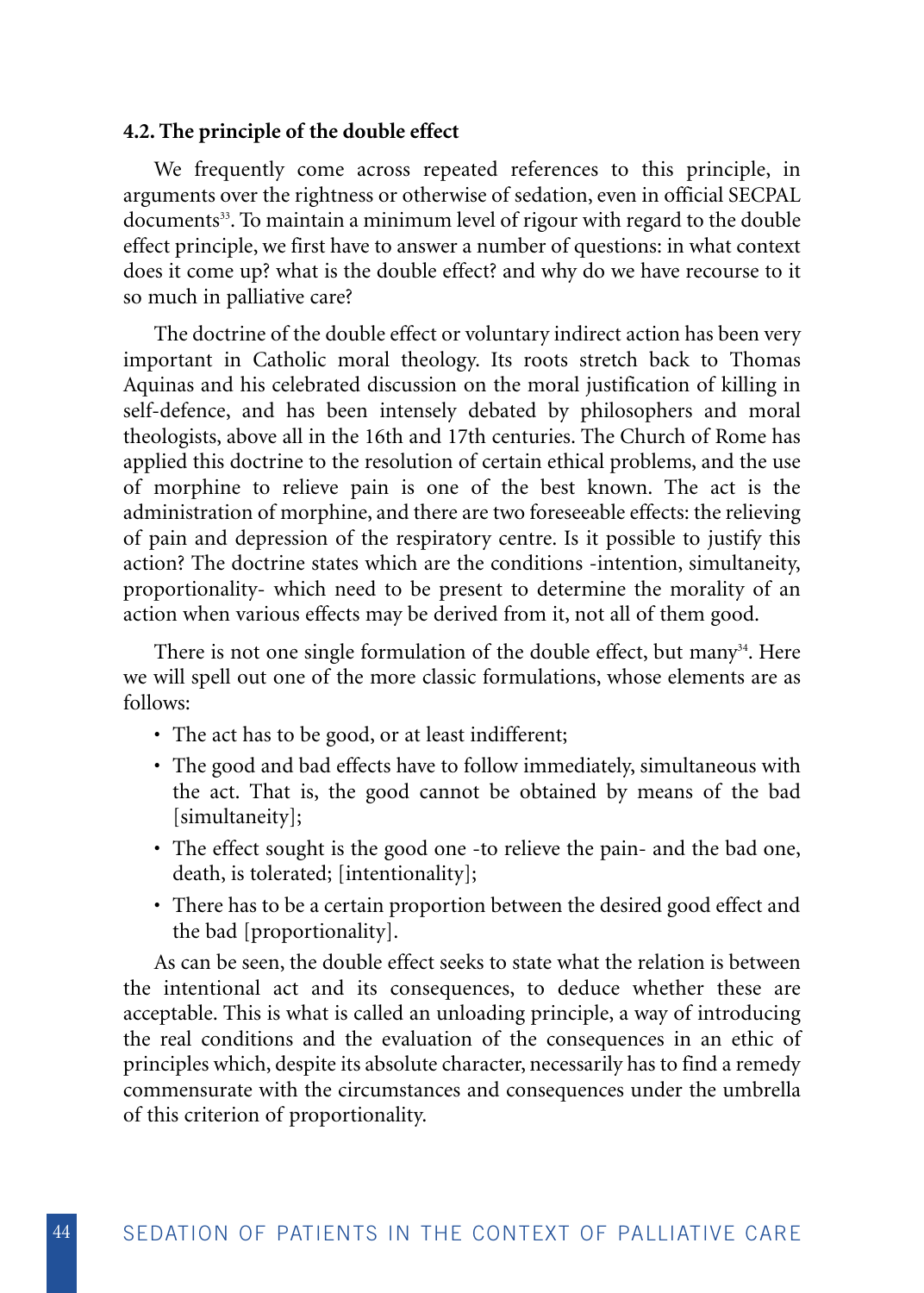The formulation is clear with respect to the first condition: that the act should be good or indifferent. If this were not so, then we should be talking about another issue, that of the relationship between ends and means. Or carrying out a bad act to obtain a good end. Let us look at two examples, that of administration of morphine, and of euthanasia. In the first case we can say that the act is good -relief of pain- and that the good and bad effects, relieving of pain and depression of respiration- are simultaneous. It is obvious that the bad effect is wished involuntarily, and it is here that the importance of intentionality is seen, a point which we shall come back to. In the second example, that of euthanasia, we cannot from the traditional doctrine point-ofview apply the principle of the double effect, since as far as scholarship is concerned there are acts which are "intrinsically " bad, such as killing someone. Thus the first condition is not complied with<sup>35</sup>. That, then, is what the classical formulation states. Another thing is that in the 21st century, and with the distance that ethics have since travelled we should assume, without further ado, that there are intrinsically bad acts. Intrinsically bad, for whom? according to what rubric?

We now come to intentionality which the dictionary of the Spanish Royal Academy, defines as the "determinación de la voluntad en orden a un fin" [determination of the will with respect to an end] in our case the determination with respect to the correct end, which is the relief of pain. The intention makes it possible to differentiate between the desired and the permitted, between -for example- administering a drug for its curative effect and permitting its secondary effects. As clear as that, yet anyone who has found themselves at the bedside of a terminally ill patient knows the difficulty which at times is involved in "dissecting" the many different psychological elements that give shape to our intentions. Timothy Quill, known in the literature for his work on the clinical criteria in medically assisted suicide<sup>36</sup>, wrote about the case of Diane. She had been his patient for eight years, and he relates how she began to take control of her life. She had been born into a family of alcoholics and was diagnosed carcinoma of the vagina her youth, had overcome these circumstances only to be faced now with another illness, acute myelomonocytic leukaemia. After a reasonable length of time, she decides, along with her doctor and her family, not to go through another cycle of chemotherapy, rejects palliative care and asks Quill for barbiturates for purposes which they both are aware  $of<sup>3</sup>$ . He writes: What were my true intentions in prescribing these barbiturates? to make the pain and suffering go away? make the process of dying easier? help Diane to end her life? offer her the possibility of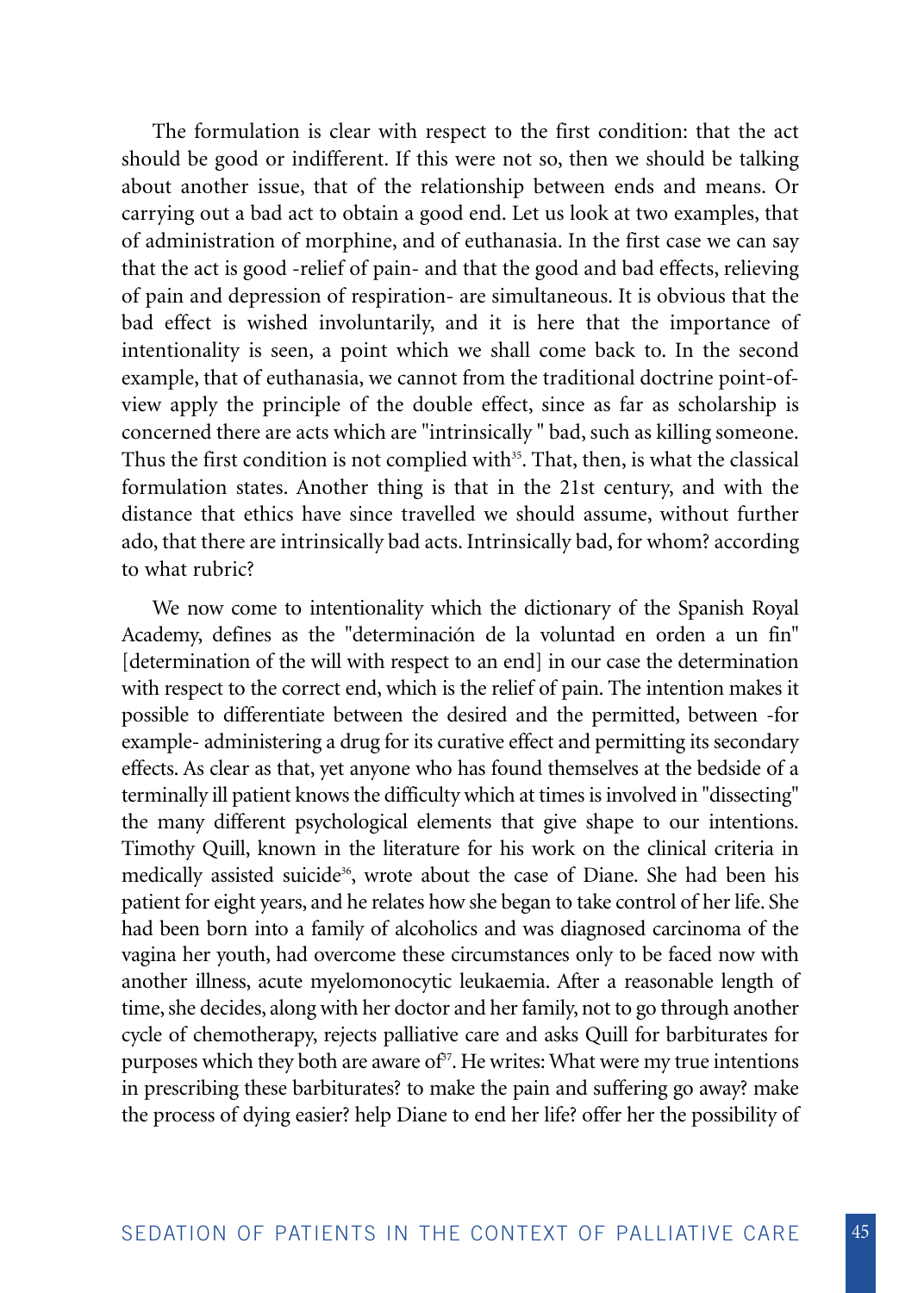death in this combined process?<sup>38</sup>. In short, for all that we all might want to relieve the symptoms, we would do well to remember that intentionality can be complex, compulsive, ambiguous and at times contradictory.

Let us apply what we have said here to the issue of sedation. If we speak of terminal sedation or end-of-life sedation, there is not much sense in referring to double effects, since the conflict is not so much between suppressing the symptoms and death, as between suppressing the symptoms and the loss of conciousness<sup>39</sup>. To affirm that end-of-life sedation could cause the death of a patient who is in the process of dying is little short of tautology. In point of fact, survival of patients after onset of sedation is between 2.5 and 3.5 days<sup>40,41</sup>. Notwithstanding, this is a clinical situation in which we have to give reasons for elimination a person's consciousness, and for that reason should only be considered after due application of the usual measures has failed, and one is faced with refractory symptoms that seriously compromise the patient's quality of life.

Sedation does not mean any change in attitude with respect to control of physical or psychological symptoms, which constitutes palliative care's primary objective, but it does mean a change in the means used to achieve this control. Furthermore, ethical correctness requires fulfilment of the conditions derived from the principles of good faith (absence of malice or malpractice) and patient autonomy, conditions which we shall look at below.

In the case of palliative sedation, the type that is effected in a patient with an advanced or terminal illness may involve a different conflict of values. Here the discussion on whether this is or is not active euthanasia makes sense. To analyse this distinction we need to touch on other concepts which we shall discuss in the next section.

### **4.3. Kill v. allow to die**

Palliative sedation, as effected in a patient with advanced or terminal illness, but with remaining life expectancy, is where it can be confused with euthanasia. I will seek to explain that this type of sedation is not exempt from problems, but it is *not* a synonym of euthanasia.

The term euthanasia should be reversed exclusively to designate those acts which are deliberated intended to end the life of patient with terminal or irreversible illness, suffering distress which he or she finds intolerable, at the express and repeated request of the said patient. This definition contains what in law is called triple judgement: of motives - humanitarian or merciful reasonsirreversible nature of the condition, and impaired personal quality of life<sup>42</sup>.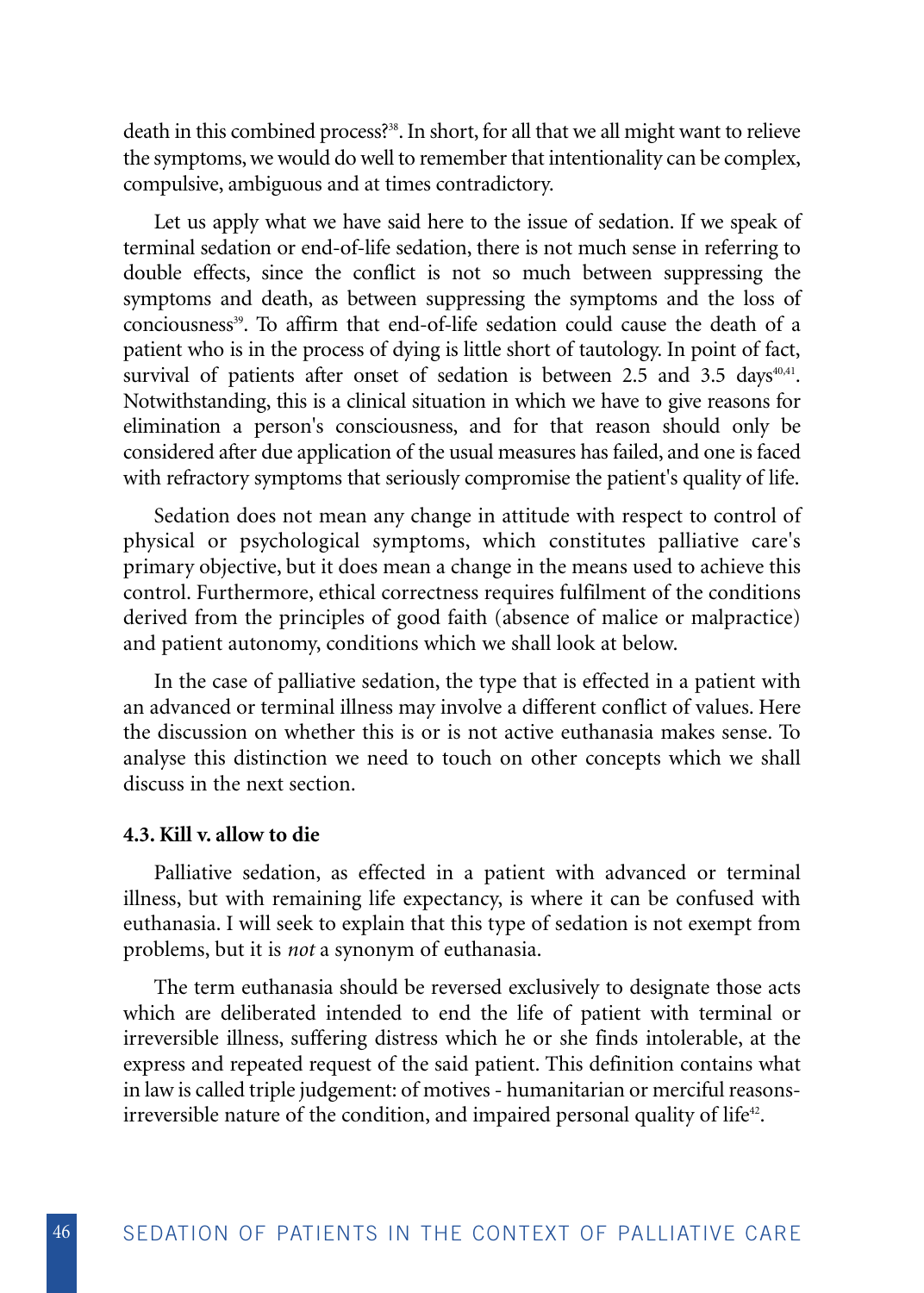Also, in addition, we shall find the elements (see table 2) that characterise precisely what is denoted by the term euthanasia:

- a) A specific biological situation, of either terminal or incurable illness, without those two elements necessarily applying at the same time. For example, in a terminal cancer patient we find both, but not so in a quadriplegic patient, whose pathology is irreversible, but with a life expectancy which does not allow categorisation of the patient as terminal;
- b) An autonomous person, that is, capable of taking decisions and competent to do so, who feels that their situation is unbearable, according to their own judgement of quality of life, and for that reason makes express, reiterated and constant requests to have their life brought to an end;
- c) "Necessary" and "sufficient" action or co-operation of a third party which brings about the death of the patient; this is what is known as causality.

### **Table 2. Euthanasia: Elements**

| ELEMENTS WHICH MAKE UP EUTHANASIA                                                                                                                                |
|------------------------------------------------------------------------------------------------------------------------------------------------------------------|
| • Terminal or irreversible DISEASE                                                                                                                               |
| • Subjects SUFFERING serious pain or distress                                                                                                                    |
| • Reiterated, express and constant REQUESTS                                                                                                                      |
| • A third person who, moved by pity, carries out an<br>ACTION WHICH LEADS TO DEATH<br>(Active co-operation with acts necessary to bring about the other's death) |
| TRANSITIVE ACT + CAUSALITY                                                                                                                                       |

Anything which does not adhere strictly to this definition will be something else, homicide -in which there is no express request on anyone's part- withdrawal of means of life support, etc., but not euthanasia, and so the term euthanasia should not be applied<sup>43</sup>. Calling something else euthanasia, apart from being incorrect conceptually speaking, clouds the issue and does not bring to bear the rational elements so necessary for the analysis<sup>44,45</sup>.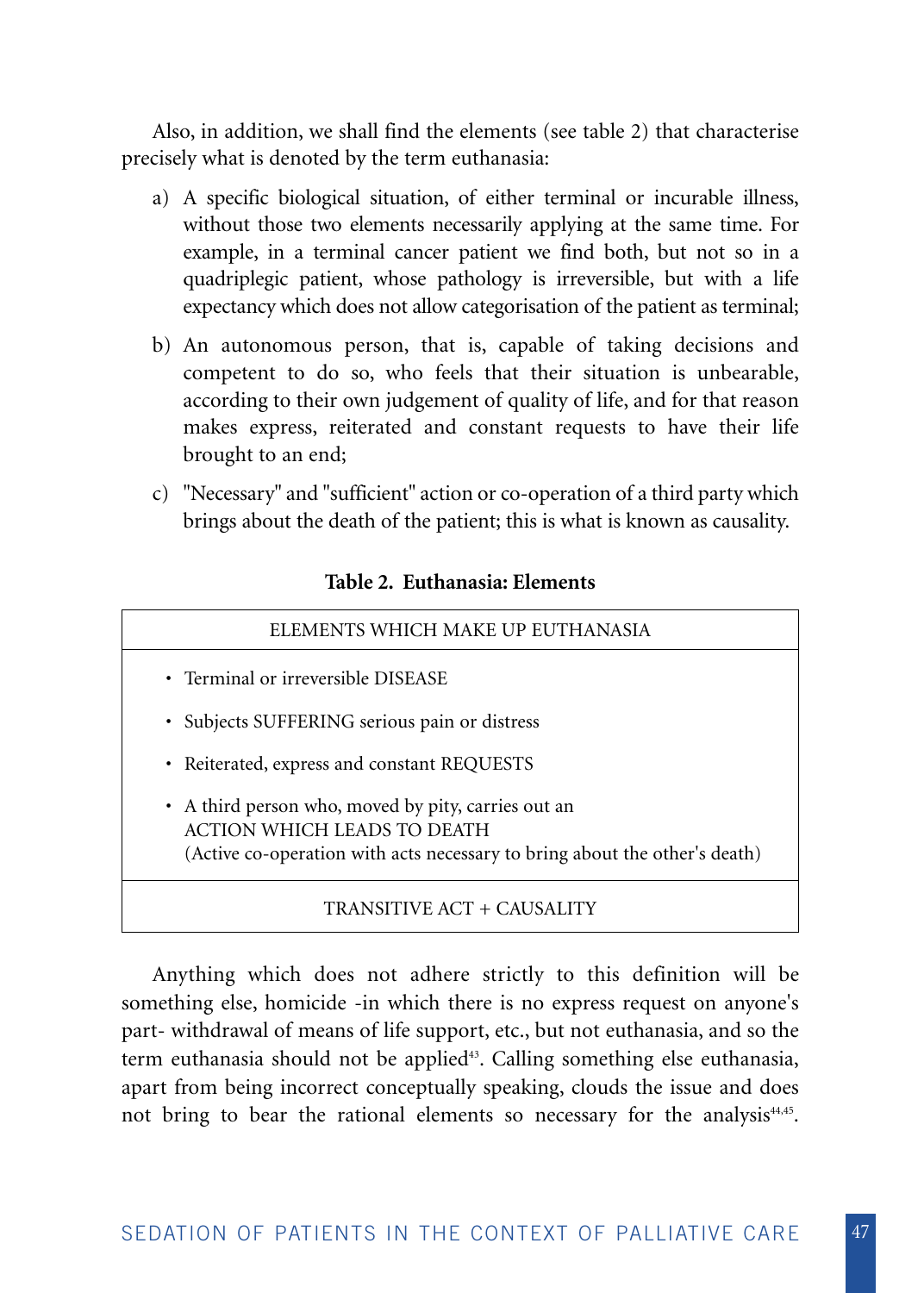Accordingly, what we are defining here as euthanasia is what is habitually called direct active euthanasia. So why do people talk of so many different kinds of euthanasia? I think the reason is that this word has been used to denote all those situations in which the action or omission of the healthcare professional "appear" to be followed by the death of a patient, and I emphasise the word "appear" because the problem lies precisely in how the causal relations are established. If a patient has amyotrophic lateral sclerosis at an advanced stage requiring a respirator because their muscles are no longer able to move the air, and the professional decides, in conjunction with the patient not to turn on the respirator, this may improperly referred to as "passive" euthanasia. In reality what we have here is the ethical problem of non-application of lifemaintenance techniques, rather than of healing measures, in a situation in which medicine can only put off the moment of death. It is, in other words, a clear limiting of the therapeutic effort at the patient's bidding. The latter is a situation concerning which the Spanish Constitutional Tribunal has affirmed the right of the patient to refuse medical treatment. It goes on immediately to say that this constitutes an element of the fundamental right of inviolability of our person: (ART. 15 SC), guaranteeing indemnity for any invasion of our body for which we have not given our consent<sup>46</sup>.

It may seem, intuitively, to the healthcare professionals involved that not to turn on the respirator is *the* cause of death, but this is not so, there is not one single cause, there is another cause which is concomitant in time, and irreversible -the ALS at a very advanced stage- which will inexorably bring about the patient's death $47$ . In contrast, in the case of a paraplegic without any added pathology, we are met with an irreversible cause (we cannot modify the illness) but in this instance this is not acting concomitantly to precipitate the patient's death in the same way as respiratory failure in ALS. In the patient with sclerosis, my action -turning off the respirator- or my omission -not turning it on- "lets" the patient die, but in the paraplegic, my actions or omissions can lead to the death of the subject -they actually bring about death<sup>1</sup>. So clearly is this so, that the first instance does not constitute a crime under Spanish law, while the second qualifies as the collaboration or "necessary act" specified under article 143.4 of the penal code. The paradigmatic example here is the case of Ramon Sanpedro, whose death was due to the fact that another person put a glass of cyanide within his reach, constituting the "necessary act" to end his life (table 3).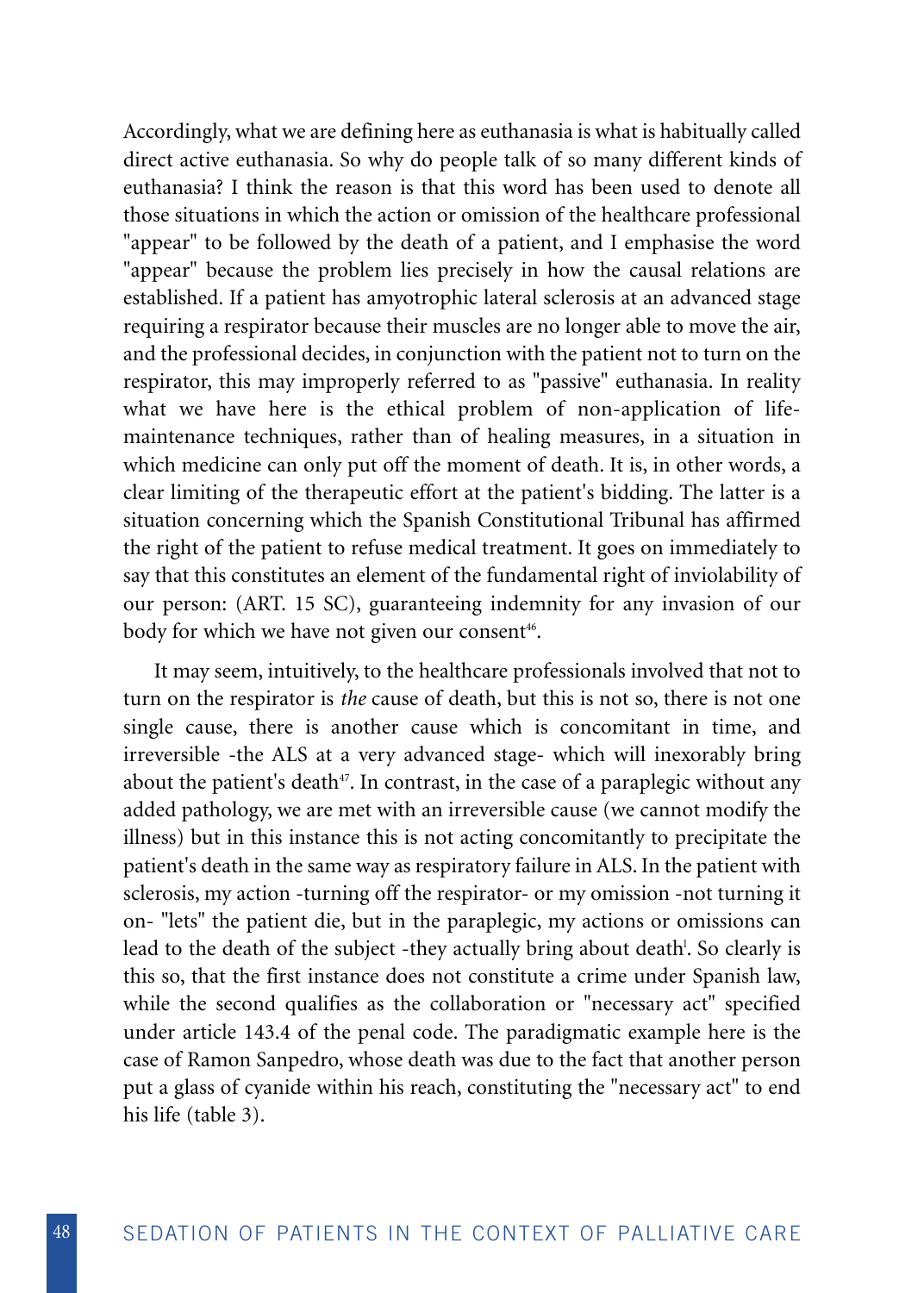## **ARTICLE 143**

- 1. Any person **INCITING ANOTHER TO COMMIT SUICIDE** is liable to between 4 to 8 years' imprisonment.
- 2. Any person who **CO-OPERATES WITH NECESSARY ACTS in the suicide** of another is liable to between 2 to 5 years' imprisonment.
- 3. If the co-operation is to the point of actually **EXECUTING** the cause of death, this shall be punishable by between 6 and 10 years imprisonment.
- 4. Any person **ACTIVELY** causing the death or co-operating with necessary acts in the death of another,
	- \* on the other's express **REQUEST,**
	- \* in the event that the victim suffers a serious **ILLNESS** which would have led to that person's death,
	- \* or produces grievous and continuous **SUFFERING** most difficult to bear shall be punishable by a sentence one or two degrees lesser than those laid down in points 2 and 3 of this article.

#### **CONSEQUENCES**

- The following will be **PUNISHABLE:** incitement to suicide, simple co-operation and cooperation to the extent of committing the act.
- The following are **NOT PUNISHABLE:** omission of medical aid or treatment which is not susceptible to be described as either cause or as active co-operation, provided that this **complies with TWO REQUISITES:**
	- 1. OBJECTIVE: illness
	- 2. SUBJECTIVE: on patient's request
- The Penal Code:
	- 1. Excludes so-called "passive and indirect" euthanasia, given that the latter requires active and direct behaviour.
	- 2. Includes as punishable "active" euthanasia but in a very attenuated form.
	- 3. Reduces the punishment for consented homicide compared with the simple homicide of article 138.

This allows us to state at least two things. Firstly, that limitation of the therapeutic effort -the case of the ALS and the respirator- is not euthanasia, although this does not mean it ceases to be a serious moral problem. If it is done when the circumstances do not indicate it, what we have is malpractice. If it is done when there is no call for it, this is also malpractice, being therapeutic aggression (table 4).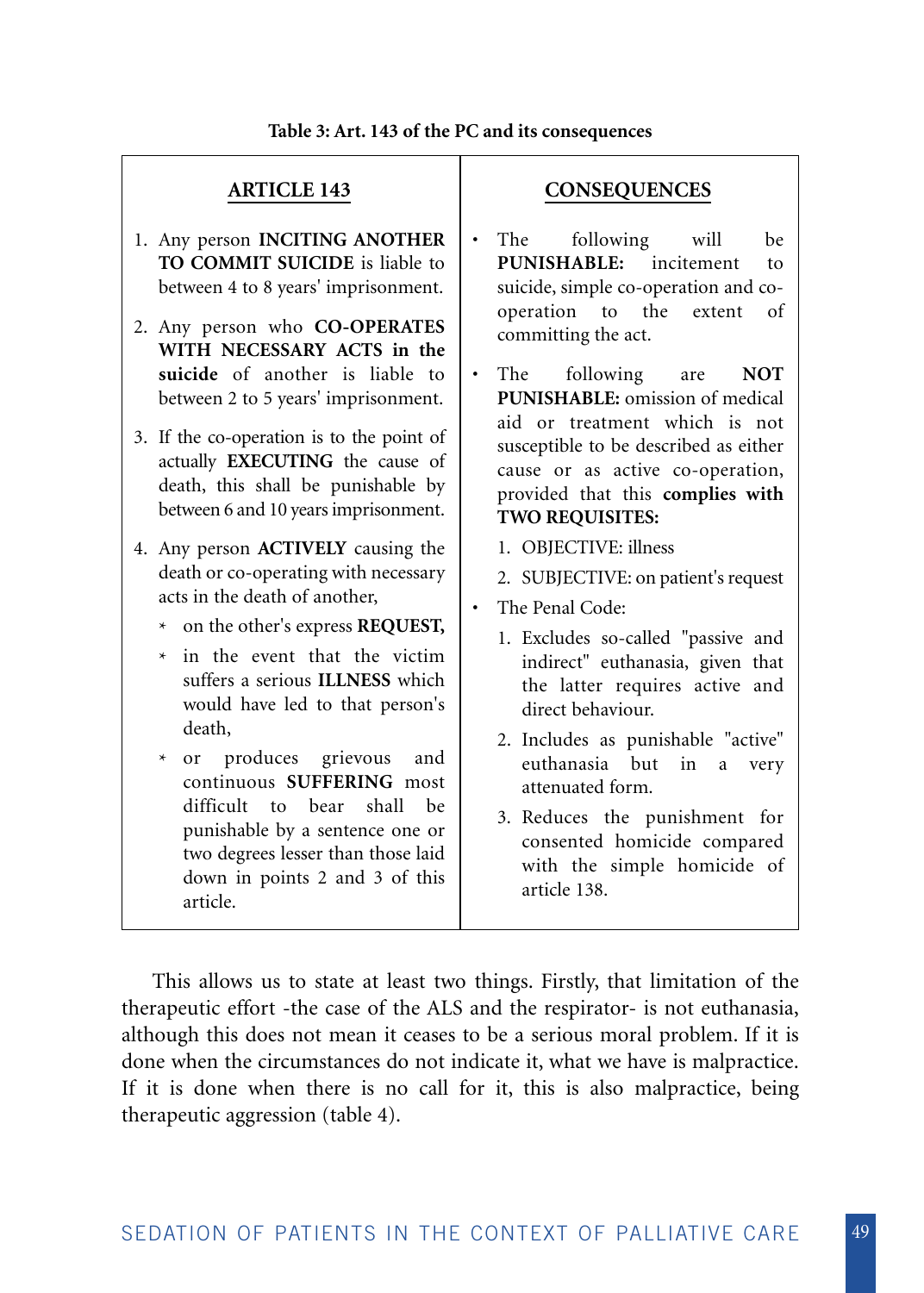| <b>IF IT IS INDICATED</b>              | IF IT IS THE RESULT OF A CHOICE       |  |
|----------------------------------------|---------------------------------------|--|
| (Not malpractice)                      | (Autonomy)                            |  |
| It is the result of responsible use of | It appears in two types of clinical   |  |
| the technology                         | situations. Those that are:           |  |
| It means either not turning on or      | a) Irreversible and serious           |  |
| withdrawing that which is merely       | b) Acute intermittent episodes in     |  |
| prolonging the death process:          | chronic illness.                      |  |
| <b>CAUSALITY</b>                       | The evolution of the illness leads to |  |
| The traditional terminology -passive   | the death of the subject: CAUSALITY   |  |
| euthanasia- is what confuses the       | Decisions on patient's QUALITY OF     |  |
| issue.                                 | <b>LIFE</b>                           |  |

# **Table 4: Limitation of the therapeutic effort**

Secondly, that in palliative sedation what we have is a similar situation to that of the ALS case, since the cause is not reversible and it acts concomitantly, being none other than the advanced or terminal illness, such that we can categorise the sedation as "allowing to die". However, as we already noted in the case of limiting of the therapeutic effort, the fact that this is not killing does not mean that we are not faced, yet again, with a serious moral problem, that of eliminating the consciousness. This is tantamount to eliminating the psychological capacities needed for subjective knowledge of oneself, of one's awareness of one's thoughts, and the capacity to relate with one's environment.

# **5. Application**

# **5.1. End-of-life sedation: Gastric carcinoma**

This case illustrates the situation of a patient with 1 or 2 days life expectancy. The clinical features furnish enough details for us to be able to state that. However, it can be very difficult to predict the death of the terminally ill, and so it is important to rely on not only clinical experience but also have objective back-up such as laboratory reports<sup>48</sup>, or support from second opinions<sup>49</sup>.

We were saying that with end-of-life sedation there is no sense in resorting to the double effect, nor is it necessary, since the patient is already dying, and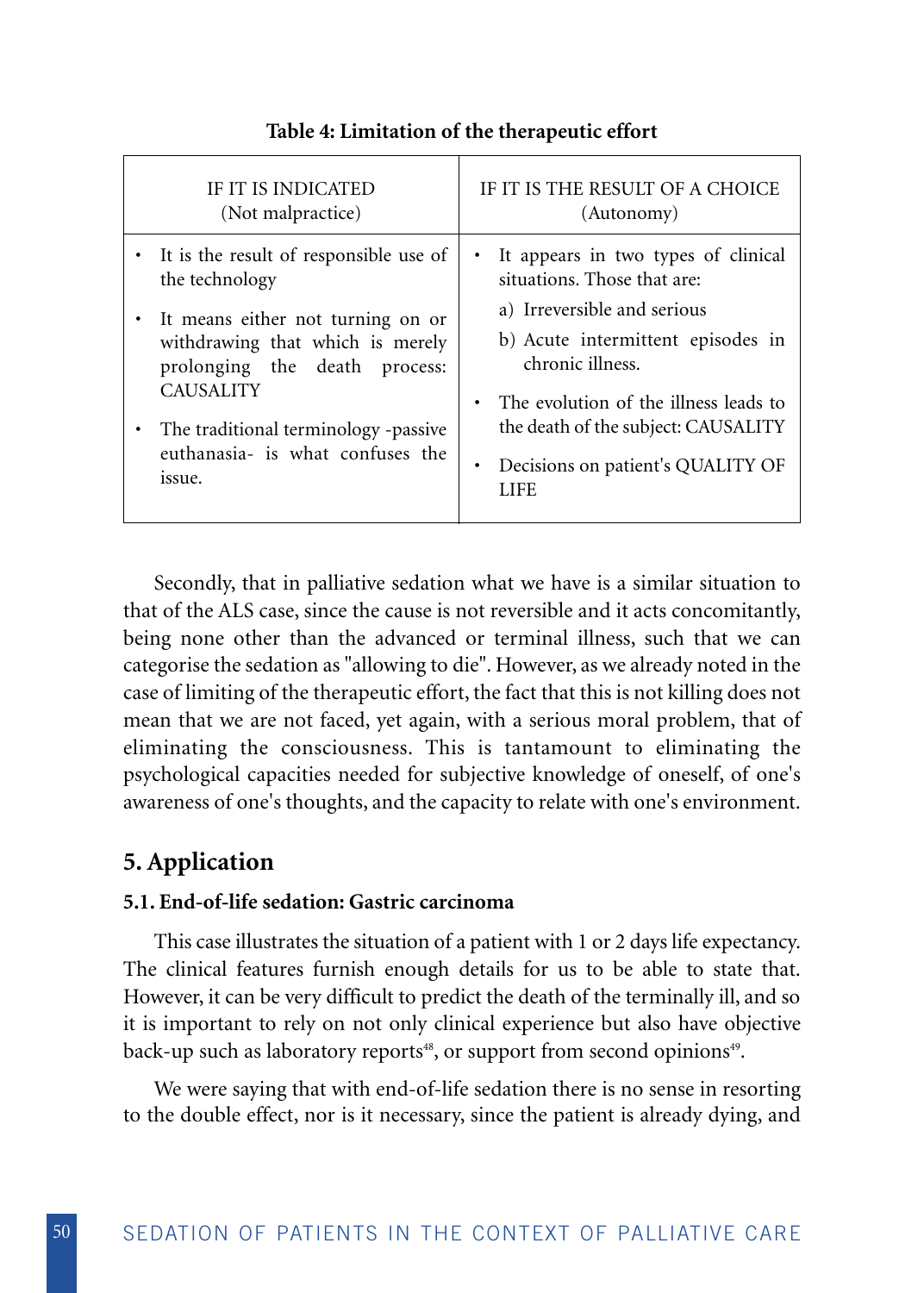the conflict arises between the relief of symptoms and the eliminating of consciousness. Nonetheless, for the ethical decision to be correct a series of circumstances and conditions need to be taken into account that guarantee both the correct clinical practice and the maximum respect for the autonomy of the individual. The first derive from the principle of non-malpractice (avoidance of malpractice) and oblige one to use all the available resources to detect the complications that wrongly prescribed sedation can lead to<sup>50</sup>. It is necessary to carry out correct clinical procedure, which entails being especially careful not to confuse a symptom which is difficult to control with one that is refractory or intractable to treatment. It may also mean consulting another specialist, since clinical experience shows that in many instances adequate control of symptoms can be achieved when the latter are evaluated by other specialists<sup>51</sup>. This is what the general practitioner did in seeking the palliative care specialist's aid, and what the specialist in turn did before having the patient hospitalised in his unit to be able to use all available resources.

There is another set of conditions, those that enable respect for the patient's right to self-determination, empowering the latter to take his or her own decisions. As a general rule, the explicit consent of the patient is necessary. In these situations, consent cannot be delegated, as is assumed in the protocol for terminal sedation. It is true that at times it will be the self-same mental state of the patient which constitutes the necessary condition for sedation to be initiated, but which will make it impossible for the patient to interpret the information and give explicit permission. However, except in urgent situations or those where the patient is not known personally, the possibility of sedation for such reasons should have been discussed in the communicative process which all therapeutic relations demand, as illustrated in the clinical case in question.

To make the consent-giving process viable, the information given to the patient has to be information of guaranteed accuracy, which is comprehensible, and which allows the patient to take a voluntary decision, without pressure or manipulation from the healthcare professionals $52,53$ . A standard minimum of information has to cover:

- The level of sedation sought (light, deep) and the type (reversible, irreversible);
- The technical reasons that sanction this type of intervention (for example massive, refractory haemorrhage, progressive dyspnoea, convulsive crises, delirium, and so forth).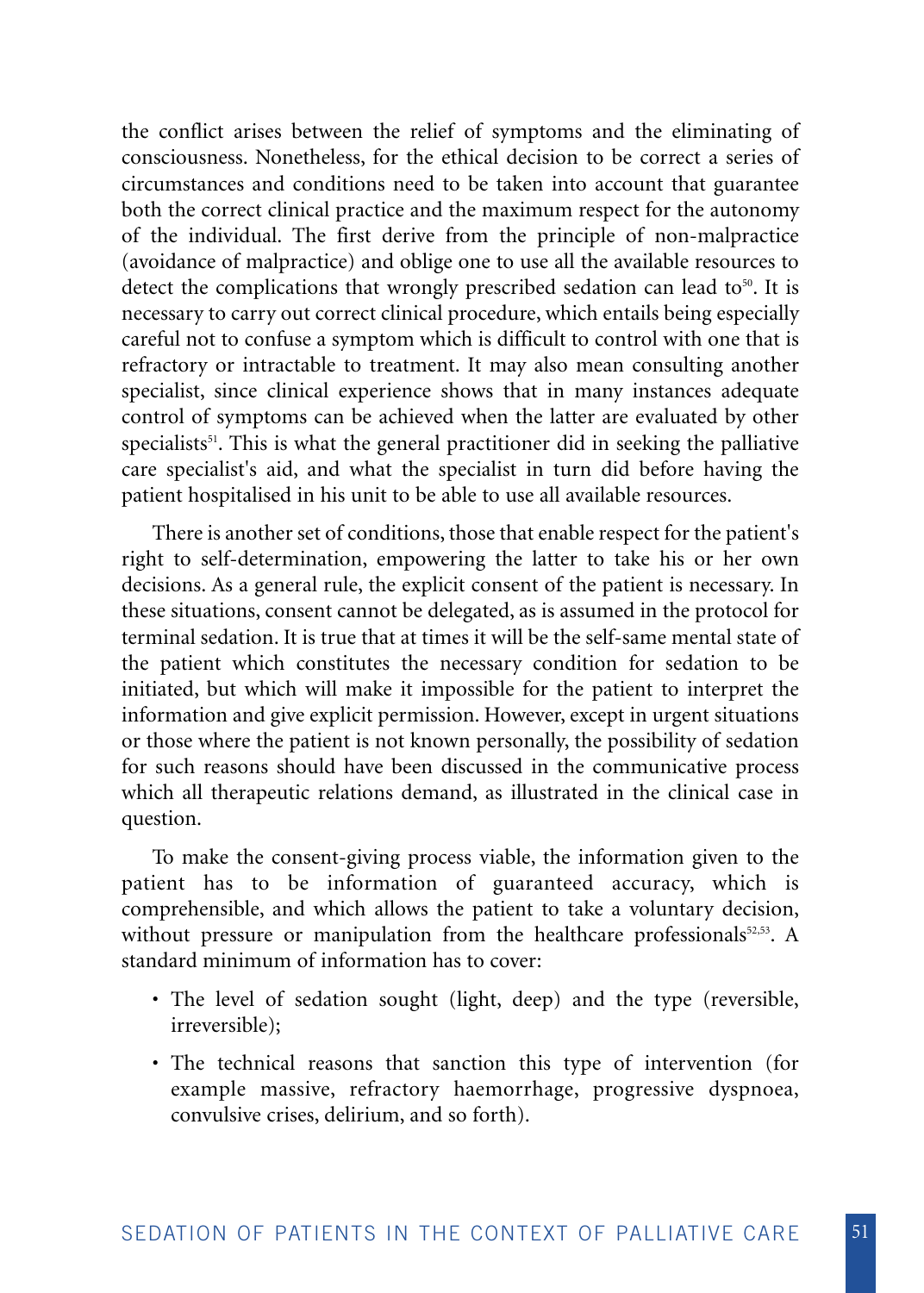Except where the patient is incapable, or not in fit enough condition to interpret the information, or where a situation suddenly presents which requires urgent intervention, we ought not to take decisions of this nature without the patient's explicit authorisation and communication of the fact to family and / or friends that the patient might indicate. The patient's wishes should never be taken for granted without previously ascertaining them. Only in exceptional circumstances can terminal sedation be undertaken without the explicit consent of the patient. Such might include terminal patients who have been wrongly advised, who have with very short life expectancy, and who have symptoms that clearly indicate sedation.

In this clinical case, all the necessary requisites for terminal sedation were met, although admittedly the fact that it was the patient that asked for the sedation made the ethical process much easier. Even then, the professionals concerned acted with considerable constraint, since additionally they strove at all times to adhere to the condition of positive management.

#### **5.2. Palliative sedation for physical causes: Adenocarcinoma of the prostate**

The patient had almost never considered the possibility of sedation, and related fairly well to his illness. The rapidity of his deterioration obliged the professionals to consider whether it was right to carry out blood transfusions every five days when it had not proved possible to find the site of the patient's bleeding, and the adenocarcinoma was already so widespread. One difference with the previous case was that the prognosis of survival here was greater.

The worsening of the dyspnoea, increasingly poorly tolerated, led the professional to initiate the dialogue with the patient, arriving at certain conclusions: not to give any more transfusions of blood and to proceed to sedation to control the symptoms. Palliative sedation of the patient in the face of refractory physical symptoms that were proving impossible to control otherwise, generally in very advanced situations, can be analysed from the perspective of the "lesser of two evils"54. Clearly the good would be defined as the possibility of maintaining the percent's consciousness lucid while controlling his symptoms, and therefore his quality of life. Given the technical impossibility of achieving this control, it was decided to carry out an action which was "bad" but one that seemed the best under the circumstances. Only an ethic of responsibility is open to the pondering of consequences, enabling the making of exceptions that should be justified individually, case by case<sup>55</sup>.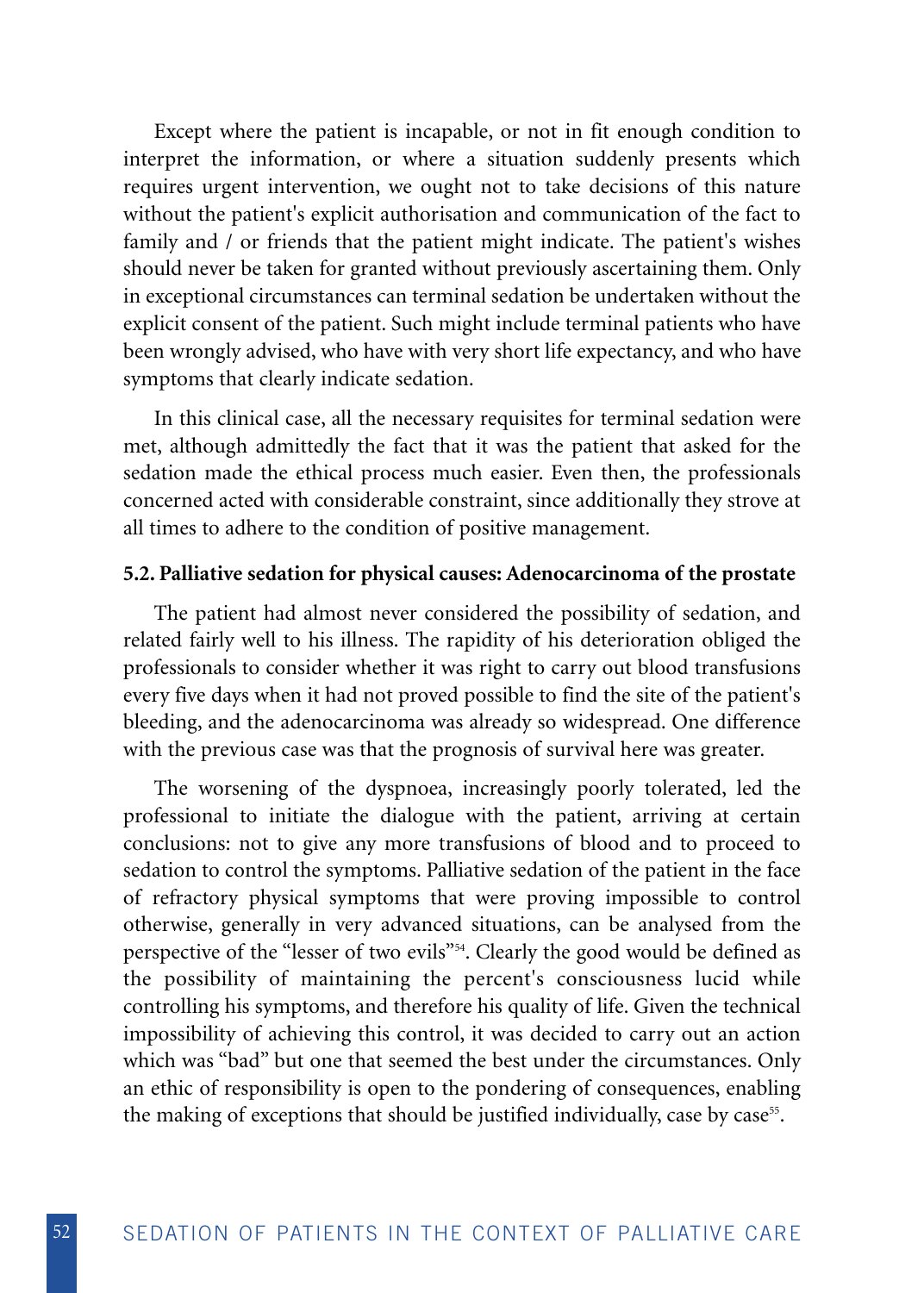We should also explore the issue using the principle of the double effect, and as we analysed previously, we can characterise the situation as "allowing to die", thus fulfilling the first condition. What is more, the good result (control of the symptom) and the bad one are simultaneous (possible shortening of life?); the only result sought is the good one, and there is clear proportionality between the two effects, a proportionality which can be seen simply by considering the clinical condition and life expectancy of the patient.

#### **5.3. Palliative sedation for psychological reasons: Pulmonary neoplasm**

This patient's case is paradigmatic, since here we see a person undergoing immense mental suffering. This suffering is the reason for the patient's continual begging to be sedated, and action which should only be resorted to when all other means that could be used to control the situation have failed<sup>56</sup>.

The concept of emotional suffering or psychological distress is complex and difficult to operationalise, as it subsumes cognitive, affective and behavioural aspects<sup>57</sup>. It is characterised by the sensation that the subjects concerned have of threat to the safety of their person, by the feeling of lack of control over the said threat, and by the exhausting of personal and psychosocial resources that would enable them to face this threat. It also subsumes the concept of anxiety, a specific human reaction to the perception of the threat of death, which could undermine a system of moral values that give meaning to a life<sup>58</sup>.

When the balance between the perception of threat and the psychological resources available to confront it is tried and found wanting, the spiritual condition of constant suffering or anguish will appear, intimately connected to the feeling of vulnerability<sup>59</sup>. Correct clinical practice obliges us to observe various steps:

- 1. Detect and evaluate the suffering by means of some non-invasive clinical procedure, one which will be simple, easy, rapidly carried out and which can be carried out repeatedly without loss of reliability<sup>60</sup>;
- 2. Determine whether the anxiety is an escape response to a situation which is viewed with aversion, or alternatively an avoidance response to something as yet unknown which the patient sees is approaching<sup>61</sup>;
- 3. Establish which specific biological or psychosocial symptoms are the ones that the patient perceives as seriously life-threatening;
- 4. If this is an avoidance response, detect and treat the patient's fears and worries, and attempt realistic cognitive restructuring;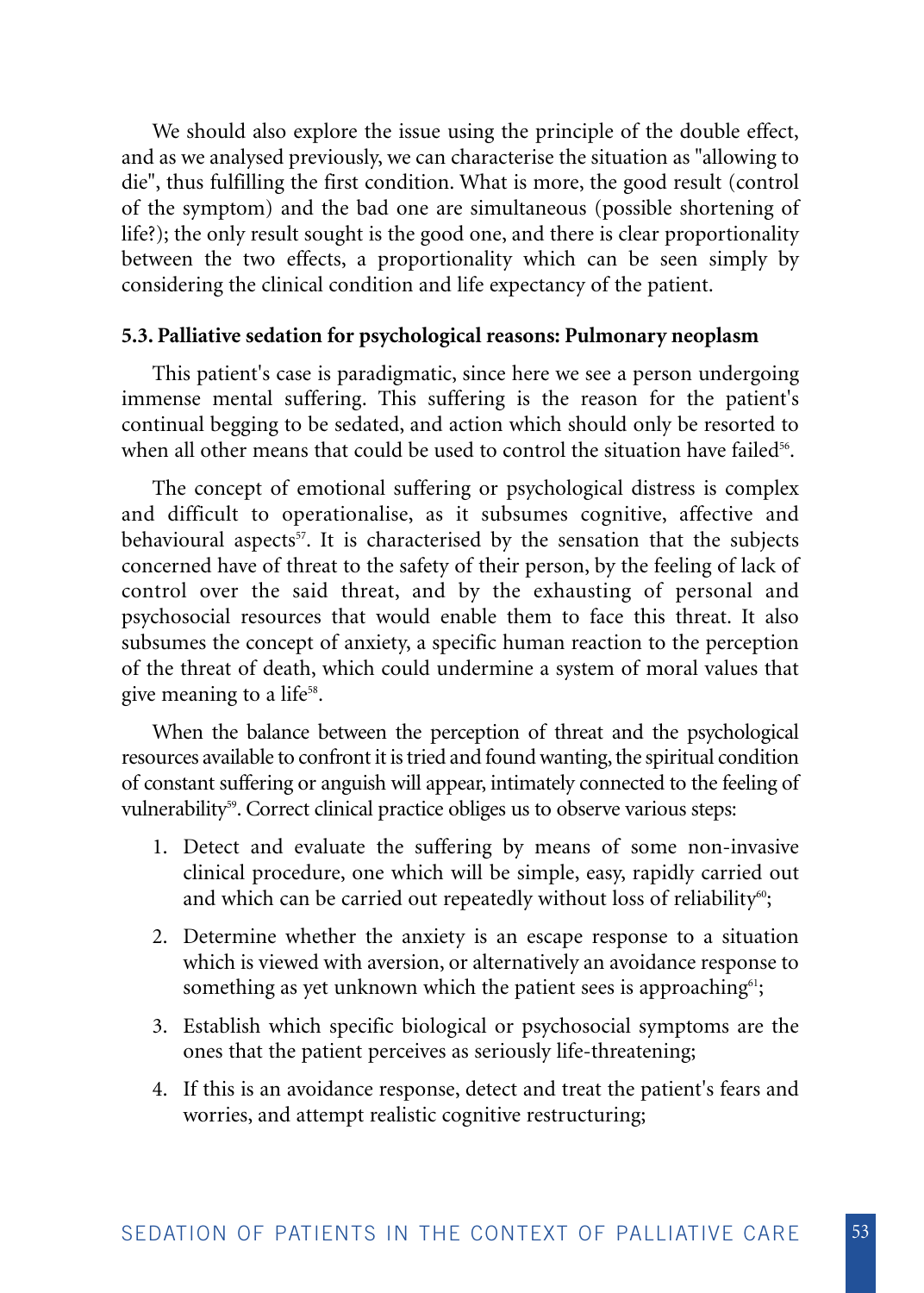5. Use the therapeutic means available to ease adaptation to the stressful situation; detect and foster the patient's own resources with the objective of reducing or eliminating the sensation of impotence $62$ .

Given personal fragility of this sort, as explained in the patient's clinical history, there may well be doubts as to the patient's moral autonomy, and while it has to be said that an experience like this does not necessarily lead to loss of autonomy, it certainly is true that one has to take even more care over the relationship with the patient, evaluating their capacities and detecting any pathology which might limit their faculty of decision. It is advisable to:

- 1. Take time with the patient to go over all the information given to see how much has been understood, as this knowledge will facilitate a more realistic approach to the situation;
- 2. Explore the patient's ability to decide, the latter depending on certain minimum requisites: the ability to understand the information that has been given during the communicative process and ability to grasp the situation in terms of the illness, its probable development, the treatment options available, and the consequences of any decision;
- 3. Rule out the existence of any associated psychological pathology that might reduce or eliminate competence (e.g.: sadness in the face of the situation would not rule out competence but depression would do so;

Sedation for psychological reasons involves more ethical complications, amongst other reasons because the refractory nature of a physical symptom is easier to measure and to view objectively than the concept of emotional suffering, which depends in large measure on subjective factors and attitudes to life and the capacity of each individual concerned.

# **6. Conclusions**

In the course of this article we have carried out a careful dissection of the ethical problem of deep irreversible sedation. All the factors reviewed above contribute to the palliative debate being centred on the question of whether irreversible sedation is, or is not, euthanasia. The arguments given here, lead us to affirm that the question of sedation is not the same as the question of euthanasia, but I should like to state once again that this does not mean it is any less serious a moral issue.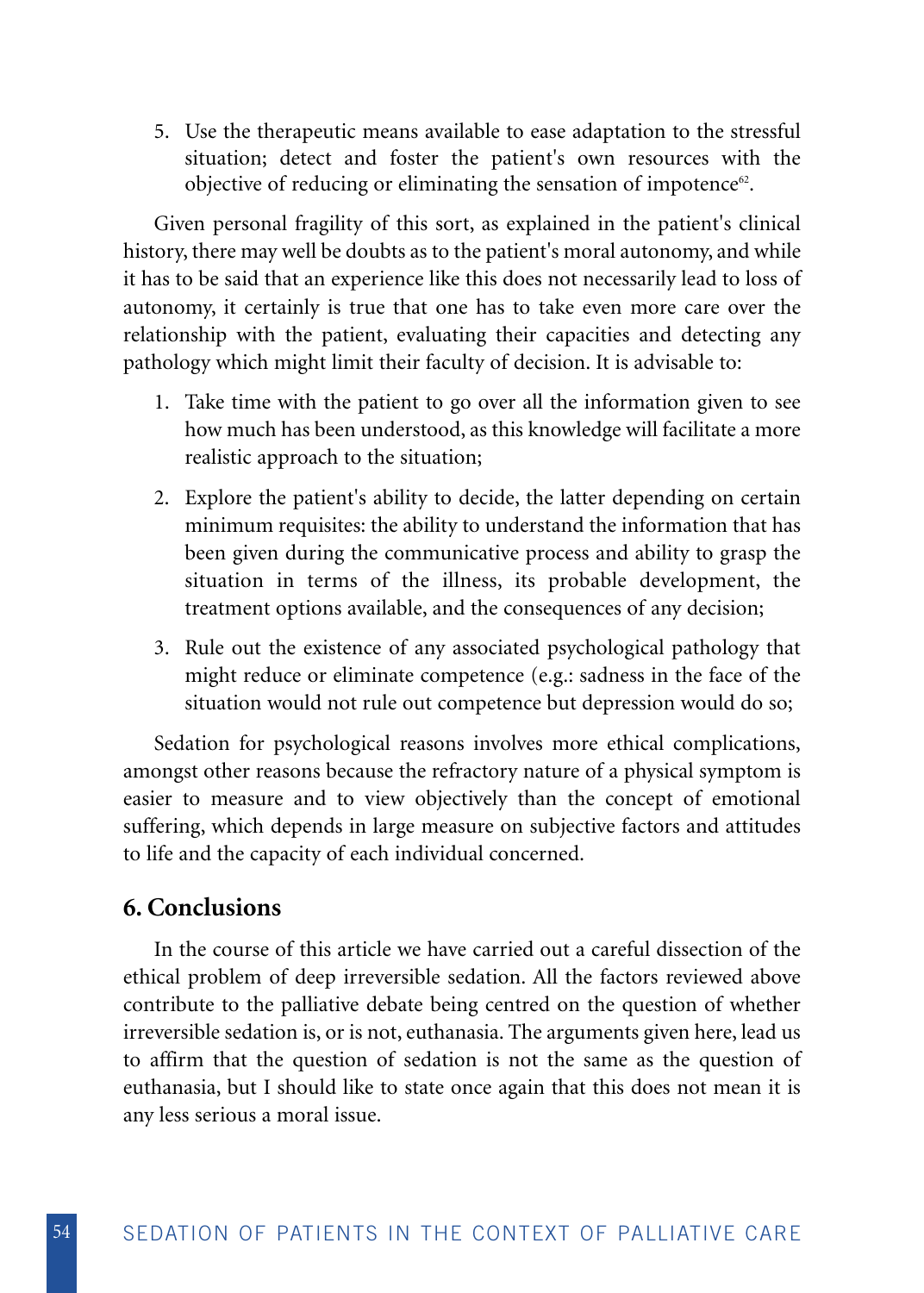|                                                                                                                                                    | Primary<br>objective                                                                  | Lesser of the<br>evils                                                                                                                                  | Final<br>aim                         |
|----------------------------------------------------------------------------------------------------------------------------------------------------|---------------------------------------------------------------------------------------|---------------------------------------------------------------------------------------------------------------------------------------------------------|--------------------------------------|
| 1. Habitual<br>palliative action:<br>Analgesic ladder +<br>emotional support<br>$+$ reduction of<br>threat $+$<br>enhancement of<br>resources etc. | Control of pain and<br>other symptoms<br>and situations which<br>worry the patient    | None:<br>knowledge of<br>opioids a fact<br>that virtually<br>reduces to zero<br>the risk of<br>accelerating<br>death by<br>depression of<br>respiration | Alleviate<br>suffering               |
| 2. Deep<br>permanent<br>sedation<br>• End-of-life<br>• Palliative                                                                                  | Control of pain and<br>other symptoms<br>and situations which<br>worry the patient    | Elimination of<br>consciousness:<br><b>CONSCIOUS life</b><br>* Shortening of life                                                                       | End suffering<br>once and<br>for all |
| 3. Medically<br>assisted<br>suicide and<br>euthanasia (active,<br>direct and<br>voluntary)                                                         | Control of pain<br>and other<br>symptoms and<br>situations which<br>worry the patient | Disappearance of<br><b>BIOLOGICAL</b><br><b>LIFE</b>                                                                                                    | End suffering<br>once and<br>for all |

# **Table 5: Progression of measures to combat suffering. Adapted from Barbero and Camell**

In table 5, adapted from Barbero and Camell, we see set out what I wish to say. We, as healthcare professionals have been far more preoccupied with the disappearance of biological life (biological death) than with loss of consciousness. This can be seen, for example, in the rapidity and frequency with which decisions on the suppression of consciousness are taken, generally by the anaesthetist, who advises the family of their decision to put the patient "to sleep", so that they can all say goodbye. The palliative context has changed, fortunately, in the manner and form of proceeding to sedation, as well as improving use of medication and doses employed. Only scrupulous use of professional guidelines on the autonomy of the patient can justify this practice, as it should be , as a "lesser evil", assumed from the position of an ethic of the responsibility. And one applied when all other attempted measures have resulted ineffective.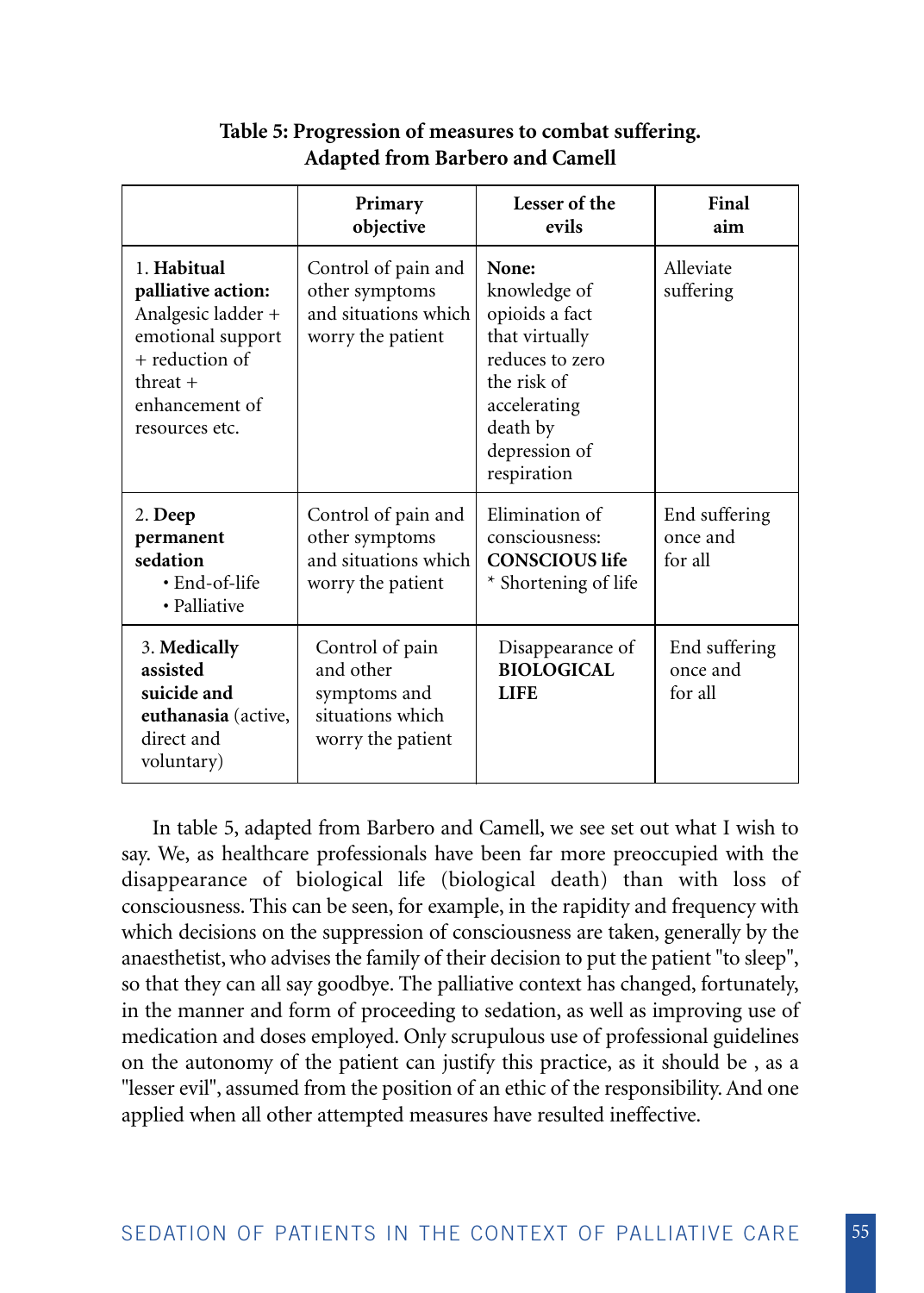# **References**

- 1. Boff, L. *El cuidado esencial. Ética de lo humano, compasión por la Tierra.* Madrid: Trotta, 2002.
- 2. Barbero, J. La ética del cuidado. En: Gafo J y Amor JR (ed). *Deficiencia mental y final de la vida.* Madrid: Universidad Pontificia Comillas 1999; 125-159.
- 3. Heidegger, M. *El ser y el tiempo*. Madrid: FCE, 2000, p.216.
- 4. Randall F, Downie RS. *Palliative Care Ethics: A Good Companion* 2ª ed. Oxford: Oxford University Press, 1999.
- 5. Torralba,F. Hacia una fundamentación ética del cuidar. *Labor Hospitalaria* 1999, nº 253.
- 6. Gracia D, Núñez Olarte J, Report from Spain, *Support Care Cancer* 2000; 8:169-174.
- 7. Centeno C, Núñez Olarte J, Estudios sobre la comunicación del diagnóstico de cáncer en España. *Med Clin* 1998; 110.744-750.
- 8. Cherny NI, Portenoy RK. Sedation in the management of refractory symptoms: guidelines for evauation and treatment. *J Palliat Care* 1994; 10(2):31-38.
- 9. Demanda nº 2346/02, de fecha 20 de abril del 2002.
- 10. Gómez Rubí J. Ventilación artificial y Bioética. En: Blasco J, edit. *Ventilación mecánica: clínica y práctica.* Edit Alhulia 2001; pp.247-258.
- 11. Barbero J, Camell H. Sedación y paciente terminal: la conciencia perdida. *Med Pal* 1997; 4(4): 26-34.
- 12. Porta J, Guinovart C, Yllá-Catalá E, Estibalez A, Grimau I, Lafuerza A, Nabal M, Sala C, Tuca A. Definición y opiniones acerca de la sedación terminal: estudio multicéntrico catalanobalear. *Med Pal* 1999; 6 (3): 108-115.
- 13. Broeckaert B. Palliative sedation defined or why and when terminal sedation is not euthanasia. Abstract, *1st Congress RDPC,* December 2000, Berlín, Alemania.
- 14. Comité de Etica de la SECPAL. Aspectos éticos de la sedación en cuidados paliativos. *Med Pal* 2002; 9(1):41-46.
- 15. Porta i Sales J. Sedación terminal: revisión de la literatura clínica. *IV Jornadas Nacionales de Cuidados Paliativos y II de Navarra,* noviembre 2000, Pamplona.
- 16. Peruselli C, DiGiulio P, Toscani F, Galluci M, Brunelli C, Costantini M, Tamburini M, Paci E, Miccinesi G, Addington-Hall JM, Higginson I. Home palliative care for terminal cancer patients: a survey on the final week of life. *Palliat Med* 1999; 13: 233-241.
- 17. Stone P, Phillips C, Spruyt O, Waight C. A comparison of the use of sedatives in a hospital support team and in a hospice. *Palliat Med* 1997; 11: 140-144.
- 18. Chater S, Viola R, Paterson J, Jarvis V. Sedation for intractable distress in the dying a survey of experts. *Palliat Med* 1998; 12: 255-269.
- 19. Núñez Olarte JM, Conti Jiménez M, López C, Luque Medel JM. Protocolos de manejo del dolor refractario canceroso de la UCP del Hospital Gregorio Marañón de Madrid. *Medicina Paliativa* 1997; 4 (2): 81-92.
- 20. Braun T, Hagen N, Wasylenko E, Labrie M, Wolch G. Sedation for intractable symptoms in Palliative Care: do CPGs improve care. Abstract, 13<sup>th</sup> International Congress on Care of the Terminally Ill, September 2000, Montreal, Canada. *J Palliat Care* 2000; 16 (3): 88.
- 21. Pellegrino E. Emerging Ethical Issues in Palliative Care. *JAMA* 1998; 279(19):1521-1522.
- 22. Couceiro A. Problemas éticos en cuidados paliativos. En: Torre LM, editor; *Tratado de Medicina del Dolor.* Barcelona: Masson, 1998; 426-438.
- 23. Cortina A, Martínez E. *Ética*. Madrid: Akal, 1996.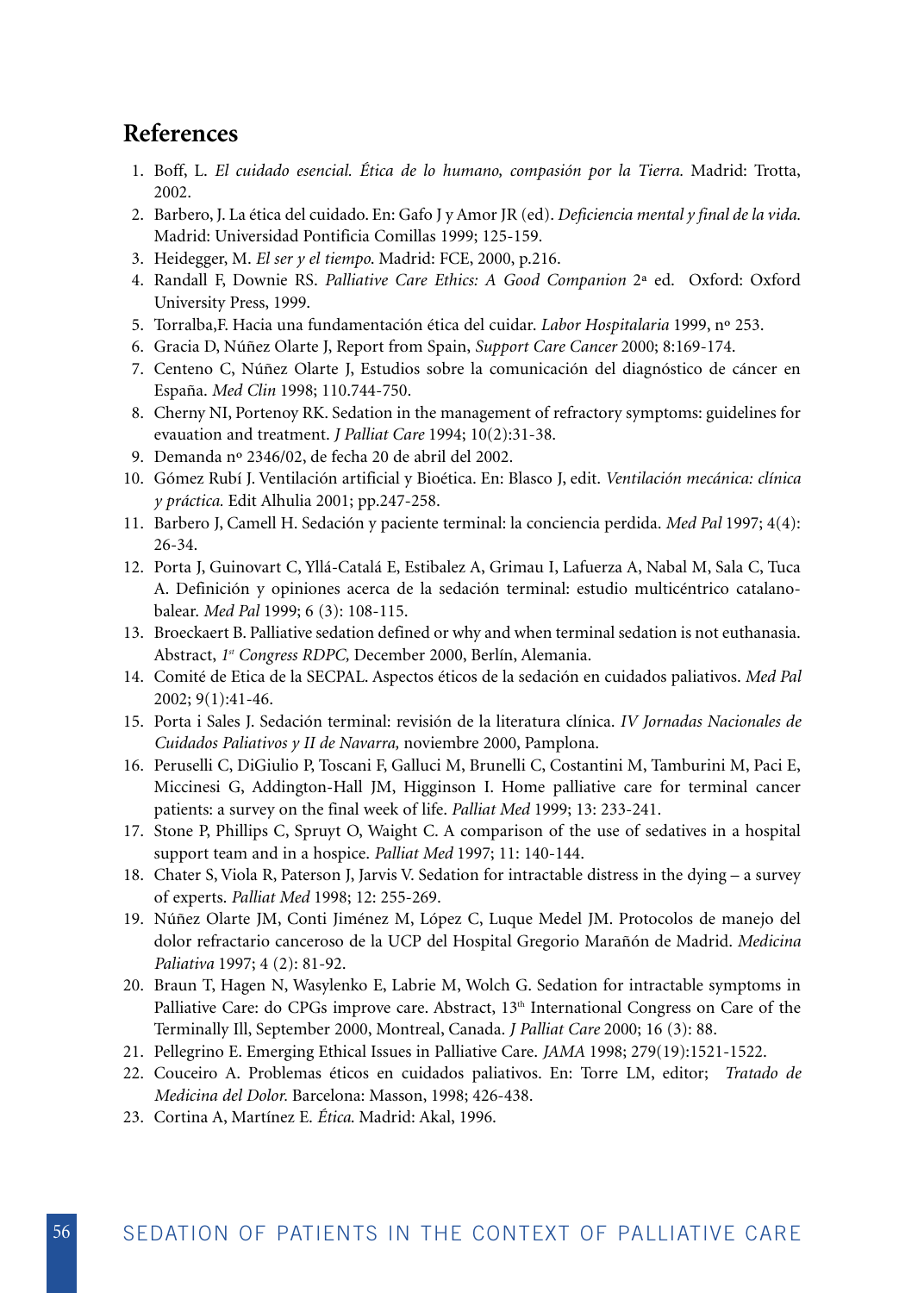- 24. Etxeberría X. *Ética básica.* Bilbao: Universidad de Deusto, 1995.
- 25. Gracia D. La estructura de la racionalidad ética. En: *Procedimientos de decisión en ética clínica.* Madrid: Eudema, 1991; pp.123-138.
- 26. Cortina A. Ética aplicada. En: Cortina A, Martínez E. *Ética.* Madrid: Akal, 1996, pp.151-183.
- 27. Haberlas J. *Teoría de la acción comunicativa.* Madrid, Taurus, 1987.
- 28. Weber M. *El político y el científico.* Madrid: Alianza, 1988; pp.163-164.
- 29. Gracia D. Ética de los cuidados paliativos: de la convicción a la responsabilidad. En: Couceiro A, ed. *Ética en cuidados paliativos.* Madrid: Triacastela (en prensa).
- 30. González Barón M, Ordóñez A, Feliu J, Zamora P, Espinosa E. *Tratado de Medicina Paliativa.* Madrid: Editorial Médica Panamericana 1996.
- 31. Randall F, Downie RS. *Palliative Care Ethics: A Good Companion* 2ª ed. Oxford: Oxford University Press, 1999.
- 32. Roy DJ, MacDonald N. Ethical sigues in paliative care. En: Doyle D, Hanks GWC, MacDonald N, editors. *Oxford Textbook of Palliative Medicine.* 2ª ed. Oxford: Oxford University Press; 1988; pp.97-138.
- 33. Comité de Ética de la SECPAL. Aspectos éticos de la sedación en cuidados paliativos. *Med Pal* 2002; 9(1):41-46.
- 34. Marquis D. Four versions of Double Effect. *J Med Phil* 1991; 16(5):515-544.
- 35. Donagan A. Moral absolutism and the double-effect exception: reflections on Joseph Boyle's Who is entitled to Double Effect?. J *Med Philos* 1991; 16(5):511-514.
- 36. T.E. Quill, C.K.Casell, D.E. Meier. Care of the hopelessly ill: Potential clinical criteria for physician-assisted-suicide. *N Egl J Med* 1992; 327:1380-84.
- 37. T.E.Quill, Death and dignity: a case of individualized decision making. *N Engl J Med* 1991; 324(10):691-694.
- 38. T.E.Quill, The ambiguity of clinical intentions. *New Engl J Med* 1993; 329(14):1039-1040.
- 39. Porta J. Reflexiones éticas en torno a la sedación terminal. Respuesta. *Med Pal* 2002; 9(4):158- 159.
- 40. Fainsinger RL, Waller A, Bercovici M, Bengston K, Landman W, Hosking M, Nunez-Olarte JM, de Moissac D. A multicentre international study of sedation for uncontrolled symptoms in terminally ill patients. *Palliat Med* 2000; 14: 257-265.
- 41. Porta i Sales J. Sedación terminal: revisión de la literatura clínica. *IV Jornadas Nacionales de Cuidados Paliativos y II de Navarra,* noviembre 2000, Pamplona.
- 42. Gascón M, Problemas de la eutanasia, *Sistema,* 1992; 106:81-107.
- 43. Elizari J, Eutanasia: lenguaje y concepto; *Moralia* 1992; 14: 145-175.
- 44. Azulay A. Reflexiones éticas en torno a la sedación terminal. *Med Pal* 2002 (9)4:157-8.
- 45. Azulay A. La doctrina del doble efecto y la eutanasia activa en la práctica de los cuidados paliativos. *Med Pal* 2001; 8(3):113-114.
- 46. STC 120/1990, de 27 de junio (FJ 8). STC 48/1996, de 25 de marzo (FJ 3). STC 154/2002, de 18 de julio (FJ 9).
- 47. Simón P, Couceiro A. Decisiones éticas conflictivas en torno al final de la vida: una intervención general y un marco de análisis. *Oncología* 1995; 18(1): 2-19.
- 48. Rich A. How long have I got? prognostication and palliative care. *European Journal of Palliative Care* 1999; 6(6): 179-182.
- 49. Maltoni M, Nanni O, Pirovano M et al. Successful validation of the Palliative Prognostic Score in terminally ill cancer patients. *J Pain Symptom Manage* 1999; 17: 240-247.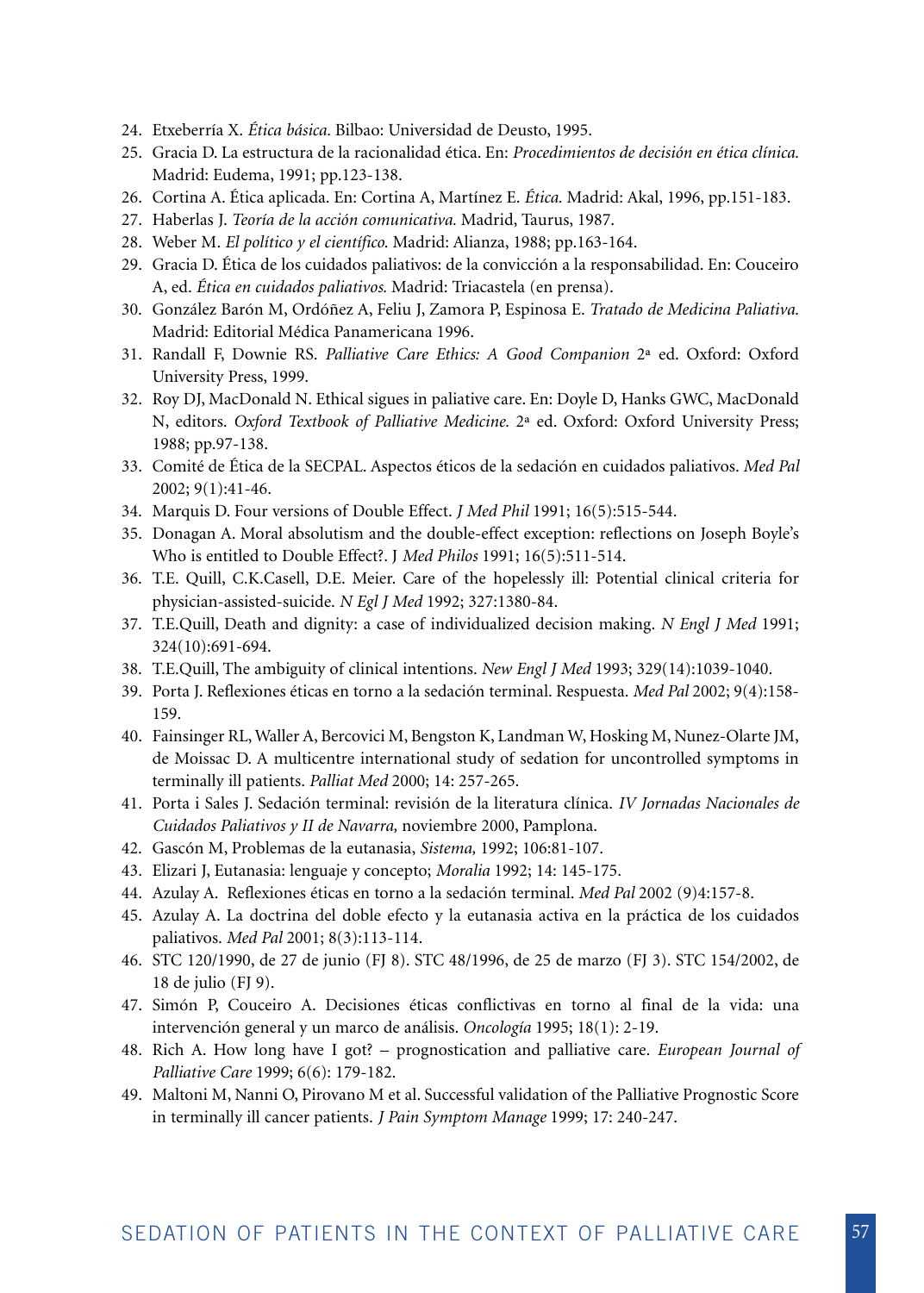- 50. Porta Sales J, Yllá-Catalá Boré E, Estíbalez Gil A, Grimau Malet I, Lafuerza Torres A, Nabal Vicuña M, Sala Rovira C, Tuca Rodríguez A. Estudio multicéntrico catalano-balear sobre la sedación terminal en Cuidados Paliativos. *Med Pal* 1999; 6 (4): 153-158.
- 51. Rubiales AS, Olalla MA, Hernansanz S et al. Decisiones clínicas sobre el mantenimiento de medidas de soporte y la sedación en el cáncer terminal. *Med Pal* 1999; 6(3): 92-98.
- 52. Simón P. El consentimiento informado: alianza, contrato, deliberación y decisión. En: Couceiro A, editora, *Ética en cuidados paliativos.* Madrid: Triacastela, 2003 (en prensa).
- 53. Simón P. La evaluación de la capacidad de los pacientes para tomar decisiones y sus problemas. En: Feito L ed., *Estudios de Bioética.* Madrid: Dykinson, 1997.
- 54. Couceiro A, Núñez Olarte JM. Orientaciones para la sedación del enfermo terminal. *Med Pal* 2001; 8(3):138-143.
- 55. Couceiro A. Bioética y Medicina actual. En: Rodés J, Guardia J (éds.), *Tratado de Medicina Interna.* Masson: Barcelona, 1997, 4-7.
- 56. Mount BM, Hamilton P. When Palliative Care Fails to Control Suffering. *J Palliat Care* 1994; 10(2): 24-26.
- 57. Barbero J. Sufrimiento, cuidados paliativos y responsabilidad moral. En: Couceiro A, ed. *Ética en cuidados paliativos.* Madrid: Triacastela (en prensa).
- 58. Eaton S. Spiritual Care: the software of life. *Palliat Care* 1988; 4(1): 91-92.
- 59. Chapman CR, Gavrin J. Suffering and its relationship to Pain. *J Palliat Care* 1993; 9(2): 5-13.
- 60. Bayés R. Una estrategia para la detección del sufrimiento en la práctica clínica. *Rev Soc Esp Dol* 2000; 7:70-74.
- 61. Barbero J, Camell H. Sedación y paciente terminal: la conciencia perdida. *Med Pal* 1997; 4(4): 26-34.
- 62. Bayés R, Arranz P, Barbero J et al. Propuesta de un modelo integral para una intervención terapéutica paliativa. *Med Pal* 1996; 3(3): 114-121.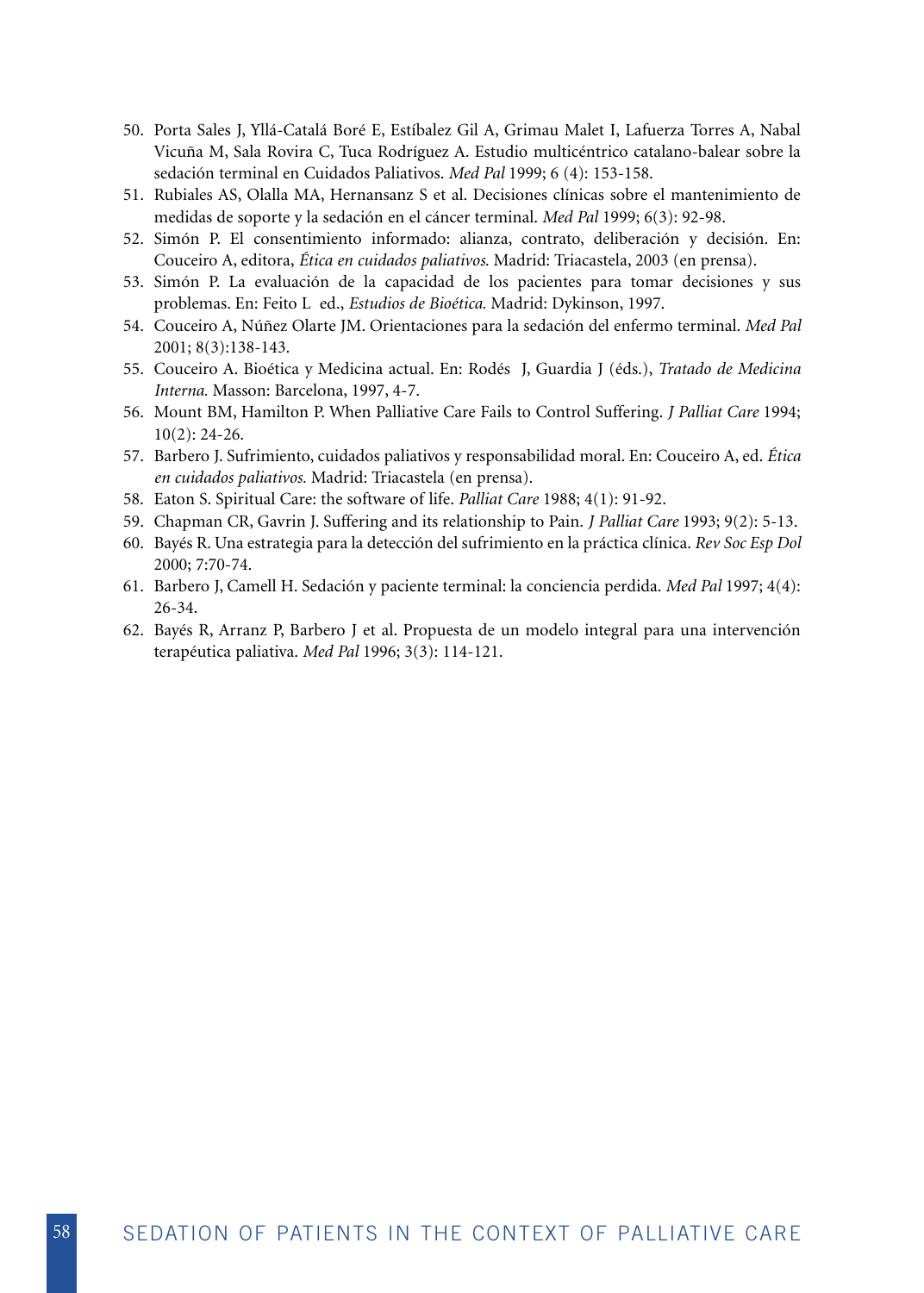# **4. CONTRIBUTION FROM PARTICIPANTS IN THE SEMINAR**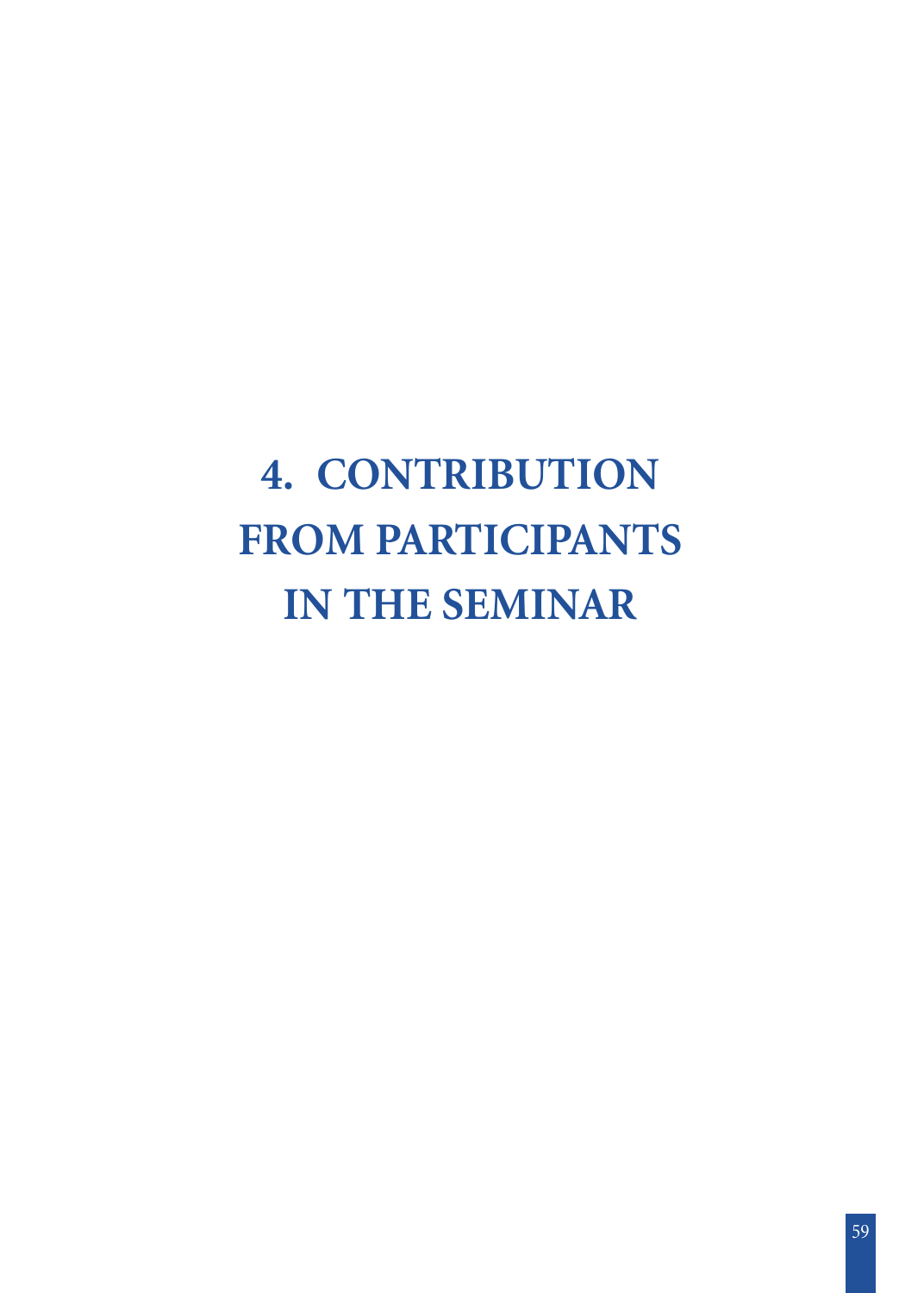The order in which contributions from the different participants appear was exclusively the decision of the moderator, as was the choice of a quotation from the text as a heading for the contribution in question, thought to be particularly relevant within the overall vision of all the comment and opinion received.

The moderator is conscious that such decisions are questionable and indeed risky, but are more the result of intuition than of logic, and might (unintentionally) undermine the message of the commentators in question. I apologise sincerely and ask for indulgence and understanding if this did in fact occur in any instance.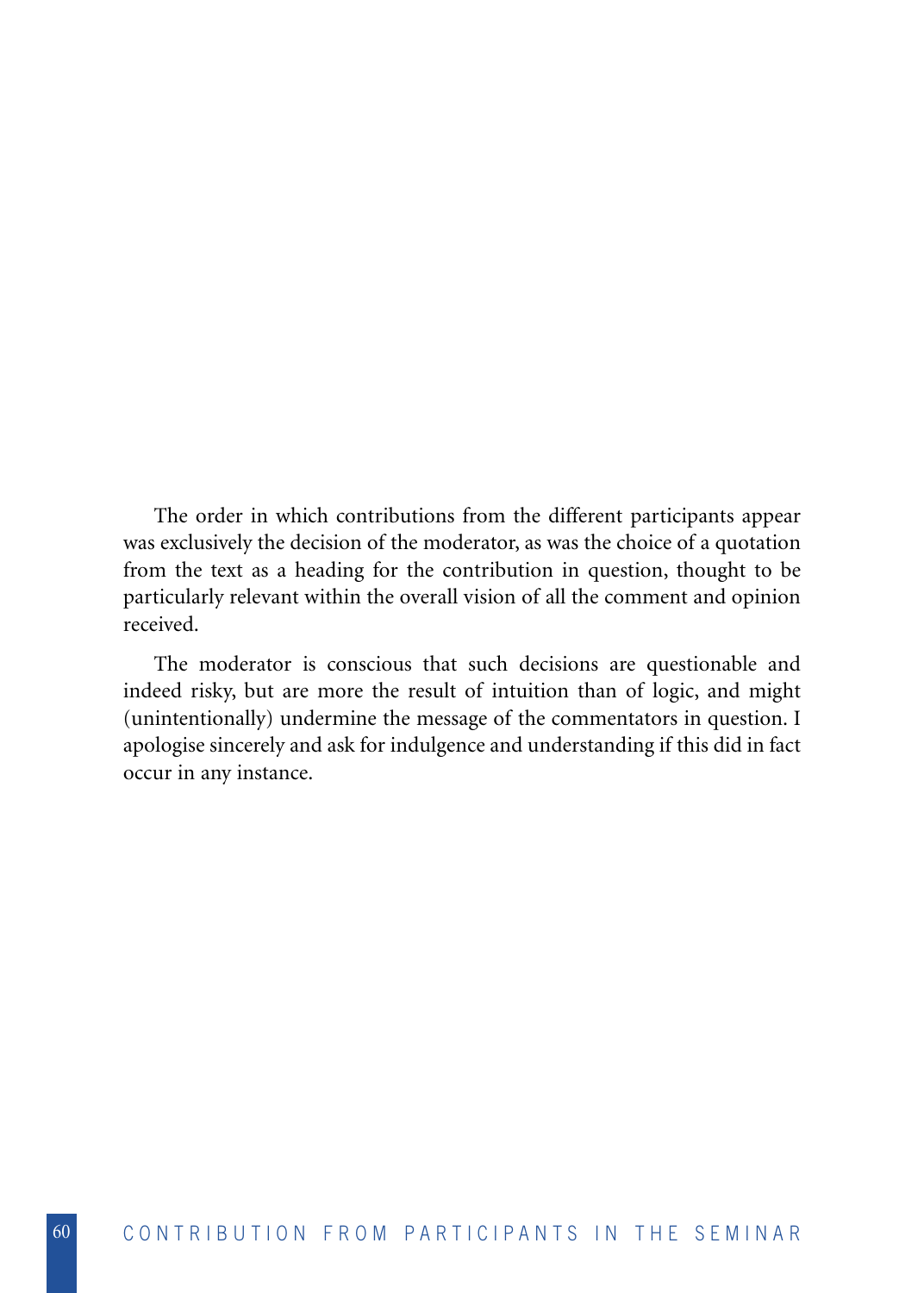*I find it worrying that, when defending the right to irreversible final sedation, we may do so in such a way that we cause fear of suffering to increase, leading to intolerance of any situation that may seem painful to us. Because in that way we can legitimise socially actions dictated more by a culture of anaesthesia, than one of dignity of living.*

#### **Milagros Pérez Oliva**

Recurrence to End-of-life sedation should happen only after very careful thought, evaluating very carefully each case on its merits. I agree that we should try to reach consensus on the ideal approach, since this will have meant we have given thought to the problem and the ethical implications of a decision of this importance. But I am concerned that, in order to draw up a typical acceptable protocol of a general nature, we may contribute to consolidating particular concepts concerning the end of life and suffering. It is clear that the main object of sedation is to avoid suffering. But then, who defines what is suffering? And from whose position does one do so? I have had to take the decision to authorise sedation of a very close relative who was in a process of becoming a total vegetable, and at the end, despite having always acted in the interests of his good, I still was not sure if he would really have wanted that. Because one thing is thinking of death or incapacity from the viewpoint of the family, or when the prospect of dying or becoming totally invalid is far off and hazy, and quite another when is certain and close to one's own life. If I have two months to live, that is all that I have left. And so it may well be that some of the lacks in my life that currently seem unbearable will not seem so bad in that context. Finding myself totally paralysed in a bed in the terminal phase of an illness, perhaps the pain would take on less importance than being able to see my children one more time. I think that evaluation in terms of what is acceptable for one depends on each individual's values and the particular circumstances of that moment.

I am also concerned that defence of the right to End-of-life sedation in order not to suffer we are aiding and abetting in the consolidation of a cultural trend that I see as pernicious: the total negation of pain. I would never defend suffering as an expiation for anything. That's not what I am saying. But pain forms a part of life. The physical and psychological pain we feel when we lose someone we love, for example. One of the situations that would justify End-oflife sedation is the existence of unbearable psychological pain. But apart from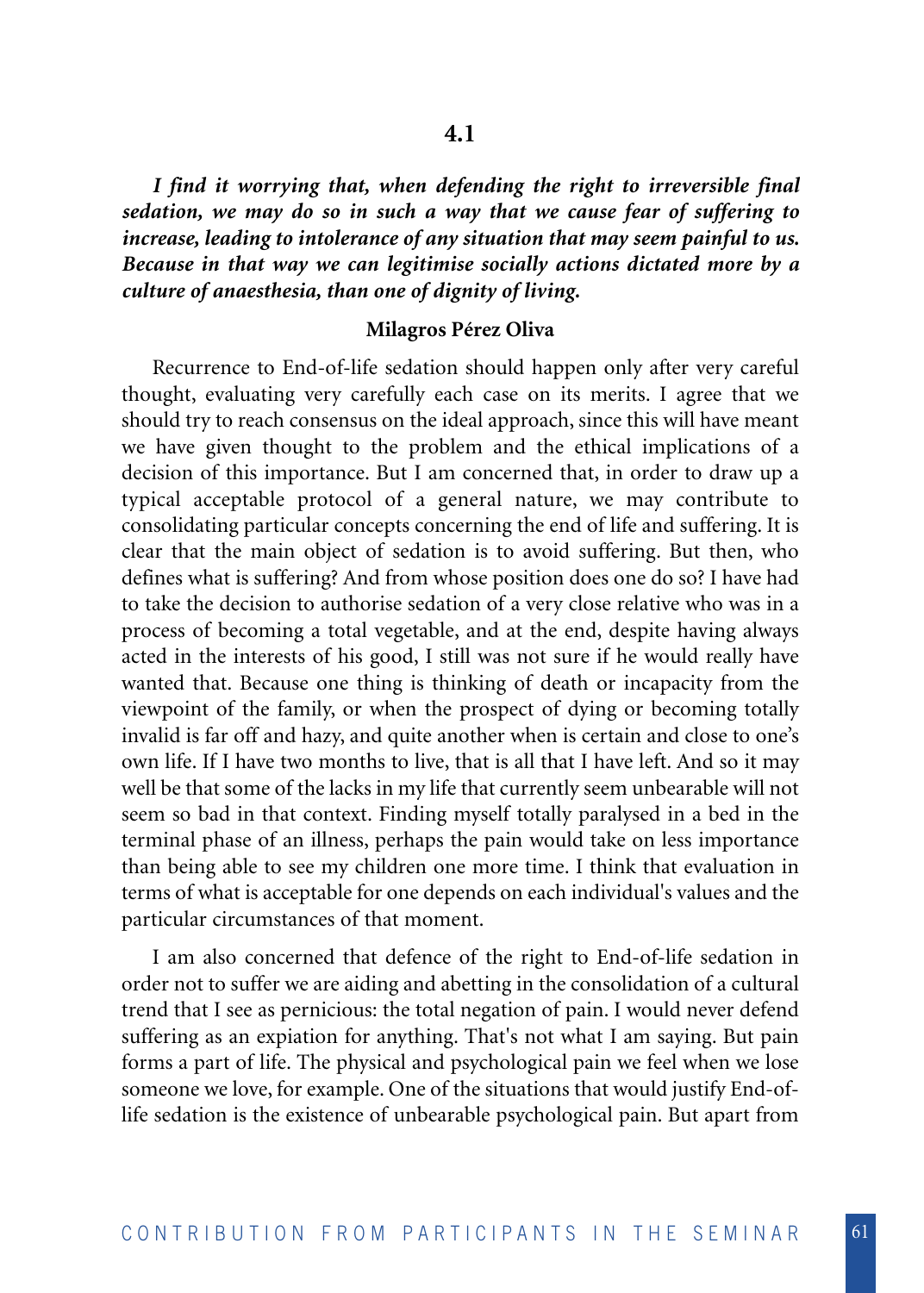the concept of the unbearable, which as I have already mentioned can be very relative, I am concerned that, when defending the right to irreversible final sedation, we may do so in such a way that we cause fear of suffering to increase, leading to intolerance of any situation that may seem painful to us. Because in that way we can legitimise socially actions dictated more by a culture of anaesthesia, than one of dignity of living. To the last breath.

# **4.2**

*One of the current problems in Palliative care -and why not admit it- also in society as a whole, is the idea of "zero tolerance" for the experience of suffering.*

#### **Javier Barbero**

#### **Sedation and suffering**

Death, suffering and sedation<sup>1</sup> are linked like three vertices potentially forming a triangle in which the length and strength of the sides depend on a multiplicity of variables.

The relationship between death and suffering is already complex. When a patient is diagnosed cancer, just the cognitive whiff of the real possibility of close and approaching death usually triggers the experience of suffering. Furthermore, the dogged determination to overcome death in a properly diagnosed terminally ill patient - known as therapeutic obstinacy- can also be a source of suffering. In other words, the real threat of death tends to generate suffering, on occasions of the same calibre as that caused by the fruitless struggle to overcome it.

Sedation is a way of ending this suffering. And death. In fact, both one and the other become the worst of enemies. Sedation and death are linked in this way, in a strange brotherhood which has either as its objective or as its consequence the elimination of the experience of suffering.

However -to state the obvious- sedation is not the same as death. In fact, simply mentioning these two words alerts one to the fact that they both have

<sup>&</sup>lt;sup>1</sup> By sedation I mean here the medication-induced annulling of the conscience understood as primary, deep and -in its intention- irreversible, for a condition of advanced-terminal disease.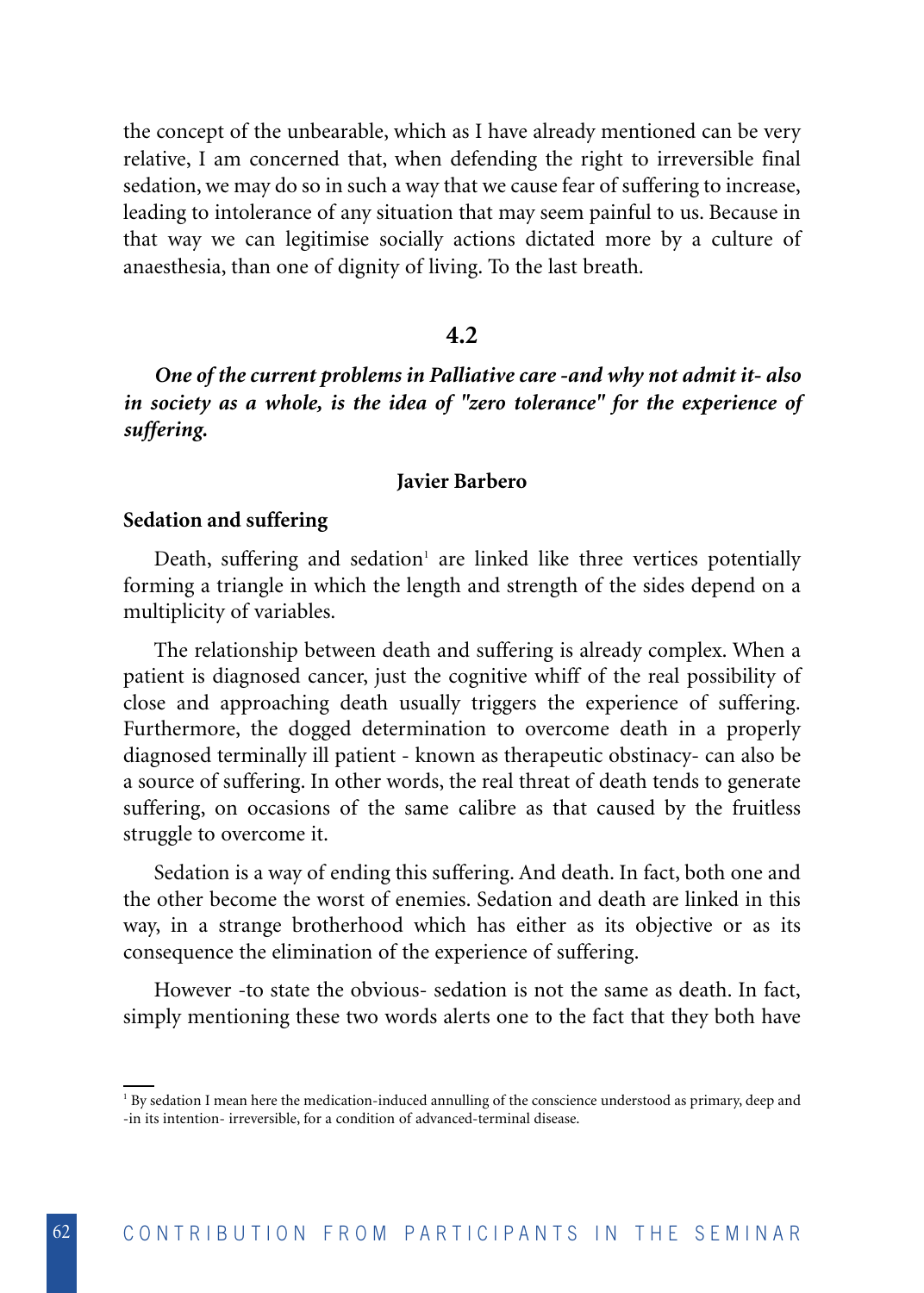referents with very different symbolic weight, both among professionals in this field, and in the population at large. It is not usual to argue too much about the legitimacy of someone who asks to enter into a "deep and permanent" sleep, and yet on the other hand we usually do question the deliberate request to help end someone's life, however compassionate the motive behind it. In the light of the psychological point of view, therefore, requesting sedation does not seem to be of the same order as requesting death, nor in the strict sense –and I don't have time here to stop and justify this- is there an equivalence from the moral point of view, although this might be solely for the fact that with sedation we end conscious life, but not biological life. And, what is more, in this case death, while expected, is not intended. But yet, however, these two actions, requesting sedation and requesting death, still have much in common. Let us take a closer look.

One of the conditions of human life is consciousness. This polysemic term conscience / consciousness has at least two aspects, one psychological and the other moral - and it is no coincidence that they are interrelated. In terms of the psychological reference of the word, I am alluding to knowledge of self, that is to say, reflexive consciousness (consciousness of self), although I am also referring to consciousness in terms of sensorial input, in terms of being alert. From the moral point of view, human beings are the only animals for whom the fact of belonging to the species leads them to have conscience (consciousness of what is moral), to be able to decide on their moral mission, that of living more or less humanly. In this last sense, in fact, we often hear expressions which talk of the dehumanisation of certain professions, or that such a person is very humane, or even that they have become inhuman. Interestingly enough, in the last case one can say that they have no conscience $^2$ .

Responsibility is a moral concept. One who is responsible is one who responds, who seeks an answer for the reality before them. To be responsible one needs, at the very least, to be connected to reality, to be aware of the reality, to apprehend reality in a conscious way. In sum, conscience-cumconsciousness in its two senses, is an idiosyncratic condition (pathognomonic, some would say) of being truly human, such that its elimination, in principle, will dehumanise and can raise questions about the maintenance of the human condition itself. When this situation of elimination of consciousness presents itself, and is permanent, we have at least the right to question it.

<sup>&</sup>lt;sup>2</sup> [Translator's note: in Spanish the same word is used for both conscience and consciousness].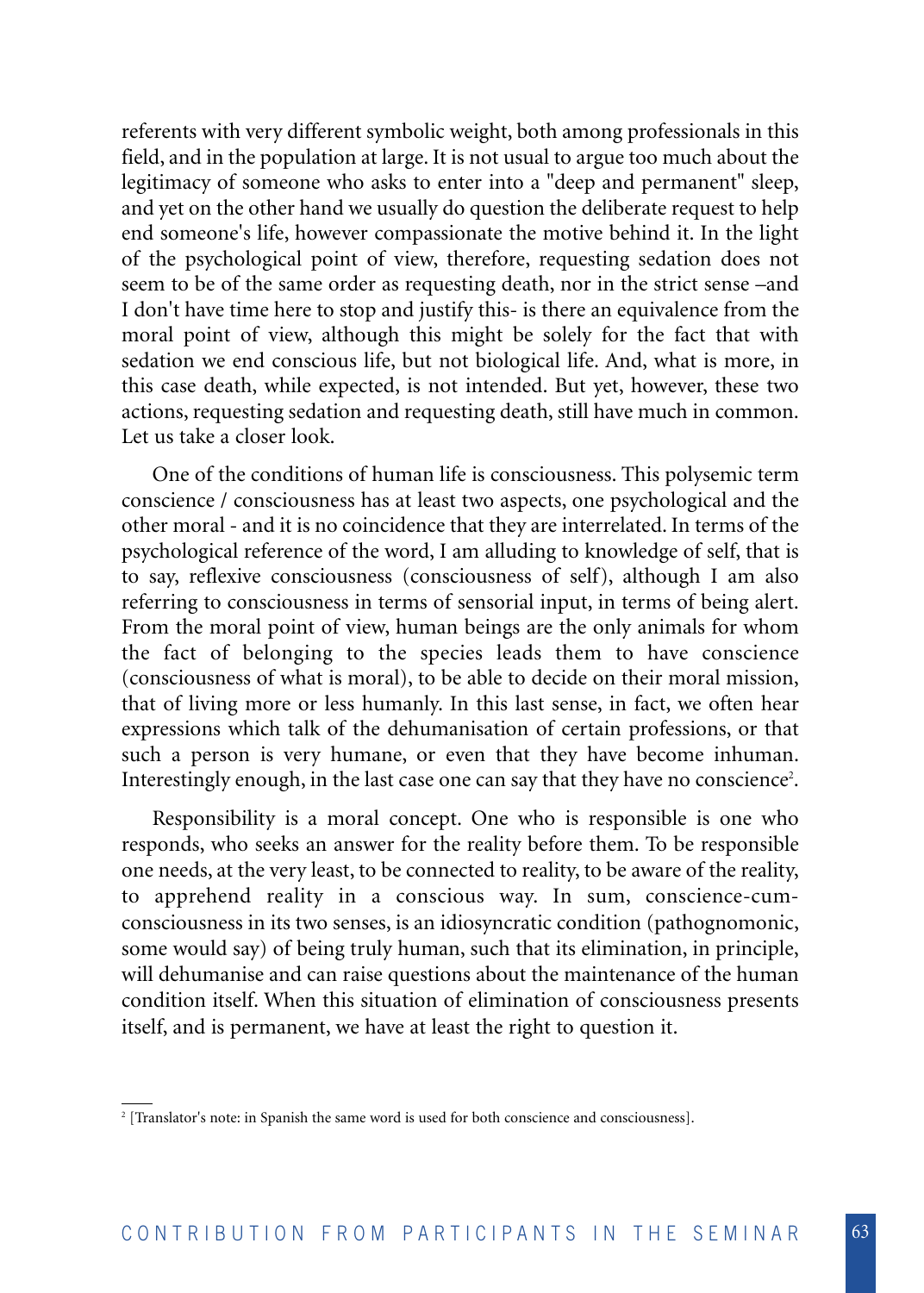In the end, the question that is raised for all of us is, what to do with the experience of suffering of a human being at the end of life, and whether one can justify the elimination of consciousness as a way of struggling against it.

We could say that suffering presents itself to all human beings, and can be responded to, at basically 3 different levels. It can be:

- An experience operationalisable as a problem to be solved. The strategy here, then, will be one of problem-solving. For instance, when an intensely painful and persistent symptom presents itself and is difficult to control.
- An experience that stems not from one's problems themselves, but from the mystery in which they are inserted, forming part of the human condition, which by definition is limited and unable to deal with all situations. This, for instance, lies behind the question "Why do I have to have cancer, now, aged 37?" The strategy will consist in accompanying this suffering experience; you can't completely eliminate it, but your objective will be to transform it into a bearable experience.
- An experience that cannot be contained or controlled by the usual means (problem-solving and /or accompaniment) and whose intensity and whose pain can only be dealt with by eliminating or extinguishing the consciousness that is undergoing this experience. An example would be the intense and continuing presence of refractory symptoms, or what is known as "existential anguish". Here is where both euthanasia and medically assisted suicide could be fitted in under the heading of lesser evil and last resource.

In my experience, one of the current problems in palliative care -and why not admit it- also in society as a whole, is the idea of "zero tolerance" for the experience of suffering; it is as if we wanted to live in a bubble that had nothing to do with the human condition itself, full as it is of limits and frustrations. Affirming that existing (also) means suffering, does not mean approving of the experience of suffering, nor does it mean promoting resignation as shock tactics to deal with it, thus affirming suffering's moral goodness. It means, quite simply, taking reality as the point of departure, accepting reality to be able to deal with it.

We in healthcare have been trained up in the dialectic of the problem -the solving of problems- but the strategies for accompanying what we cannot solve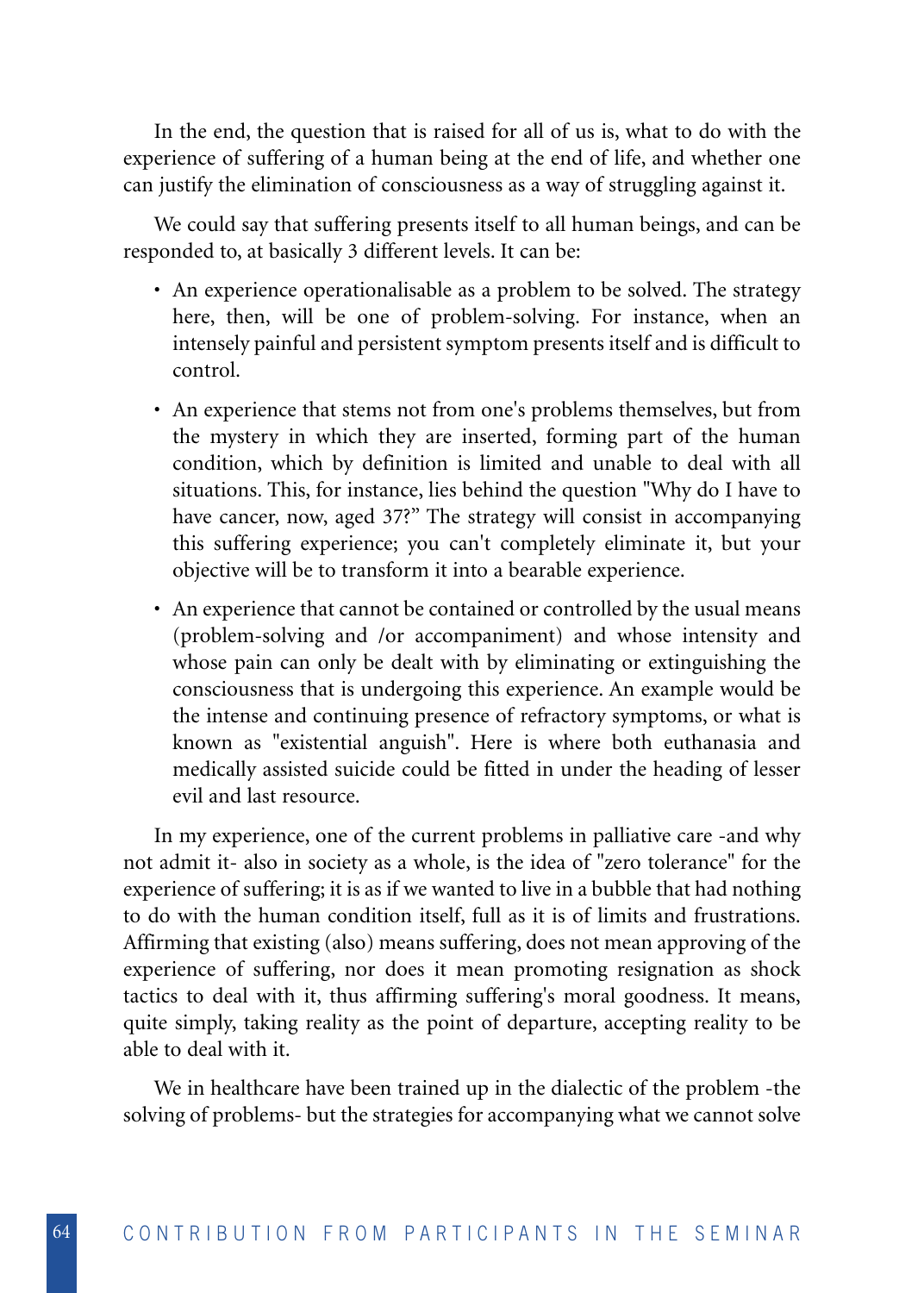hardly formed part of our training. Clinical experience tells us that on many occasions, the critically ill (with illness at an advanced stage) ask for our significant presence when facing the questions with no answers or -purely and simply- want to be able to share their questions with no answers without seeing us dodge the issue or flee from their depth and density. Unfortunately, those initiatives that focus their action in subtle but dangerous ways on what has become known as the medicalisation of suffering, tend to do patients a dubious favour. Paradoxically, pursuit of a "Suffering-free Hospital" can become a threat for those that prefer to "live out death", even knowing it will involve undesired suffering.

The tendency to utilise sedation much more frequently in palliative care, according to the principle of "zero tolerance" of suffering, could be one indicator more of the increasingly common tendency to create an "anaesthetised society". The doctor sedates, administers drugs that induce the loss of lucid consciousness to ensure that the patient does not perceive the signs and symptoms of their illness, or of situations which can generate great suffering. Politicians sedate, they induce loss of critical consciousness with their information strategies and misleading propaganda so that the public are not aware of the frauds, lies, and corruption that might cause them considerable suffering. Or -in this case -possible change of attitude or, simply, change of voting allegiance.

The social system is in itself ready to foster avoidance and escape behaviours among the public, lowering the threshold of critical consciousness and damping down conscious rebellion against the system. It is no coincidence that disturbing, wounding reality (the decrepit old man, the psychiatric patient, the terminal cancer patient, the AIDS patient, etc.) tend to be shut away out of sight in institutions, instead of trying to integrate them into the normal, habitual community networks. Of course, to temporally salve the collective conscience, we train obedient and submissive voluntary workers, social workers with designer solidarity, ready to do a cosmetics job on all the ugly wrinkles of society. What is involved here, in short, is steady loss of awareness of reality, leading to an equally steady lose critical consciousness of reality.

I would like to close by saying that I ethically accept sedation as an exceptional strategy -that is, not normative and not the first choice - without any problem. Provided, that is, there is specific experience of suffering, and provided sedation is indicated and is the choice - basically -of the patient. As is well known, the exceptional instances, both in clinical medicine and in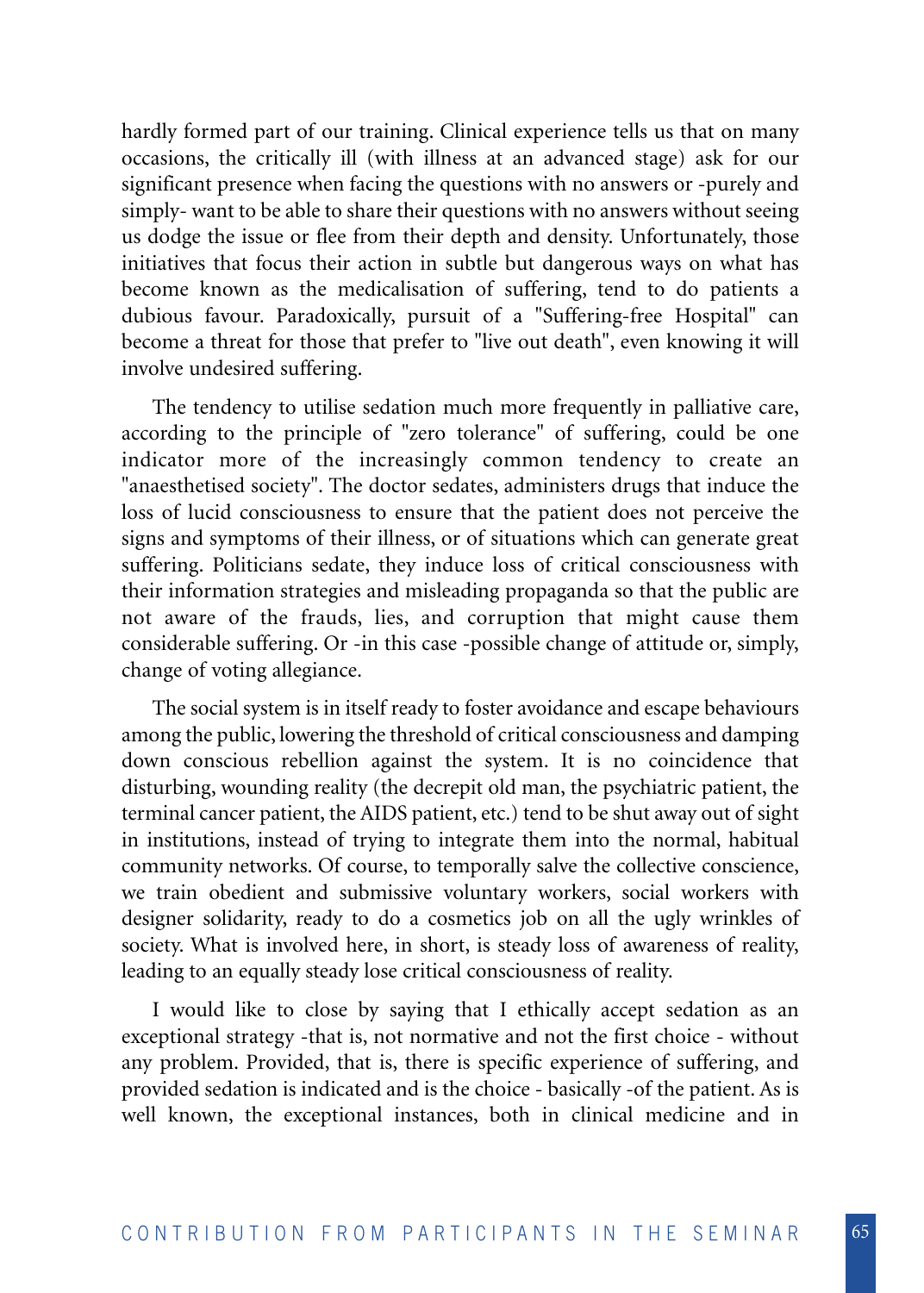bioethics, have their associated conditions and I believe that these should be duly observed since the more radical the measure (and elimination of consciousness is radical) the greater the necessity there is to have ethical and technical guarantees. One should not forget that depriving someone irreversibly of their consciousness is still in principle a "bad" action (action with negative results) that accordingly has to be justified and which has to carry the burden of proof.

The experience of suffering becomes an unavoidable moral imperative for the palliative care professional. On occasions, this will mean sedating….

## **4.3**

*If, in our hedonist society, professionals and family project our suffering on the ill person, we can be tempted to sedate in a somewhat indiscriminate way. In trying to safeguard what we inaccurately understand as beneficence, we rid the patient of his or her autonomy.*

# **María Nabal**

## **Introduction**

The Víctor Grífols i Lucas foundation, organised the "Ethics and End-oflife Sedation " seminar, bringing together multidisciplinary experts in a very enriching forum. The direction taken by the first two talks have enabled us to approach the subject from two different viewpoints.

#### **End-of-life Sedation, and palliative sedation**

Notice that the literal translation of the English term "terminal sedation" has led us to talk of "sedación terminal" (the literal translation) in Spanish. This term is confusing: it confuses various different therapeutic process in the last stages of life.

Under the heading of "End-of-life sedation" is included the use of medical drugs to induce more or less profound and irreversible reduction of consciousness with the intention of alleviating physical or mental suffering during the last hours or days of life. This is carried out with the explicit, implicit or delegated consent of the patient.

By "palliative sedation" I understand deep lowering of consciousness with the aim of alleviating refractory suffering, either physical or mental, in a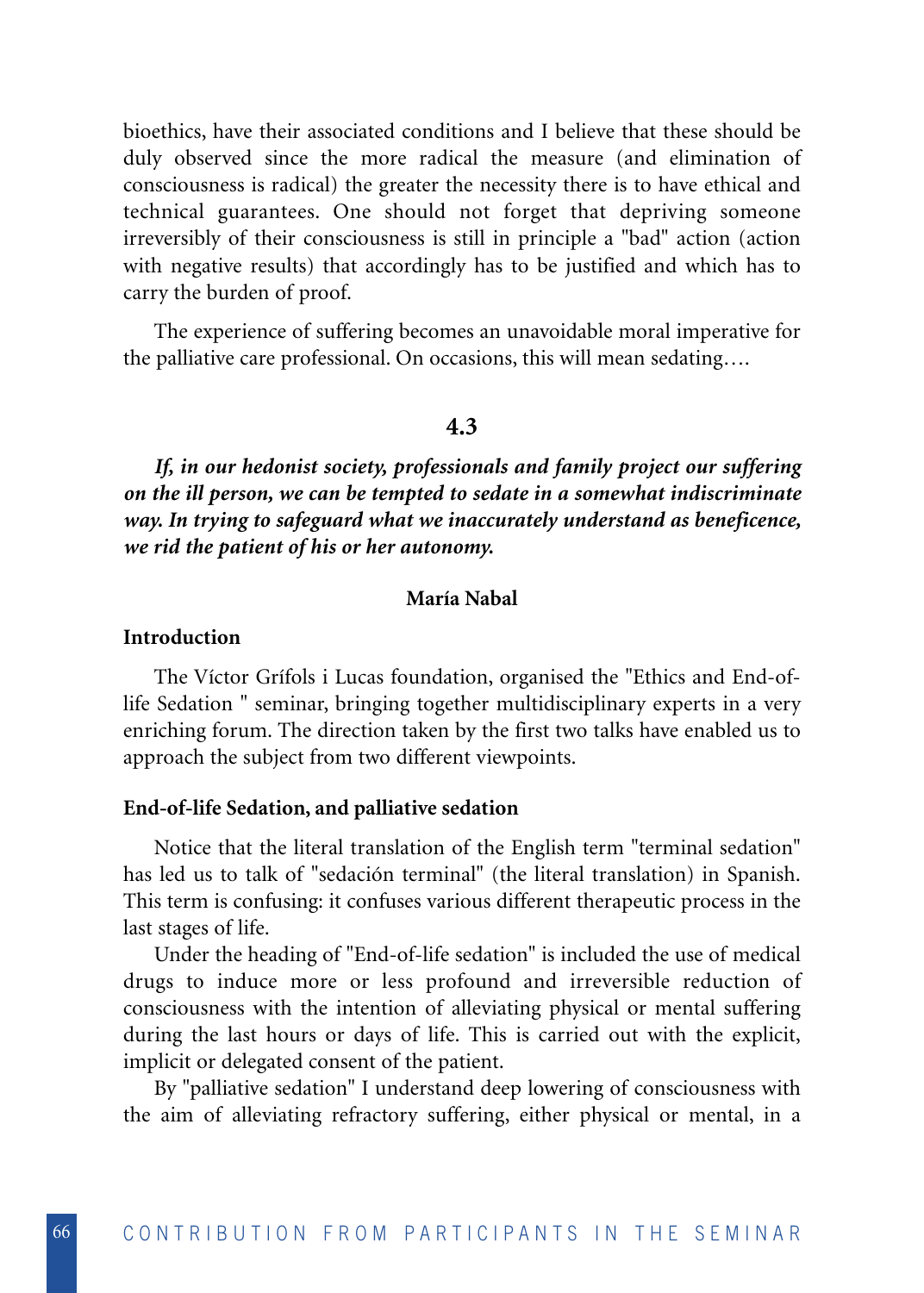patient affected by an incurable malady, but with weeks or months of life still remaining. This should be carried out with the explicit consent and agreement of the patient.

In both cases, sedation constitutes a useful, effective tool in palliative care. Nonetheless, as in any other treatment, this in itself is neither good nor bad. The goodness or badness of the technique depends on factors like respect of the principles of bioethics, the fact of the technique being really indicated, and the proportionality existing between the process carried out and the cause that motivates it.

The controversy that has arisen on the use of end-of-life sedation has to do with these factors. Apparently there are more questions than answers:

- Autonomy or benefit?
- Autonomy or avoidance of malpractice?
- Benefit or avoidance of malpractice?
- Refractory suffering?

To be able to give a proper answer to these questions it would seem to me essential that the approach to the patient undergoing suffering is done by means of an interdisciplinary team. A well-trained interdisciplinary team can ensure a more all-round or global approach to the person and their problems, and be able to weigh up the different therapeutic options.

# **Suffering at the end of life**

The end of a life produces great suffering. It produces suffering in the patient who is approaching death and who suffers physical and emotional symptoms; it produces suffering in the family who feel helpless to halt the deterioration and the approaching loss; and it produces suffering in the team looking after the dying patient, more trained as they are to cure than to accompany the process of dying.

It is this suffering that motivates the requesting and /or development of measures like sedation, especially in those cases in which one can see that the suffering is severe.

As with any medical problem, extreme suffering should pose questions concerning the cause or causes that produce it and that modulate it, whether in the patient or in the family or in the medical team itself.

Sedation, as I see it, can only be indicated if all other available therapies and other measure have been tried and found ineffective. For that, it would seem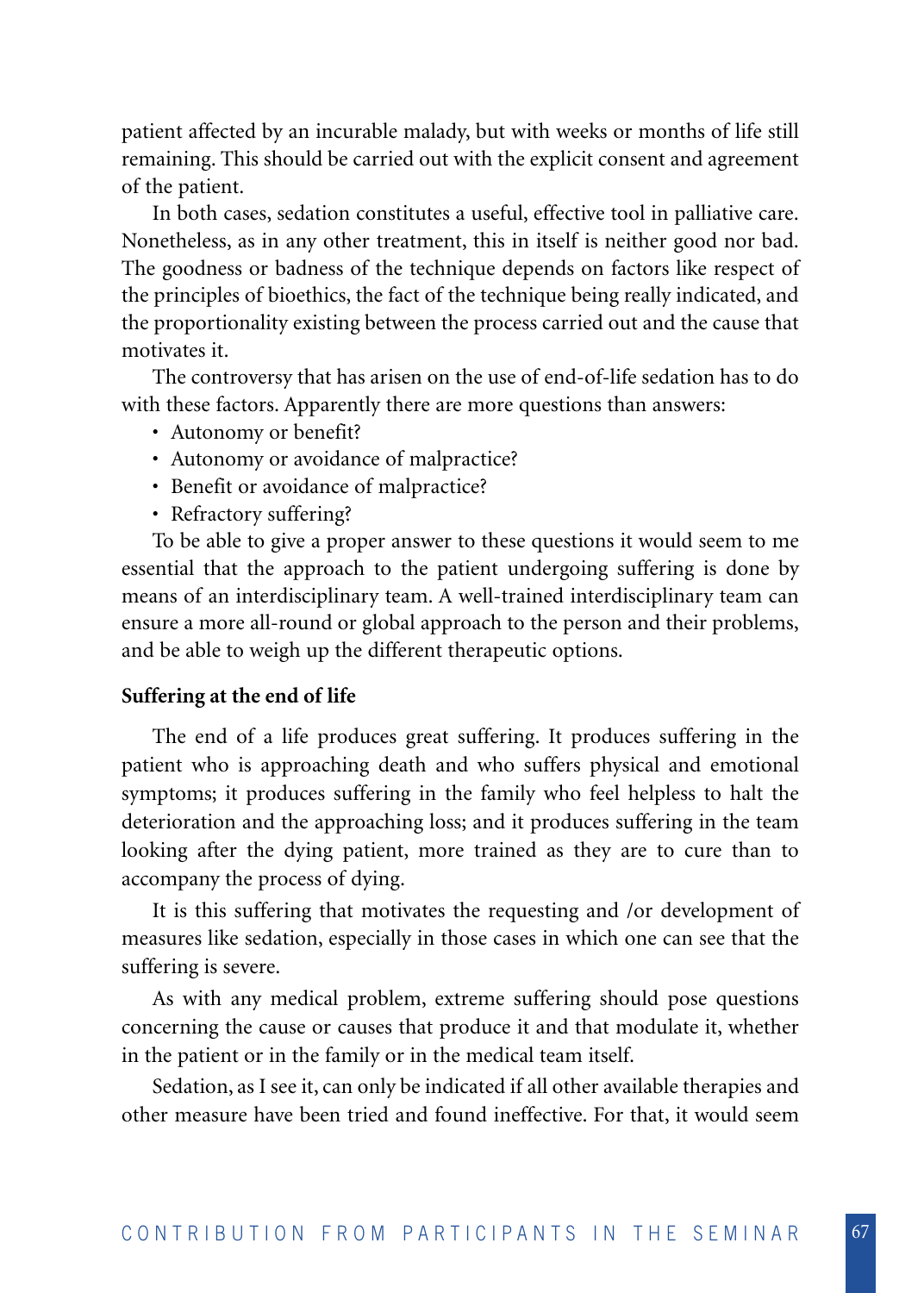essential that when taking the decision to apply palliative sedation one should have:

- a specifically trained team, trained to an advanced level,
- a multidisciplinary approach to the problem with sufficient technical and human resources,
- the informed consent of the patient.

#### **Risks of palliative sedation**

As in the case of any medical treatment we may run the risk of abusing (over using) sedation or alternatively under using it.

At the present time we live immersed in a hedonist culture where frustration is not easily tolerated, where what counts is to appear young and beautiful. In this context death is very poorly tolerated. If within this framework or social context we professionals and family members project our suffering on the dying person, we could be tempted to sedate somewhat indiscriminately. In order to confer what we wrongly see as a benefit, we eliminate the patient's autonomy.

On the other hand, the historic Judeo-Christian influence in our culture and its interpretation of suffering as redemptive, could lead to under use of sedation.

# **Conclusion**

Palliative sedation is a complex decision. For that reason, in order to safeguard the rights of patients, relatives and the hospital medical teams, healthcare professionals need to work in collaboration with the hospital ethical committees to develop consensus in this area, allowing us to unify criteria and draw up protocols on the taking of decisions and their recording in patients' records.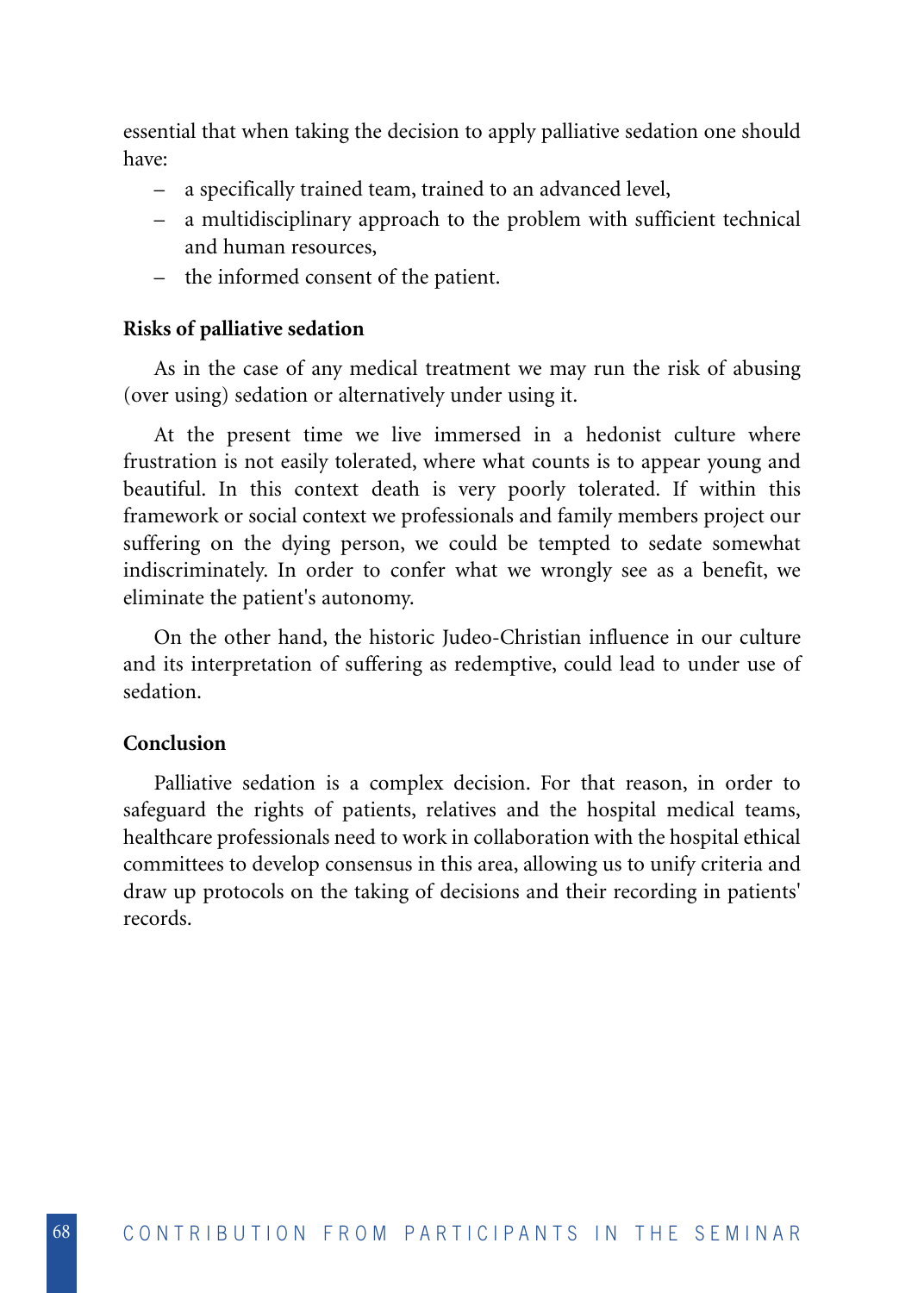# **4.4**

# *Tolerance of suffering should be at the patient's choice .*

## **María Casado**

# **Background**

When analysing the ethical aspects of sedation at the end of a life, as we are doing in this Seminar, I believe that there are two main points that we should deal with: firstly the patient's decisions regarding sedation at the end of his own life, and secondly, the medical criteria regarding the most appropriate attitudes on how to approach this final stage of human life from a professional stance, on a general level. As one would logically expect, both aspects are, in practice, intertwined. This is why I believe we should analyse some points that may be implied in the relationship between the patient, his family and the healthcare professionals who are attending to him.

On the first point, the choice of making decisions regarding one's own health is an example of assuming self-autonomy. To be able to make decisions whilst one is still capable, and to establish provisions in advance of not being able to, should the case unfortunately arise, is one of the most important sociolegal victories in recent years. This will of course include the need to deal with living wills, anticipated directives and the designation of representatives, and even to deal with euthanasia. It is important to highlight the legal recognition that currently exists regarding living wills as documents where an individual demonstrates his wishes in reference to those treatments or types of care to which he does not wish to be submitted, in an irrefutable manner; and where provisions may be made should age or illness cause the incapacity to state or take such decisions. This is how the patient's will at the end of his life can be determined, and he may also designate a representative or executor as a valid interlocutor. This possibility, accepted in law, plays a role in the decisions of the healthcare professionals, as it provides a clear, dependable point of reference that they can rely upon when taking decisions if the patient is no longer conscious. I believe that the public administration should take on an active role in encouraging individuals to take the initiative in this context.

The end of life places before us proof that curative medicine has its limits, and that there are processes which, although they cannot be cured, do in fact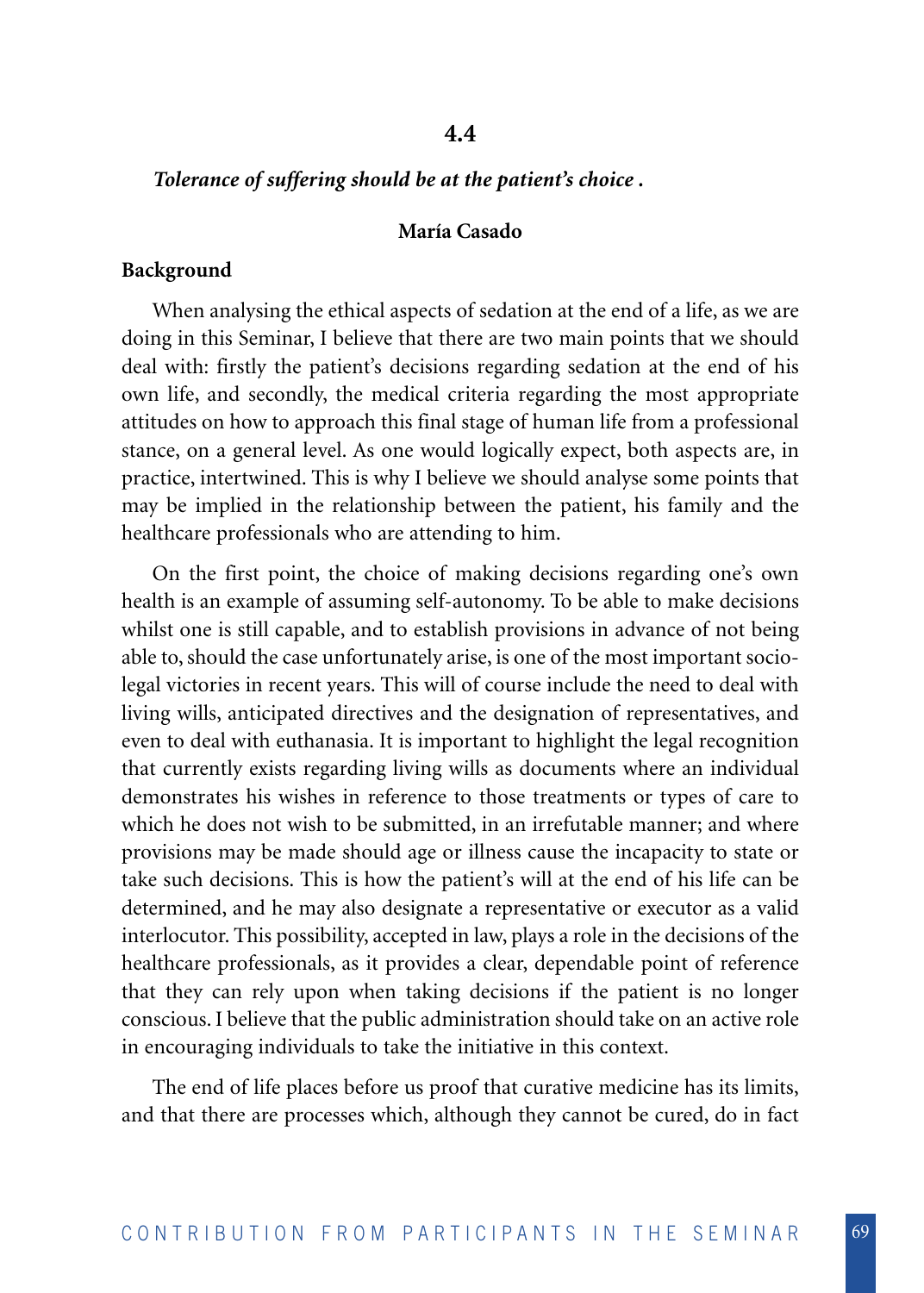need to be attended to and care be provided. For this reason they should be considered by the system in general, and by the health and social welfare systems in particular, in order to offer a complete care package which advocates and allows for the highest quality of life possible. In the event of terminal illness there should be two alternatives: either home care, or in a specialised institution. Problems can arise from both situations, and these should be carefully analysed in order to minimise difficulties. In the case of home care, the lack of carers should be emphasised – not to mention the emotional connotations involved. A very important point is often left out when dealing with these carers, we ought really to talk of "female carers" in the majority of cases, and this reality is of great significance and plays a great impact on the intellectual and professional lives of women, who not only assume the role of raising their children, but also the care of all types of sick and elderly relatives.

Also, the introduction of ethics committees in smaller institutions, palliative care units and also on a general practice level, not just in large hospitals, should be recommended by the Administration. These other organisations also experience ethical problems, and an interdisciplinary debate on the subject could well prove invaluable to them. The committees would discuss not just specific cases, they would also formulate general protocols to channel the ways of approaching the many problems that exist, according to previously established criteria, after a rational and inter-disciplinary debate. They should also provide training for their members to increase the ethical culture at such centres, improve general awareness in the public as a whole, and provoke a general debate on the subject.

This problem is an extreme one, and in this context we should also bear in mind the problem of euthanasia. Poised as we are on the edge of the new millennium, this debate should be considered from two points of view: as a question of respect and solidarity, and as a true test of the principle of respect for the choice of an individual, a principle on which we should centre not only any moral decisions, but the general life of our society (which at least accepts the definition of 'liberal'). If we really do respect the rights of the individual, we must prove that we do so by accepting the decisions of those who do not agree with us. Accepting and respecting opinions and behaviour of which we approve is very easy. The tolerance test – in the most positive and active sense of the term – is to respect behaviour or actions, the reasoning behind which we are not in agreement with.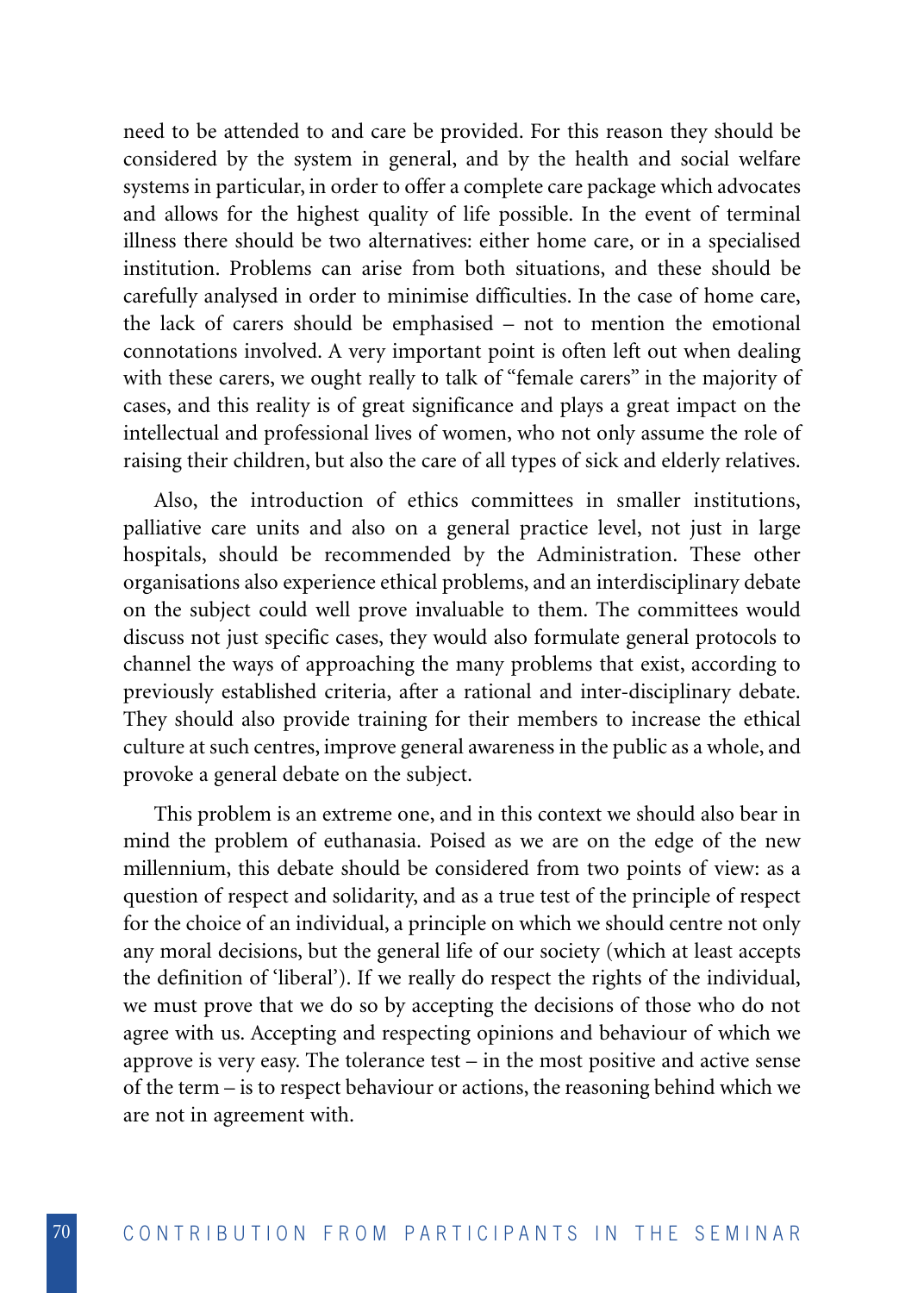This can be clearly seen in the case of euthanasia, as we cannot demand that the rights of others be undermined, nor can we allow "innocent third parties" to get involved. By definition, active voluntary euthanasia (which is the core of the debate at this time) only affects two people: the person who requests it in a lucid, express and repeated manner, and the person who agrees to practice it – who may always refuse or conscientiously object, if we were to make the supposition that such a legal duty existed, which would indeed be a big supposition to make. Why does the euthanasia debate still rage on so violently in society today? I believe that the reason behind it is the huge ideological baggage that the debate carries, and which causes those in favour and against the issue to take refuge in extreme, and in many cases, intolerant attitudes. Amongst the detractors of euthanasia, one often sees a stance which leads to a confrontation of absolute values (this, of course, is not the only area where such attitudes may be found). Whilst amongst the defenders of the right to die, the argument centres on a question of respect. Both sides call upon the defence of human dignity, but, obviously they interpret the meaning of this term in very different ways; we shall probably have the opportunity to go into the subject more deeply over the course of this debate.

As for the position of healthcare professionals regarding end-of-life sedation, it is interesting to highlight the fact that it is their responsibility to put together the corresponding protocols and rules regarding professional behaviour, according to scientifically agreed stages. Recent national and regional legal rulings, that regard good medical practice as a criteria when considering what may or may not be demanded by patients, should be recalled. In order that such best practices not be arbitrary (thereby annulling citizens' rights regarding health care, rights which we should be protecting), they should be established by the corresponding professionals in the clearest, most objective way possible, according to scientific standards. Thus, all of the healthcare workers involved are responsible for determining appropriate models, which, together with a respect for human rights, will establish the limits to the patients' scope for decisions according to current regulations.

I should also like to raise here something which seems to me to be of prime importance if we wish to arrive at a consensus, and that is the definition and limitations of the objectives which we wish to reach. We should also be conscious of the fact that the conclusions and compromises that we may arrive at, will, necessarily, be of a provisional nature. Of course, it is more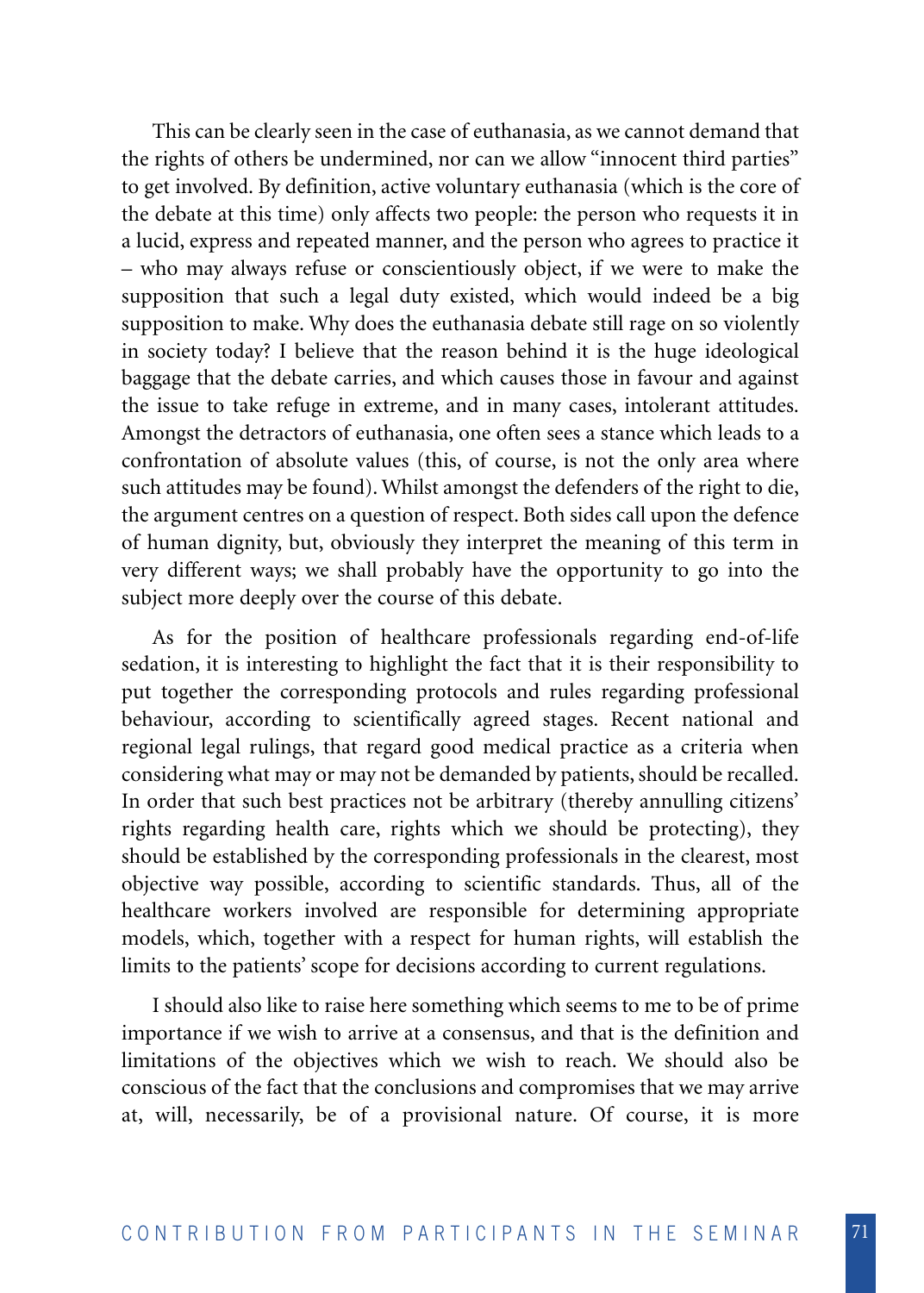uncomfortable to reach a provisional state and not one of eternal truth, as this demands responsibility for decisions taken freely. And, the way I see it , we should state explicitly that one can agree on correct behaviour, and even if one differs on the whys and wherefores it is possible to construct specific agreements as we go along. That, in my opinion would be an excellent objective for this meeting.

## **Comments after the debate**

In the end-of-life sedation area we should not lose sight of a first principle that should focus our decisions, and that is the avoidance of suffering. This should be made explicit because traditional culture has not been very demanding in requesting analgesics. With the right professional help, we can now state that almost any pain can be kept to a minimum, if not totally eliminated. If this is not always the case in practice, it is due to lack of trained professionals. Which would lead us to a problem of "do no-harm", and of a lack of adequate professional training. Or we should ask ourselves whether the situation exists because there are still some taboos regarding the 'ennobling' power of pain. If it is the patient's choice to endure such suffering, then this, of course, is to be respected. But it should in no circumstances be tolerated if is due to the reticence of the personnel attending to that patient. Tolerance of suffering should be at the patient's choice.

Death is currently a medical process. As with pain, it is not just a physical but also an emotional experience, generally speaking in our society . And it is a subject which is not spoken of in personal terms, it is not taken for granted, and we should point out that death does not always mean that something has failed, but rather it is something natural and inevitable at a certain stage of life: it is the one thing in life which we can be certain of. Death is so certain of her victory that she "gives us" life; what should be avoided is not death, but painful or "early" death, or a life cut short.

It is interesting to highlight, in such an informed social debate, that a general tendency exists for healthcare programmes to adopt the latest technology and research programmes as a priority, and to pay scant attention to long-term care, and especially care for the terminally ill. This observation, always made when for example medical faculties are talking of changing study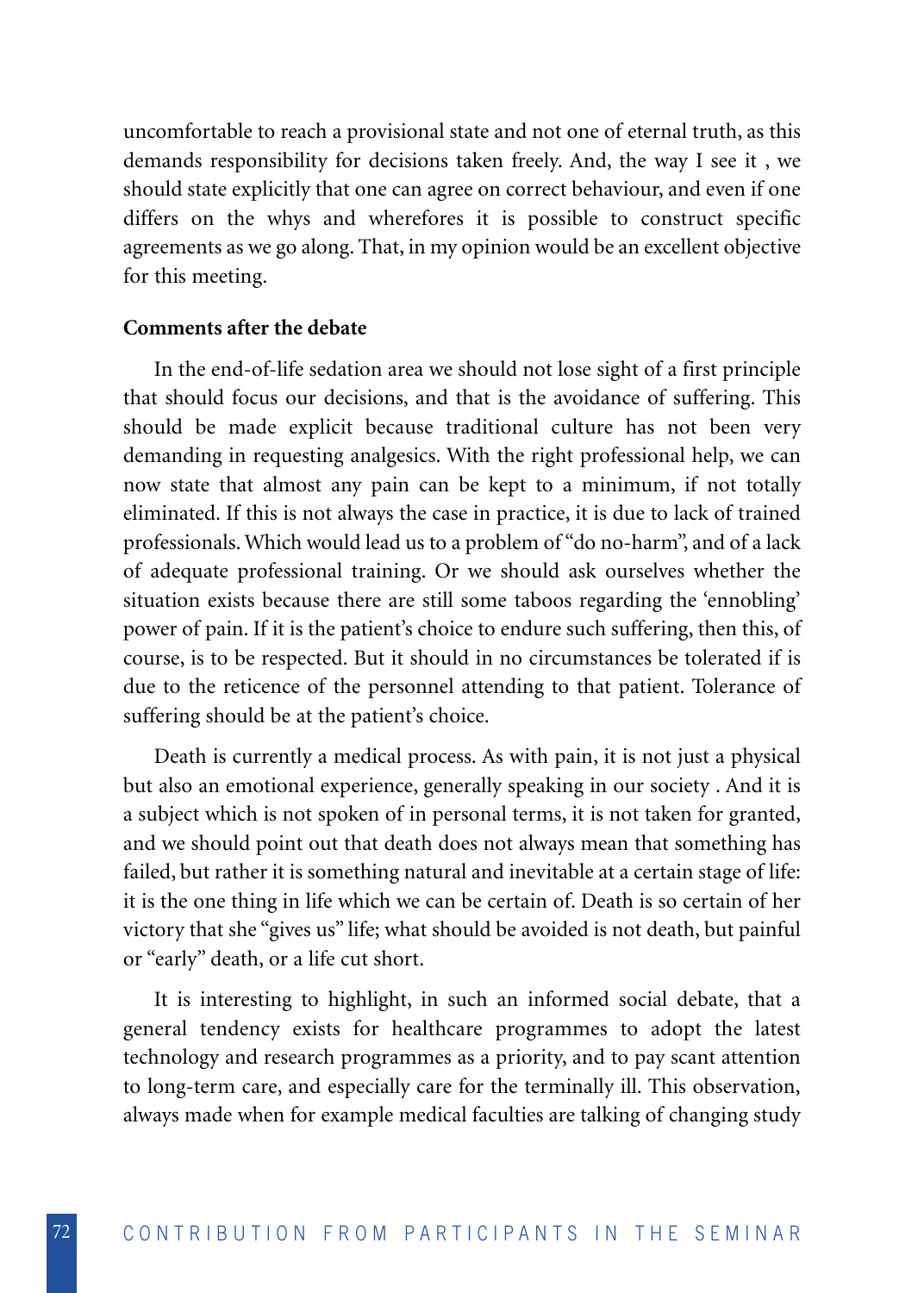plans, has led to the questioning of some of the traditional aims of medicine in order to pay special emphasis to the care aspect.

Finally we should highlight that palliative care units are not available to all citizens. Not to make this explicit is dangerous and misleading. There still remains a lot to be done in order that this type of care, which makes the dying process and the final stages of life more dignified, be universally available. And this could be a cause for discrimination as, in practice, it is limited to certain areas, illnesses or patient numbers.

# **4.5**

# *I believe that one of the most complex dilemmas that are raised in the "last days" phase is related to the evaluation of consent to sedation.*

# **Joan Padrós**

There are two factors which have transformed the practices of the medical profession over the last few decades. On the one hand there are the technical and scientific advances that have allowed us to prolong life to previously unsuspected lengths; and on the other hand, the so called "principle of autonomy", which is becoming an integral and inevitable part of healthcare.

As a consequence of both factors, fate is beating a retreat, and the need to take decisions, which lie clearly in the realm of confronting moral dilemmas, are appearing more frequently. At this moment in time, when and how one dies, can in many cases, be the result of choice.

It is difficult for healthcare professionals who have been brought up with the cultural heritage of a medicine based on the supremacy of illness-beating aims, on the sanctity of science, and on the paternal model of relations with our patients, to feel comfortable in a continually changing world, a world where the possibilities and challenges of science and technology are multiplying. And yet at the same time we are aware that limits on the availability of healthcare resources, and a new type of user, fully aware of their rights and therefore more demanding, are both appearing on the horizon.

We know from the data deriving from research projects on the process of dying, published especially in English-language literature, such as the wellknown SUPPORT study, that there are many short-comings in the care of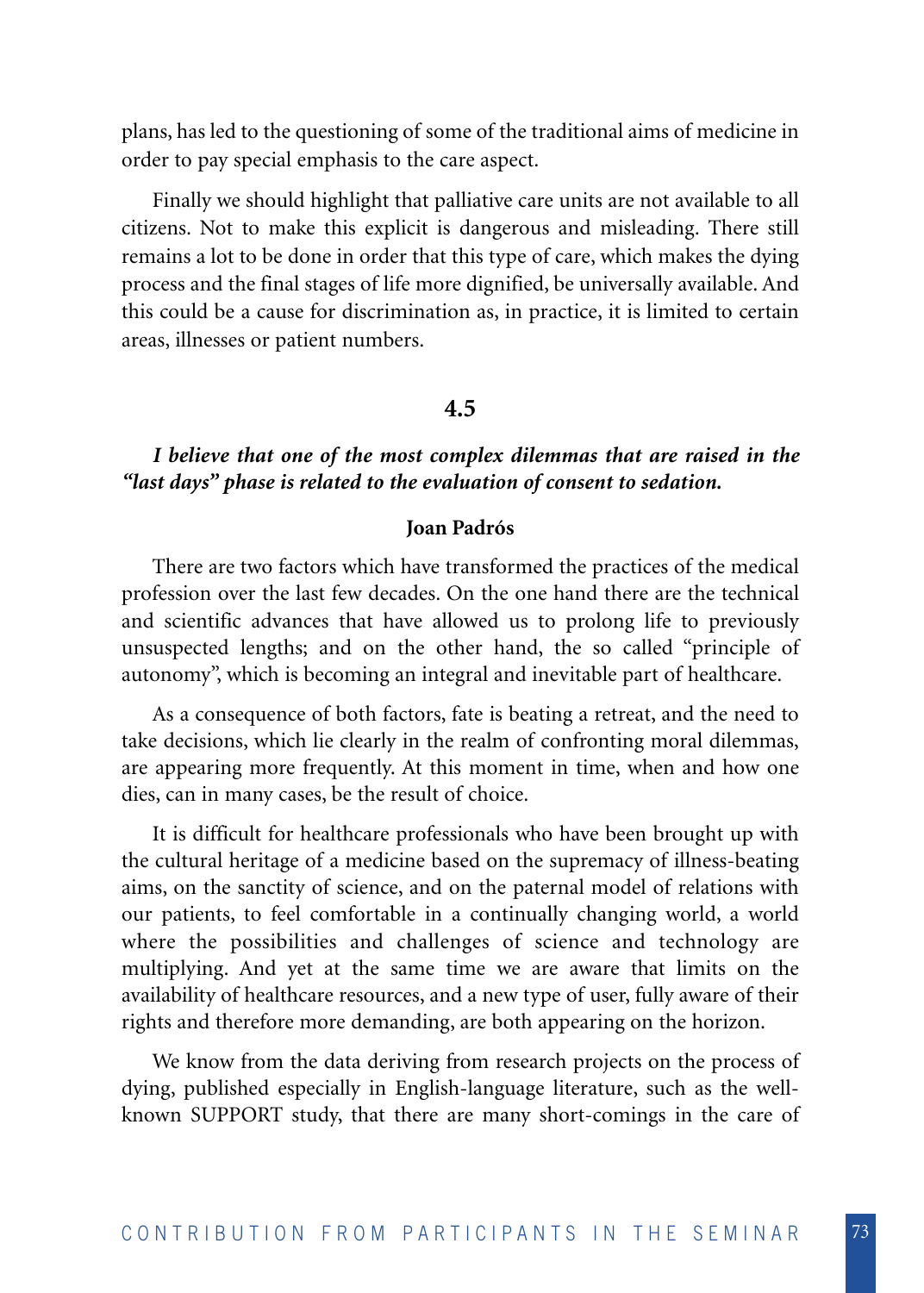terminally ill patients. Deficiencies in the correct control of symptoms, and problems in communications between healthcare professionals and patients are just two demonstrative examples which can be easily extrapolated into the Spanish healthcare system. But there are many more, such as the problems of recognising when an illness has become terminal, the doubts and fears about the withdrawal or non-application of certain treatments, certain cultural and religious barriers, and the inability to communicate with patients and their relatives. Not meeting these needs correctly can lead to a situation where neither the patient nor his family knows that death is near, this in turn can produce a lack of confidence in the medical team, and distress, and to psychological and spiritual needs not being properly addressed, and finally, the subsequent process of grief of family members can be made so much more difficult.

The Palliative Care movement was a quite surprising relief for hospitals. On the one hand a new discipline in symptom management control, unknown until then, was introduced. The intravenous fluids and pharmacological armamentarium that were used on a conditional basis, have gradually disappeared in the "last days" phase. It would be difficult to find healthcare professionals who would question the qualitative advance of this new focus. On the other hand, being able to introduce the subject of death into conversations with patients was a wake-up call to those paternalistic attitudes of many doctors, who until then had considered that the "bearable truth" did not include the verbalisation of imminent death.

One of the aspects of care in Palliative Care units where consensus has been sought, has been that connected to sedation, discussed brilliantly and thoroughly by Dr. Porta and Dr. Couceiro.

The definitions proposed in 2002 by SECPAL (Sociedad Española de Cuidados Paliativos), both for "Palliative Sedation" as well as "Terminal Sedation", include both aspects of prescription, as well as matters related to patients' autonomy, specifically those aspects related to the patient's "explicit, implicit or delegated consent".

In her presentation, Dr Couceiro referred to the intentions of professional healthcare workers to relieve patients' symptoms, which can on occasions be "complex, compulsive, and at times contradictory". This goes without saying, but we should also state that the patient, his family or representative can themselves suffer from the same problems.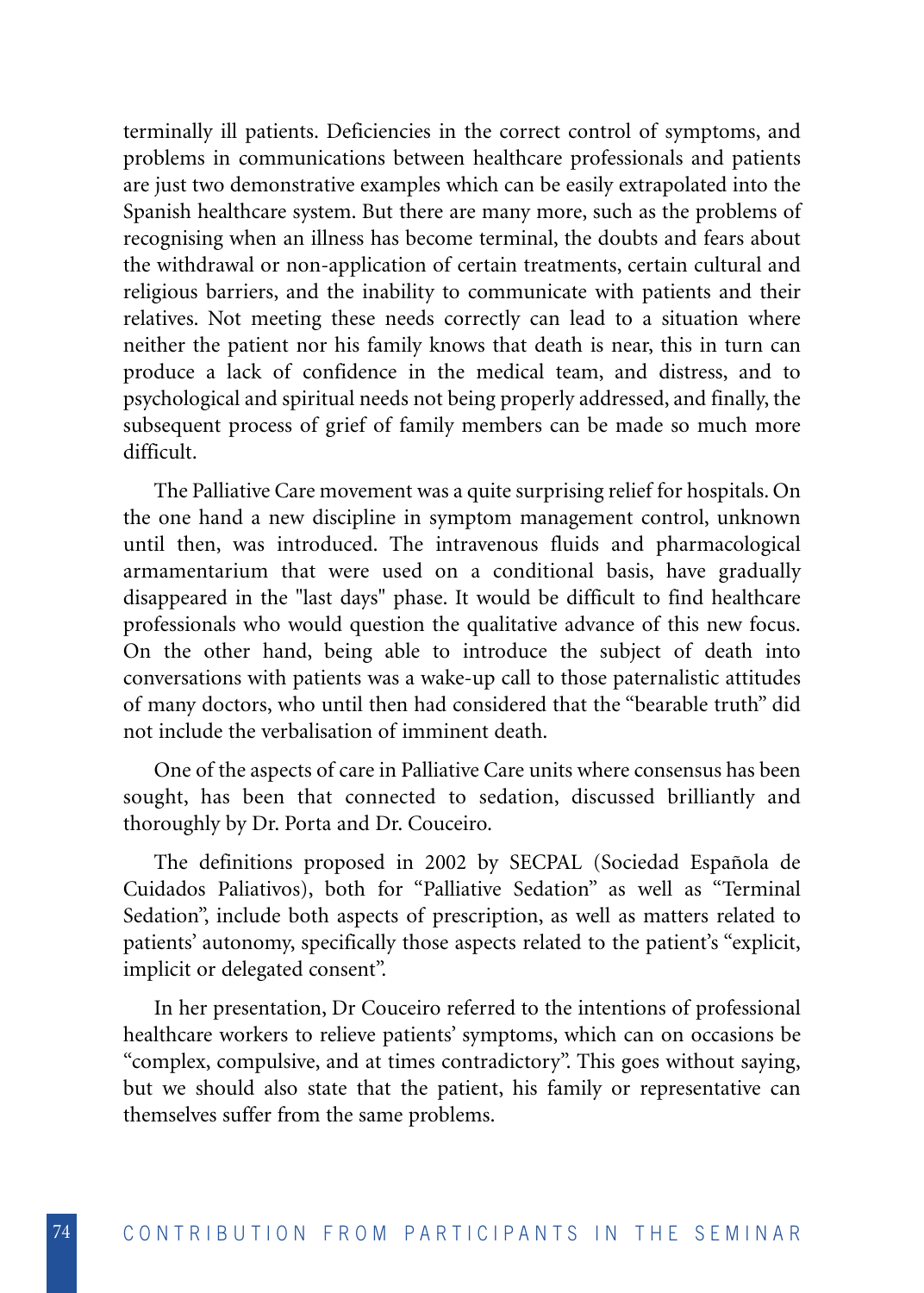I believe that one of the most complex dilemmas that arise during the "last days" phase is related to the evaluation of consent to sedation. The ambiguities and contradictions of patients' wishes have been demonstrated in the few studies that have taken place, and in the experience of healthcare workers of these situations.

The relief of physical and/or psychological pain, should wherever, possible stem from previous dialogue with the patient. Questions regarding the patient's main worries, his fears and values, and his attitude towards death, should be explored in advance. The equivalent of such anticipated directives would thus be reflected much more fairly in any subsequent decisions that needed to be taken.

Even so there are exceptional situations which go beyond the limits of consensus encompassed by the definitions. On some occasions the needs of a compassionate society are sometimes put to the test when consent is not available, for whatever reason. And there will most certainly be other exceptional occasions when there is a moral desire for early death in the absence of conditions allowing a proper existence, when there is no quality of life, and the patient can no longer be helped. Of course the frontiers are no longer precisely defined in such cases, but such decisions also belong to the area of clinical ethics.

# **4.6**

*The people who most often ask for sedation are those closest to the patient.*

## **Eduardo Irache**

#### **End of life sedation and General Hospitals.**

Death comes to us all. In a high percentage of cases it comes at the end of a process which we call illness, which has been treated by a medical team or by one particular doctor. The person or persons who have dealt with the illness, should be the ones who helps the patient to die a good death. In order to do this, the doctor or medical team should possess minimal but clear ideas on how do help the patient to die with dignity. This should be done in the same way as a doctor might treat hypertension, diabetes, anaemia or might listen to the concerns involved in an emotional problem. If these syndromes become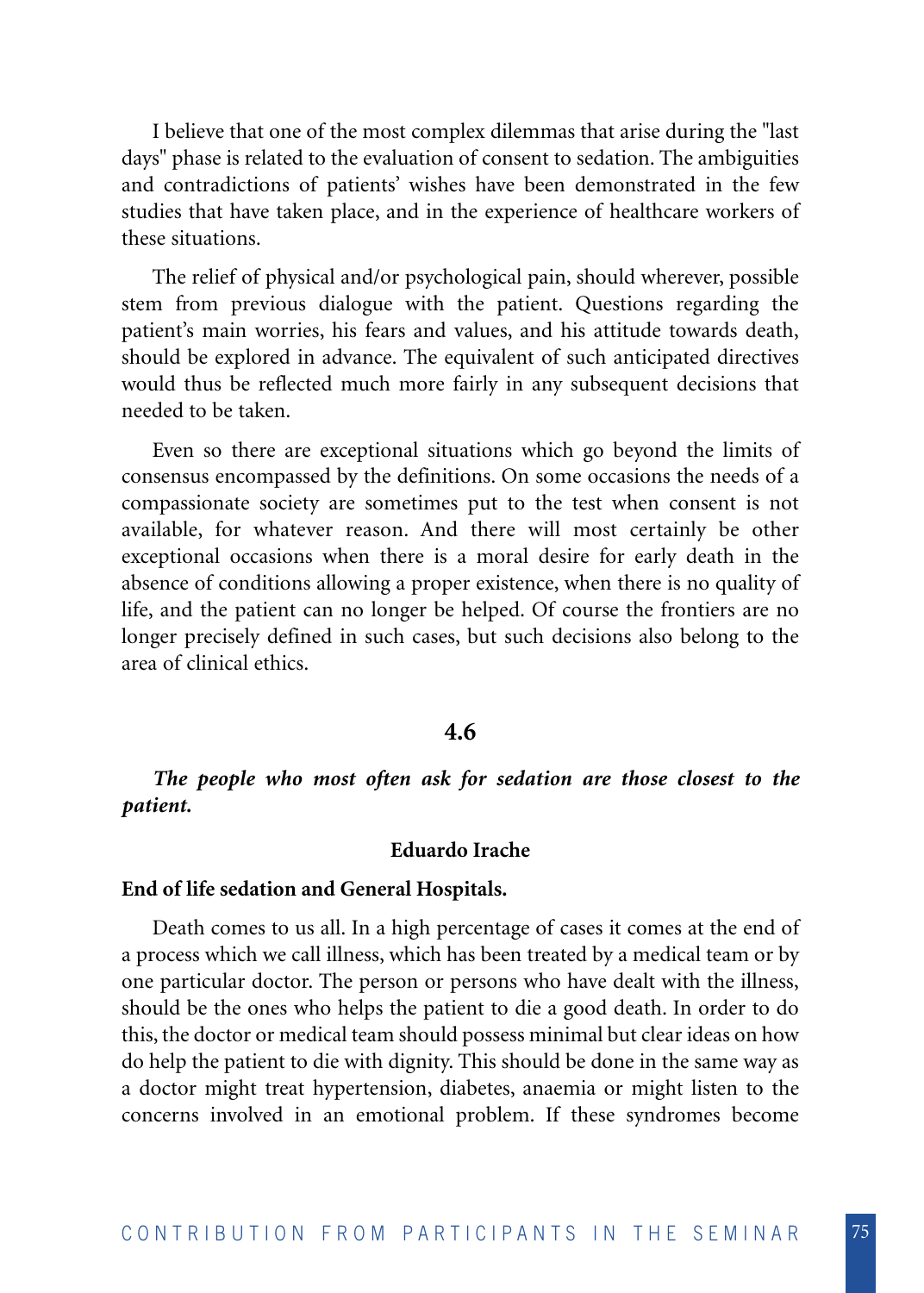complicated, the doctor will refer to the corresponding specialist. In the same way, if the process of a terminal illness looks as if it will be of a long evolution or to have clinical, social or family complications, the Palliative Care unit should be consulted, or the case should be passed over.

Over the course of this seminar we have discussed the great step forward that has been made in the creation of the speciality of Palliative Care and of Palliative Care teams in the improvement of clinical practice in terminal *processes*. We have also discussed how the great majority of these terminal illnesses end in either healthcare institutions or at home. These places should therefore be up to the task, maybe not in complicated cases, but certainly during normal final phases, the end of life phase and pre-terminal phase, and, especially, in the very final moments. If they are not able to cope, they run the risk of spoiling the hard work that has taken place during the course of the illness, and the corresponding trust built up by the patient in his *doctor or medical team* which have derived from good doctor-patient relations.

We believe that healthcare workers are still a long way away from having the minimal acceptable training in facing this task from all of its clinicalbiological, psychological and social standpoints. The training we have received (not including nurses) exclusively to cure, and not in the provision of care, might justify this tendency. With the objective of finding out the current state of the question of dying, and in particular the question of sedation, which, it goes without saying, is not the only means of securing a dignified death, we carried out an opinion poll, details of which follow.

#### **Nursing and end-of-life sedation**

The Nursing body are the healthcare providers which accompany the patient's stay in a General Hospital in the closest, most continuous and consistent way. We chose to sound out nurses' opinions regarding "Sedation for the terminal patient or end-of-life sedation". We explored the personal opinions on the subject of the nurse her/himself and her/his experience regarding how it was dealt with in practice by: colleagues, patients and their families, and doctors. We also asked for details regarding the potential influence that nurses had decided to try to exert in such cases. The study and its results cannot claim to be statistically conclusive, however they represent opinions which might serve as a point of reflection or as stimulus to the debate. The design and the work of the poll was carried out with the active participation of *María Rosa Pujadas* and *Rosa Batet,* both nurses and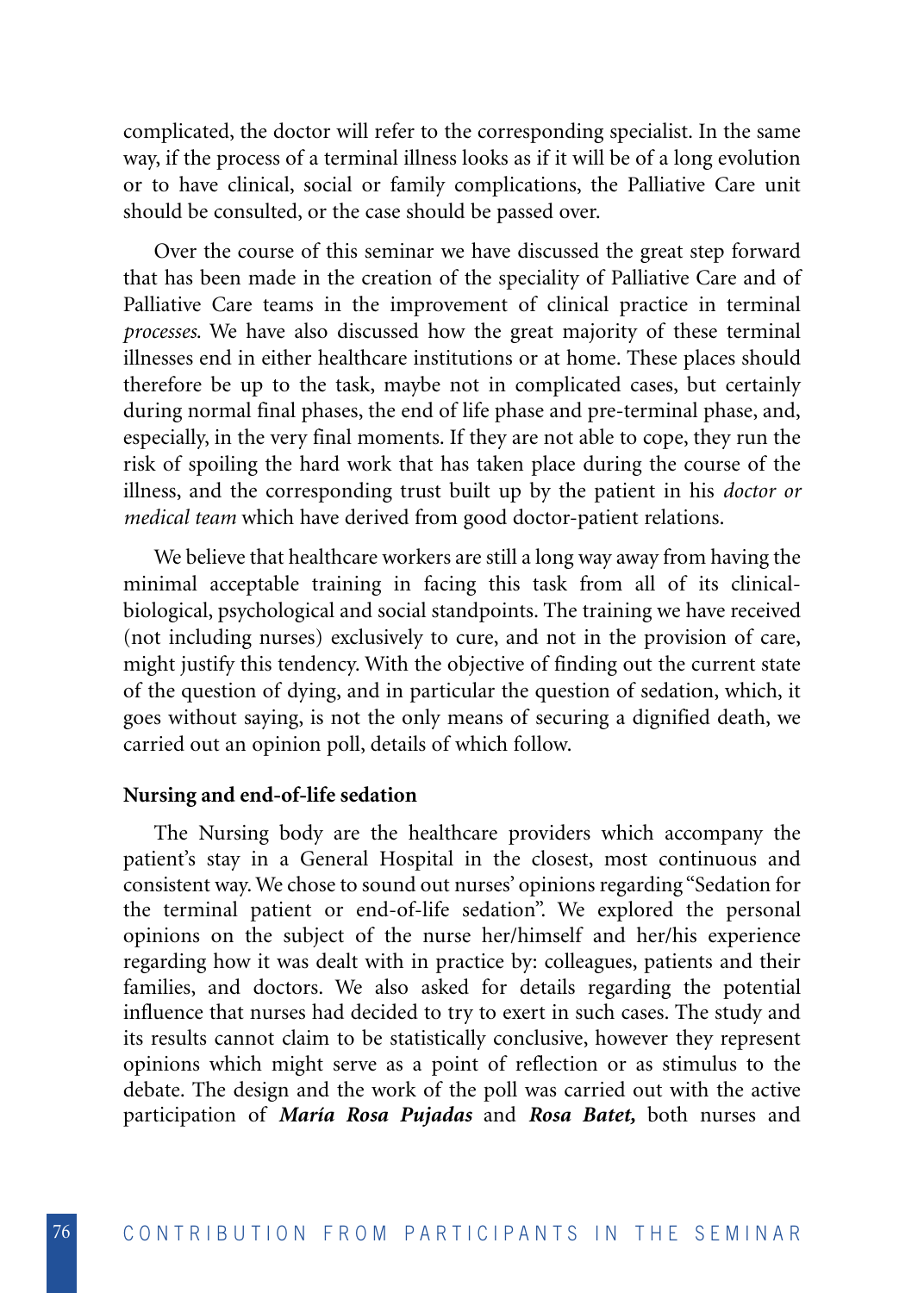members of the Ethical Care Committee of the Sacred Heart Hospital of Barcelona (Hospital del Sagrat Cor).

Fifty completed questionnaires were collected which had been distributed between the various admittance wards and between different shifts in a random manner. The ICU was not included as the nature of this ward is very different from other wards.

# **Results of the "Sedation in terminal patients" questionnaire.**

Number of completed questionnaires: 50

- **1. 94%** of those questioned believed that sedation of terminal patients should take place if there is severe suffering. One respondent replied that it should not. Two answered "it depends".
- **2. 64%** of respondents replied that they often saw terminal patients with a high degree of pain that were not sedated, whom they believed should have been sedated.

**34%** of respondents replied that they had not. One respondent did not provide an answer.

**3.** In their experience those most likely to request terminal sedation were: **55% (33):** family members.

**30% (18):** the nurse.

- **10% (6):** the doctor.
- **5% (3):** the patient.

(10 respondents chose more than one option, figures in brackets show the actual number of responses)

**4. 52%** of respondents had come across doctors who repeatedly resisted sedation.

**48%** of respondents had not.

**5.- 20%** of respondents had come across nurses who repeatedly resisted sedation.

**80%** of respondents had not.

- **6. 74%** of respondents had tried to influence others, sometimes doctors, in the need for terminal sedation **26%** of respondents had not.
- **7.** Of those that had tried to play an influence: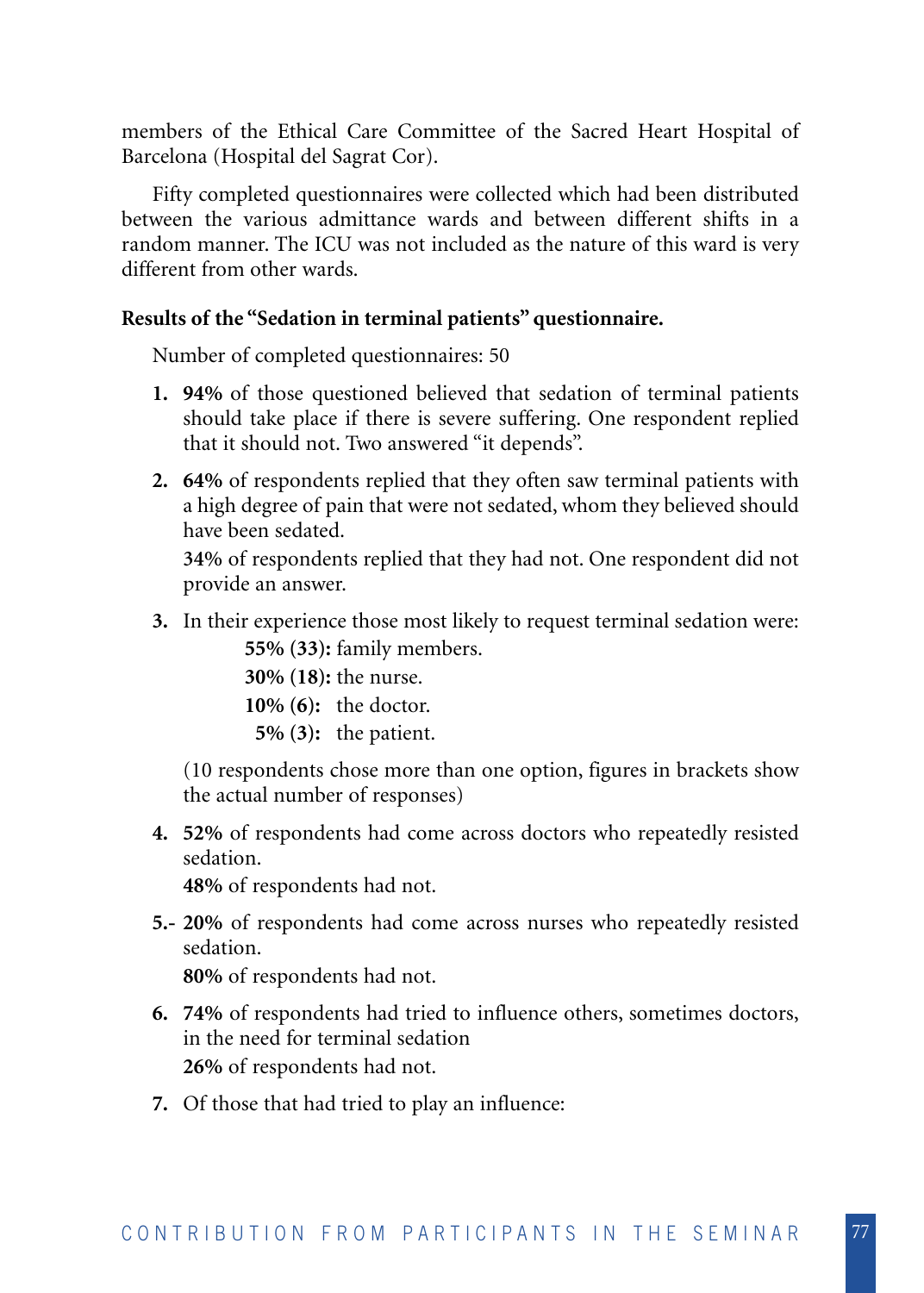**12 (36%)** respondents stated that doctors usually changed their minds after such intervention.

**22 (64%)** respondents stated they did not. There were two respondents who added a note saying, "Sometimes", and one who added, "Depends".

**8.** If they are informed, how do families normally react? **57% (30):** Satisfactorily.

**7% (4):** They appeared to be against it. **34% (18):** Ambiguous, difficult to tell.

(Two respondents chose two options, the actual number of replies is shown in brackets)

# **Conclusions**

The fact that many nurses who took part in the survey were in favour of end-of-life sedation and that they believe that there are patients that should be receiving it who are not, stands out.

They say that it is mainly family members who request sedation, and that once it has been performed they generally react satisfactorily, with a lower percentage acting in an ambiguous manner.

They discovered that almost half of the doctors and a minority of nurses were against sedation.

A majority of nurses had tried to influence the doctor regarding sedation, and a third of these believed that their intervention did have some effect.

#### **Comments**

As we had previously imagined, the survey suggests more than it concludes. It leads us to believe that those closest to the patients are those that most frequently request sedation. This may be due to an identification with the suffering, and emotional overtones. One might also be led to think that proposing sedation is not the same thing as actually administering it when we compare the notable differences between doctors, nurses and family members.

The patient's apparent lack of "say in the matter" is surprising. This may be due to him not wishing to exercise his rights, having asked another person to speak for him, or to the fact that he is not aware that such rights exist and that nobody has advised him or reminded him of them.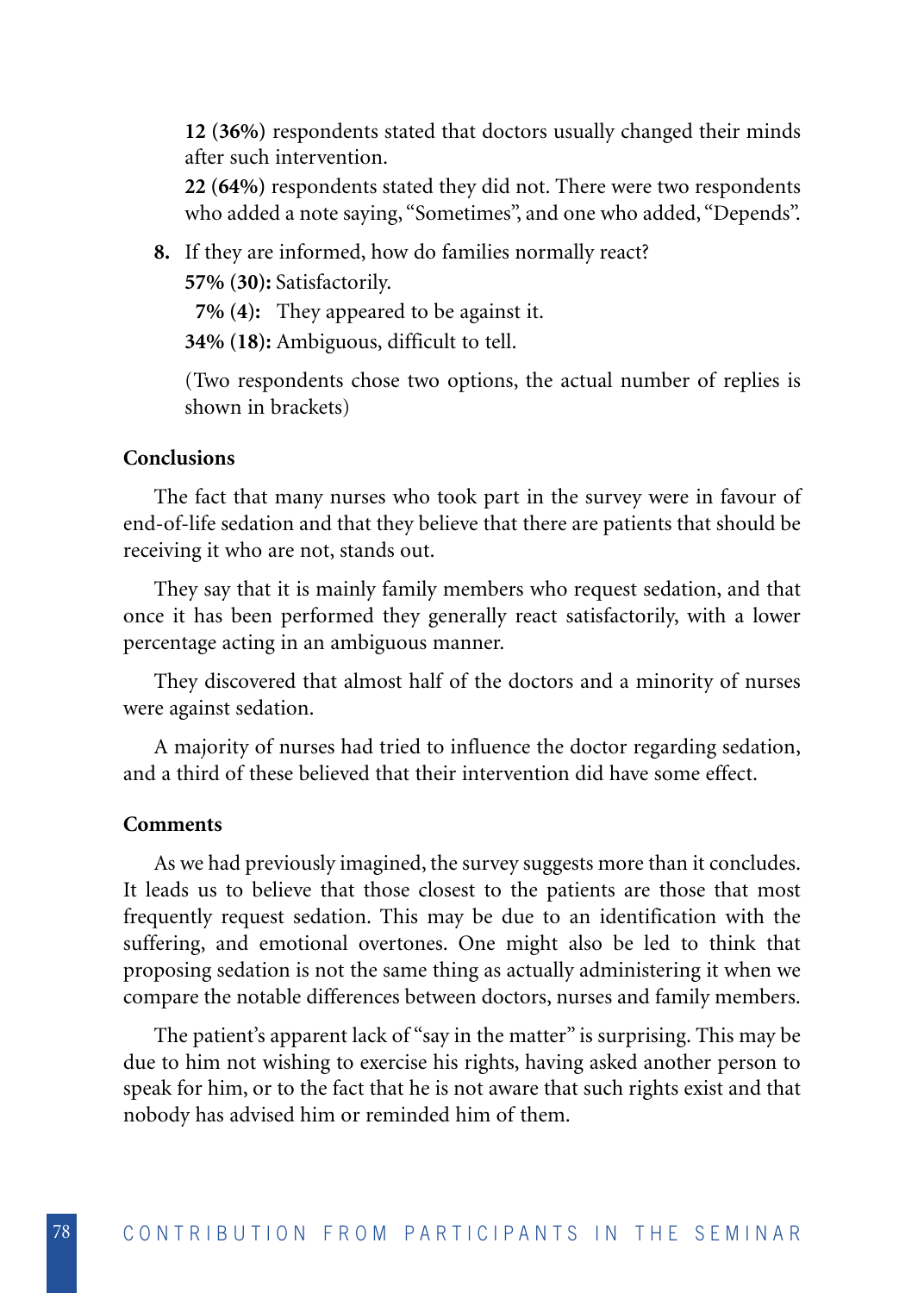Human rights, their application in bioethics and, in this particular case in palliative care, place before us the challenge of continuing to research and debate this speciality, as well as attempting to encourage training and motivation in the subject throughout the whole healthcare sector in order to achieve improved end-of-life care.

# **4.7**

# *In general, patients are expressing a desire to control pain and anxiety, more than the desire to die. Personal preferences in these situations change according to the changing circumstances and stages of life.*

## **Manel Salamero**

I should like those here present to consider three aspects of this debate: the role of doctors and other health care professionals, the theoretical definition or demarcation between different clinical scenarios, and the social perception of these distinctions.

Firstly, I believe that when faced with a problem involving such emotional involvement we should avoid placing all of the ethical weight of the act of relieving suffering in death on the shoulders of the professionals. We should remember that in Switzerland, assisted suicide (which I shall talk of in more detail later) has been decriminalised and does not require the involvement of a doctor. In discussion forums such as this one where the majority of us are healthcare professionals, in order to avoid giving too much importance to the professional perspective, it is important to separate the discussion on the ethics of sedation and related actions, from the healthcare professionals' role.

But, I also believe that just in the way that we should respectfully heed each specific patient's requests, we should also consider the scruples of each particular doctor. The difficulties, both theoretical and practical, of the rule of double effect have already been discussed. But it might prove useful, in spite of such difficulties, to achieve a balance of sorts - something which is always difficult when differing convictions and sensibilities in human relationships are so powerfully opposed. As Sulmasy and Pellegrino<sup>1</sup> said, "According to the rule of double effect, [however, the appropriate and compassionate use of morphine] is morally permissible even for those who are morally opposed to euthanasia and assisted suicide. This rule allows physicians opposed to euthanasia and assisted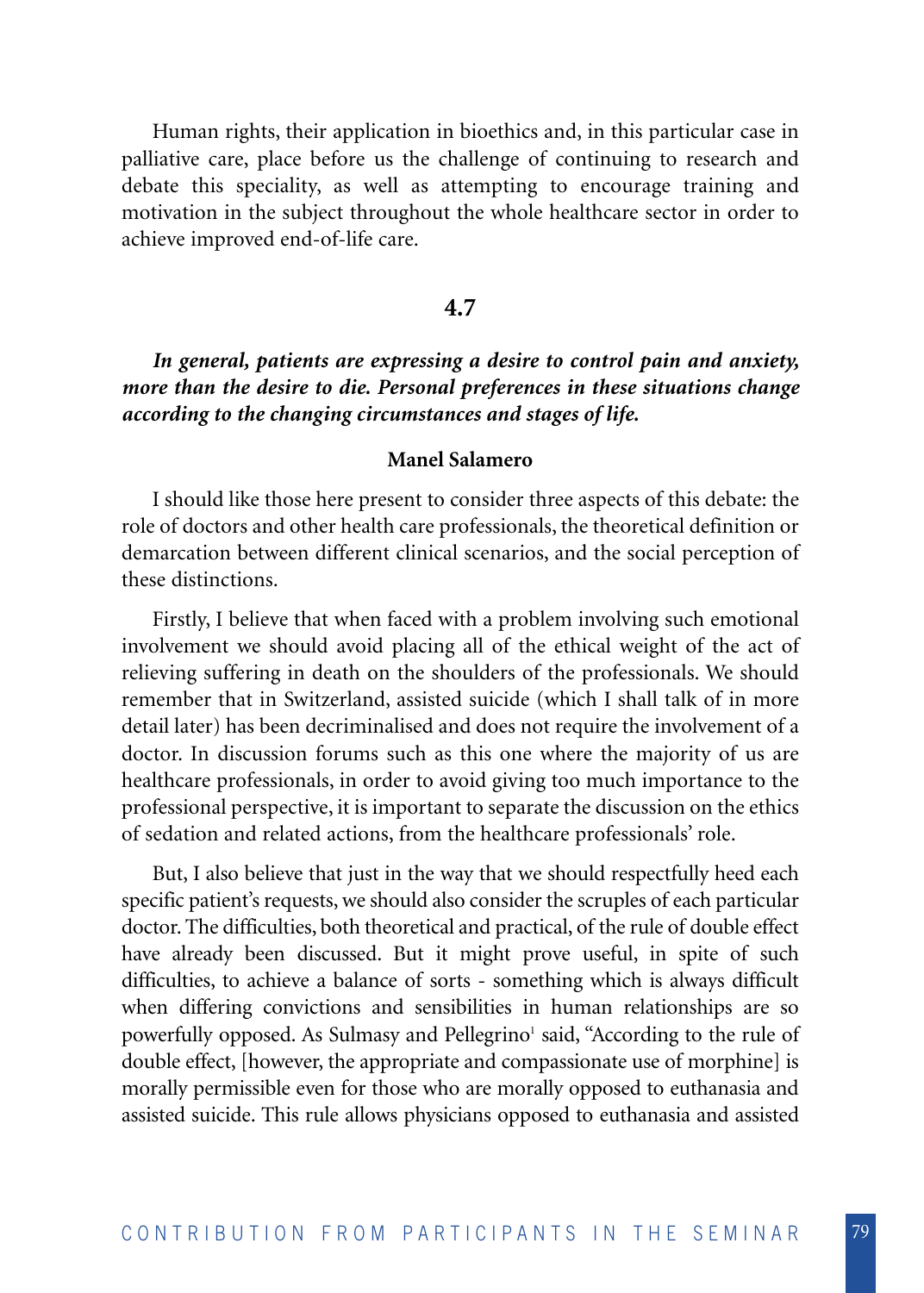suicide to treat pain adequately in these situations with a clear conscience." However, in a society such as ours with sufficient resources, and tolerant attitudes in the face of diversity, different alternatives which preserve both patients' choice of treatment and the way they live, and the clear conscience of the healthcare professionals attending to them, should be promoted.

Secondly, I should like to link the scenarios according to the clinical criteria differentiated by Dr Porta, with the distinction between principle-based ethics and the consequence-based ethics described by Dr Couceiro. In the first presentation the different types of sedation available were demarcated with very clear concepts, reference being made also to euthanasia. In relation to the ethical problems which the issue raises, I believe that we must add a third element, assisted suicide. Deep and irreversible sedation, assisted suicide and euthanasia can be theoretically defined as distinct entities, but in practice such differentiation is not so clear; it is easy to imagine several borderline situations where ascription to one category or another, is at the end of the day, a question of convention.

And in relation to the third aspect, social perception of the differences, I should like to add that the distinction between the different scenarios made by doctors is not the same as that made by the general public, as a recent study by Morita<sup>2</sup> showed. According to the study, the general public place continuous deep sedation nearer to assisted suicide and euthanasia, than to mild or intermittent deep sedation. The doctors tended to take the opposite view. For the individual most concerned in how his own death, or that of his nearest and dearest, will take place, the loss of consciousness is of more significance than to the professional who is attending to the death of the patient. This perception from outside the medical profession adds to the questioning of the distinctions between the three scenarios within the context of the ethical discussion.

The differentiation between sedation, assisted suicide and euthanasia, is in principle, very relevant for an ethics code based on principles, but not so relevant when viewed from a perspective of *consequence-based* ethics. If one presupposes the patient's consent and the avoidance of pressure on vulnerable individuals, the three scenarios have, as a fundamental consequence, the voluntary interruption of the existential and/or biological life of whoever requests it. For consequence-based ethics the level of participation of the subject in the final act necessary to end existential or biological life is irrelevant, as is a distinction between those two types of life. In my opinion, from a principle- based ethic standpoint, the questioning of either of these situations leads to a questioning of just one principle: the right of the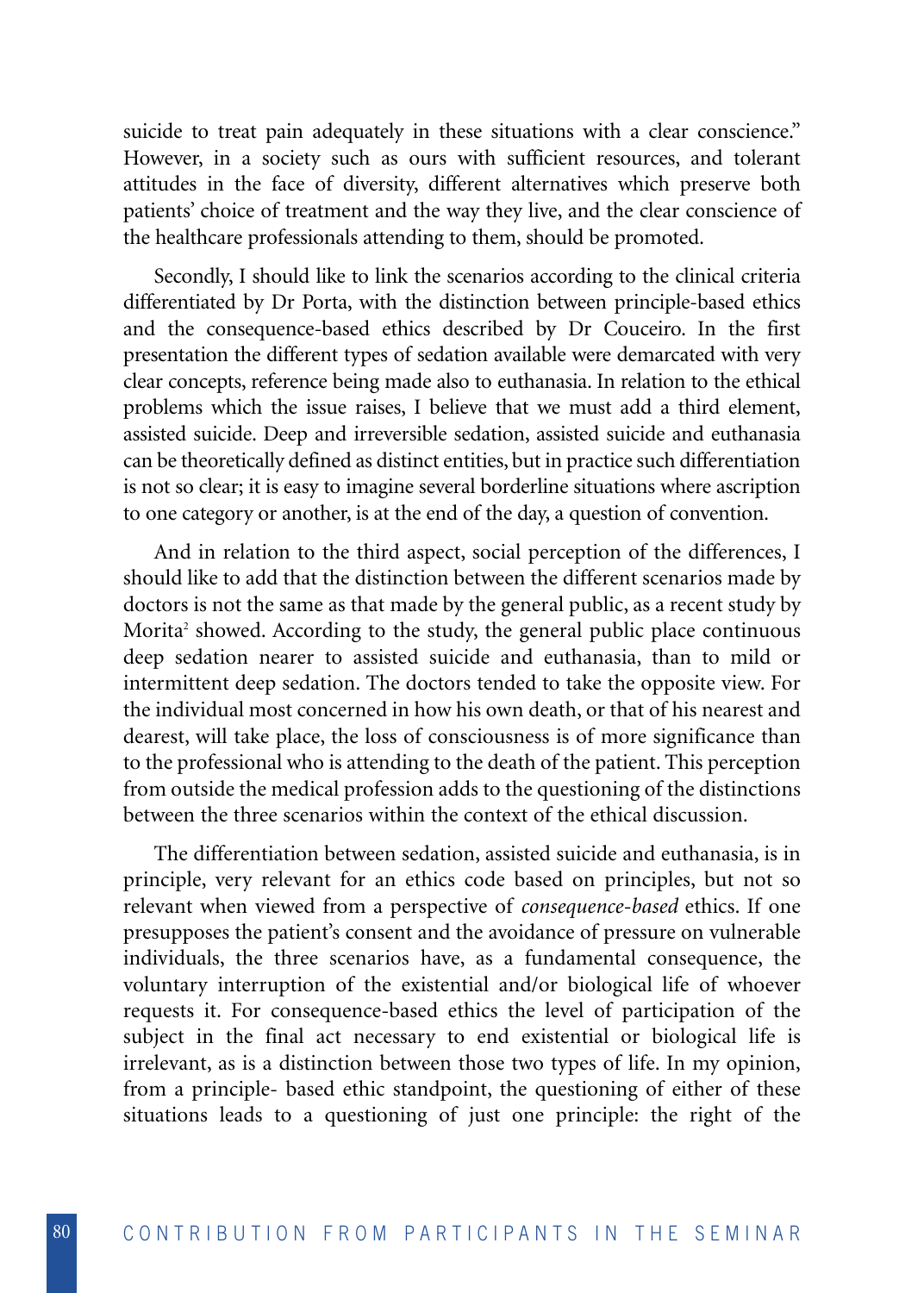individual to dispose of his own life. In this context, an excessive reliance on the theoretical limits can lead to a confusion between ethical debate with the margin for action that legal guidelines allow in each socio-historic context.

As the European Association for Palliative Care<sup>3</sup> stated in a recent document, " the requests for euthanasia and assisted suicide often change with the provision of global palliative care" (p 99). This declaration is of significant importance, as in general, patients are expressing a desire to control pain and anxiety, more than the desire to die. Personal preferences in these situations change according to the changing circumstances and stages of life. A very important aspect of the work of a doctor is to gauge these preferences through dialogue with the patient.

## **References**

- 1. Sulmasy DP, Pellegrino ED. The rule of double effect. Clearing up the double talk. *Arch Intern Med* 1999;159:545-550.
- 2. Morita T et al. Similarity and difference among standard medical care, palliative sedation therapy, and eutanasia: A multidimensional scaling analysis on physicians' and the general population's opinion. *J Pain Symptom Manage* 2003;25:357-362.
- 3. Materstvedt LJ et al. Euthanasia and physician-assisted suicide: a view from an EAPC Ethics task force. *Palliat Med* 2003;17:97-101.

#### **4.8**

*In difficult decision-making situations, the phenomenon of " the loneliness of the professional" can appear. Defined as a complex situation where the professional must make decisions which he does not feel able to make for various reasons: family or patient pressure, the time factor, inefficient treatment strategy.*

## **Jordi Trelis**

If we understand the concept of life to be the state of activity of rational beings, and therefore death as the end of such a state, any issue or action regarding this aspect should imply a level of knowledge regarding what life and death consists of for those involved.

Our society denies death, it is lived mainly as a failure. Adaptation mechanisms related to age (well, he was old, death was to be expected), to incurable illnesses (he did not respond to the treatment), to suffering (it was no kind of life…) to loneliness (he had nobody to look after him) and the many other examples that could all be used to illustrate this point, all stem from this negation.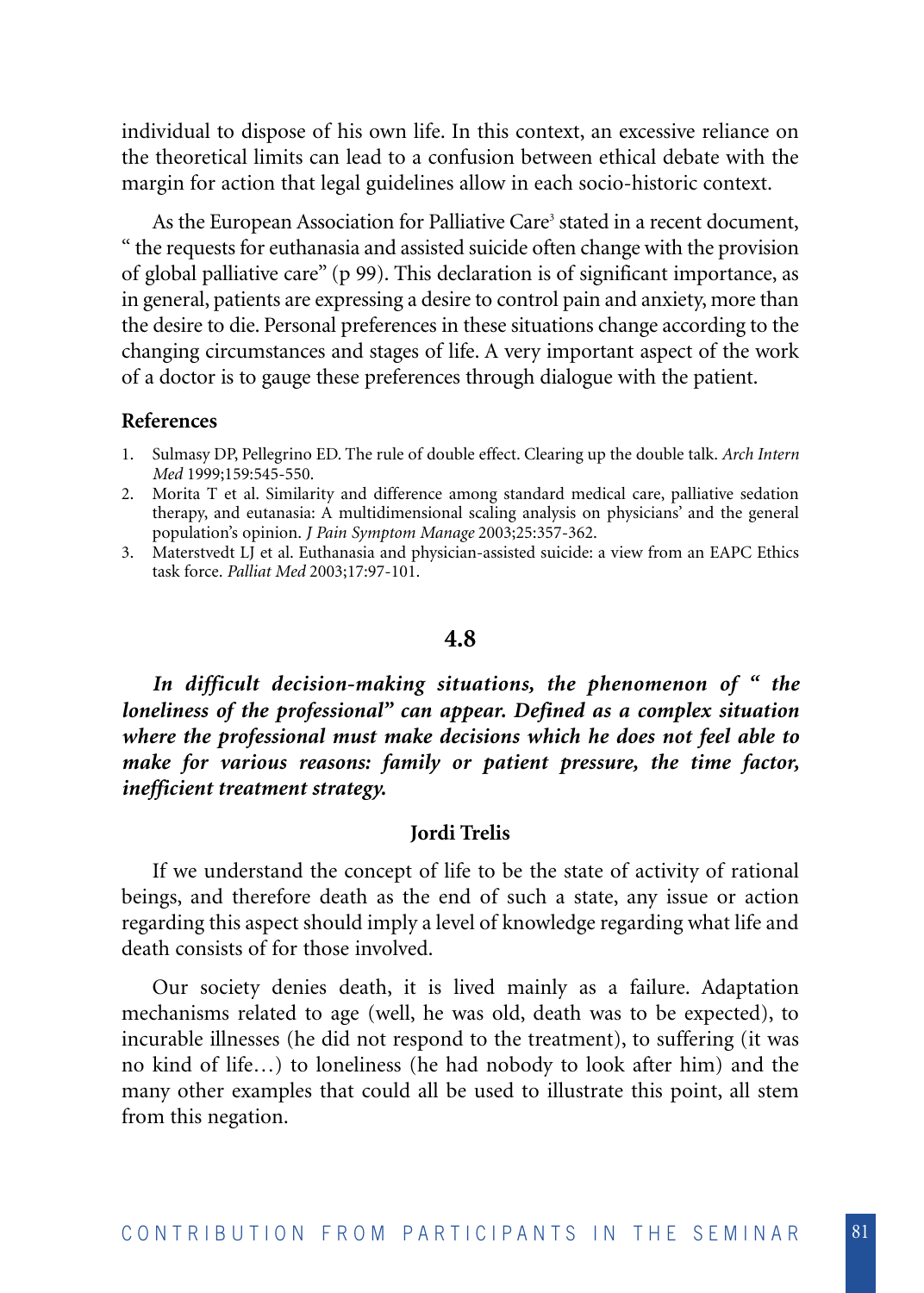The reality is that death in itself generates a feeling of powerlessness, but when faced with difficult or desperate situations, we provide it with a role where we feel we can use it as an ally. This is the point from where opinions, thoughts, debates, laws, etc. all emerge.

If we ask if somebody is ready to die, the most probable reply is that the majority of us are not (it is a question of priorities), but the weakest amongst us are, perhaps, ready. By weak, I mean people of an advanced age, people with chronic illnesses, people without family, people with emotional disturbances, etc. In these circumstances (some of them reactive), death may provide a solution to the problems generated by life. The processes of life and death should be in harmony, and any factor which tips the balance will lead to an imbalance with its consequent manifestations. Such manifestations will be different for each individual, according to the way he is, the way he thinks, or the way he relates with others, etc.

The problem is amplified when healthcare professionals have to take a stance on a matter where powerlessness, fear and insecurity play a major role in the decision-making process, with the patient, family members, and quite often the professional himself being adversely affected. It is like adding confusion to the existing confusion already surrounding the subject. This is why any measures that might be employed, to reduce these feelings of powerlessness, fear and insecurity, would be welcomed. From undergraduate to postgraduate training, from care protocols to ethics committees, from publications to debates.

The concepts of terminal sedation and palliative sedation have been appropriately defined by the speakers; the next step is to put the theory into everyday practice. Sedation should be considered not as a means but as a tool, and each situation or case should be considered individually. We should be aware that in specific circumstances we, the professionals, will have to take the initiative, with the patient's consent or with a family member's consent when the patient cannot decide.

In difficult decision-making situations, the phenomenon of " the loneliness of the professional" can appear. Defined as a complex situation where the professional must make decisions which he does not feel able to make for various reasons: family or patient pressure, the time factor, inefficient treatment strategy. In these circumstances it is advisable to talk with other professionals (doctors, nurses, etc.) and to use teamwork as a means to attain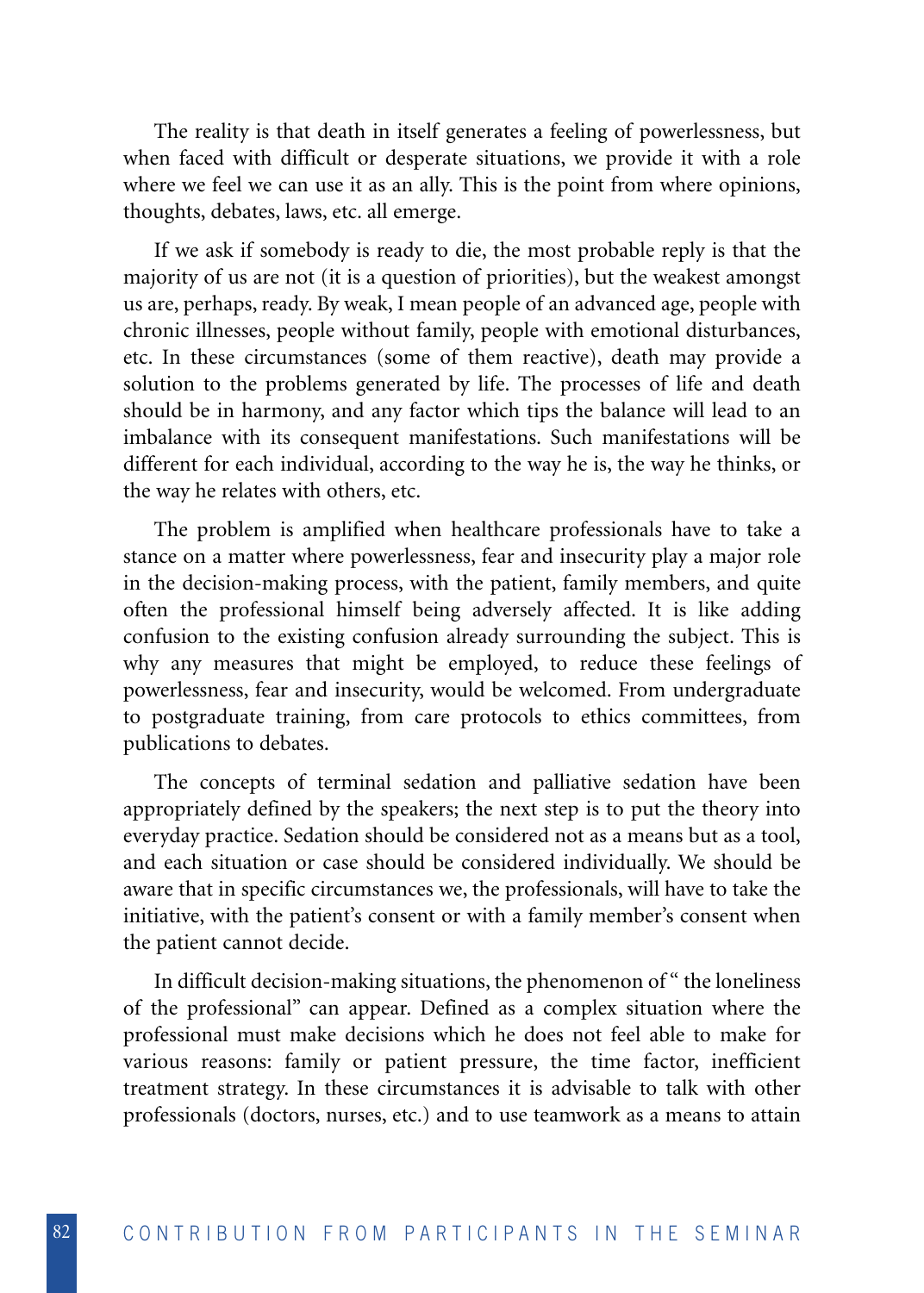the desired goal. Otherwise, it is very probable that such decisions will be so subjectively skewed as to induce even more stress in the doctor .

Consequences of this phenomenon may include cold-blooded treatment, lack of follow-up, euthanasia, break down of the doctor-patient-family relationship, lies, and irrational decision-making.

The professional dealing either directly or indirectly with the end of life should adopt the same type of model as is applied in other medical disciplines such as intensive care, heart surgery or transplants. We should evaluate the criteria for entering a programme, reach a consensus on the different strategies available to resolve a problem, apply the established protocols, identify difficult situations and the means of preventing them from arising, advise on and be aware of patient-family opinions, and conduct a detailed evaluation of the evolution of the process.

The development of palliative care and ethics committees in hospitals have thus provoked a new debate in a medical sector which has been extremely dedicated to curing, but, to a lot lesser extent, to pain relief. The end result should be a heightened awareness of the subject.

### **4.9**

*We must consider the fact that the intense suffering produced by refractory symptoms affect not only the patient, but his family and the way they handle the subsequent grief process, and the healthcare workers that attend to him as well.*

#### **Joaquín T. Limonero**

I should firstly like to congratulate the Víctor Grífols i Lucas foundation, the organisers, and the other speakers, and also thank them for allowing me to take part in such an enlightening and quality debate on ethics and end-of-life sedation.

I should now like to go over some of the points made today for further reflection and detailed debate.

### **Clarification of the concepts**

In a situation of terminal illness, it would be more sensible to speak of feeling well/ill rather than quality of life, as some publications have already stated, due to the different implications of these terms. Also, existential anguish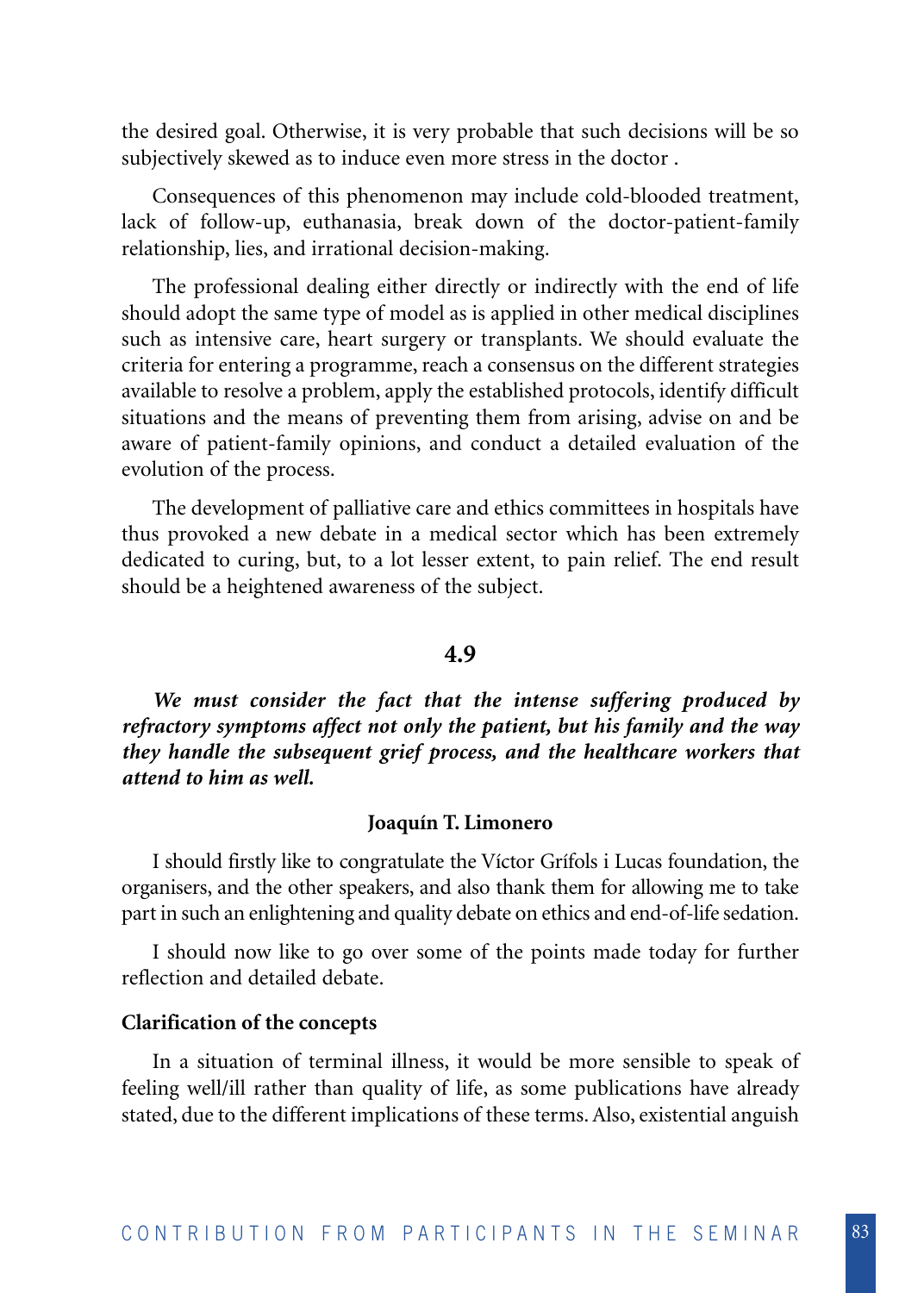or psychological distress is often referred to. These concepts can also generate confusion. I believe we should talk of *intense continued suffering* in a patient with a very short life expectancy (hours or days), this term should encompass the personal history of the patient, and his attitude towards life, as well as a very high level of anxiety. This intense suffering, with a high level of anxiety that cannot be reduced or alleviated (also sometimes referred to as refractory suffering), should be one of the criteria used for the application of end-of-life sedation, and even in cases where a patient has a longer life expectancy, for example two or three weeks when the treatment that has been given or might be given has not or would not reduce or alleviate such suffering, if and when the explicit consent of the patient has been granted. We must consider the fact that intense refractory suffering affects not only the patient, but also his family, and the way they handle the subsequent grief process, and also the healthcare workers that are attending to him.

End-of-life sedation should be applied when the patient manifests continued refractory suffering (through either bio-medical or psychological symptoms), and when the explicit consent of the patient, or a family member (when the patient's consent is not available) has been obtained. However, the other available psychological and/or pharmacological treatments that are available before applying palliative sedation at the end of life or close to the end of life should be adequately considered; we should undertake a full evaluation of the suffering or of its probable causes, and not "confuse" the complaints or demands of the patient which may be a result of his circumstances, rather than refractory symptoms.

Other important issues related to refractory symptoms also stem from this point: How can we measure a patient's suffering or its intensity in a reliable and repeatable manner? What characteristics should such evaluative instruments fulfil? Might they be applied to a patient who has difficulty in communicating? There are not many instruments, such as symptom severity over time or the Edmonton Assessment System, available for such evaluations at present. We believe that this aspect should be studied in more detail, as the evaluation of suffering might be an indicator of the quality of palliative care given to this type of patient. As you might have realised, what seem to have come out of these deliberations are new questions, rather than solutions to the problems.

**How might difficult situations at the end of the life of a patient, that might "complicate" the application of sedation and make the patient more**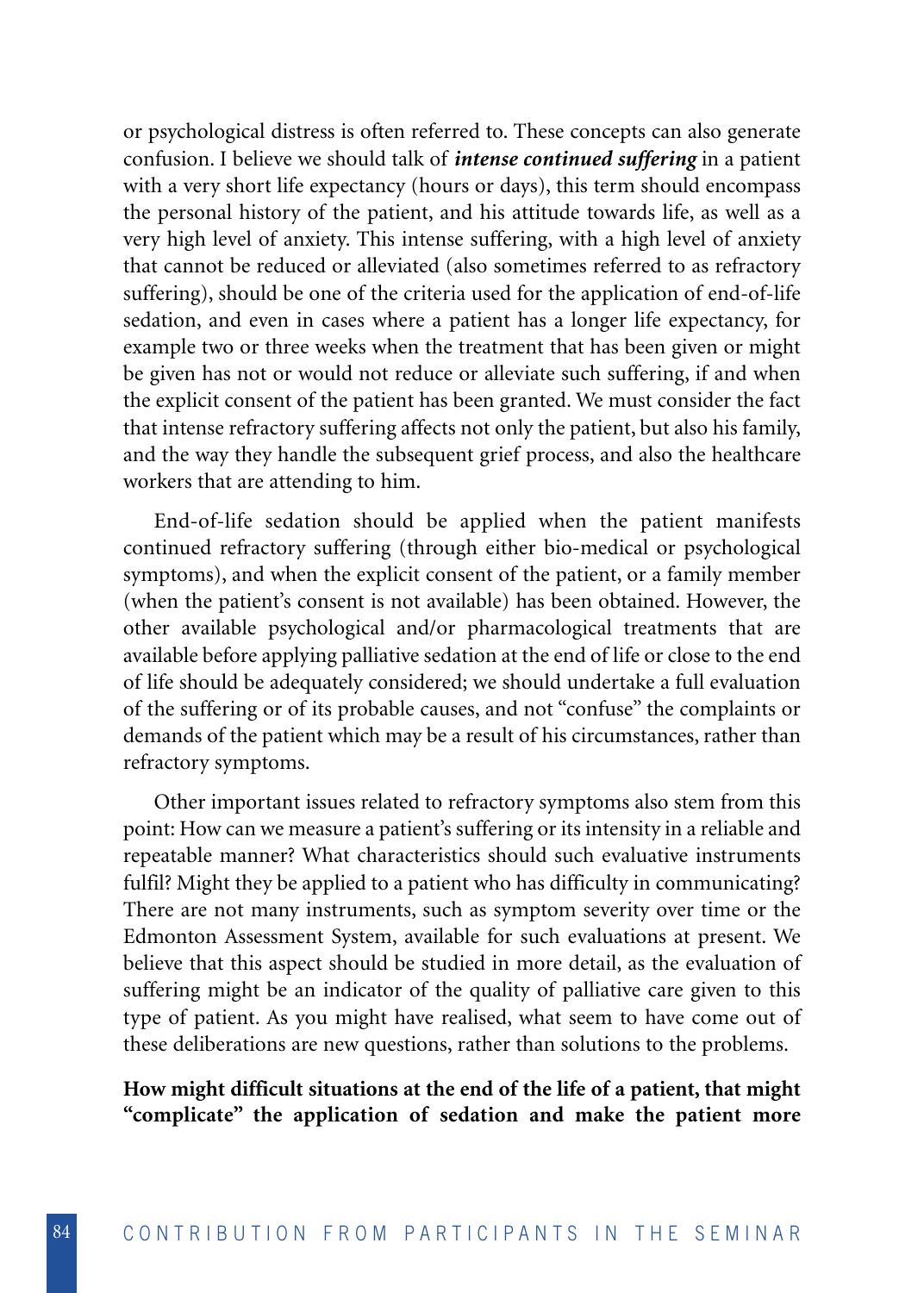#### **uncomfortable, be prevented?**

Some of the potential difficult or complex situations that may occur in the circumstances of terminal illness, may, in part, be reduced or even avoided if adequate *planning* is provided for in the *therapeutic relationship* which is established by the patient, family and healthcare team 'triad'. That is to say, comprehensive and easily-assimilated information should be provided through frank and honest communications, so that the patient/family can understand the situation they are facing, and prepare themselves for potential future changes or events in such a way that they can make decisions regarding sedation or other treatments available in the most autonomous way possible. It is therefore *necessary to plan,* to have previously raised the possibility of sedation in the communication process that all treatment necessarily involves.

We should not forget that *information* is the means by which uncertainty and suffering can be reduced, but only when it is sensitively provided to the family as it needs it. This process of communication, as I have already mentioned, should start at the very beginning of the treatment, not just as a means of providing treatment for current problems, but also to play a *preventative role* in reducing the impact of potential future problems. In order to achieve this objective, continued and personalised treatment of the patient should take place, and he should be directly asked *what it is that is causing his suffering or pain,* i.e. what are the particular things that are worrying him or are most important to him, and that might cause him further suffering. With this preventative anticipation, we can detect and prepare for potential situations that may cause suffering, either by boosting the resources available to the patient and his family, or by lessening the impact that such situations may cause when they inevitably arise.

If we bear in mind the points just raised, the proposal of possible sedation of the patient as a means of ending refractory suffering should be raised within the climate of dialogue that has just been described. *Consent to sedation* should, obviously be *explicit,* and it should be the patient himself who consents to its application. However, once sedation has been offered as a possible method of palliative treatment for untreatable or refractory suffering, the attending physician should continue to emphasise that sedation is provided within established treatment guidelines in order to ascertain that the patient has fully understood the objectives of such treatment, or to ensure that he has not changed his mind as his illness has evolved. One should also bear in mind that a continuous evaluation of the patient along the final stages of life should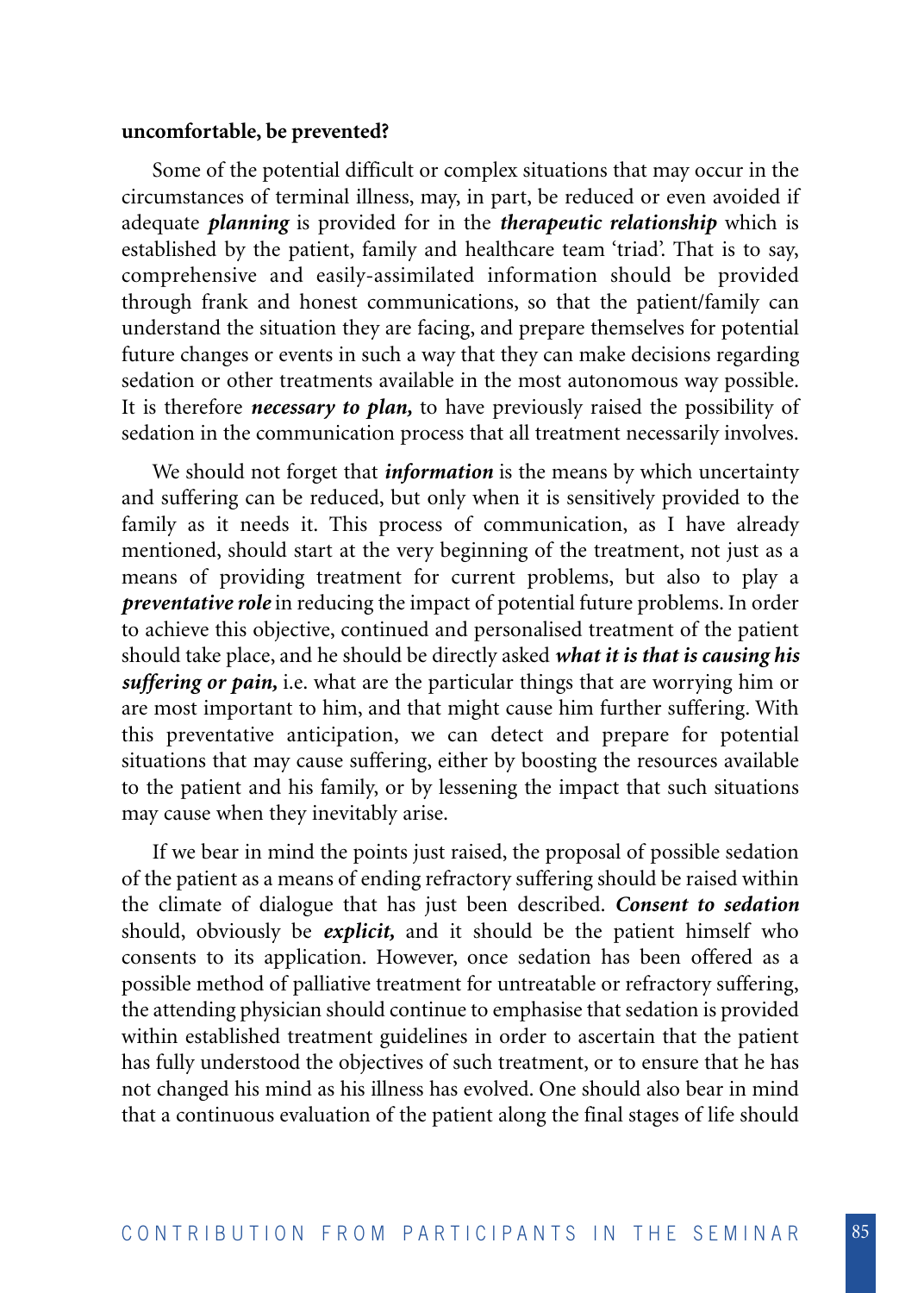be carried out in order to ensure that palliative care is provided which meets his priorities or needs.

As for the family, unnecessary suffering or a more difficult subsequent grief process can be avoided if one applies the same principles we apply to the patient, i.e. *anticipation, prevention and education.* Thus, we should *involve the family* from the outset in the patient's care and in the decisions regarding treatment to which the illness may lead. By providing clear information on the situation, on the probable evolution of the illness, of the treatments that may be given to make the patient as comfortable as possible, and on the role that the family itself can play in the care of the patient, we can facilitate active participation in the patient's care. This will provide a sense of control over the situation, lessen the feelings of uselessness or powerlessness, and facilitate frank and open communications with the patient, and above all we are preparing or *enabling* the family to anticipate future events.

Also, if we explain to the family, in the same way as we explain to the patient, the possibility of giving *palliative* or *end-of-life sedation* when there are refractory symptoms which cause great suffering and that cannot be otherwise controlled, we can avoid the sense of subsequent guilt which might appear, and we can also avoid more complicated grief processes. However, it is essential that it be explained very clearly to the family that *sedation is not the same thing as euthanasia.* It should be pointed out to them that when a patient is at the end of his life, the main priority is no longer to save his life, but to make him as comfortable as possible and to reduce any suffering. That the aim of the sedation is to relieve the patient's suffering by decreasing his consciousness, and that death, when it comes about, is not an undesired effect of the sedation but that, with or without such sedation, the patient would die in a few hours or days.

#### **Problems or questions still pending with relation to end-of-life sedation**

Despite the fact that we have dealt with critical aspects of end-of-life sedation over the course of today's debate, I believe that there are still some matters pending that we should go into in more detail in order to clarify them. They include:

• **A clarification of the difference between end-of-life sedation and euthanasia for society in general.** The feelings of guilt in a family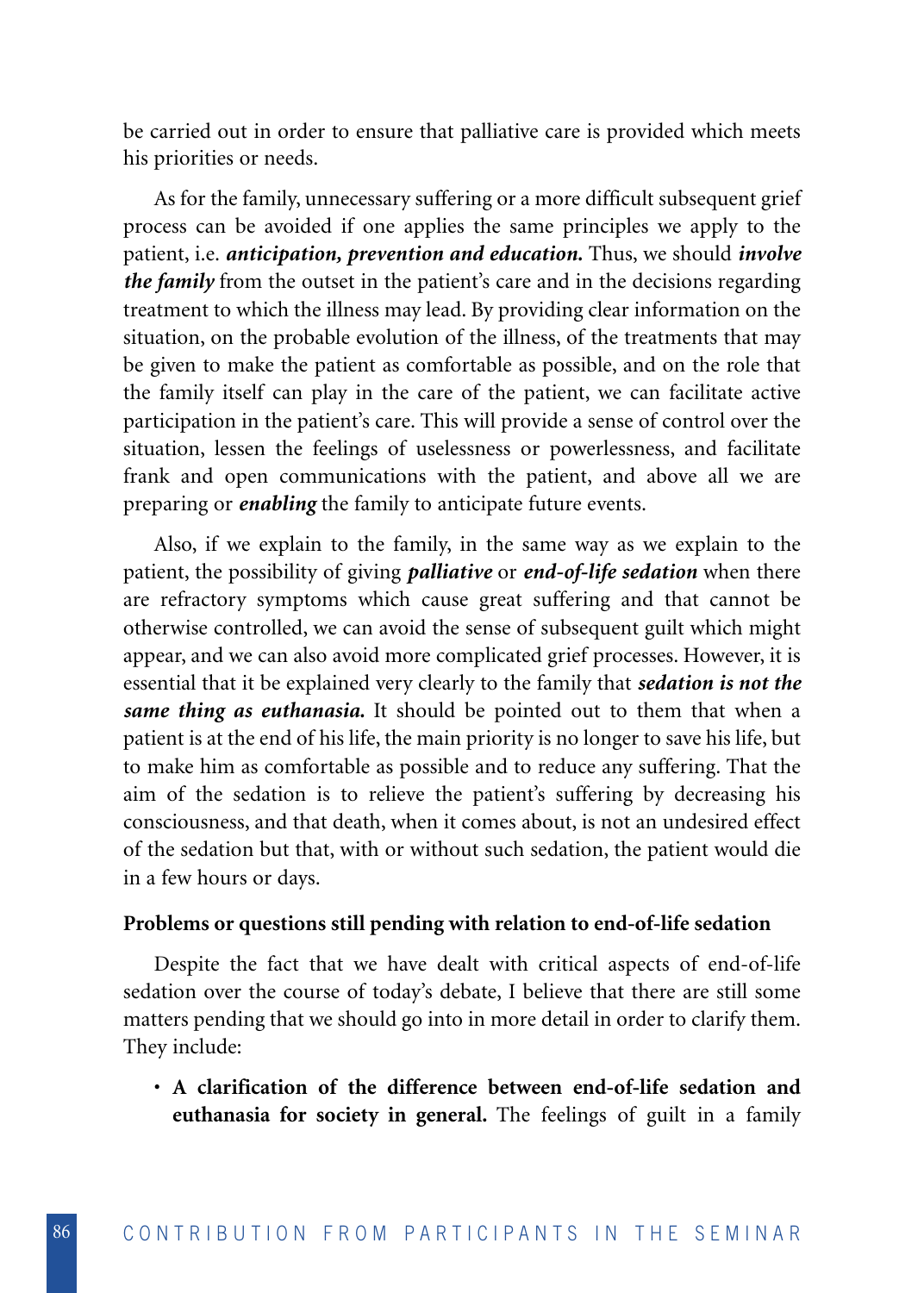member who believes that they are "killing" or "asking" for a sick patient "to be killed" could thus be avoided, as could family pressures on a healthcare team to end the life of a patient when the illness covers a prolonged period but there is no suffering or discomfort in the patient.

- **The creation of tools to measure the presence and intensity of suffering.**This is one of the points that I think should be a priority in this sphere, for two main reasons. The first is due to the fact that end-of-life sedation is applied in the existence of refractory suffering (what suffering? how much? for how long?); and the second is related to the main aims of palliative care which consist of avoiding or reducing suffering and providing the most comfort possible to the patient and his family.
- **The improvement of the procedures of informed consent.** Such consent should be explicit, in the majority of cases. It should be the patient himself who decides on treatment alternatives in an autonomous manner, and in a few special cases, due to the seriousness or speed of events, in an implied manner or through a spokesperson.
- **An analysis of the time period elapsing between applying end-of-life sedation and actual death.** In this way we might be able to discover whether dying patients who have received end-of-life sedation live as long as, or less than, those patients in similar conditions who have not had such sedation. The ethical question of not applying sedation to a dying patient in pain could be resolved in some cases if the control group (non-sedated patients) were made up of those patients who had declined or did not want sedation, or if a delegated family member had refused such treatment. The results of such a comparison would be extremely useful in clinical practice.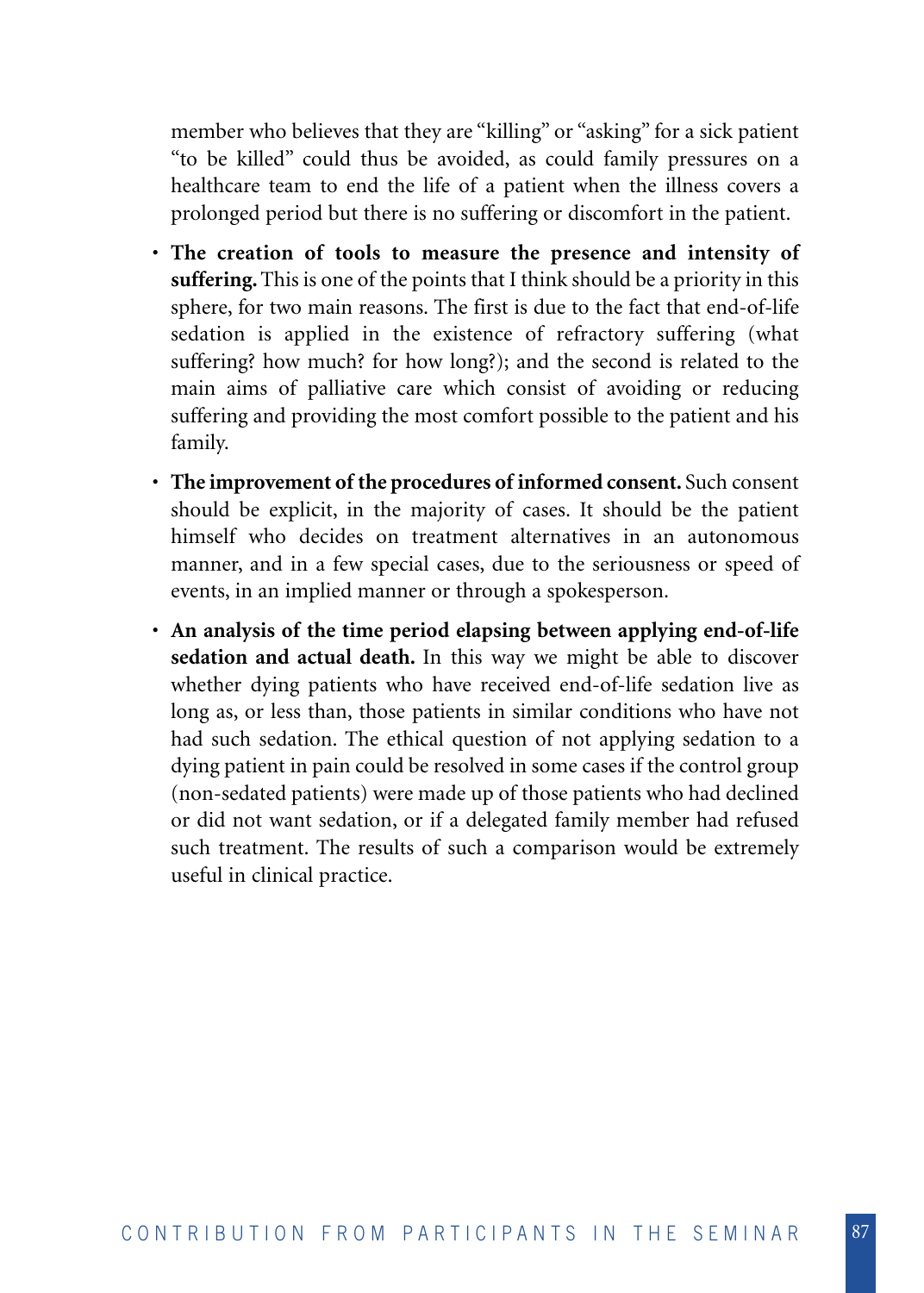*An important aspect which must be debated in the analysis of these situations is the confusion that sometimes arises between the anguish and the requests of the patient, and the anguish and demands of family members ("above all, don't let him suffer"), or even the emotional instability of the healthcare workers involved.*

## **Màrius Foz**

In the two excellent presentations of today, what has been made very clear is the need to clearly differentiate between *palliative sedation,* probably definitive, of a patient in an advanced stage of illness, or of one who is terminally ill but not dying who may still have a few days or weeks left to live, and *end-of life palliative sedation* or *real terminal sedation.* Although the latter is not exempt from ethical problems, *palliative sedation* throws up more important and complex issues.

There are two central aspects of the ethical analysis of this type of sedation. The first is centred on the true refractory nature of the symptoms (pain, dyspnoea, deliriousness, anguish, etc). This is a crucial point that should always be analysed in detail by experts in palliative care, before we consider the possibility of *palliative sedation.* The other central aspect is the explicit consent of the patient, which only in very rare cases may be implicit or delegated to another. An important point to bear in mind when considering such situations is the confusion that sometimes arises between the anguish and the requests of the patient, with the anguish and demands of family members ("above all, don't let him suffer"), or even the emotional instability of the healthcare workers involved. I experienced difficult situations in an Internal Medicine ward at the end of the 80s, where terminal situations with some AIDS patients were particularly dramatic, and where the collective anguish (of the family and healthcare workers) may have led to an abuse or incorrect use of lytic cocktails.

Dr Bayés, today's chair, recalled at the beginning of the seminar the concept defended by David Callahan, that the mission of a doctor is not just to try to cure his patients, but also to care for them and alleviate their pain when their illnesses are irreversible and terminal, and to help them to die peacefully.

Although there is no doubt that significant advances have been made in Spain over the last twenty years, especially after the introduction of palliative care units in many hospitals over the 1984-1992 period, there is equally no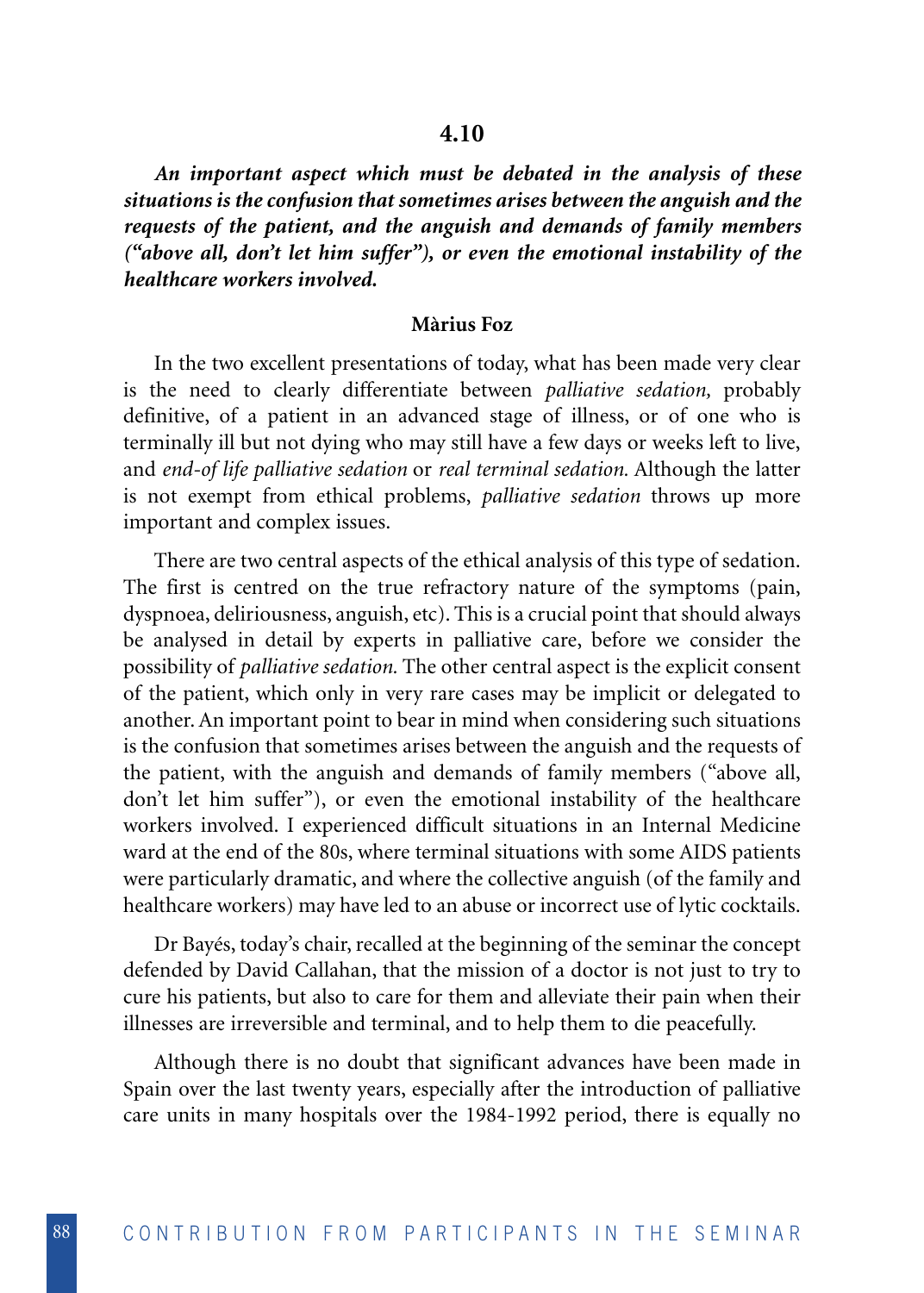doubt that there still remains much to do in the cultural change of direction propounded by Callahan. I should like to make two comments related to this matter. The first is related to budgetary limits and resource management, and the second is related to the danger of excessive specialisation and lack of training in this area.

I experienced the severe difficulties that arose in attempting to recruit professionals in patient care and relief (psycho-oncologists, AIDS unit psychologists) for hospital staff, directly and indirectly, over many years when working in the Internal Medicine department of the Germans Trias i Pujol University Hospital. Budgetary limits and the need to optimise resources were arguments that were difficult to refute and which almost always led to the recruitment of professionals specialising in diagnosing and "curing" patients. Fortunately, last year our hospital secured a Palliative Care Unit, but according to a comment made to me today by Dr Trelis, the current chances of extending this unit are nil, because of the same problems of budgetary limits and other "priorities". It is very unlikely that such a situation will change in the future, which is why the best hopes for a change in culture should revolve around improved training in healthcare professionals, especially amongst general practitioners, in the way indicated by Callahan. One danger that should be avoided is that palliative care becomes just another speciality, where a doctor who was no longer interested in treating an incurable patient could just pass him over to the corresponding "specialist". This obviously cannot, and should not, be the answer – all healthcare professionals should have a more complete vision of patient care during all the phases of an illness, with the assistance of professionals in palliative care provided under very special circumstances. This concept obviously demands improved training in this area. In the majority of Medical syllabuses, this type of training is clearly insufficient and should be improved without waiting for such deficiencies to be made up either by optional courses or postgraduate training. I believe that a good time to improve doctors' training is during the residence period. In Barcelona's Hospital Clínico they have introduced such a training initiative and it has received a high level of acceptance by the residents. This is one path we should follow in order to advance that change in culture which we are all demanding.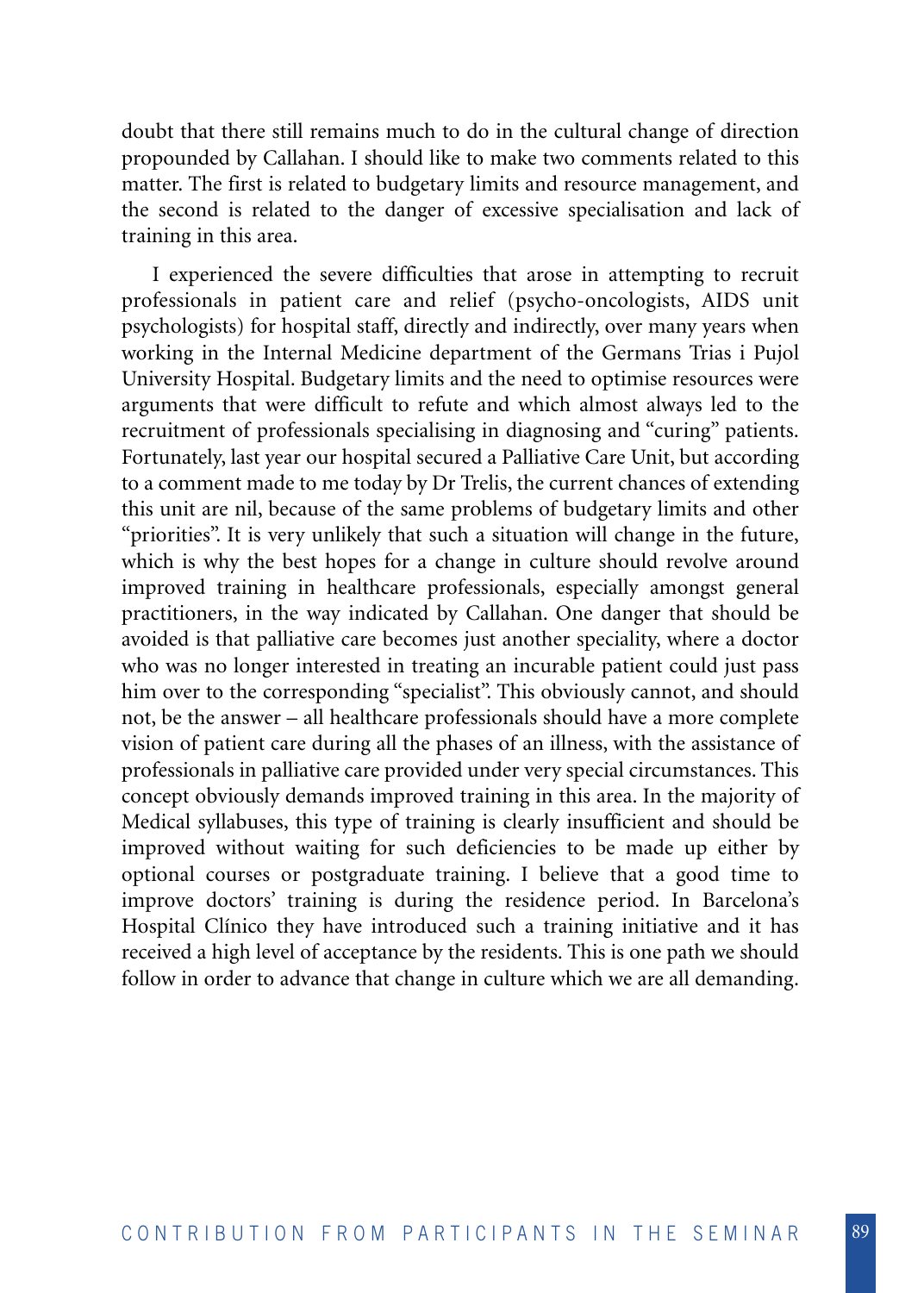## **4.11**

*Without appropriate training, the responses of professionals may be influenced by fear, and all of the defensive positions that accompany such an attitude, this may lead us to incorrectly diagnose a refractory symptom having been influenced by our own fears and as a result of the scant training we might have received in overcoming such fears.*

### **Mª Pilar Barreto**

I should like first of all to emphasise the importance of debates like this one where we have listened to two excellent presentations, and the thoughts of a significant number of professionals involved and implicated in one way or another in promoting the dignity of human life during its final phase.

I think that the metaphor of the statue is particularly pertinent in this case - it is often invoked to show the variety of different points of view that are available of the same object, depending on one's position, and which, when all of the angles and view points are considered together, produces an even more beautiful image.

Although there are many different topics of great interest which have made up the debate over the course of today's seminar, I should like to focus my comments on one particular aspect – the meaning of psychological refractory symptoms.

My concurrence with Dr Couceiro, on the need for analysis from the stance of ethical responsibility, using Weber's extremely graphic and lucid expression of 'responsible conviction', goes without saying. She went on to discuss how for an ethical judgement to be sound, the circumstances and conditions which guarantee both correct clinical practice, as well as the maximum respect of the autonomy of the individual, should also be considered. I should like to add my opinion on this matter.

I am in absolutely no doubt that in the same way as physical symptoms, psychological symptoms can be truly of a refractory nature. To refute this fact would be to accept the omnipotence of the professionals and of the mental health disciplines, the reality, and of course my intentions, are far from this. Furthermore I believe that the advance of knowledge can only be achieved from a position of humility, we need to be aware of our own vulnerability and limitations when faced with such enormous professional difficulties. Only when we recognise these limits can we act honestly and responsibly. However,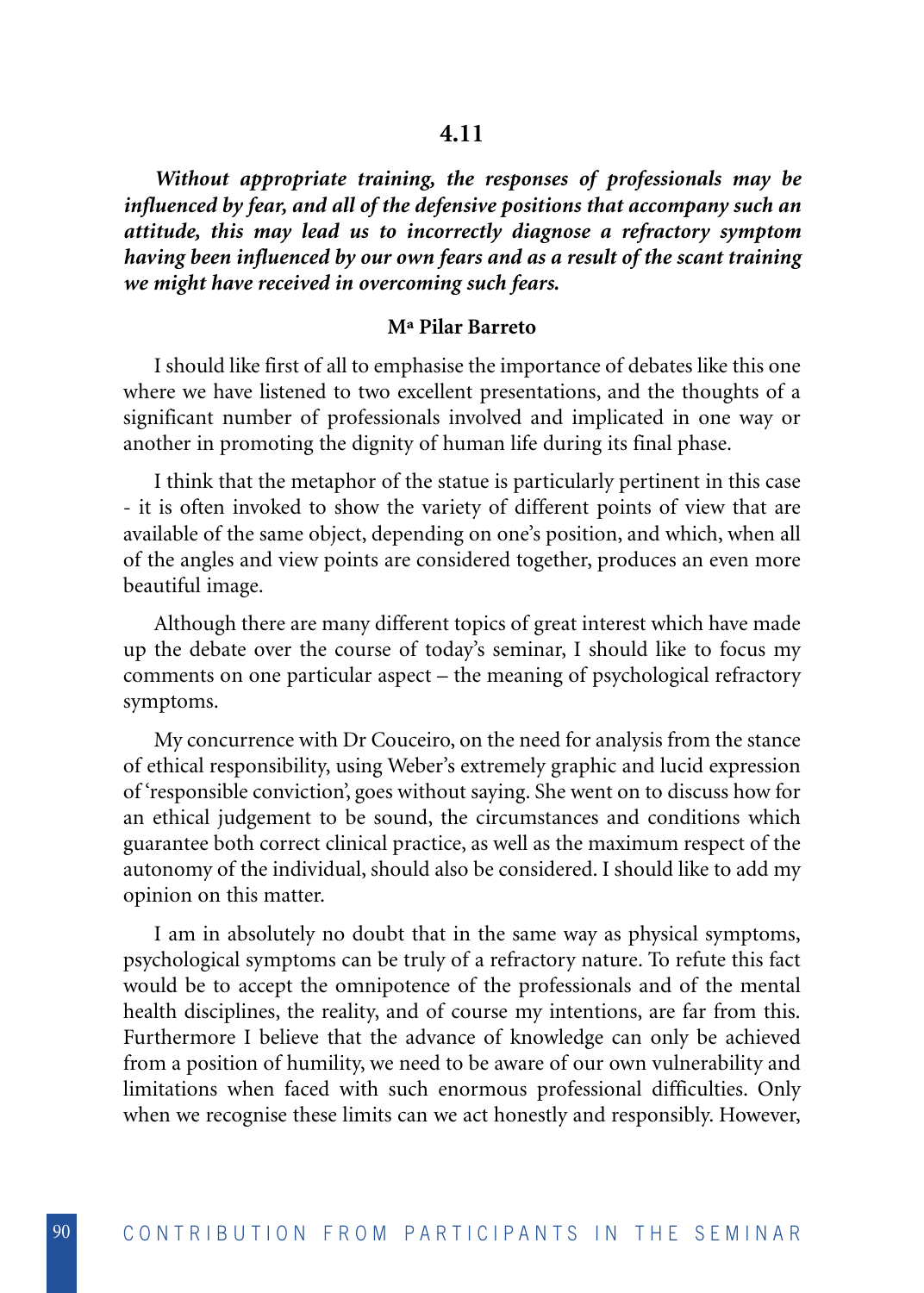some questions might arise when we begin to consider psychological refractory symptoms, and I should like to raise them here because I believe they may be useful in helping improve our interdisciplinary behaviour as doctors. Good clinical practice and taking ethical decisions, as my good friend and colleague Javier Barbero pointed out, demands that exceptions be made, and the application of sedation is obviously an exceptional measure<sup>1</sup>.

A) The first point I should like to refer to is the *existence of "pure" psychological symptoms* which, in these circumstances are of vital importance when the decline of the body is so marked, and when the problems produced by the illness can be confused with psychological alterations, basically of an emotional nature. The big question of doctors and researchers is whether we are seeing some kind of emotional disturbance, such as depression, or whether the majority of symptoms (asthenia, sleep problems, eating disorders, etc.) are a result of the progression of the illness, or if we are faced with a problem such as "demoralisation" or a problem of a different nature, such as for example spiritual needs<sup>2</sup>. A positive starting point would perhaps be to look at all of the symptoms and study how they interact with each other.

B) The difficulty in defining the nature of the symptoms does detract from the importance of the need to control them effectively, and this is why the second point I should like to emphasise is *the importance of true teamwork.* Without employing teamwork we cannot be certain of having tried all of the resources that the various disciplines, and people that represent such disciplines, can bring to the most appropriate control of such symptoms. The experience in our field reflects how, in the vast majority of cases, the appearance of the psychologist is only deemed necessary when the emotional disturbance exhibited by the patient is very severe or when he does not respond to other types of treatment<sup>3</sup>.

If we delve deeper into this point, there are serious difficulties as well as great advantages to teamwork. It may be very useful to reflect upon the way we actually carry out our profession. I should like therefore to ask some questions which may assist us in this task:

- Is my attitude one of co-operation or competition with the colleagues in my field or in other fields? I.e. am I working towards common goals, or do my own personal goals take prevalence?
- Am I really convinced of the multi-faceted nature of the human being, and of the need for intervention on a 'whole person' level?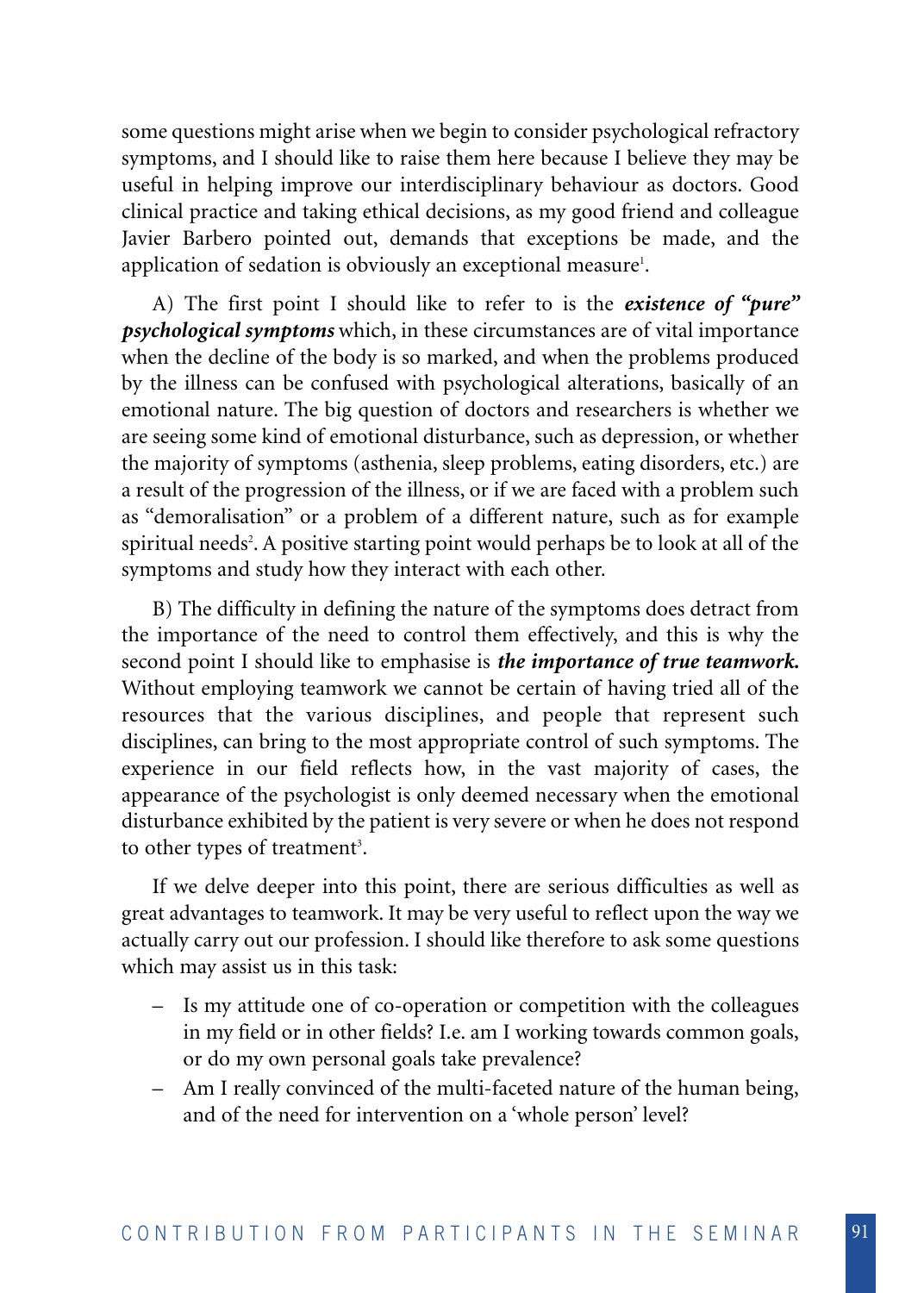- Would I be prepared to fight for the goals which are implied when talking of efficient teamwork? n.b. the following should at least be considered:
	- 1. Sharing loads, releasing tensions and obtaining the proposed treatment objectives.
	- 2. Planning work
	- 3. Creating a good group climate which facilitates task orientation. Establishing a relationship of trust, avoiding improvisation, and broaching conflicts (regarding organisation, communication, roles etc).
	- 4. Developing methodologies for decision taking based on deliberation, negotiation and consensus.
	- 5. Defining the functions of each group member and thereby clarifying common and specific functions.
	- 6. Facilitating the active participation of team members.
	- 7. Identifying the needs of those who make up the team.
	- 8. Developing group cohesion for the common good.
	- 9. Developing flexible, creative and good-humoured strategies.

Finally, an inner examination would be very useful in acknowledging our own personal resources and any shortfalls in our training, in order to be able to harness those aspects that are truly useful, and to acquire those which we are lacking so that we may improve the way we exercise our profession. I should like here to emphasise the importance of assertive communication (specifically to make or reinforce constructive criticism), the ability of controlling one's personal emotions, and a knowledge of the key elements for working well in a team.

C) The *need for training* of healthcare workers in order to give adequate emotional support to patients and their families relates, of course, to all of this. We have always defended<sup>4</sup> the fact that it is a duty of all the professionals in a team to communicate properly with each other, and to provide emotional support to patients and families. All professional healthcare workers have the ethical obligation of knowing how to provide a minimum of emotional support, however as situations can become very complex, improved preparation for meeting the needs that may arise is also necessary. In the final stage of life, because the emotional impact throughout the dying process is very intense and because of the transcendence of the period that the patient and his family are going through, a solid grounding and training in counselling and an attitude of availability are required. We should also acknowledge that greater complexity demands a higher level of specialisation. Excellency in the emotional support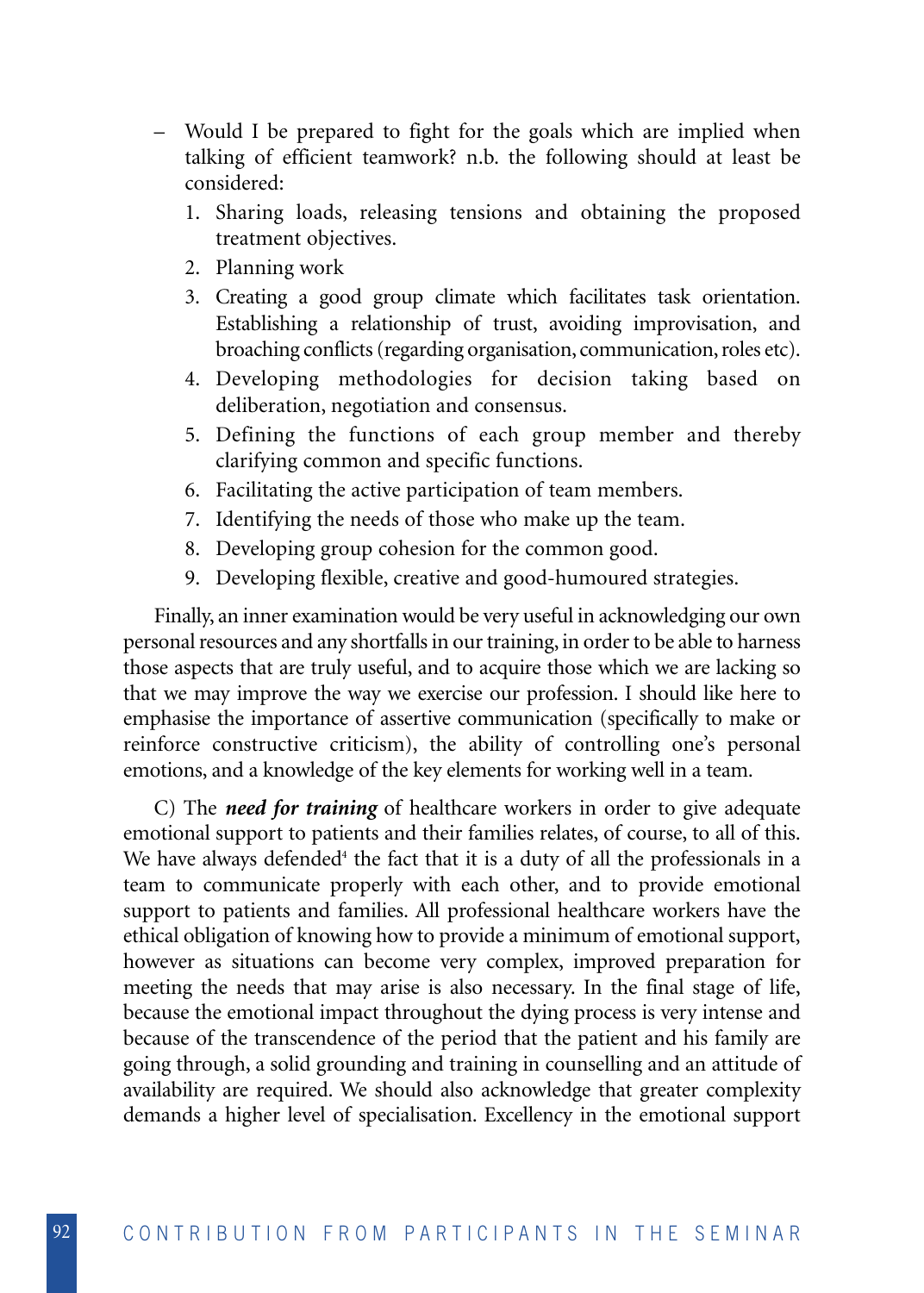provided, is without doubt, the responsibility and main aim of the professionals who have chosen this option. Without training, the professional's response is often dominated by fear, and defensive stances are also obviously involved, such as us talking of refractory symptoms when these have been diagnosed more from a position of our own fears and the scant training we have received to face them, than from the nature of the symptoms themselves.

D) Finally, I would not like to finish without giving *special mention to the family.* As has been raised many times over the course of this seminar, the most accessible spokesperson is often a family member because of the patient's enormous vulnerability, sometimes expressed, for example, in the great difficulties in communication. I should like to warn of the danger of taking them for mere amateurs or available caregivers. We would have a much better chance of obtaining their co-operation if we could listen to and understand their personal and family- related difficulties. If the emotional upset of family members is intense and is not attended to, this may prevent a clear understanding of the patient's situation and the appropriate recognition on how best to act at a later stage. Furthermore, any defensive responses might betray, as with healthcare professionals, an expression of their own fears.

To summarise, I have attempted to emphasise the complexity of labelling a psychological symptom as a refractory one - the multiple causes of such symptoms, the necessity of team work when attending to such cases, the importance of training in order to provide adequate emotional support, and the ability to decide when a symptom will not go into remission, and to be able to justify such reasoning, and finally, the absolute need to see members of the patient's family not just as a basic source of support to the patient, but also as individuals who are suffering in their own right, and whose needs also need to be attended.

Only when we have considered all of these factors, can we accept that we have used all of the resources available before turning to sedation, as Bioethics so wisely directs.

## **References**

- 1. Barbero J. Bioética y Cuidados Paliativos. En: V Valentín, C Alonso, MT Murillo, Y Vilches, P Pérez Cayuela, editores. *Oncología en atención primaria.* Madrid: Nova Sidonia; 2002.
- 2. Kissane DW, Clarke DM, Street, AF. Demoratization síndrome a relevant psychiatric diagnosis for palliative care. *J Palliat Care* 2001; 17(1): 12-21.
- 3. Bayés R . *Psicología del sufrimiento y la muerte.* Barcelona: Martínez Roca, 2002.
- 4. Arranz P, Barbero J, Barreto MP, Bayés R. *Intervención emocional en cuidados paliativos. Modelo y protocolos.* Barcelona: Ariel; 2003.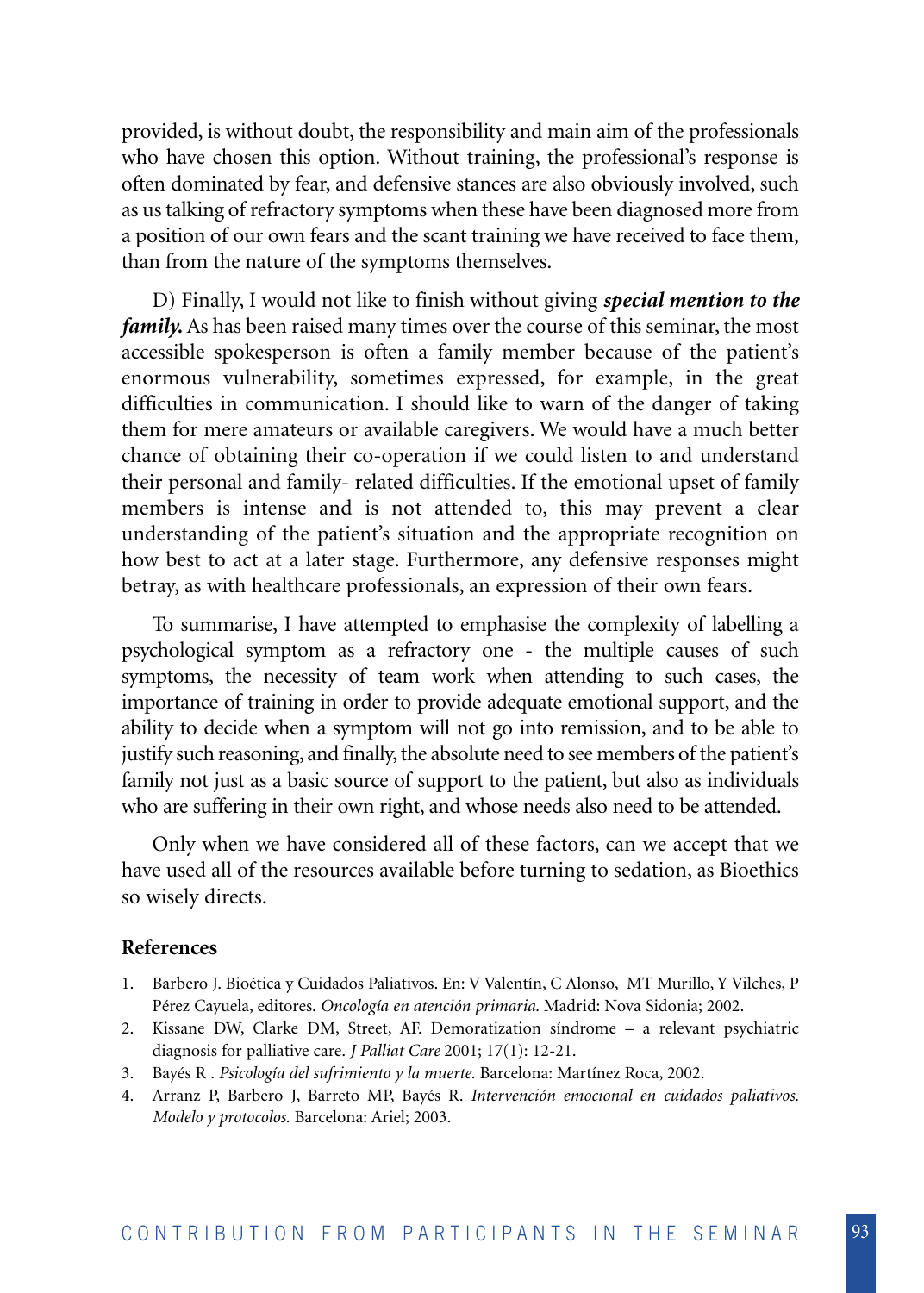# **4.12**

*We should highlight the need to look at the whole patient and to work as a team in order to truly provide comfort. Control of just the physical symptoms, deriving either from the illness or its treatment, is not enough.*

## **Núria Gorchs**

#### **Shaping the values of Society**

I should like first of all to agree with Milagros Pérez Oliva's statement that between all of us and using discussions such as this one, we can help to shape the values of Society. This is why we should correct any mistakes and clarify the difference between terms which are often employed by the man or woman in the street indiscriminately or quite incorrectly, for example, *request for euthanasia* and *assisted suicide,* or *comfort* and *well being.* Such terms are often "prostituted" in our society, and these are concepts which also pertain to the psychological, philosophical and existential realms.

#### **"Listening to the heartbeat of the emotions "**

And with reference to Dr Porta's magnificent presentation where sedation, in a clinical situation presenting refractory symptoms, or with the aim of reducing distress or suffering, is considered appropriate. Other reasons for applying sedation have been defined as "extreme anxiety", "existential crisis" "extreme suffering" etc.

In 1989, Dame Cecily Saunders defined the concept of "TOTAL PAIN" to identify the various sources of suffering: of a somatic nature, or of a psychological, social or spiritual nature, i.e. without physical pain. This alerted us to the need to treat the whole patient, and to work as a team to truly provide comfort, where the control of the physical symptoms derived from the illness or treatment is not enough. Pharmacological prescriptions and specific resources for palliative care and training etc have advanced greatly since that time. But even still and when facing difficult situations, who will listen to the heartbeat of the emotions? who has taught us how to do this? the bioethicists, nurses, social workers, psychologists, priests etc. And how should we act in the face of despair, or the values of others?

There are words and existential aspects that go beyond medical and psychiatric terminology (despair, loss of meaning, dignity and demoralisation), if we refer to the work of William Breitbart, a psychiatrist in the Memorial Sloan-Kettering Cancer Center in New York<sup>1</sup>, who is carrying out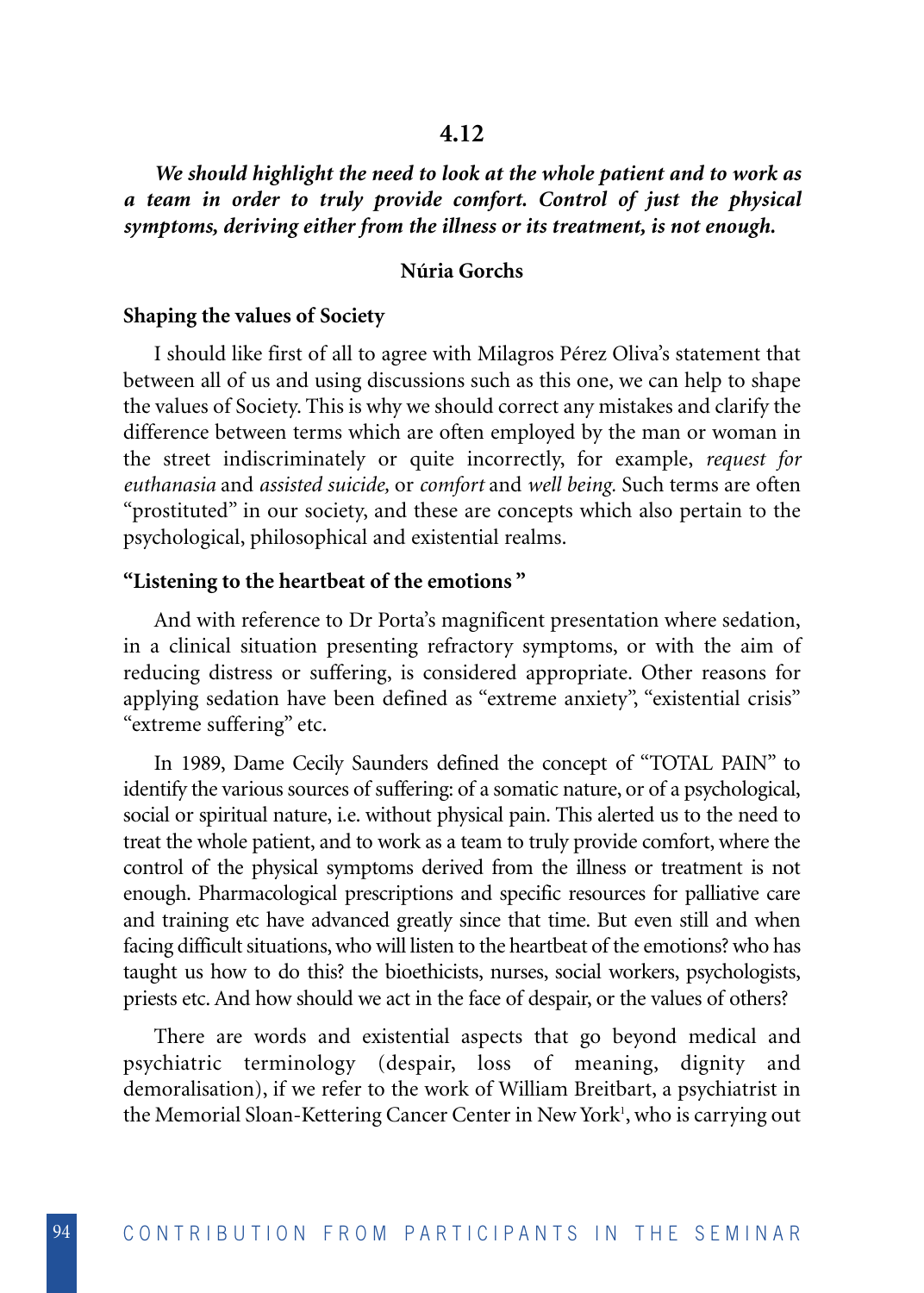research on psychotherapeutic treatment in palliative care centred on the construction of meaning. The final conclusions have not yet been reached, however it would appear that although depression, anxiety, fear, hopelessness and despair are distressing experiences, they can be foreseen. This would help a lot in the systemisation and standardisation of this type of treatment. And, on the other hand, in clinical practice, there is still much to be done to improve our definition of dignity, an area where many factors come into play, and where many aspects of the experience of illness are also involved<sup>2</sup>.

#### **Quality of life threshold: Individualism and change over time**

Realities and expectations are perceptions which are unique to each patient, and which can change continually within that same patient over time. I have seen circumstances over the course of my career which could easily be catalogued as situations of intense suffering (weakness and extreme cachexia, communicating in code etc) which, however, were perceived calmly and reasonably. It is difficult, when one is experiencing normal health and activity levels, to predict or imagine how you might live in certain situations, or the capacity of the human being to adapt to different situations of risk, danger and stress is truly incredible. And we, as professionals, should be very conscious of these distinct realities and expectations, and pay them their due respect, regardless of the field we are in (AIDS, oncology, geriatrics, neurology etc)

## **References**

- 1. Breitbart W, Heller KS. Reframing hope: Meaning-centered care for patients near the end of life. An interview with. *Innovations in the End-of-Life Care.* 2002; 4(6).
- 2. Chochinov HM. Thinking outside the box: depression, hope, and meaning at the end of live. *Innovations in End-of-Life Care.* 2002; 4(6).

#### **Acknowledgements**

I should like to thank Dr. Ramon Bayés for letting me "get involved" in this discussion.

And Dr. Josep Porta for his impeccable and systematic work.

And the Víctor Grífols i Lucas Foundation for demonstrating an interest in improving care for those at the end of their lives, for helping me on a personal level to "sharpen up my thinking".

I should also like to acknowledge all of those professionals and individuals linked to the end of life process who, often, just with their simple presence and experience, can help us to learn new habits and unlearn old, less helpful attitudes.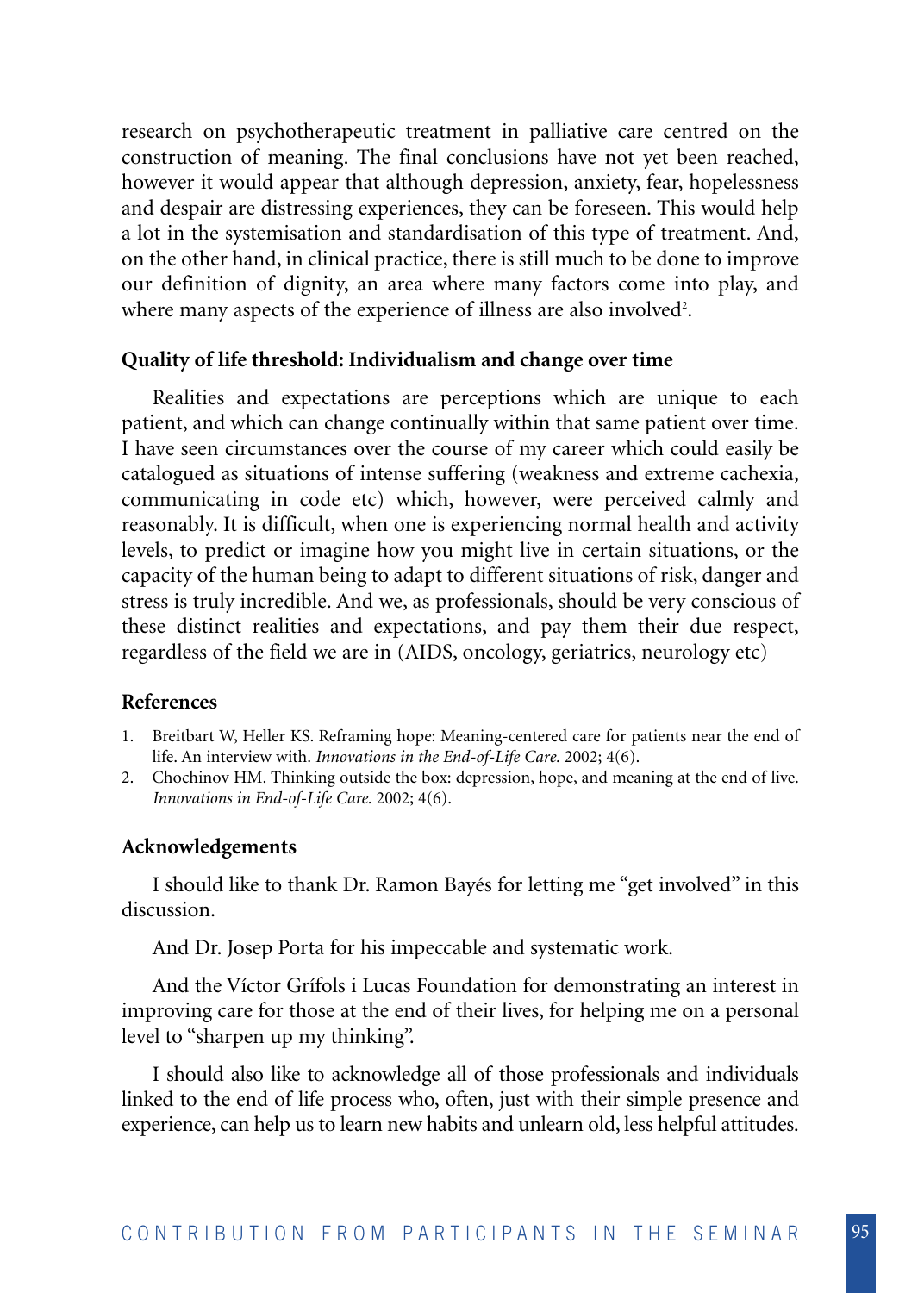#### **4.13**

*Demands for euthanasia and physician- assisted suicide, when examined in their true contexts, do not obey so much the need to affirm the right to dispose of one's own life, as much as the need to find the least bad solution to an extreme situation.*

### **Francesca Puigpelat**

Palliative sedation can be seen as a widely accepted way of "helping someone to die". In contrast to this, there are other models of helping someone to die which are much more widely debated, such as physician assisted suicide and active euthanasia- often confused with terminal sedation.

What all of these situations have in common, despite their conceptual differences, is as Dr Couceiro pointed out, that their ultimate aim is to definitively end suffering.

Understanding terminal sedation, physician assisted suicide and active euthanasia as different ways of "helping someone to die" allows us to give a more satisfactory answer when we are trying to justify and regulate such conduct. Why? Because only from a "helping someone to die" perspective can we view the death of the patient in these cases as it really is: the result of a *mutual agreement* between the various parties, the patient, family members, if there are any, and the healthcare workers, an agreement that is based above all on notions of responsibility and care, rather than on rights and fairness.

Demands for euthanasia and physician-assisted suicide, when examined in their true contexts, do not obey so much the need to affirm the right to dispose of one's own life as much as the need to find the least bad solution to an extreme situation. This is why the patient requests the help of a third party to put an end to a state that they consider unbearable. This request for assistance cannot be sufficiently explained if we are to use only talk of rights and their corresponding duties. In such cases it is not a question of exercising rights and duties, as much as understanding that death is always a painful and difficult test, one which can only be overcome humanely if the patient knows that he can count on the help and commitment of all those around him.

This participation of third parties, which I consider desirable, is not well represented in the arguments given in favour of active euthanasia and physician-assisted suicide. Such situations call, above all, on the right of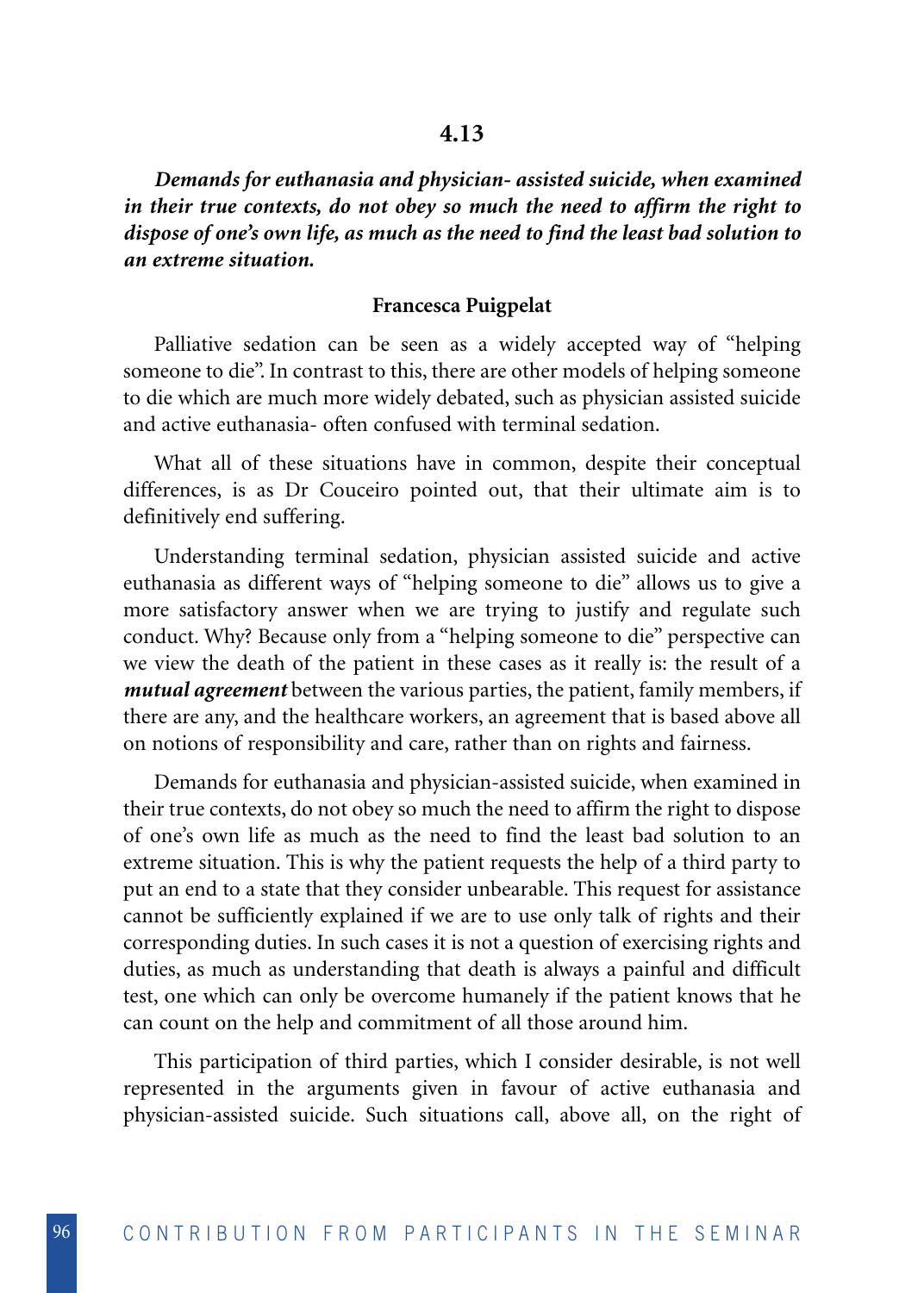disposing one's own life and on free will. The existence of a right normally implies the duty or obligation of another person to satisfy the claims of the individual with the right. In this case, if we consider that the patient has the right to die, we must then maintain that the medical profession has the duty or obligation of providing such a death when the patient cannot undertake it alone through the act of suicide, or when to undertake it alone would be particularly painful or inhumane.

To attach such an obligation to the medical profession does not seem to me to be the best solution. It is a very different thing to allowing doctors to help patients to die when they request such help. Allowing somebody to help a patient to die is not the same thing at all as making it their duty to provide such assistance. Third parties would be forced not to interfere in the behaviour of doctors that offered such help.

This is the stance of the Spanish Constitutional Tribunal.

In its ruling STC 120/1990 the Tribunal ruled that the right to decide about one's own life was a manifestation of free will, but not a fundamental right. It is not a fundamental right because free will is legally covered by article 1.1 of the Spanish Constitution, and does not appear in the section of the Constitution that covers fundamental rights. Although it is not a fundamental right, it might be argued that the State cannot legitimately forbid suicide. But if it may not forbid suicide, can it forbid third parties from becoming involved? If we deem the aim of the prohibition of third party intervention to be the avoidance of potential abuse, we might consider such a prohibition as being neither arbitrary nor disproportionate. If we conceive the ability to dispose of one's own life as a right, it would be even more conceivable that the State might punish the intervention of any third parties in the suicide of a competent individual.

Greater acceptance of terminal sedation is due to the fact that we do not conceive of it so much as exercising the right to die, as appropriate treatment at the heart of a doctor-patient relationship, when one might appeal for compassion and care in helping someone to die. Physician assisted suicide and active euthanasia should be approached in the same way. If living a good life requires the affection and solidarity of others, a good death, in today's highly 'medicalised' or medicated and secular society, also demands the affection and solidarity of healthcare professionals. This commitment may not be legally forced upon us, but it should be legally permitted for those amongst us who wish to assume such a position.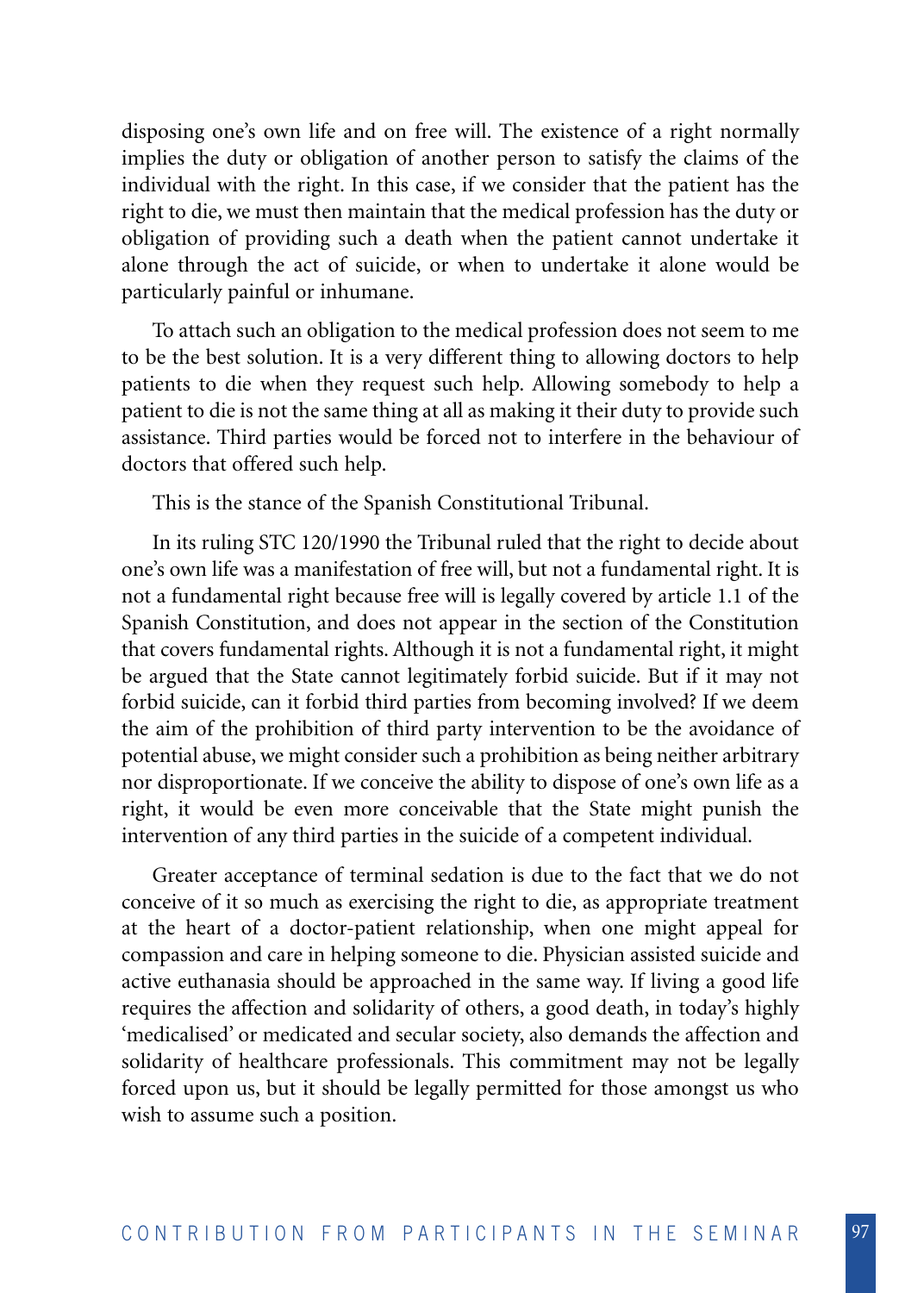From the speakers' presentations today it may clearly be understood that although terminal sedation is an accepted and acceptable practice, abuses may occur; this is why the need to establish protocols, guaranteeing the correct application of such treatment, and equality and safety measures, are being fought for. Abuses are also possible in the provision of physician assisted suicide and active euthanasia, and this is why they should also be submitted to strict controls. Legislative intervention in such matters would be especially useful, not with the aim of prohibiting it, but in order to see such actions channelled correctly. Dutch law, regarding the termination of life at one's own request and assisted suicide, in force since April 1st, 2002, where the doctorpatient relationship is given particular emphasis, might serve as a point of reference for us when undertaking legal reform in Spain in accordance with the new value conceptions which are ever more widely shared by wide sectors of the public. This legislation should not in any way act as a substitute for palliative care. The Dutch experience could also prove very useful to us in this regard. Many patients who have their request for euthanasia denied them choose to die by not taking any food or liquid. This is a painful process where patients should also be able to depend upon the co-operation of doctors. Palliative care could provide such co-operation.

# **4.14**

*We should teach what sedation actually means, to Society in general, and explain the problems we are facing* 

## **Eduardo Clavé**

# **Types of end-of-life sedation. Definition and concept of "terminal sedation". Should we alter the expression "terminal sedation"? Definition and concept of "palliative sedation".**

As Loewy<sup>1</sup> stated, sedation consists of keeping a dying patient in an anaesthetised state. Other treatment is stopped and the patient is administered sufficient medication as to leave him in an unconscious state. Sedation is undertaken with the full understanding that no other active treatment will be given, and that patients will die as quickly as possible of the illness which they are suffering. With profound and irreversible sedation, the patient's death is not only foreseen, it is, in fact, what it is all about. It can however be masked by language which talks of the intention of alleviating pain and suffering.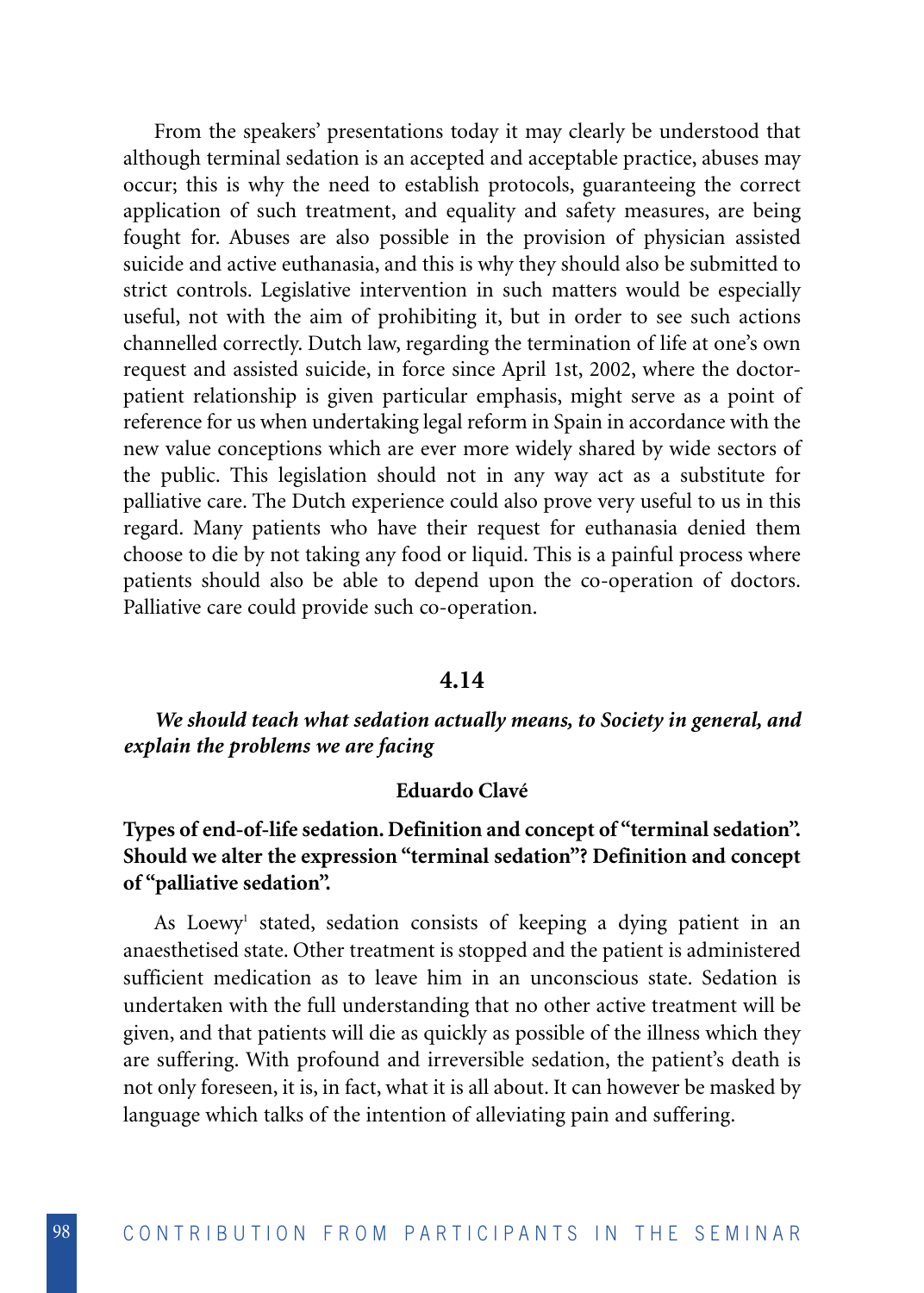The use of the word "sedation", with the aim of naming a treatment which is applied under various circumstances – despite the fact that it is qualified by an adjective which attempts to frame it within a more appropriate context – carries the risk of confusion. This makes research into when treatment should be applied and how to undertake control procedures more difficult.

If we look at SECPAL's definition of "terminal sedation" – where terminal sedation is defined as palliative sedation used in the end-of-life stage – it would seems that this type of sedation (as shown in the example demonstrated in case **"1"** by Dr Couceiro) would not present serious ethical problems, and would be easily understood and accepted by the vast majority of the population. My doubts arise regarding *"psychological suffering"* alone, which can be deduced by the definition, as it would be difficult to identify end-of –life phases where physical symptoms were not present .

Regarding "palliative sedation", reference is made to alleviating one or more refractory symptoms (not when suffering the final death throes). But it is not clear whether physical, psychological or both types of symptoms are being referred to. As for the alleviation of physical symptoms, there seems to be no argument against it, after the judicious use of the available medical and psychological resources, and the request for a second opinion from another professional expert in symptom control has been sought. As Dr Couceiro discussed in case **"2",** the use of sedation can be argued from a "lesser evil" perspective, or even from the principle of "double effect".

There does however appear to be more difficulties in using sedation for psychological reasons – *existential suffering/ extreme anxiety*– as hospitals do not have any easy way of making objective judgements here.

I would firstly try to use the term "sedation" only when referring to "deep, irreversible sedation". Secondly, I would differentiate between end-of life sedation and palliative sedation. In the end-of-life stage I would withdraw the term "sedation", and I would include it as standard treatment in controlling symptoms of this stage, using a different name such as for example, *"sedative treatment at the end-of-life phase"* (or another term that was capable of expressing something similar and eliminated the word "sedation"). I would use a similar wording, *"sedative treatment of physical refractory symptoms"* for what those documents under discussion today might call "palliative sedation" for physical refractory symptoms.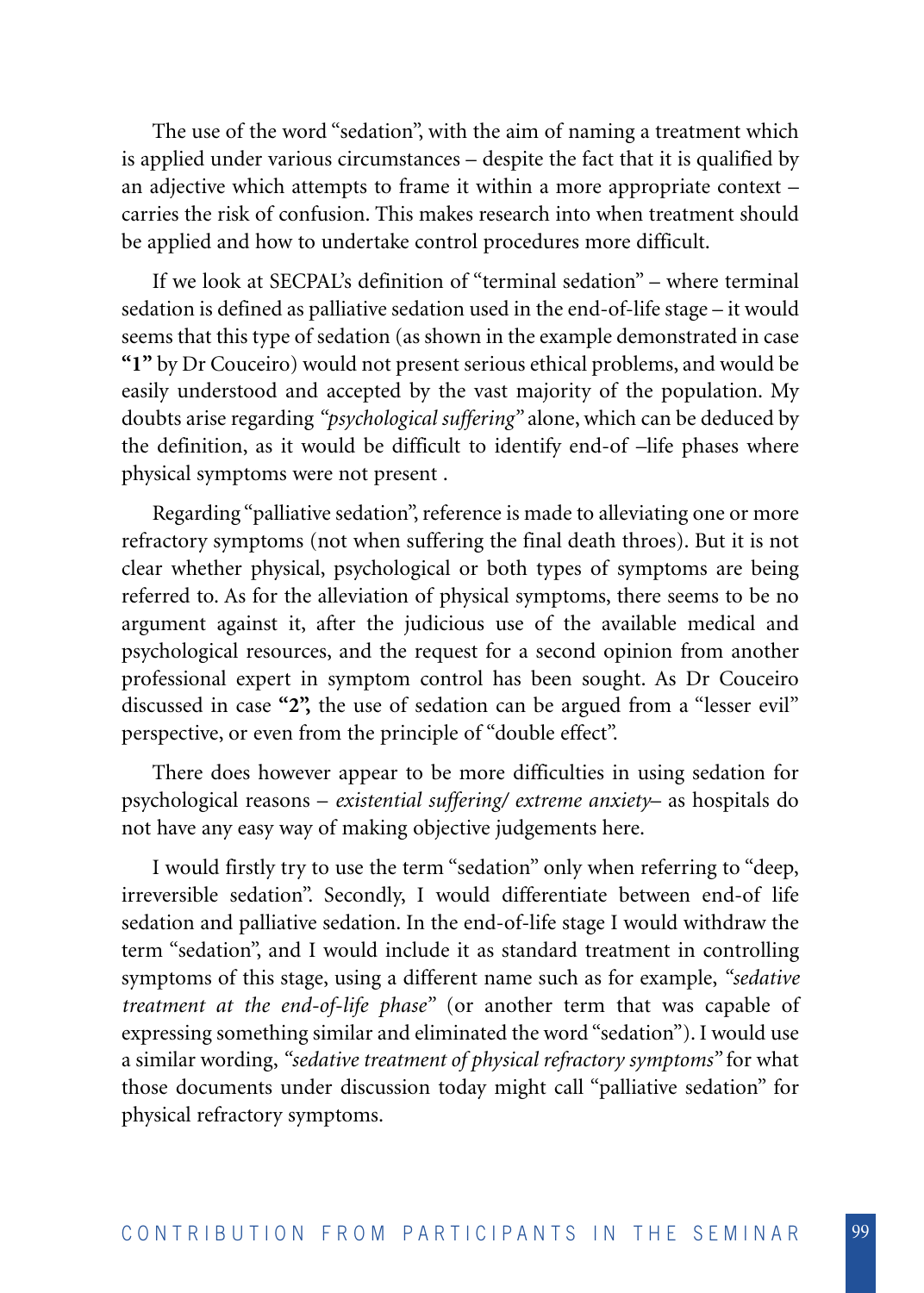I would thus reserve the word "sedation" for that form of treatment which comprised most difficulties in justifying, i.e. sedation for psychological reasons. The reasons behind such changes are:

- That the sedative treatment at the end-of-life phase or for the control of refractory symptoms might be considered "good practice", and may therefore be included in the Principle of No Harm. This does not preclude seeking the consent of the patient to any sedative treatment, and his being informed of such a possibility throughout his illness.
- That sedation for psychological reasons, apart from the difficulties in measuring, is linked more to the principle of Autonomy and requires explicit consent as well as a series of other prerequisites, as demonstrated by Dr Couceiro in the steps which should be taken in order to ensure correct practice is followed. We should also be aware that the patient may remain quite some time (weeks or months) with this type of sedation.
- In this way we could include the first type in an ethics based on the principle of minima, and the second type in an ethics based on the principle of maxima.

**Criteria and conditions that should be considered when applying sedation. Definition and concept of "extreme anguish". The importance of evaluating the intensity and irreversibility of psychological discomfort that might lead to palliative sedation. Can some or most cases of uncontrolled end-of-life anxiety be prevented? How? When? Where? By whom?**

What I have called, *"sedative treatment at the end-of-life phase or of physical refractory symptoms"*, should be included in a protocol of best practice. It should be a treatment alternative that the patient (and society) should be aware of, so that he may decide to accept or reject such treatment from a position of autonomy.

As for what I call *"sedation",* meaning the use of sedating medication to eliminate the patient's consciousness in an irreversible form, which I would reserve for psychologically motivated treatment, I should like to make some observations:

• The end of a person's life is the end of *"his life"* and he is undergoing *"his own death".* Even bearing in mind the prudence of medical staff who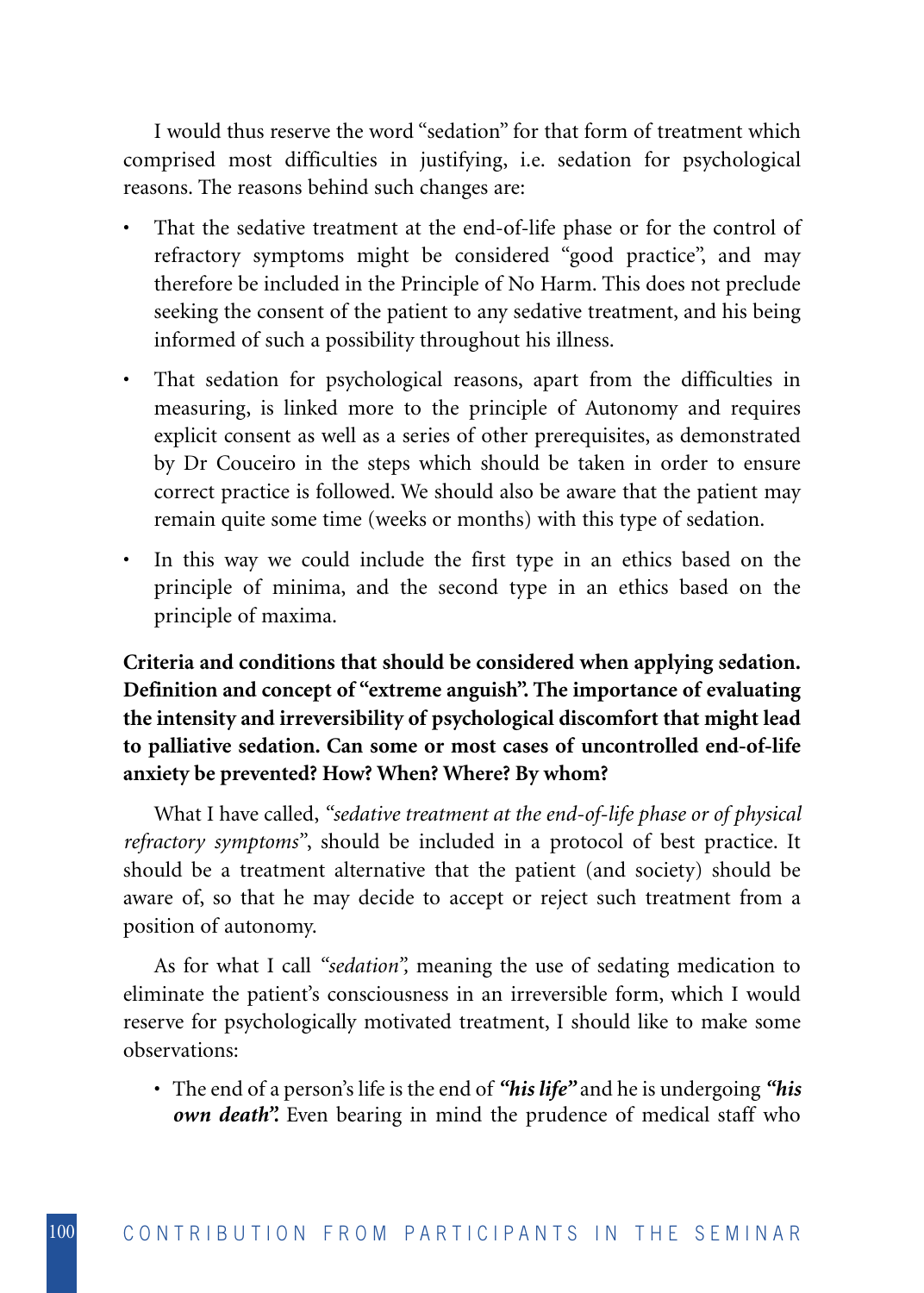would wish to be absolutely certain in cases where their evaluation of psychological anguish leads them to deduce the need to administer deep and irreversible sedation, we ought to eradicate the "need" of the doctor to control the process of death. That is to say we should avoid the type of *disguised "paternalism"* which, using the excuse of the difficulty of measuring or evaluating the psychological suffering of a patient, might decide that the patient should not be sedated.

• Whether or not to tolerate the end-of-life suffering – with appropriate palliative treatment- corresponds to the patient himself. We can thus, guided by prudence and by our own medical knowledge, agree upon various treatments- including temporary sedative treatment, psychological and emotional support, availability etc – whilst we are waiting for "results" over a "period", which must also be agreed with the patient, and which will allow us to arrive at the Treatment Limitation agreement, or to agree upon (deep and irreversible) **sedation.**

As for preventing such situations - this would derive from an appropriate doctor-patient relationship. The cultivation of such a relationship would have its foundations in the *technical knowledge* and *the care ethic.* I consider both of these elements to be fundamental to Palliative Care, and they were discussed magnificently by Javier Barbero and Francesc Torralba.

**Are there clinical guidelines or a recommended protocol for sedation? Should one exist? Role of patient, family members, doctor, other healthcare workers, and team. When facing major refractory symptoms, how might one determine a "reasonable" waiting period before proceeding to the sedation of a patient ?**

All protocols should make reference to the *patient's wishes.*

As for *"sedative treatment at the end-of-life phase or of physical refractory symptoms",* this should also be included as a treatment alternative in the guidelines or protocols of best clinical practice. The possibility of such treatment should always be made known to the patient, in order that during the process of communication between doctor and patient he might either accept or reject such treatment.

Furthermore, such treatment should also be available as an alternative treatment for psychological suffering. The protocol should also state the need to revise the points proposed in Dr Couceiro's text, and should attempt to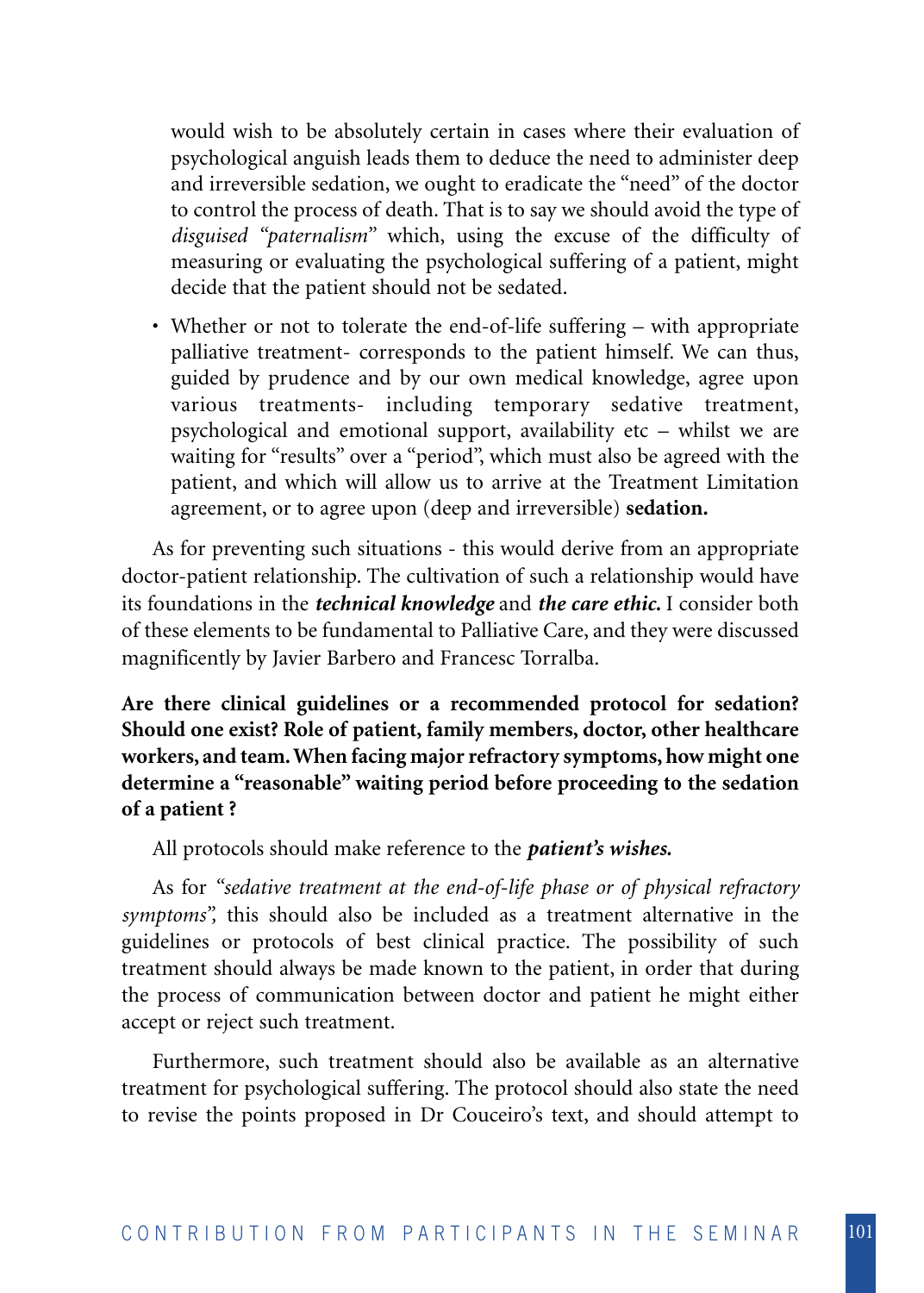avoid the risk of *"wanting to control the death process"* on the doctor's part, this should correspond solely to the patient. Consent, should, of course be explicit.

*The "reasonable" period should be determined by the patient – an* appropriate degree of communication between doctor and patient would facilitate an agreement on a "reasonable period".

Family members – but only with the patient's consent- may participate (in our society it is right that they should) in the process of communication and reflection necessary for taking such decisions. If we take the position that the doctor must always side with the patient, in the event of any conflict between the patient and his family, the doctor must always defend the patient's position and explain, in a convincing manner, why the patient's decisions are to be respected.

# **Difficulties in applying informed consent. How might they be resolved? In what type of circumstances might the possibility of sedation abuse be more likely to occur? Explicit, implicit and delegated consent. Sedation at the patient's request. Under what circumstances might sedation be considered as psychological euthanasia?**

Informed Consent should be explicit in those cases of sedation for psychological motives. In other cases it should be considered as a best practice alternative, to which the patient may or may not give his consent, as with any other treatment.

The risk of abuse exists in all situations where the doctor-patient relationship is governed by a paternalistic viewpoint. It is often caused by the deficiency in communication technique resources which prevents an explanation to the patient of the various alternatives open to him.

Delegated consent may come through his representative via previous directives (oral or advanced directives) when a patient is no longer competent to take such decisions.

# **Before applying irreversible sedation, how should the "psychological grief " of family members be handled?**

The family should be informed at the same time as the patient. Family members' grief should not be any different just because we are dealing with sedation. The alleviation in suffering that sedation provides is a strong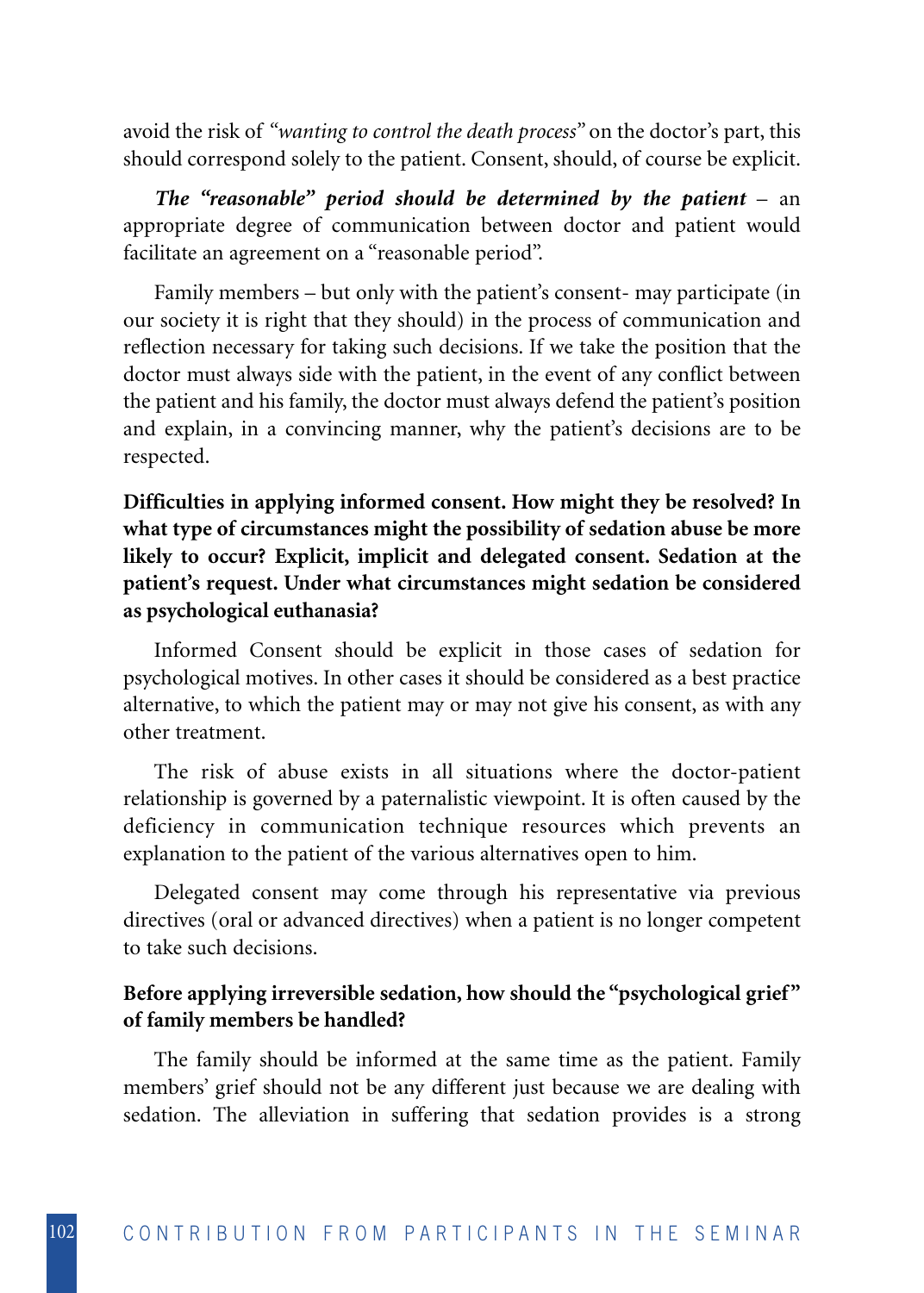consolation. The doctor's duty is to provide arguments that distinguish between sedation and euthanasia. It might be helpful in this respect, to make people aware of the concept of deep, irreversible sedation, i.e. both healthcare professionals and the general public (perhaps first waiting until such time as a high level of consensus is reached amongst healthcare workers before exposing the public to such argument).

# **Pending problems**

- The need to make society aware of the meaning of sedation, and to explain the problems we are faced with.
- Resolve the problem of the confidentiality of the end-of-life, as the dying process is an intimate period which should not be invaded by a whole team of healthcare workers with different values and beliefs, and differing levels of maturity and sensitivity.
- Resolve the difficulties that sedation, as an alternative treatment which might involve the "slow" death of patient, might cause in hospital wards or at home, such as: the controls which must be given to the patient (type and how often), the acceptance of the various health workers involved (nurses on different shifts, doctors on cover etc) whose participation in the sedation decision has either been minimal or has not taken place at all, control of family anxiety caused by doubts over the procedure or of the "slowness" of the end: the medication – temporary wakefulness – or its side effects such as paradoxical agitation.

## **Reference**

1. Loewy EH. Terminal sedation, Self-starvation, and orchestrating the end of life. *Arch Intern Med* 2001; 161: 329-32.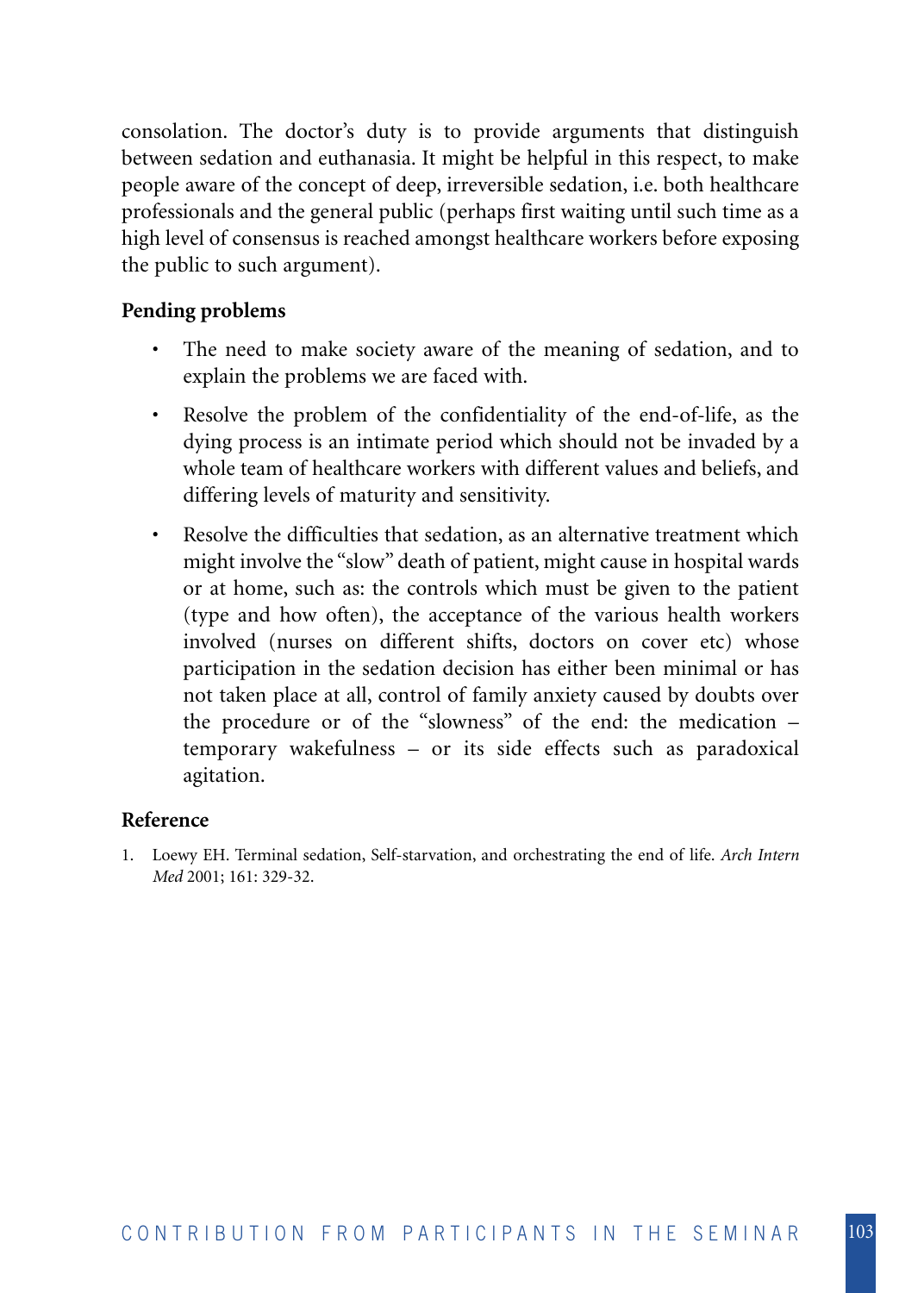*Waiting, just waiting, is undoubtedly one of the most difficult situations a human being can find himself in (…) Waiting, and what is more, waiting for our own death throes which in turn herald our own death, seems to me to be something awful, inhumane, a great mistake born of ignorance in a culture which is always in a hurry to get a result, even if the result is the end. But it should not be a question of waiting to die, but of living life intensely, even in its final stages.*

## **Clara Gomis**

#### **What are we silencing when we sedate a terminally ill patient?**

Waiting, just waiting, is undoubtedly one of the most difficult situations for a human being to bear. Humans have arrived where we are in today's cosmos through our capacity to transform, create, and give meaning to our environment as well as to our own lives. Waiting, and what is more, waiting for our own death throes which in turn herald our own death, seems to me to be something awful, inhumane, a great mistake born of ignorance in a culture which is always in a hurry to get a result, even if the result is the end. But it should not be a question of waiting to die, but of living life intensely, even in its final stages.

Ever since Cecily Saunders began building the road towards palliative care in the 60s, healthcare systems and individuals have been becoming increasingly aware that there is still much to be done in the final stages of life. Almost at the same time, Elisabeth Kübler-Ross was working on identifying the stages of the grieving process to increase our understanding of what happens when somebody dies, and what might be expected. And these days, the opportunity to actively face the facts is even more possible when we have authors such as Worden talking not of "stages of grief" but of "tasks" to be undertaken.

Death is certainly a process, and a process which has the particular effect of accelerating the evolution of an individual, and making it possible, in a few days, to overcome personal issues which we had avoided achieving (such as asking for forgiveness), or to fall into situations which we had achieved avoiding over decades (such as desperation). Everything about us evolves over our final stage: our hopes, fears, values, attachments, tasks and emotions. Something which was of the utmost importance to us three years ago, was different three months ago, and even today might have changed from yesterday. This is why facing death alone is a difficult task, as is watching a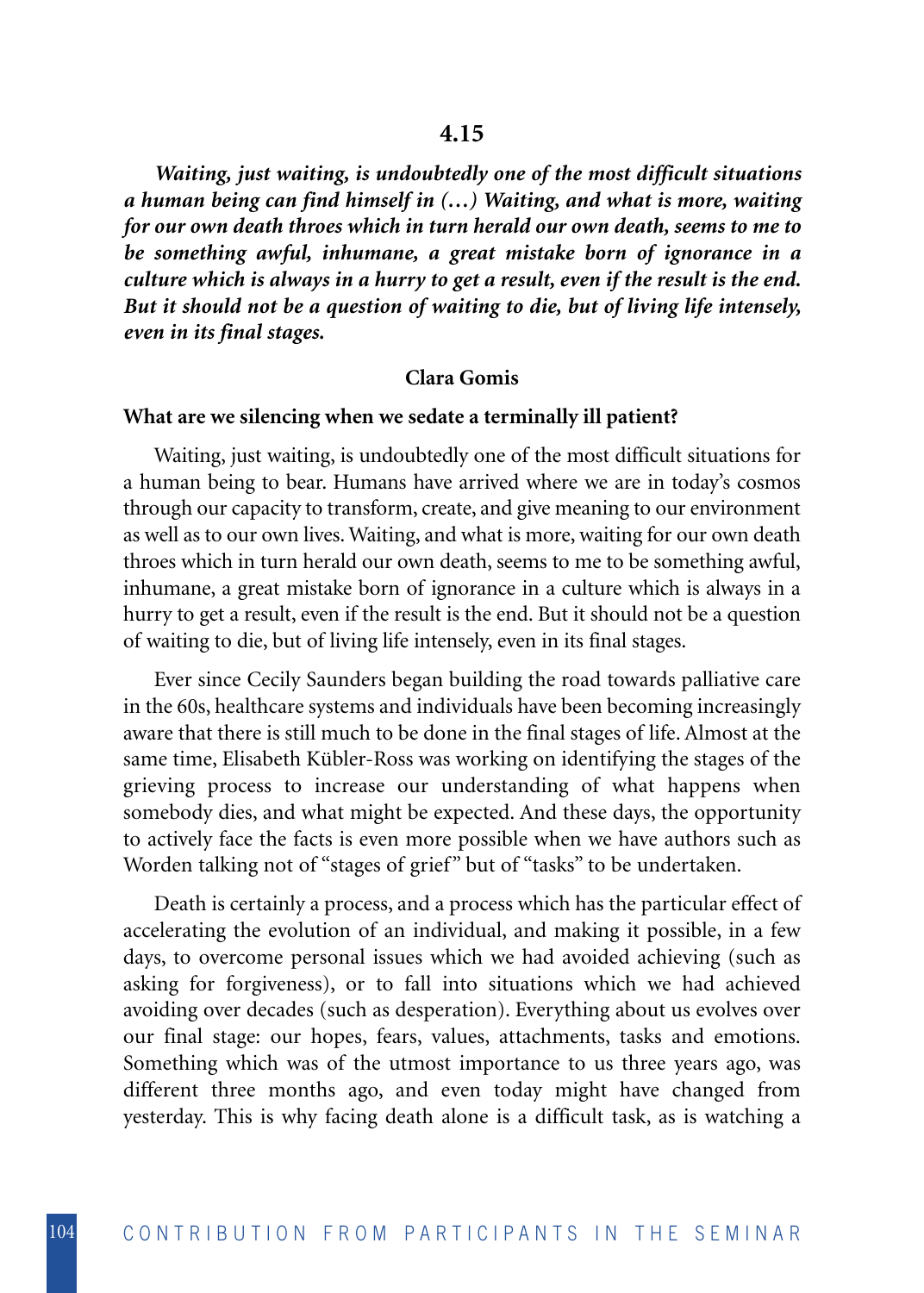dying person face it and not knowing what to do or what to say; and the capsizing might make us lay anchor even before we feel we have reached port.

Helping someone to die is, above all, in the palliation of the patient's physical pain because so much pain is capable of nullifying the individual. The current pharmacological painkilling possibilities, and more specifically, the possibility of adjusting the type and level of sedation of each patient, has been an incalculable achievement of medical science. An achievement which in turn throws up ethical questions to which the medical community is ever more sensitive, and which it wishes to respond to in a conscientious manner, that is to say, reflectively and studying each case according to its own particular circumstances, not according to a few basic principles which have been dictated to us.

But helping someone to die also means helping them to die well, which means, amongst other things, helping them to die at peace with themselves, with others, and with life itself: to die when the moment has arrived, when we close the circle, when we arrive at the port, or when, we have at least been able to take some measures which allow us to leave feeling satisfied. Innumerable circumstances make such a dignified death difficult, if not impossible: anguish and suffering over the end of our own life, because we fear being separated from those we love, because of the grudges we might bear or the hate we may feel, because of the bitterness at having become a burden to others, the humiliation of no longer being able to control almost anything, because of what we have done or left undone, because of what others may still continue to do, because of fear of the beyond or of a vacuum, because of the "who will look after you?", or the "what will become of you all?", and all of this lived often alone or in silence. I believe that suffering, tied into our life as it is, should be undone, not cut off. But that requires a lot of help, help of various types.

Firstly we should silence the physical pain as far as possible, and doctors – in open dialogue with the patient- will decide on the if, the how and the when of sedation. However, emotional suffering or pain, needs to be expressed before it can be undone, resolved or transformed. Suffering is not, nor should it ever be, considered as an end to itself, but it is a part of the progress of man, which often lives through difficulty, contradiction or meaninglessness, and must be forced to face such things in order to be able to advance. Psychological and spiritual suffering is probably the symptom that can be cured, wants to be cured and must be cured. But very few people can achieve this alone. And this is where my thoughts and my question on today's debate on *"Ethics and endof-life sedation"* lie: What is it *that we are not doing,* within the healthcare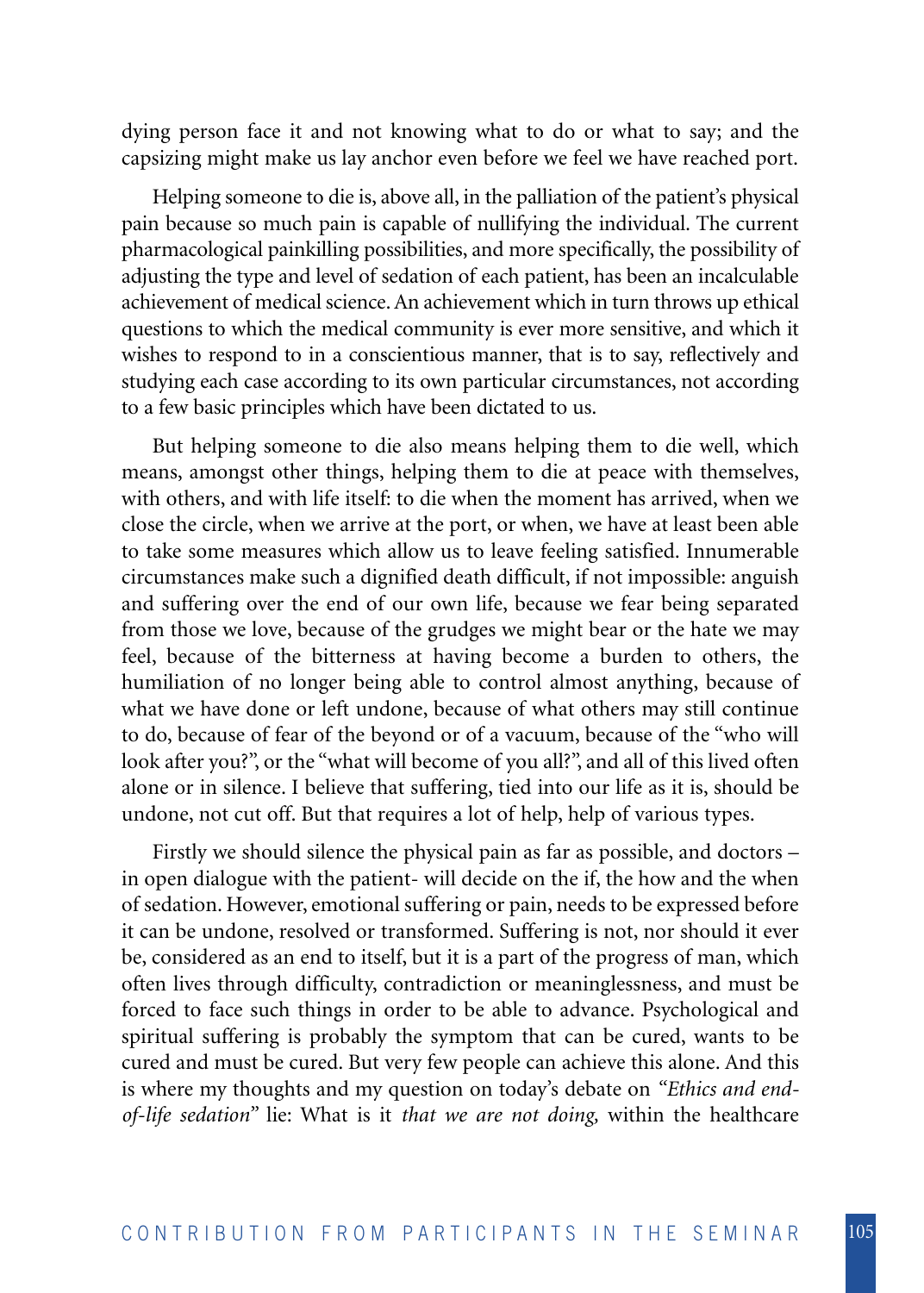system, when we sedate a dying being? Or to put it another way: are we certain that his suffering is refractory?

We sedate to alleviate or quieten pain and suffering when the illness is at an advanced stage and the symptoms which cause the distress are refractory, i.e. can no longer be controlled by any other way than affecting the consciousness of the patient. We sedate, of course, with the patient's consent, or when this is not possible, his family's. But, what have we been able to offer (support, direction, careful listening, attendance, care, company) before we decide that the suffering that that person is undergoing is indeed refractory, that is, that there is nothing else that can be done, that we have reached rock bottom?

Waiting, just waiting is abominable. Waiting for our own death or the death of another (friend, relation or patient). We do not have the proper words for it (terminal illness, death throes), because culturally and socially we have an absolutely passive and factual concept of death as an indisputable fact involving total extinction. But death, when it is not a sudden death, is a task that human beings can often undertake and consciously direct. The dying person is indeed undertaking a difficult process, one of the most difficult that he has ever had to face, the opposite in many senses of the one he has been undertaking ever since he was born. Now it is time to let go, to say goodbye. We should support him, help him to die whilst attending to his physical, psychological and spiritual needs as they appear; give him time and space (intimacy); without fear and up close; with the appropriate means, with training and with tact.

# **4.16**

*A true ethos of palliative care can only be developed if we consider it on two levels. On the first level, any moral judgements made should be imperative and categorical, abstract and universal. However, on the second level, judgements should always be concrete, particular and specific*

# **Juan Manuel Núñez Olarte**

### **The relevance of cultural considerations to sedation in Palliative Care**

Might the ethics of palliative care be culturally dependent? This question has recently been addresses by Professor Diego Gracia. In his analysis of our moral experience, he pointed out the differences between the "what should be,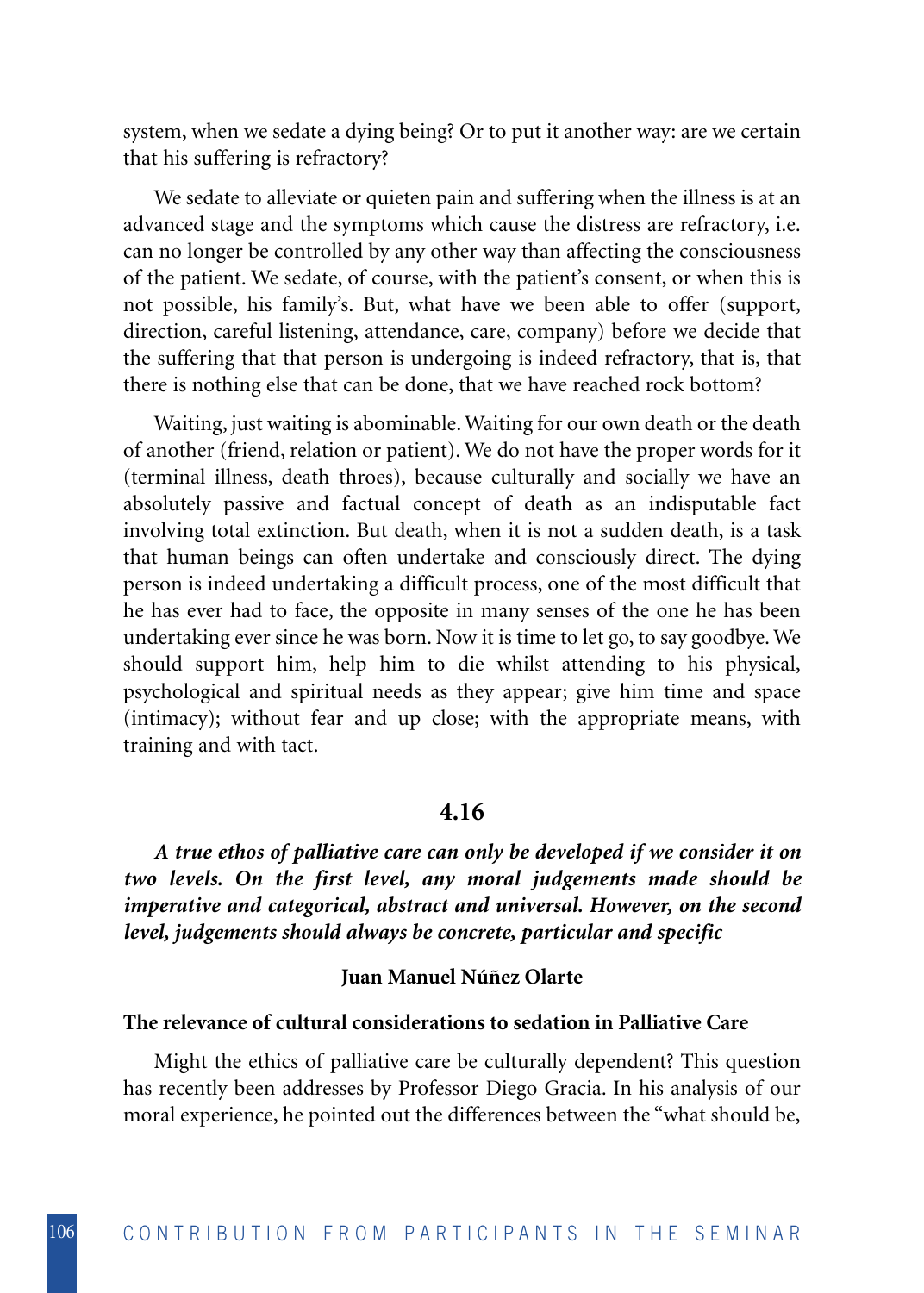but is not yet" level, and another level "defines our duty here and now, what we should be doing". On the first level, the moral judgements that are made are imperative and categorical, abstract and universal. However, on the second level the judgements are always concrete, particular and specific. The two levels never coincide: the first one is universal and the second one is specific, the first one is free of cultural conditioning, and the second is culturally dependent. The thesis defended by Prof. Gracia is as far away from "moral fundamentalism" as it is from "cultural relativism". A true ethos of palliative care can only be developed if we consider both "levels". The *prima facie* categorical imperatives of the first level should be balanced by empirically conditioned imperatives which may be defined through a process of deliberation. This should in no way allow itself to denominated "cultural relativism" because it takes cultural aspects into account, although, it might perhaps be called "prudentialism" or "deliberationist". His opinion is that the only reasonable stance is one of "relative absolutism", a stance which aspires to an ideal world, but recognises at the same time the exceptions that prove the moral rules of an imperfect world<sup>1</sup>.

The presentations on palliative care, undertaken by Professor Couceiro and Doctor Porta, which we have been debating today, call for an integrated vision, but in my opinion, they both respond rather to the prerequisites of the two levels of ethics as described by Professor Gracia. One of the best elements of this debate has been the positioning and juxtapositioning of both excellent texts and authors.

Hence, this debate is a true reflection of the need to attain that ideal balance between the two levels of ethics already mentioned. In fact, our legislators also attempted to attain such a balance when they established the law Ley 41/2002, a basic regulatory law regarding patient autonomy, and the rights and duties regarding clinical information and documentation<sup>2</sup>. This text establishes the basic principles of the dignity of the human individual, respect for autonomy and will, and a respect for privacy. Furthermore it establishes the patient's right to have access to all available information regarding his health. However, the same legal text specifies the right of the individual to have any wishes respected regarding the desire not to be informed, as well as the option of the doctor to limit such information if he deems it necessary for treatment purposes. It also considers the possibility of access to such information by those individuals close to the patient, if he allows it either expressly or tacitly.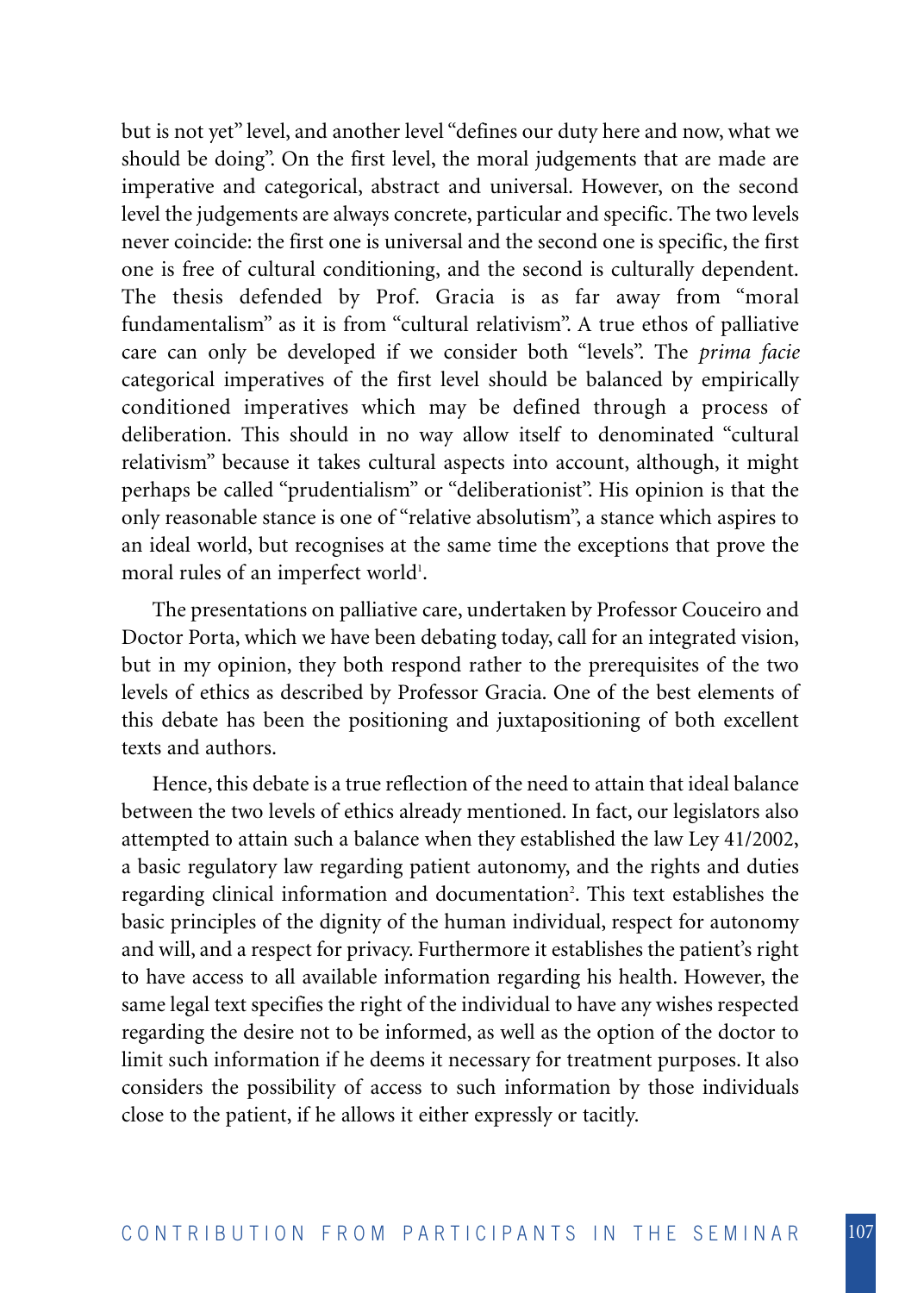I should like briefly to highlight some cultural considerations, which, in my opinion, are basic, if we are not to fall into that sort of "moral fundamentalism" which our lawmakers have so assiduously attempted to avoid. The existence of a cultural specificity in the practice of palliative care is an undeniable fact, and it has been shown to affect numerous areas, such as:

- Death rituals
- Grieving patterns
- Family systems and relative roles
- Emotional expression
- Dietary requirements and the use of alternative medicines
- Beliefs regarding the origin of illnesses
- Definition of terminal illness
- Traditions of "agony" or death throes, versus "the final 48 hours of life"
- The tradition of hospices versus the traditional lack of hospices
- The prescription of opiates and psychotropic drugs
- Communication of the truth, and revelation of the diagnosis and prognosis to the patient in an advanced stage of illness<sup>3</sup>.

In the analysis of our attitudes toward sedation in palliative care, some authors have considered it important to go more deeply into the persistence of specifically Spanish cultural models in the dying process<sup>4</sup>. The "Spanish death", as initially described by art historian specialists, is a daily, clinical reality for the specialists in palliative care in Spain. The concept of "agony", meaning that period where the senses are confused, and which comes immediately before death, has not been modified since it was first defined in the *Ars Moriendi* treatises of the 16th century. In the traditional, Spanish "good death", the dying person's lucidity is neither expected nor desired.

This brief historic review would not make much sense if it were not accompanied by data which support our thesis on the persistence of such cultural models. This is why it is extremely important to recall the comparative cultural studies on sedation on palliative care that our unit has been carrying out. These studies have been the only multicultural comparisons carried out to date. In the first study, our unit contributed with 100 consecutive patients to a multi-centre study, with similar units in Canada, South Africa and Israel<sup>5</sup>.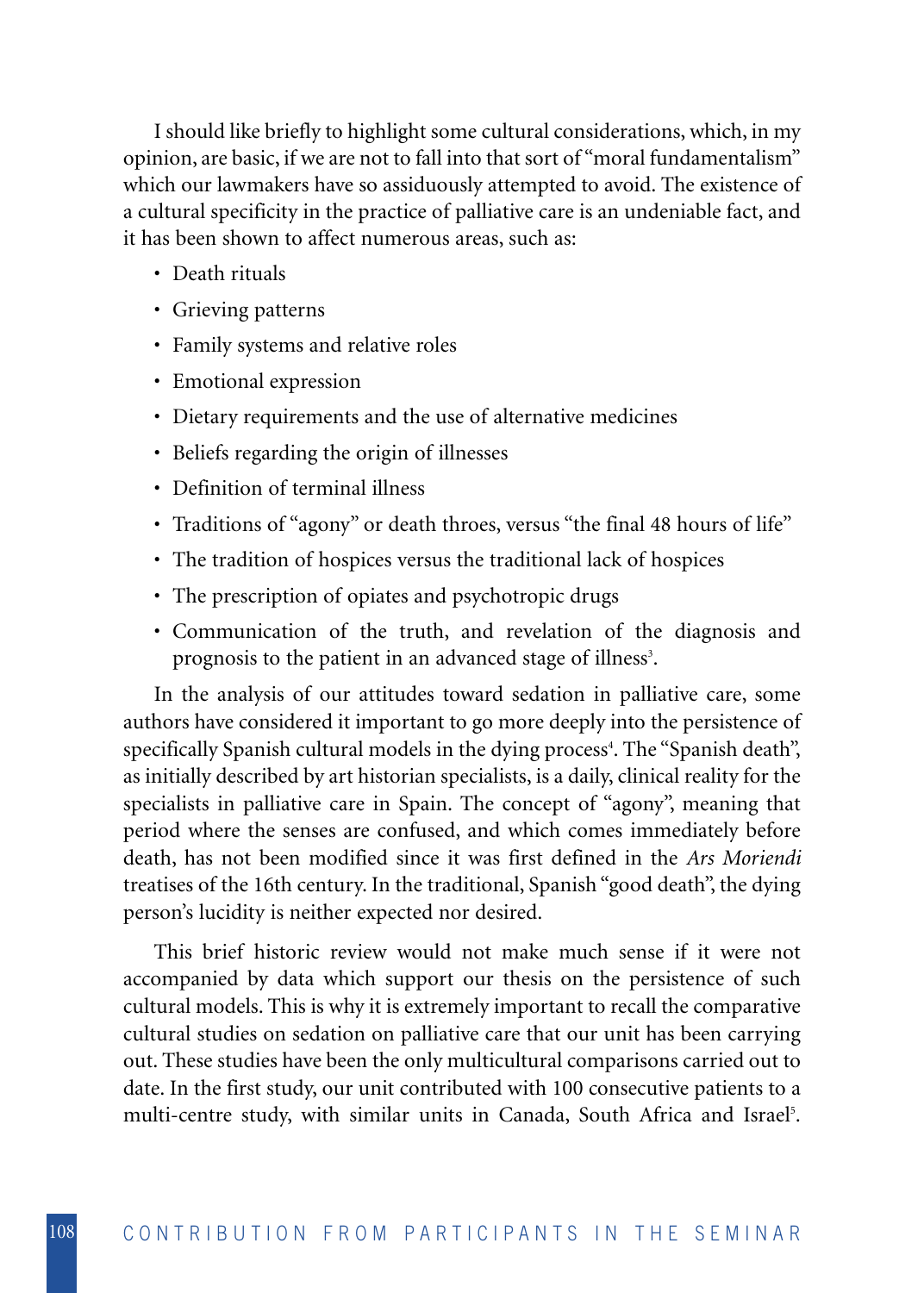Varying differences were found amongst the centres that participated, and these were the subject of subsequent discussion. The most surprising difference, from the non-Spanish participants' point of view, was the need for sedation for psychological/existential suffering in our centre.

As a consequence of this, a second study was designed whose only aim was to test the hypothesis that there were significant differences in the importance that patients and family members attached to lucidity, and information regarding the diagnosis, between a palliative care unit in Edmonton (Canada), and a corresponding one in Madrid (Spain). This work has also been recently published and can be summarised as follows. The population under study was made up of patients submitted to a first consultation with one of two Palliative care teams located in acute care wards in Madrid (M) and Edmonton (E). All consecutive patients with a diagnosis of terminal illness, over the age of 18, who presented with a normal Mini-Mental State examination, were included. The patients had to be capable of communicating clearly in English (E) and Spanish (M). A standardised translation was used to structure identically phrased questions in both centres that would allow patients and family members to give (Yes/No) answers to four respective questions. These questions broached the following subjects: lucid thinking; drowsiness/ confusion induced by painkilling/ antiemetic medication; drowsiness/ confusion induced by anti-anxiety /anti-depressant medication; awareness of the diagnosis.

The results evaluated 100 patients from each centre. Significant differences were found in sex (M - females 39%; E – females 60%; p<0.05); type of primary cancer (p<0.05); education levels and occupation (lowest in M; p<0.05). Patients and family members in E were in agreement in their opinions almost 100% of the time, however agreement in M varied between 42 and 67% of the time. These results would suggest the existence of significant differences between patients and their families in E and M, regarding the importance given to full lucidity, and to an awareness of the diagnosis. The absence of agreement between patients and family members in M is a significant factor which could potentially complicate communication between patients and families. Medical management in E and M might be influenced by the importance attributed to cognitive alteration by both patients and their families in both centres.

I should like to end with the editorial comment that accompanied the publication of our last study. It stated that it is on the basis of universal values,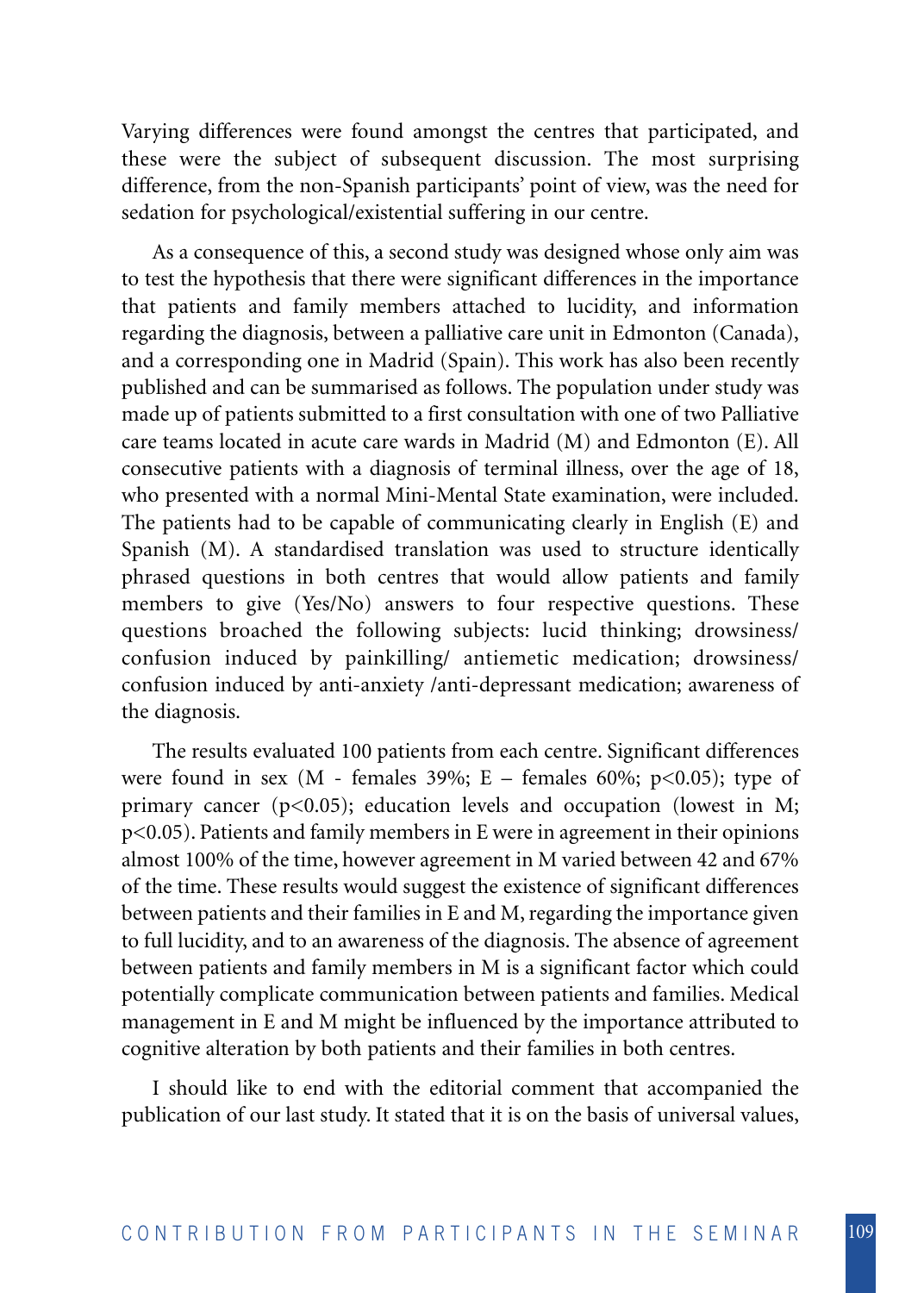and not on the basis of relativism, that the moral debate on life and bioethics should and must continue. However, cultural diversity and pluralism are enriching because of their insistence on difference and not homogeneity, and because of the fact that they put people and places into context. Cultural diversity empowers us, both at the patient's bedside as well as during bioethical debate<sup>7</sup>.

## **References**

- 1. D. Are the ethics of palliative care culturally dependent?. *Eur J Palliat Care* 2003; 10 (2) suppl: 32-35.
- 2. *B.O.E.* Ley 41/2002 de 14 de noviembre. Sanidad. Ley básica reguladora de la autonomía del paciente y de derechos y obligaciones en materia de información y documentación clínica. 15 de noviembre 2002; 274: 40126.
- 3. Núñez Olarte JM. Cultural difference and palliative care. En B Monroe, D Oliviere, editores. *Patient participation in palliative care.* Oxford: Oxford University Press; 2003. p. 74-87.
- 4. Núñez Olarte JM, Gracia D. Cultural issues and ethical dilemmas in palliative and endof-life care in Spain. *Cancer Control* 2001; 8 (1): 46-54.
- 5. Fainsinger RL, Waller A, Bercovici M, Bengston K, Landman W, Hosking M et al. A multicentre international study of sedation for uncontrolled symptoms in terminally ill patients. *Palliat Med* 2000; 14: 257-65.
- 6. Fainsinger RL, Núñez Olarte JM, deMoissac D. The cultural differences in perceived value of disclosure and cognition: Spain and Canada. *J Palliat Care* 2003; 19(1): 43-48.
- 7. Surbone A. The quandary of cultural diversity. *J Palliat Care* 2003; 19(1): 7-8.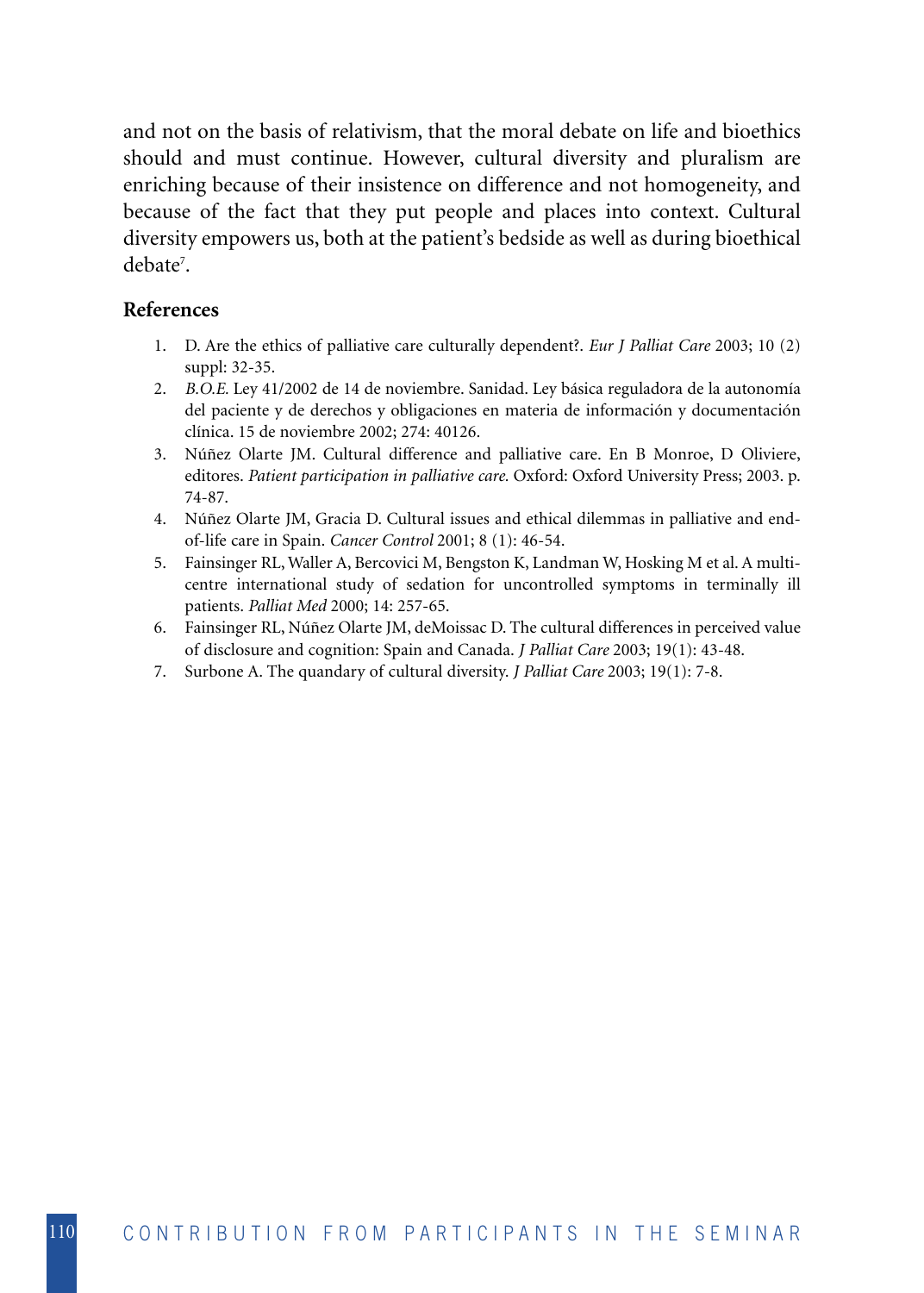#### **4.17**

*A lot of the problems raised by terminal sedation derive from us not being able to view some principles of ethics with a critical and responsible eye, because they have been transmitted to us as both absolute and irrevocable.*

#### **Victoria Camps**

#### **The ethical perspective**

The world of palliatives has been viewed from an ethos of conviction, i.e. from an ethical paradigm that considers that moral judgements and acts consist of the deductive application of some general principles. Azucena Couceiro, following Max Weber, proposed an "ethos of responsible conviction" to counter this model: principles, but principles faced with the consequences, making individuals responsible for the results derived from the application of their convictions or principles. I think it is important to begin with such a consideration, because a lot of the problems raised by terminal sedation derive from us not being able to view some principles of ethics with a critical and responsible eye, because they have been transmitted to us as both absolute and irrevocable.

What are these principles? In the case under discussion, there is basically just one: the value or right to life, from where we seem to derive that causing death is not legitimate, even when it is imminent. Given that terminal sedation usually generates an irreversible loss of consciousness, sedation cannot be seen as a lessening of suffering, but quite simply as the provocation of death.

It is true that the consideration of principles as absolute, and not open to interpretation, is being increasingly modified in an age like ours which tends to take shelter in relativism. If this were not so, the matter we are discussing today would not be subject to such debate, nor would terminal sedation be considered as a thing that is not only ethically acceptable, but also often imperative from an ethical stance. It is increasingly this way because we have added another duty to the duty of protecting life: the duty to palliate suffering. Attempting to lessen suffering is an obligation, a duty, it humanises clinical practice.

Furthermore, given that palliative care at the end of life actually accelerates death, to maintain both the principle of protecting life and that of palliating suffering, forces us to consider not only these principles, but also the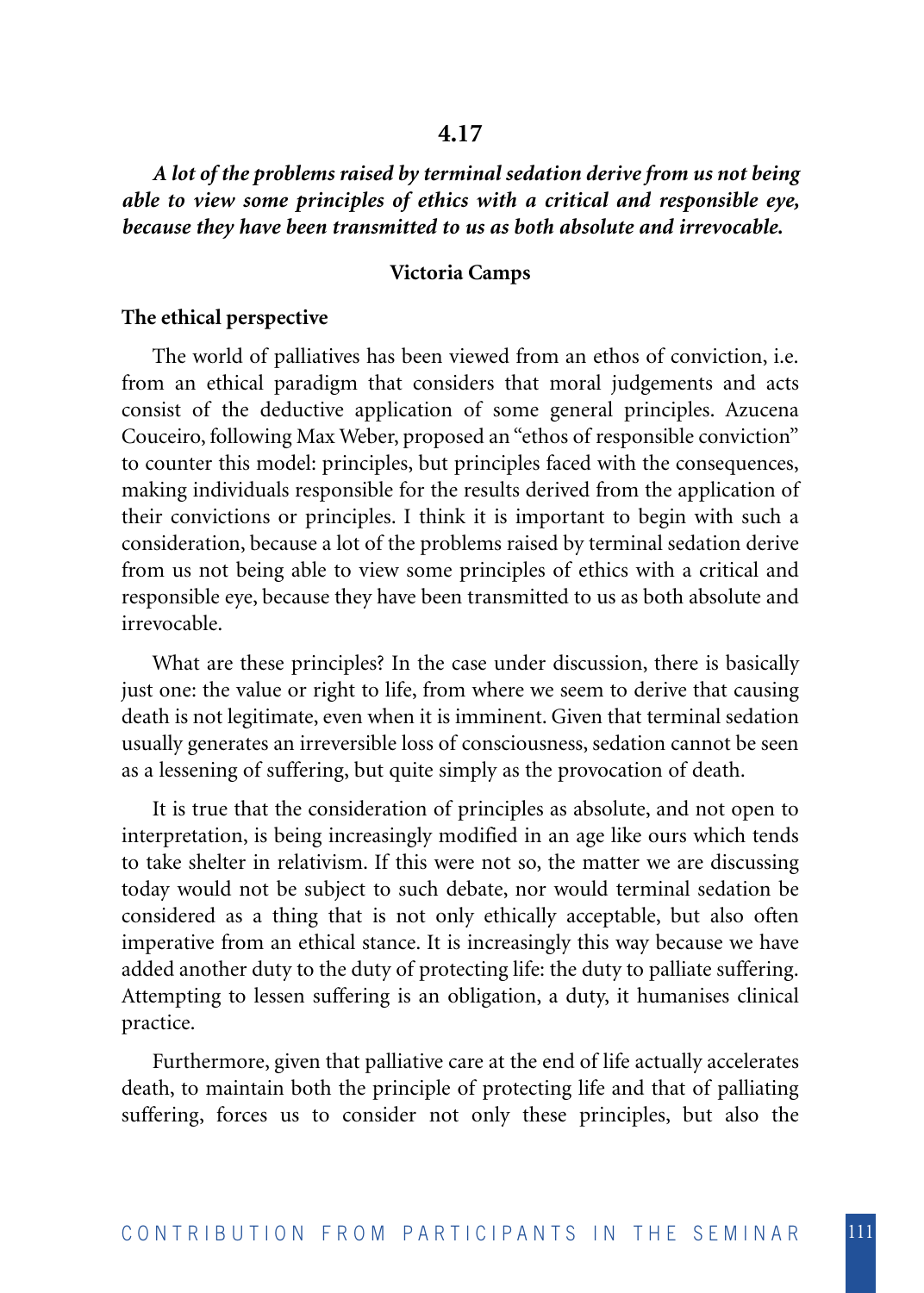consequences of our actions. If palliating suffering contributes to ending a patient's life, or if attempting to keep a patient alive produces more suffering, which option is the most responsible one? The ethos of responsibility is always much more uncomfortable than such rigidly interpreted absolute principles. This latter stance does give clear answers, whilst a perspective of responsibility forces us to adapt our response to each specific situation.

#### **Zero tolerance to suffering?**

The change of ethical perspective, towards an ethos of responsibility, or towards an ethos of flexible principles in the face of diverse circumstances, implies a transformation of moral values. We know that values are a social artefact that depends upon cultural ideologies and conceptions that are not static, but are trying to adapt to other changes, such as that provoked by technology. It has been biotechnological innovation, amongst other things, which has made the relief of suffering into a real possibility, one that lies increasingly within everybody's reach.

Furthermore, an individual's autonomy is the most prized value in today's society. The right to free will has, over time, become the primary human right, and it is perhaps the most basic right, as all other rights are just forms of the right to free will. What is the right to protect our health, other than the right to continue to live and opt for diverse life styles? But also amongst the possibilities of choice open to individuals, is that of opting not to suffer, or even to accelerate the death process. A living will only serves to *confirm* the right of the individual to determine up until what point he is disposed to put up with the physical or psychological suffering that inevitably accompanies death.

The question now however, is raised even more forcefully; do technical advances also represent moral, humane advances? In other words, coming back to the theme of today's seminar: is the systematic and often indiscriminate use of palliative care when dealing with refractory symptoms really representative of best practice or a form of charity in every case? Does easier access to the relief of pain and suffering not contribute to trying to avoid something that is an essential part of the human condition?

End-of –life sedation and palliative sedation for psychological reasons have been differentiated during the course of this seminar. They are not the same thing at all. Both demand, as an indispensable prerequisite, the patient's consent (if it is possible). But even so, and bearing in mind that we can inform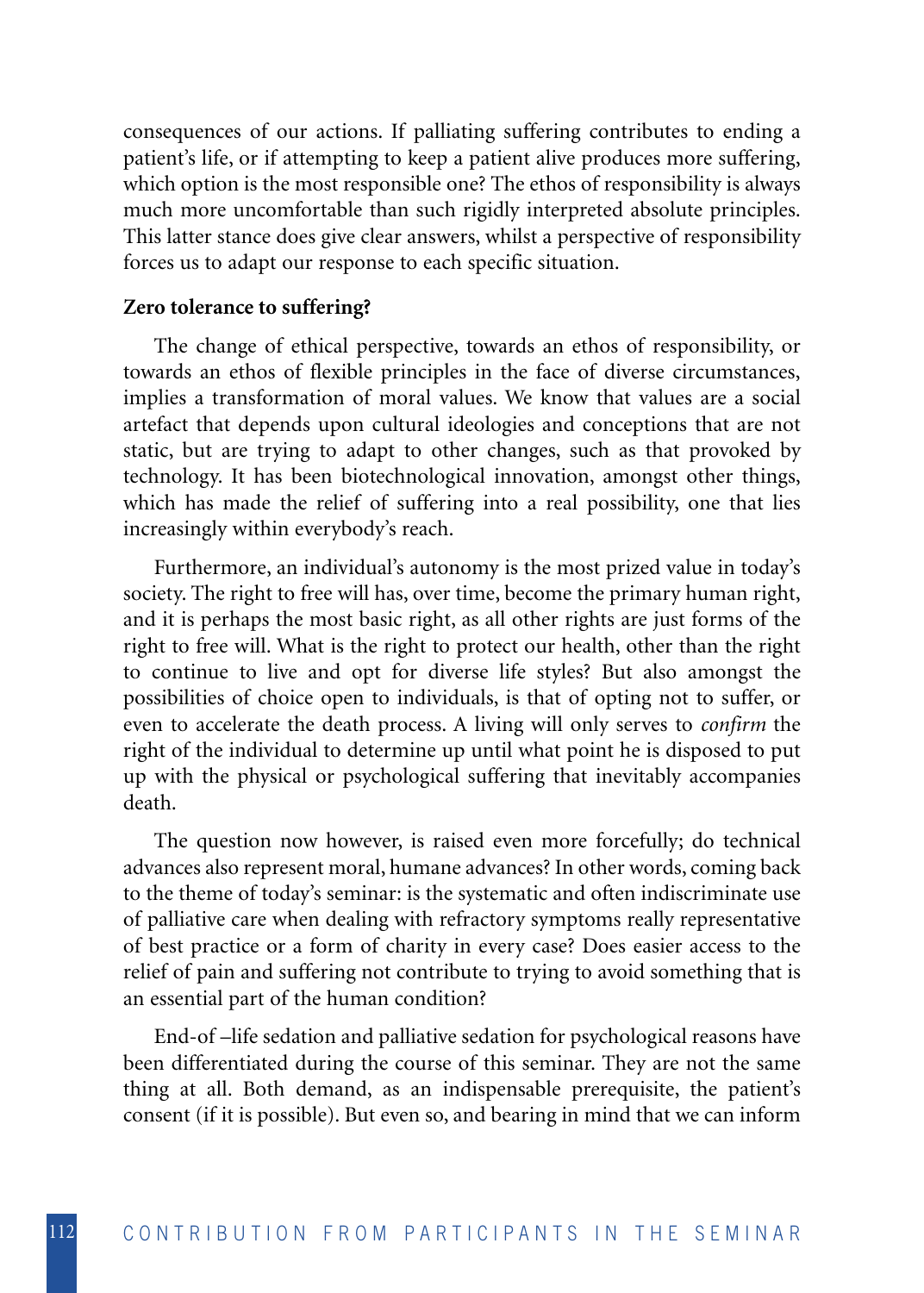the patient and ask for his consent in many different ways, should we not also be thinking of other ways of palliating anxiety other than resorting to sedation, especially if this sedation is irreversible?

It is impossible to expect formulae from bioethics which will resolve difficult cases for us. We should also avoid the extremes which lead us to adopt rigid postures, which are basically fundamentalist. A medicalised society tends to confuse pain and suffering and to ask for a remedy for everything. Suffering – as has been said several times over the seminar – forms part of the human condition. Avoiding it at all costs would end up depriving us of dimensions that form part of what is so essentially human. Awareness of our own death, and finding oneself on the threshold of death is an experience that only human beings can experience. As Heidegger said, man is a "being towards death".

#### **Does loss of consciousness dehumanise death?**

Sedation does not always mean the permanent abolition of consciousness. Josep Porta referred in his presentation to the various situations which call for sedation, differentiating them from the sedation when a patient is close to death. "End-of-life palliative sedation" should not raise any ethical problems, as death is imminent. However, any assistance in dying, and sedation without doubt provides such assistance, requires the express desire of the patient as a precondition, a precondition which is not always available in such circumstances. Living wills have been able to cover such a shortfall. Further, employing such wills correctly, and writing and revising them, should lead to more frequent communication with the doctor. As Marc Broggi says, knowing a patient is fundamental to making the appropriate decisions in each case.

But beyond knowing the patient's wishes, the application of measures which might still be delayed is still a cause of concern and doubt. Would the patient really want to "leave this world?". Would he not prefer to live life consciously and make the most of each minute even if it means suffering, precisely because he has not got much time left? One never knows whether the decision made calms the hospital or the family members more than the patient himself.

Taking such a decision on behalf of another person who is in no condition to make it himself should never be done lightly. But there are ways of broaching these problems which go beyond the dilemmas that such problems raise: palliative care versus the protection of life. The debate over the ethical legitimacy of end-of-life sedation should indeed be undertaken, to supply the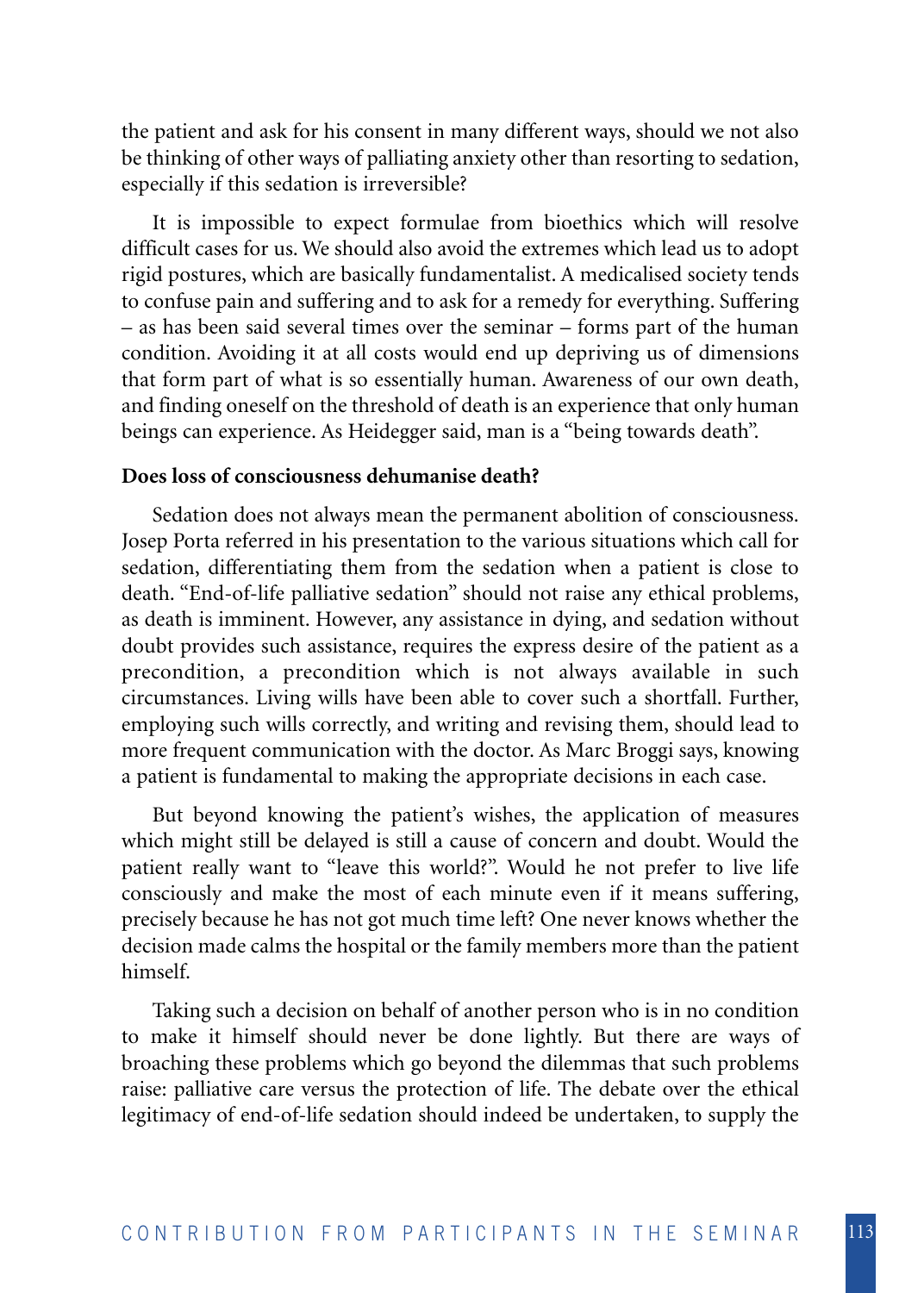argument for those who find themselves in the face of an always-difficult decision. But it should also contribute to society's awareness that facing death, either one's own or that of a loved one, is an experience that all of us must eventually face. It is no bad thing to instruct the general public about the possibilities of sedation, on the options of sedation available to them, about the need to know the desires of our nearest and dearest, and to demand that medical bodies also broach such matters. There are, most certainly, ways of educating people to face death.

#### **4.18**

### *Our experience having treated 74 patients is not valid when treating the 75th. One must uncover the "world" of this latest patient*

#### **Marc-Antoni Broggi**

I should like to thank the Víctor Grífols and Lucas Foundation for the opportunity to debate upon this subject; I should also like to thank Ramón Bayés for having organised it in such a well-designed and attractive manner; and I should like to thank the keynote speakers, Azucena Couceiro and Josep Porta, for their rigorous presentations.

I agree with Azucena that, regarding informed consent, it is one thing to discuss a situation of imminent death, and quite another to extend such a discussion to a situation of terminal illness, or if one does not wish to use such a term, to a situation of an individual with a fatal short or medium term illness with a definite prognosis of progressive deterioration. In the first case we understand that tacit consent, perhaps previously noted down and delegated might often be enough to warrant sedation, if one knows a patient well, and he is agitated and not very receptive to reasoning. I believe that this is not enough in the second case when faced with a lucid patient; I believe that it is essential to obtain express, informed consent to sedate a patient who is not yet in the very final stages of life, consent which carries with it all of the preconditions of an autonomous decision: a clear lack of any attempt to influence the patient, adequate information regarding the alternatives and consequences (both pluses and minuses) of each of the alternatives, and above all, the full capacity to understand the decisions he is making. It is important that professionals understand that they cannot assume the right to decide when a patient must die or be switched off. They can, of course, decide when they should stop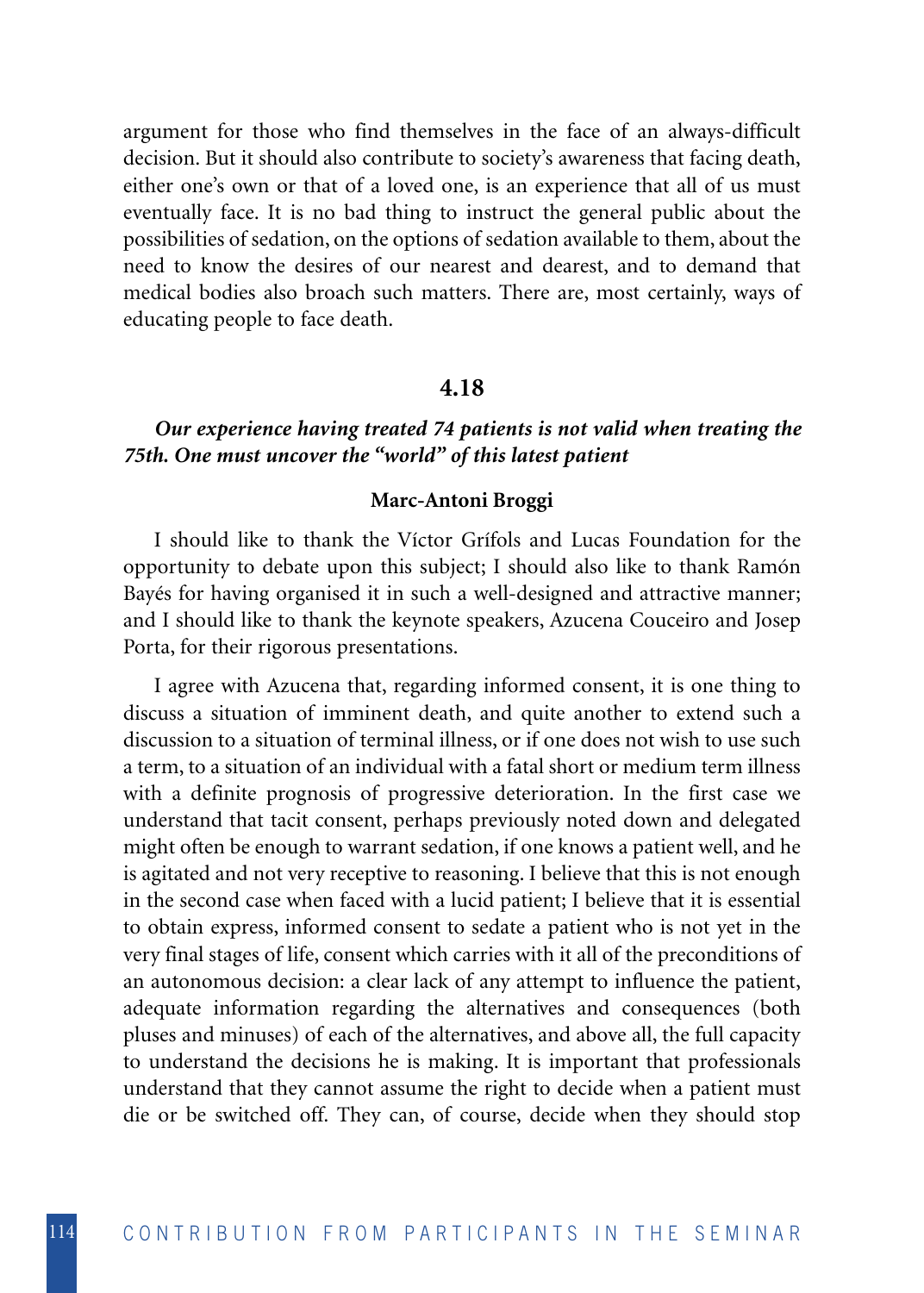fighting death, but, in principle, they should not go any further than that by themselves. There may also be previously established pacts, which may be considered to fall within a very personal or interpersonal area, what Timothy Quill calls the "dark areas" of each relationship, and which should thus be respected from the outside if they are true to the unequivocal desires of the patient.

In reply to Victoria Camps' question, I would reply that I do defend "zero tolerance" of suffering (although I also agree with Javier Barbero when he states that absolute zero would be Utopia), but that is our ultimate aim. We must fight against unwanted suffering, against that which is not desired for the patient, against that other evil which is an unawareness of one's surroundings.

However, we must be certain that our own interpretation of what the patient wants does not lead us into unilateral action; an extremely grave action indeed, if it is definitive. I believe we should alert doctors to the possibility of "interpretation" (with due respect to Freud). It might be inevitable that we make our own interpretations of what the patient is saying, but such interpretations should always be made with the "double check" test. If a patient tells us he "is tired", he may actually be asking for sedation, but we should make sure. Interpretation will assist us in asking ourselves what it is the patient desires: but later, with due caution, we should ask him himself what it is he wants. And our experience having treated 74 patients is not valid when treating the 75th. One must uncover the "world" of this latest patient. I believe that is very in tune with what Milagros Pérez Oliva was saying about not presupposing the good of the patient, because there is always the possibility of our interpretation not being valid, and validation in these cases is extremely difficult. Do not interpret - check. We should guard against our own values.

And here I think it is appropriate to talk of the models of relationships with patients described by the Emmanuels, of which all of you are no doubt aware. I believe that we should make use of the relationship models which they expound, but with some provisos which I should like to resume here. In the situation that we are dealing with, the alternative to the paternalist model cannot be what they call "informative", it would be purely contractual (this is why I call it just that, "contractual": I advise somebody of the situation well, and I await their decision): although this kind of relationship might be enough in many cases of more or less medical routine, where it would be considered normal behaviour. But in order to know how to help a patient to die, we must know how to go up to a higher model. I know that making such a statement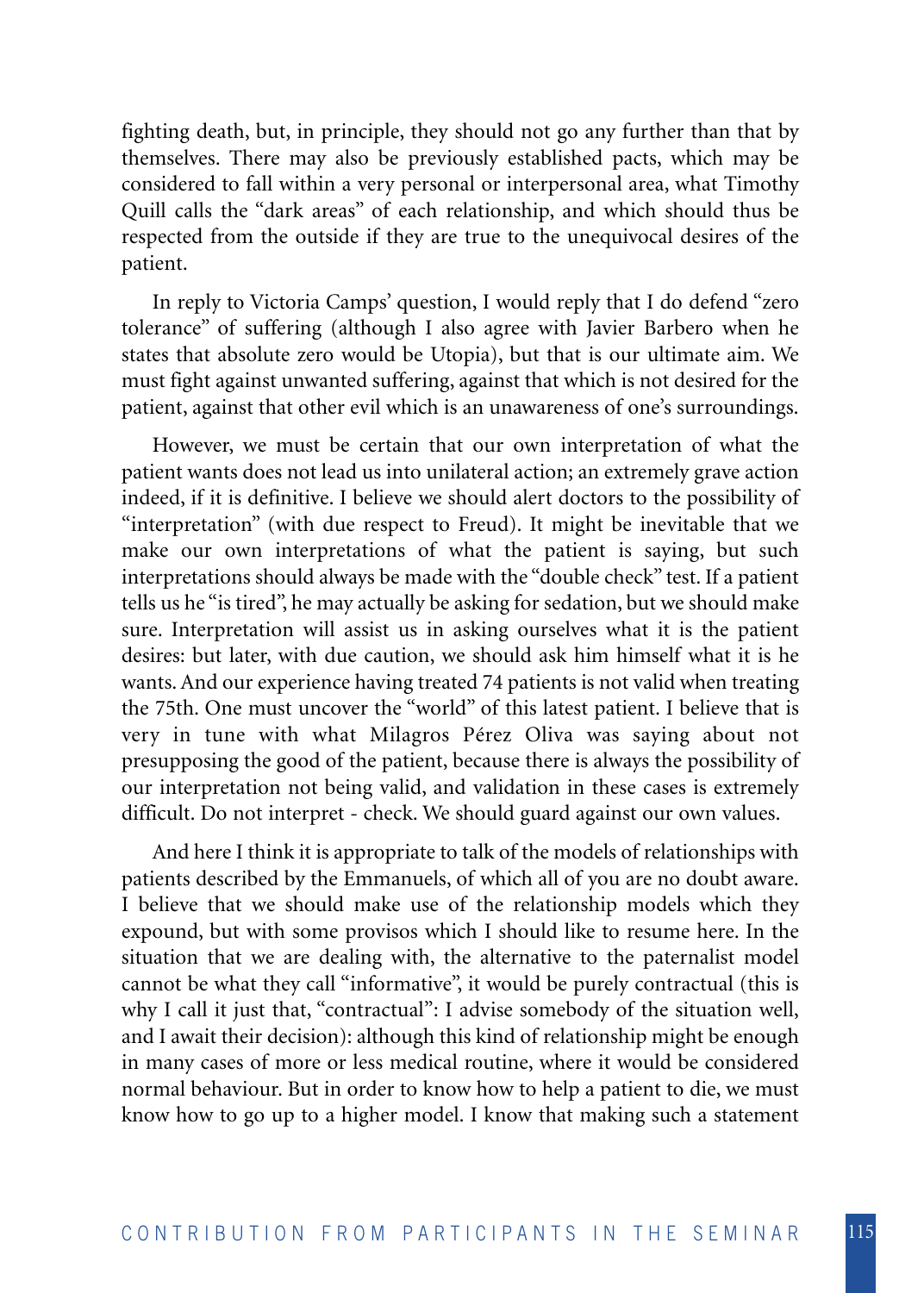here, to experts in palliative care and to psychologists, might seem blindingly obvious; you are already aware of this, indeed you will already be acting in such a way. But it is not so obvious in everyday practice, which is normally based upon a very cold, contractual situation where a patient is dying, unless the higher model employed is the one which the Emmanuels call "interpretative". Here I should like, once again, to add my previous warning, although I do agree with the Emmanuels when they explain that this is about basing such a relationship on the patient's personal values. I would (and do) call this model "personalised", because I want to emphasise that the interpretation of the 'good' that the other person expects, or of the values that he holds, is not enough, I need to be sure of them. This type of relationship would indeed be something to aim for. Although, in order to be able to provide the optimum or excellent assistance, it would be better if we could reach the highest model, the one the Emmanuels call "deliberative": I call it "friendly" (although it is not perhaps a true friendship) because I believe that it comprises parameters of horizontality which make one think of an intimate relationship, with solidarity on the one hand, and confidentiality on the other, and mutual trust in the middle. Deliberation of values would exist in both models, but in this "friendly" model, it is not just about discovering and seeing the values which must be respected, but of handling them and prioritising them, working with them in open deliberation. Both models demand working on a similar discovery of personal values, but the curiosity and the implication of the doctor is very different in each model. The first model might prove sufficiently empathetic or understanding, but the second model is more sympathetic or compassionate. However, this does not always happen as we might wish, and sometimes an intense relationship is not always possible because of a lack of time, or of personal affinity etc. But the doctor should be openly disposed to such a possibility, despite its emotional cost.

The most important thing about this work of dialogue, always inescapable, is that it is based upon the possibility that the patient's real values might not yet have shown themselves. And I believe that in difficult circumstances, such a situation is not unknown (I believe this is what Milagros Perez Oliva experienced in the case that she described). Therefore we should always: 1. try to corroborate the values expressed by the patient, if they are really saying what they mean to say 2. check and help him to check whether any other values or wishes still lie buried or badly expressed, or if they might change, and 3. help the patient to prioritise which of his values must be mostly strongly fought for.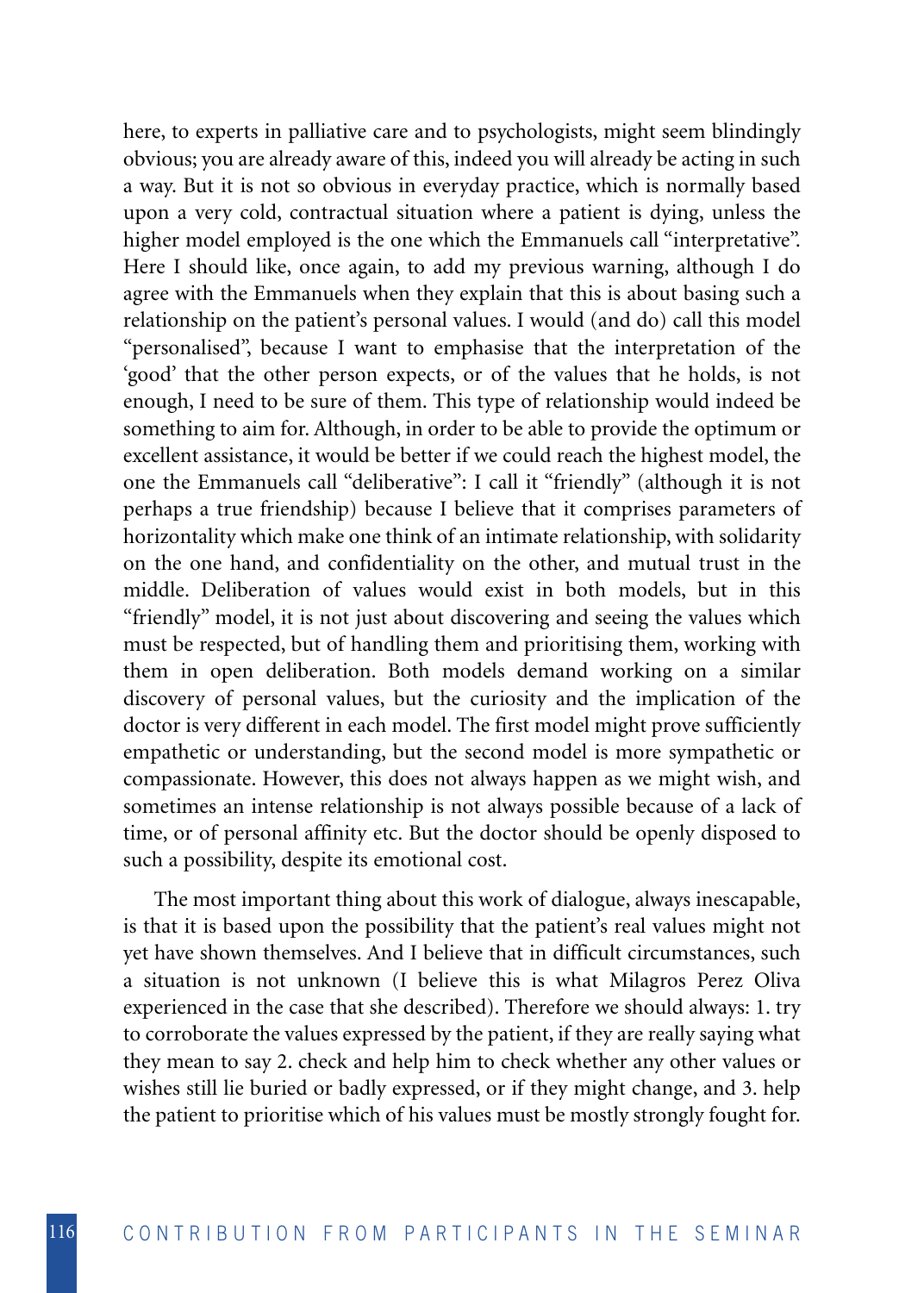And it is in this process of work that I believe it necessary to warn of the danger of interpreting, and I insist on the need, 'just in case', of finding the opportunity to prove it true or false. Of course, if there has been a process of previous dialogue with the patient, these things are always easier, and are almost already done for us. But they can be difficult, especially when the patient finds himself having to re-think too many things in his scale of values, in his defences, and he has his work cut out. As the poet, Jorge Manrique said "… and when coming from deceit/ when we wish to turn around/ there is no space". But we should help the patient to turn around if he needs to. Sometimes comprehension, not necessarily reasoned but glimpsed, an instant, an insight, is enough.

On the other hand, as Jordi Trelis said, we should avoid increasing any suffering. And here I should like to state a personal concern, which regards the handling of hope. I agree with Comte-Sponville that hope is a poor counsellor, and trying too hard to give hope, sometimes results in not helping the patient at all. It is difficult not to fall into this temptation when one sees another suffering. I am concerned that my hope should not give false comfort and that I might, in fact, be increasing future suffering if I am making it more difficult for a patient to "turn the corner" in accepting a situation. Giving hope is not the same thing as trying to increase a patient's self esteem, putting time and life into context, explicitly re-evaluating a person's achievements, his relationships and friendships. This, in fact, is an argument to let the doctor "get involved" with a patient that needs him. But I am not sure that this it is right to say, as it does in some guidelines, that we must give hope. I fear that this is badly expressed. I do not believe that we should give hope as a matter of routine, but only after reflection. It is possible that some lytic cocktails and sedations have been imposed as a consequence of building up false hopes which later need to be knocked back down, something that neither family members or doctors are then capable of doing.

Also, I am convinced that Manuel Núñez' statistics on cultural differences do reflect the reality. I do not myself have any numerical proof (or evidence?), but I am not at all surprised, because his statistics coincide with something I have always intuited (something that seemed obvious to me). It has been said that perhaps we ought to decide which culture deals with this matter better, the Canadian one that prefers lucidity, or the Latin one that prefers disconnection. I believe the most important thing to consider is the fact that we are dealing with human beings. The fact that we know that a patient shares one "culture"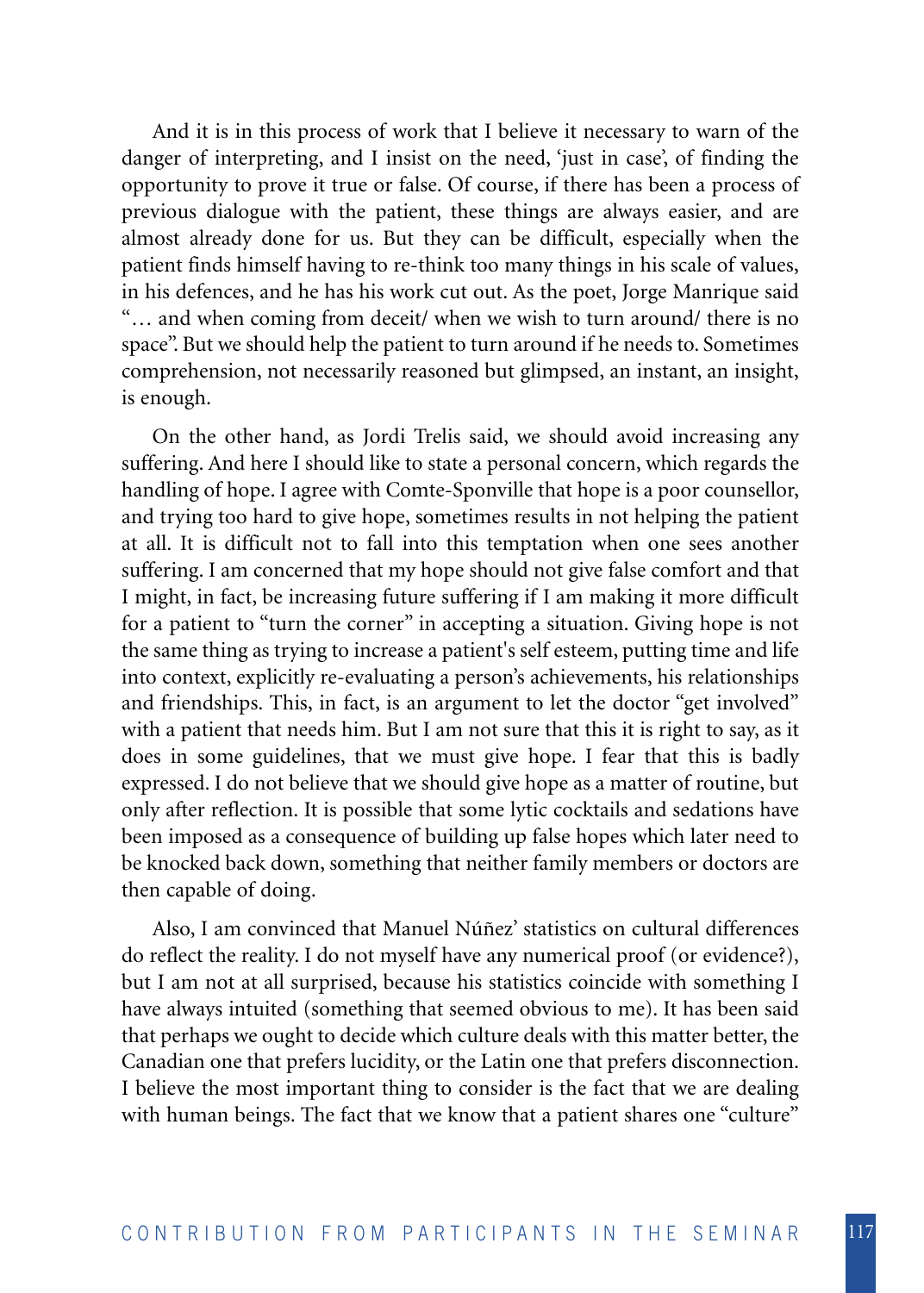or another, can help us to "interpret" what they want, or how they want it, but I must once again emphasise my previous warning: this inference is dangerous if we do not check it with the individual that we are trying to help. We should not be trying to teach people to die well, but to die in their own manner, if we are able to, and we know how. If we do not start from this objective, if we decide that one way of dying is better than another, we might perhaps take up once again that paternalist way, telling people how best to use their autonomy, in this case on how to die… I believe that the differences of interest to us here, are the personal ones, of individuals, which will not be related, although some might indeed appear to be similar to others.

In fact, they are extremely different! For some, lucidity is synonymous with a dignified death, and sedation in these cases should be employed with great prudence. For others, unconsciousness is synonymous with happiness, and in these cases such sedation is much to be desired. I believe that dignity and happiness(the dignity and happiness that each of us imagines or hopes for) in the process of dying, are already extremely connected to previous symbolisations and to a certain aesthetic(that of "life as a work of art"). For one person, for everybody else to know he is dying, and not him, would be to ridicule him. Whilst for the next, watching himself die would be too painful: he prefers not to know in order not to be aware of it. One person might prefer to make the most of those last moments. But for the next, for his grandchildren to see him in agitation is awful and he would prefer sedation to prevent such a scenario. These are just some of the things our patients say to us. Why do we not listen to them if we can help?

Once again I find myself in agreement with Manuel Núñez, in that accelerating or shortening the end of life process, if the family is suffering and if the patient is already very disconnected from his surroundings, does not in principle seem to me to be wrong, provided it does not require clearly disproportionate measures. In principle, under such circumstances, the suffering of the family should take centre stage, and it should always be attended to, provided it does not involve any abuse or betrayal of any pacts made with the patient. However, before we begin, we must deliberate on each case, as Azucena Couceiro demonstrated. Anticipated Directives documents can assist a lot in respecting the will of patients, even when faced with the impatience of family members. People expect that much of us.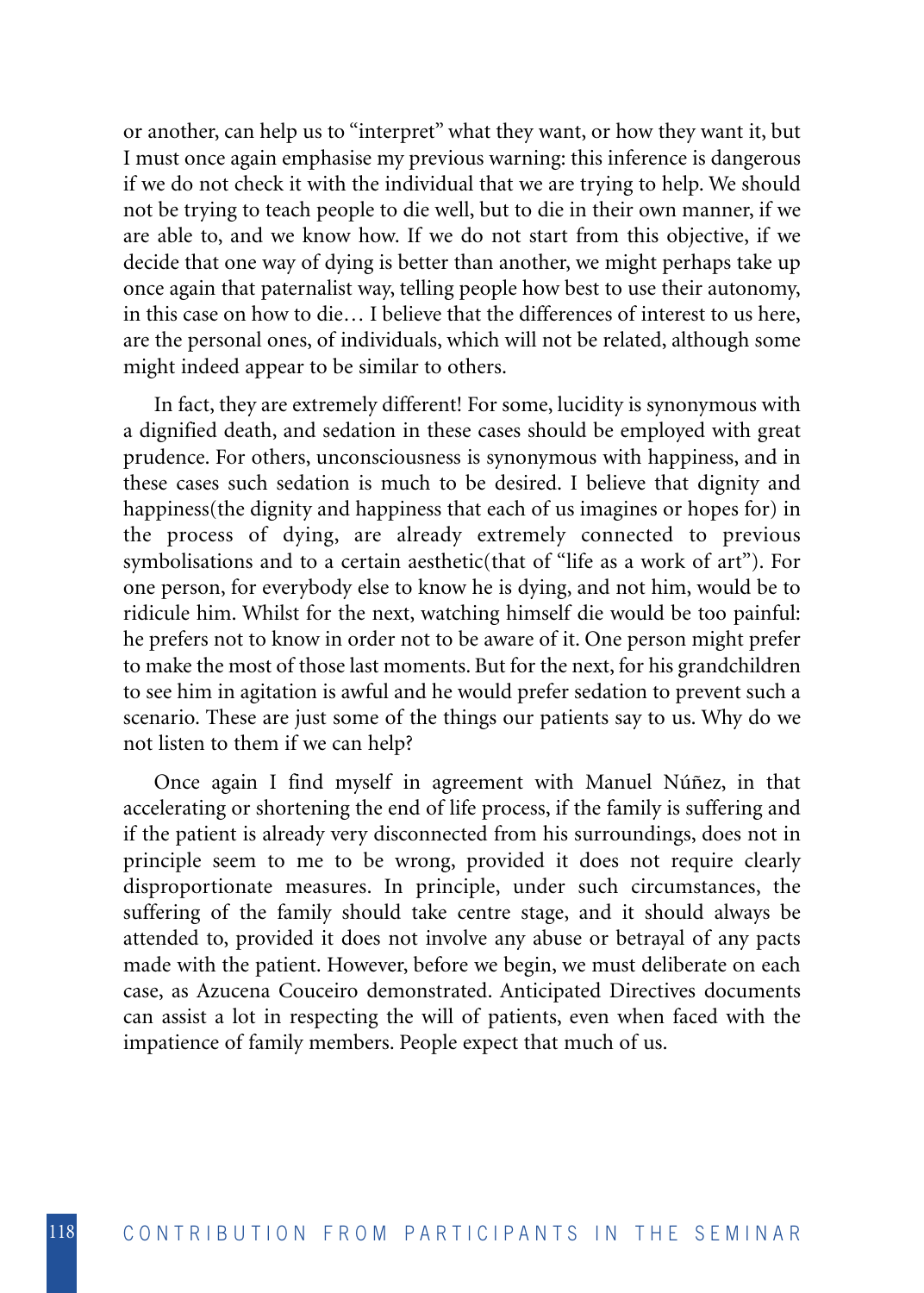### **5. A brief summary by the moderator**

The contents offered to the readers of this publication – the two presentations, and the additional comments made by other participants possess, I think, a conceptual and informative wealth capable of provoking reflection, on an individual or interdisciplinary basis, regarding the matter of sedation. Such contents may also be of use as the foundation material for a doctorate course, or the starting point for new expert seminars attempting to go deeper into some of the points raised, which, after today's debate, might still need to be further clarified.

As a person who has had the double opportunity to be both present throughout the seminar, and to have been able to read all of the additional comments made by other participants in detail, I should like to be able to provide a brief summary of the matters we have been dealing with here today.

The first observation is that we need to accept that we live in a world of suffering (Barbero). However, the fact that we find ourselves in the heart of a hedonistic society that will not tolerate, and indeed must avoid pain (Nabal) makes it easier for family members and healthcare workers to impose the suppression of a patient's pain as an almost universal value (Barbero, Camps, Pérez Oliva). However, the elimination or palliation of suffering throughout the long dying process should not always necessarily be the main objective of any medical intervention (Pérez Oliva). Such a decision should always be made by the person that is suffering (Casado, Clavé, Padrós). The situations of approaching death should be raised in such a way that the influence of family members, (Foz, Irache, Porta), although of value, can only determine sedation treatment in truly exceptional cases (Broggi, Couceiro).

For this reason, as far as possible, we should be able to: a) foresee with sufficient time, the most difficult and conflictive situations; i.e. those which may later give rise to the appearance of psychological refractory symptoms (Clavé, Couceiro, Porta); and b) be able to alleviate suffering as far as possible, whenever the patient requires it (Broggi).

It seems that, currently, the ideal instrument to detect such situations is that of communication (Couceiro, Porta), carried out in an empathetic atmosphere (Puigpelat, Salamero), between a patient and a health worker of his choice, throughout the dying process. However, in tandem to this, we should consider the importance of undertaking empirical research to provide us with reliable,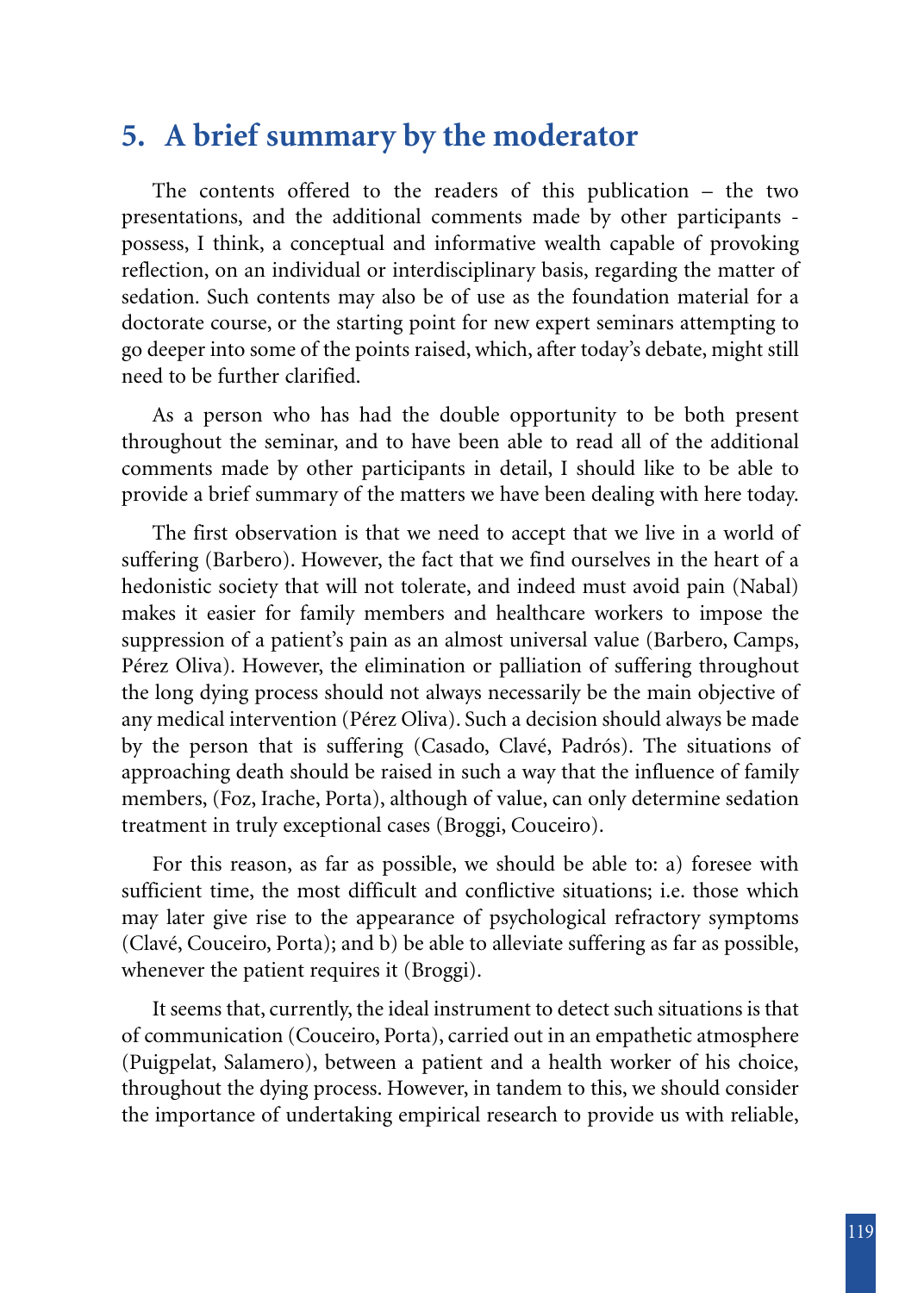valid and sensitive instruments (Limonero) which allow us, as far as possible, to detect and evaluate: a) the symptoms or situations which may later lead to refractory symptoms, or symptoms that are difficult to manage (Porta): b) refractory symptoms, especially those of a psychological nature (Couceiro, Gomis); c) up until what point an individual finds himself at peace throughout his individualised and constantly changing (Gomis, Salamero) dying process.

Healthcare workers find themselves at a crossroads, where ethical principles and cultural influences (Camps, Núñez Olarte) meet up with the unique and personal life story of the patient (Broggi), our own fears (Barreto, Trelis), and limitations in our time and training (Barreto). Maybe this is why doctors often feel unsure (Camps) and would like to place the emphasis on the need to make sedation treatments a matter for protocol, without at any time forgetting about the need to provide individualised attention for each patient (Broggi, Pérez Oliva, Salamero).

I believe that this seminar has contributed in some way, albeit modestly, to the construction of a necessary psycho-social consensus (Gorchs, Pérez Oliva), which is still a long way from being complete. It is necessary, indeed urgent, to make society aware of the meaning of sedation, and to explain the problems that we are facing (Clavé).

In trying to interpret the overall feelings of the participants in today's debate, I feel that the practice of sedation comprises the following two primordial ingredients: a respect for the autonomy and dignity of the individual, and the promotion of excellency amongst healthcare workers caring for patients near to the end of life.

### RAMON BAYÉS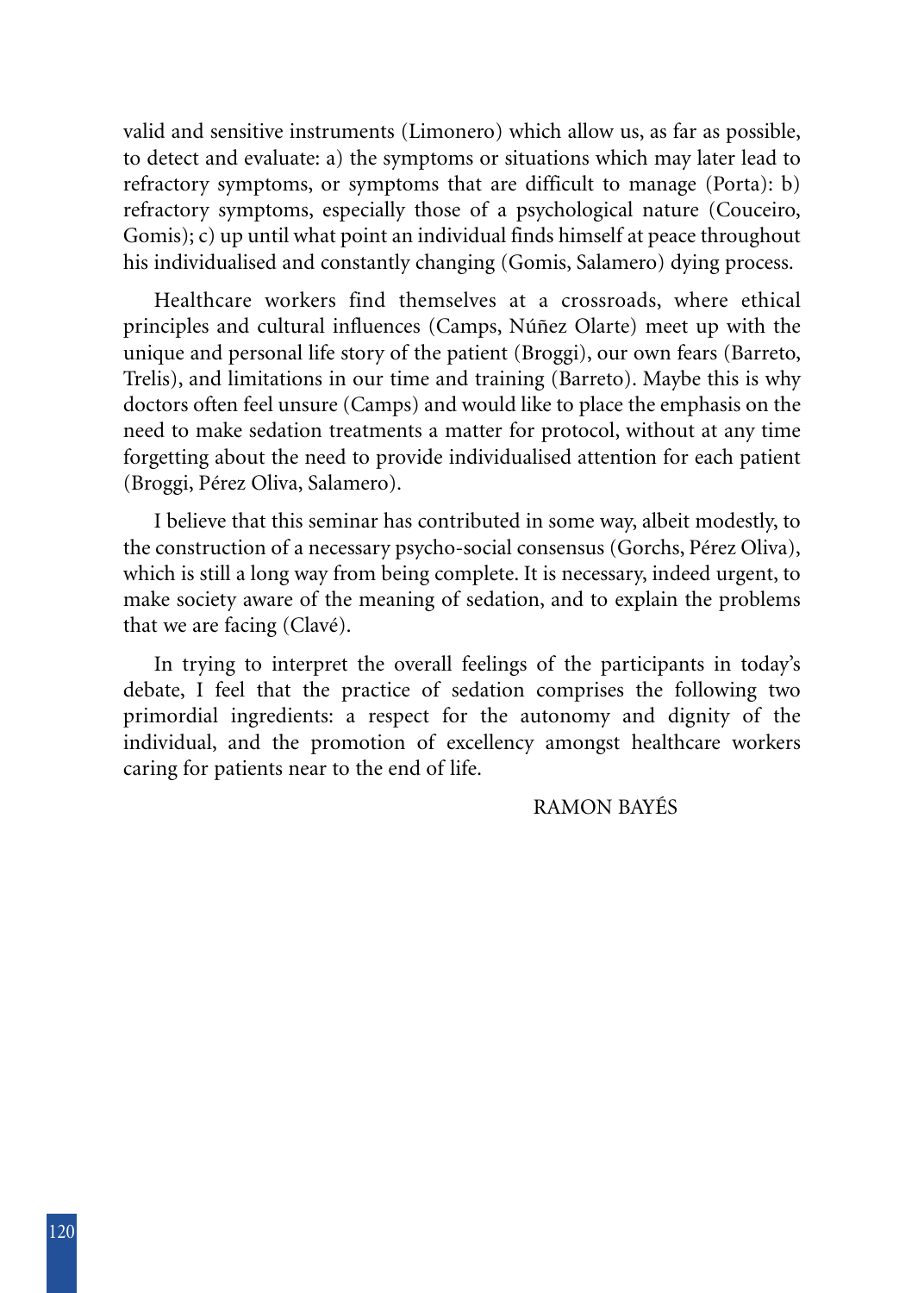## **6. List of participants in alphabetical order**

Javier Barbero ESAD Área 7 de Atención Primaria Instituto Madrileño de la Salud Madrid smendezd@palmera.pntic.mec.es

Mª Pilar Barreto Facultad de Psicología Universidad de Valencia Valencia pilar.barreto@uv.es

Ramon Bayés Facultad de Psicología Universitat Autònoma de Barcelona Bellaterra (Barcelona) ramon.bayes@uab.es

Marc Antoni Broggi Presidente de la *Societat Catalana de Bioètica* mabroggi@ns.hugtip.scs.es

Montserrat Busquets Escuela de Enfermería Universitat de Barcelona Barcelona mbusquets@bell.ub.es

Victoria Camps Presidenta de la *Fundació Victor Grífols i Lucas* fundacio.grifols@grifols.com

María Casado Observatori de Bioètica i Dret Universitat de Barcelona Barcelona mariacasado@ub.edu

Eduardo Clavé Presidente del Comité de Ética Asistencial del Hospital Donostia San Sebastián (Guipúzcoa) eclave@chdo.osakidetza.net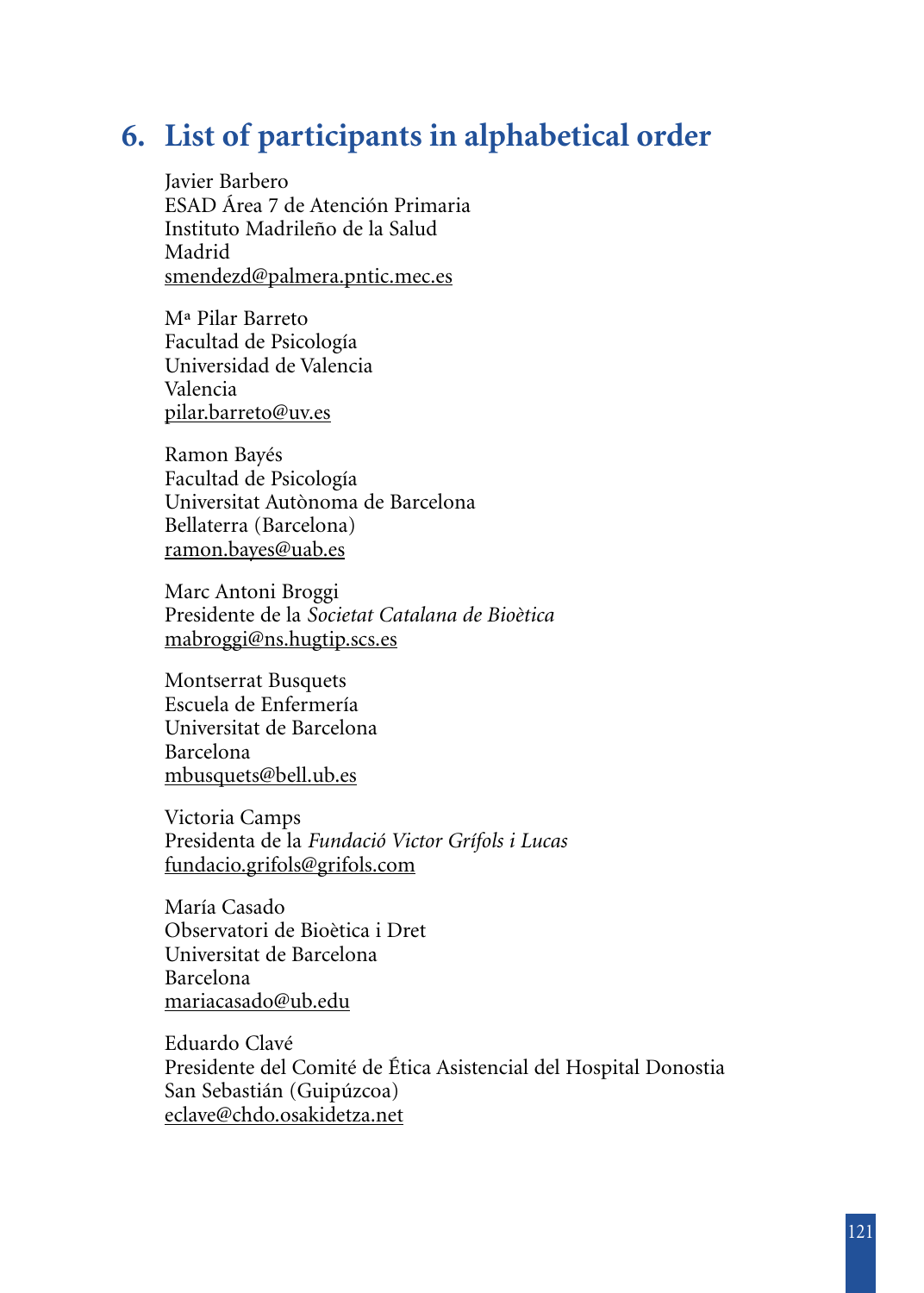Azucena Couceiro Facultad de Medicina Universidad Autónoma de Madrid Madrid acouceiro@arrakis.es

Màrius Foz Director científico de la *Fundación Medicina y Humanidades Médicas* mario.foz@doymanet.es

Clara Gomis Facultad de Psicología Universitat Ramon Llull Barcelona claragb@blanquerna.url.es

Núria Gorchs Directora del *Centre d'Estudis de l'Hospital de la Santa Creu de Vic* Vic (Barcelona) ce@hsc.hgv.es

Eduardo Irache Comité de Ética Asistencial Hospital del Sagrat Cor Barcelona 6045eie@comb.es

Joaquín T. Limonero Facultad de Psicología Universitat Autònoma de Barcelona Bellaterra (Barcelona) Joaquin.Limonero@uab.es

Màrius Morlans Comité de Ética Asistencial Hospital Universitari Vall d'Hebron Barcelona ger01mmm@hg.vhebron.es

Maria Nabal Directora de la revista *Medicina Paliativa* ufiss@arnau.scs.es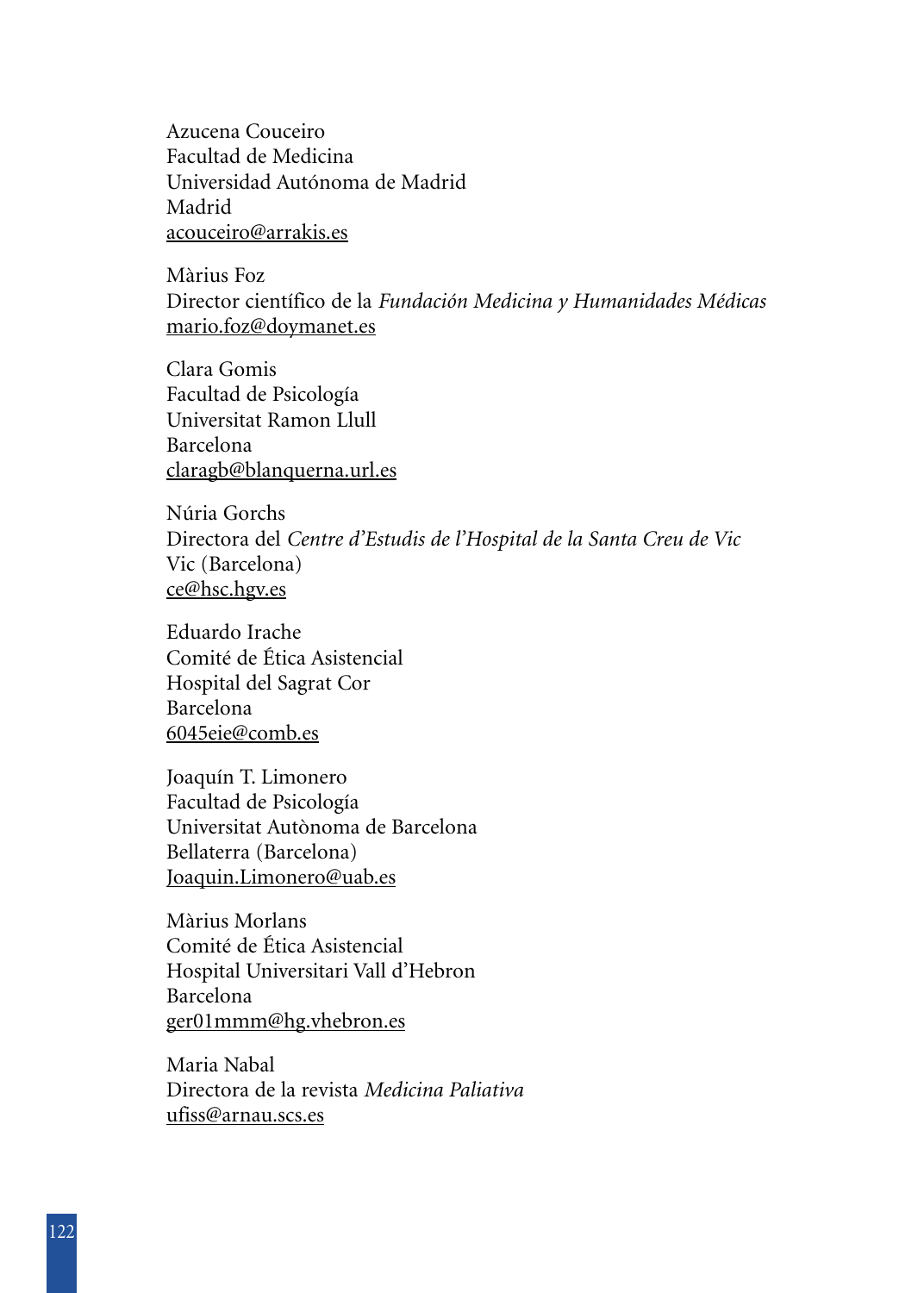Manuel Núñez Olarte Unidad de Cuidados Paliativos Hospital General Universitario Gregorio Marañón Madrid jose.luque@madrid.org

Joan Padrós Servicio de Medicina Interna Hospital General de Granollers (Barcelona) 10826jpb@comb.es

Antonio Pascual Presidente de la *Sociedad Española de Cuidados Paliativos (SECPAL)* apascual@hsp.santpau.es

Milagros Pérez Oliva Redactora de la sección Sociedad de *"El País"* mperezo@elpais.es

Josep Porta Servicio de Cuidados Paliativos Institut Català d'Oncologia L'Hospitalet de Llobregat (Barcelona) jporta@ico.scs.es

Francesca Puigpelat Decana de la Facultad de Derecho Universitat Autònoma de Barcelona francesca.puigpelat@uab.es

Manel Salamero Departamento de Psiquiatría Hospital Clínic i Provincial de Barcelona salamero@clinic.ub.es

Antoni Salvà División de Atención Socio-sanitaria Servei Català de la Salut tsalva@catsalut.net

Jordi Trelis Presidente de la *Societat Catalano-Balear de Cures Pal.liatives* acm@acmcb.es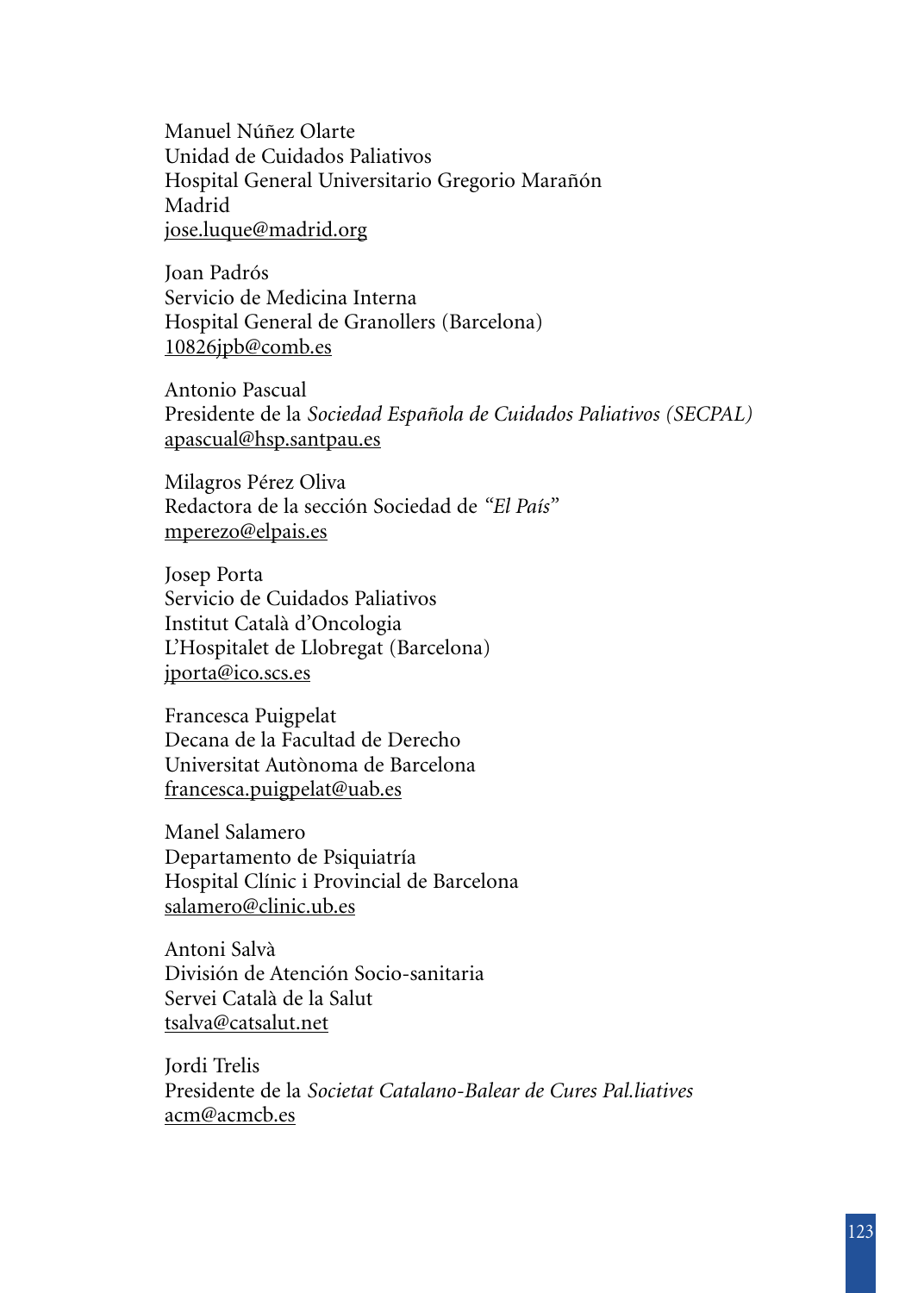## **7. Other monographs published by the foundation**

- 9. Ethics and sedation at the end of life
- 8. El uso racional de los medicamentos. Aspectos éticos (The rational use of medication: ethical aspects)
- 7. La gestión de los errores médicos (The management of medical errors)
- 6. Ética de la comunicación médica (Ethics of medical communication)
- 5. Problemas prácticos del consentimiento informado (Practical problems of informed consent)
- 4. Medicina predictiva y discriminación (Predictive medicine and discrimination)
- 3. The pharmaceutical industry and medical progress
- 2. Ethical and scientific standards in research
- 1. Freedom and Health